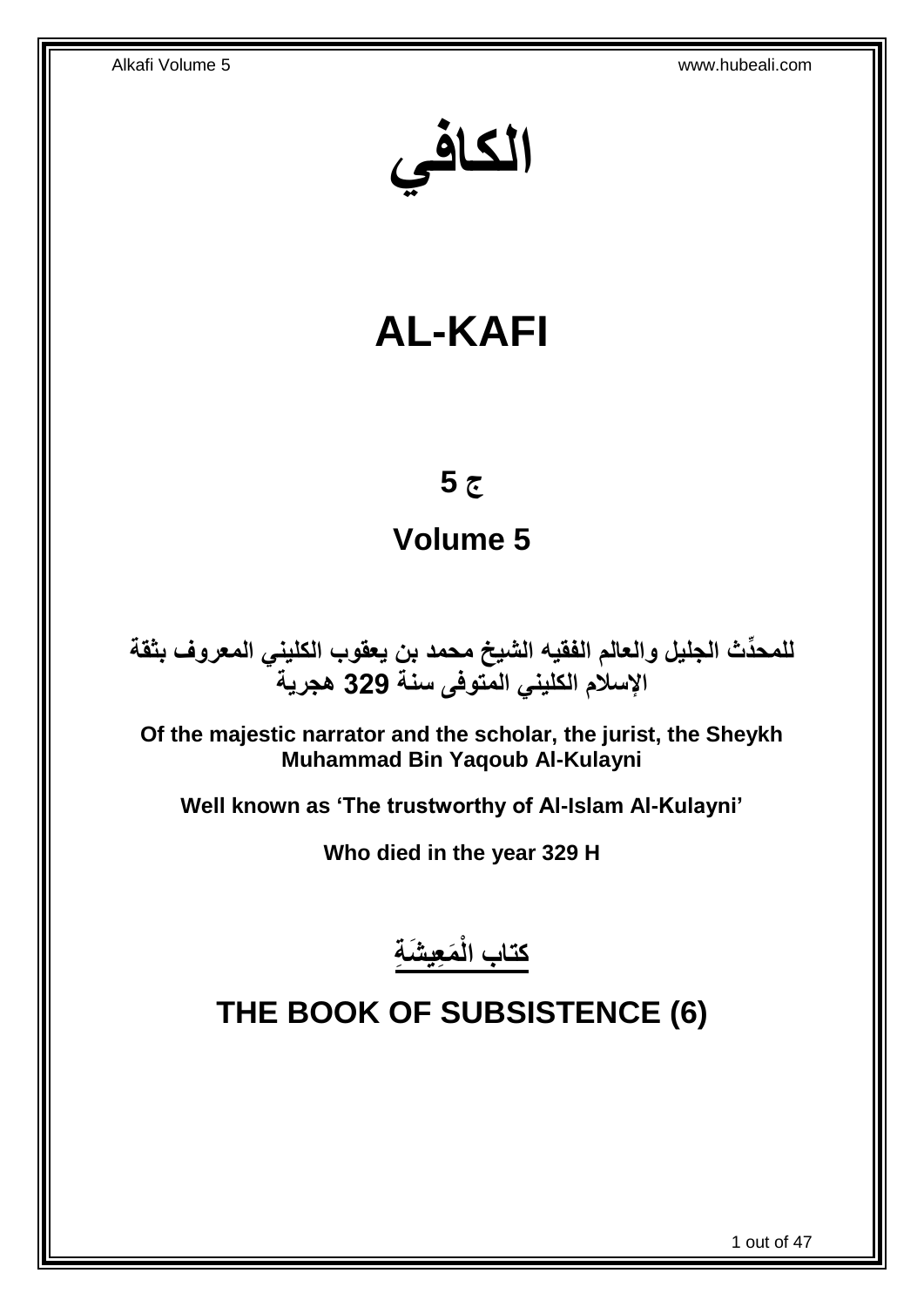## **TABLE OF CONTENTS**

| Chapter $111$ – Guarantor of the speculation and what is for him from the profit and what    |
|----------------------------------------------------------------------------------------------|
|                                                                                              |
| Chapter $113$ – The liability of the cameleer, and the hirer (of animals), and the owners of |
|                                                                                              |
|                                                                                              |
|                                                                                              |
| Chapter 117 - The man borrows the Dirhams and take the good ones from it  31                 |
|                                                                                              |
| Chapter 119 - The man gives the Dirhams, then takes them in another city  35                 |
|                                                                                              |
| Chapter $121 -$ It is from the good fortune that there happens to be livelihood for the man  |
|                                                                                              |
|                                                                                              |
|                                                                                              |
| Chapter 125 – What is to be said during the cultivation and the planting  44                 |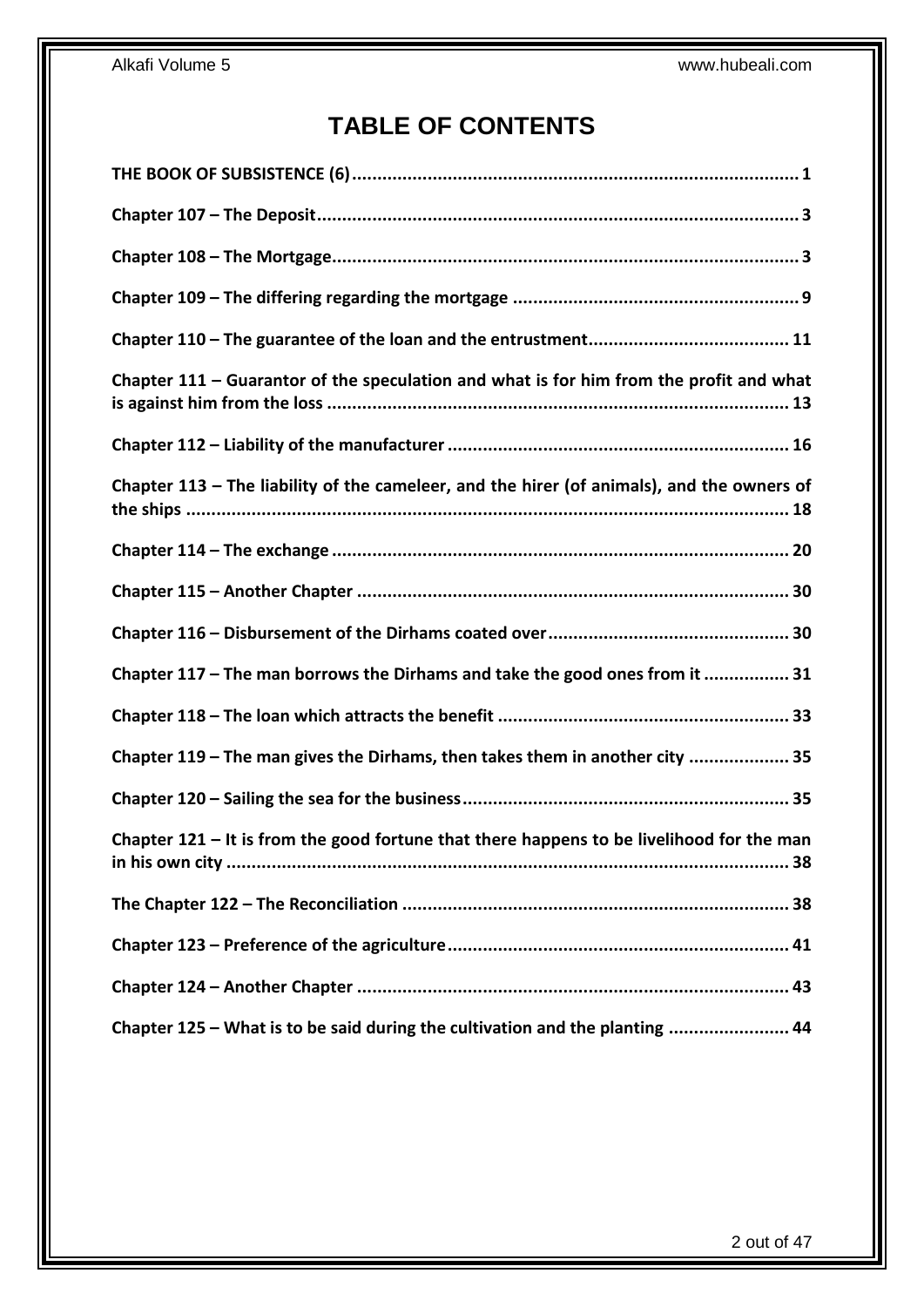بسم الله الرحمن الرحيم الحمد لله رب العالمين، وصلى الله على سيدنا محمد وآله الطاهرين، وسلم تسليما<sub>.</sub>

In the Name of Allah<sup>azwj</sup> the Beneficent, the Merciful. The Praise is for Allah<sup>azwj</sup> Lord<sup>azwj</sup> of the Worlds, and Blessing be upon our Chief Muhammad<sup>saww</sup> and his<sup>saww</sup> Purified Progeny<sup>asws</sup>, and greetings with abundant greetings.

<span id="page-2-0"></span>**Chapter 107 – The Deposit**

عِدَّةٌ مِنْ أَصْحَابِنَا عَنْ أَحْمَدَ بْنِ أَبِي عَبْدِ اللَّهِ عَنْ أَبِيهِ عَنْ وَهْبِ عَنْ أَبِي عَبْدِ اللَّهِ ( عليه السلام ) قَالَ كَانَ أَمِيرُ الْمُؤْمِنِينَ ( ِ َ َ َ ِ َ َ َ ْ صلوات الله عليَه ) يَقُولُ لَا يَجُوزُ ۗ الْعَرَبُونُ إِلَّا أَنْ يَكُونَ نَقْداً مِنَ النُّمَنِ ۖ. َّ َ ِ ْ

A number of our companions, from Ahmad Bin Abu Abdullah, from his father, from Wahab,

(It has been narrated) from Abu Abdullah<sup>asws</sup> having said: 'Amir Al-Momineen<sup>asws</sup> was saying: 'The deposit from the price is not allowed except if it happens to be cash'.<sup>1</sup>

**ال َّر ْه ِن باب** 

**َعَرُبو ِن باب الْ**

## <span id="page-2-1"></span>**Chapter 108 – The Mortgage**

عِدَّةٌ مِنْ أَصْحَابِذَا عَنْ أَحْمَدَ بْنِ مُحَمَّدٍ عَنٍْ عَلِيٍّ بْنِ الْحَكَمِ عَنْ مُحَمَّدِ بْنِ مُسْلِمٍ عَنْ أَبِي حَمْزَةَ عَنْ أَبِي جَعْفَرٍ ( عليه السلام )<br>رَ َ ٍ ِ ْ َ ِ َ قَالَ سَأَلْتُهُ عَنِ اَلْرَّهْنِ وَ الْكَفِيلِ فِي بَيْعِ النَّسِيئَةِ فَقَالَ لَا بَأَسَ بِهِ . ْ ֺ֦֖֦֧֦֧֦֧֦֦֦֦֪ׅ֧֦֦֪ׅ֧֦֧֦֧֧֦֧֦֧֝֟֟֓֕֟֓֕֝֓֓֟֓֓֡֟֓֡֟֓֓֞֓֞֓֞֓֞֓֞֓֞֓֡֟֓֡֟֓֡֟֓֡֟֓֟֓֡֟֓֟֓֟֓֝֬֝֬֞֞֝<br>֧֪֪֪֧֪֧֪֪֧֪֪֦֧֦֧֪֪֦֧֝֝֝֬֝֬ َ ِ ا<br>أا  $\zeta$ 

A number of our companions, from Ahmad Bin Muhammad, from Ali Bin Al Hakam, from Muhammad Bin Muslim, from Abu Hamza,

(It has been narrated) from Abu Ja'far $a<sup>asws</sup>$ , said, 'I asked him $a<sup>asws</sup>$  about the mortgage and the quarantor regarding a sale on credit. So he<sup>asws</sup> said: 'There is no problem with it' $^2$ 

مُحَمَّدُ بْنُ يَحْيَى عَنْ مُحَمَّدِ بْنِ الْحُسَيْنِ عَنْ صَفْوَانَ عَنْ يَعْقُوبَ بْنِ شُعَيْبِ قَالَ سَأَلْتُهُ عَنْ رَجُلٍ يَبِيعُ بِالنَّسِيئَةِ وَ يَرْتَهِنُ قَالَ لَا ْ ĺ ْ ِ ِ ِ بَأسَ . **ٔ** 

Muhammad Bin Yahya, from Muhammad Bin Al Husayn, from Safwan, from Yaqoub Bin Shuayb who said,

'I asked him<sup>asws</sup> about a man who sells on credit and he takes a mortgage (security)'. He<sup>asws</sup> said: 'There is no problem with it'.<sup>3</sup>

َ عَلِيُّ بْنُ إِبْرَاهِيمَ عَنْ أَبِيهِ عَنْ إِسْمَاعِيلَ بْنِ مَرَّارٍ عَنْ يُونُسَ عَنْ مُعَاوِيَةَ بْنِ عَمَّارٍ قَالَ سَأَلْتُ أَبَا عَبْدِ اللَّهِ ( عليه السلام ) ِ ِ **!** َ ِ َ ْ عَنِ ۗ الرَّجُلِّ يُسْلِمُ فِي الْحَيَوَانِ أَوِ الطَّعَامِ وَ يَرْتَهِنُ أَللَّ هَنَ قَالَ لَا بَأْسَ تَسْتَوْثِقُ مِنْ مَالِّكَ . ِ ِ **∶** َ ْ ْ

Ali Bin Ibrahim, from his father, from Ismail Bin marrar, from Yunus, from Muawiya Bin Ammar who said,

1

### Alkafi Volume 5 www.hubeali.com

 $1$  Al Kafi – V 5 – The Book of Subsistence Ch 107 H 1

 $2$  Al Kafi – V 5 – The Book of Subsistence Ch 108 H 1

 $3$  Al Kafi – V 5 – The Book of Subsistence Ch 108 H 2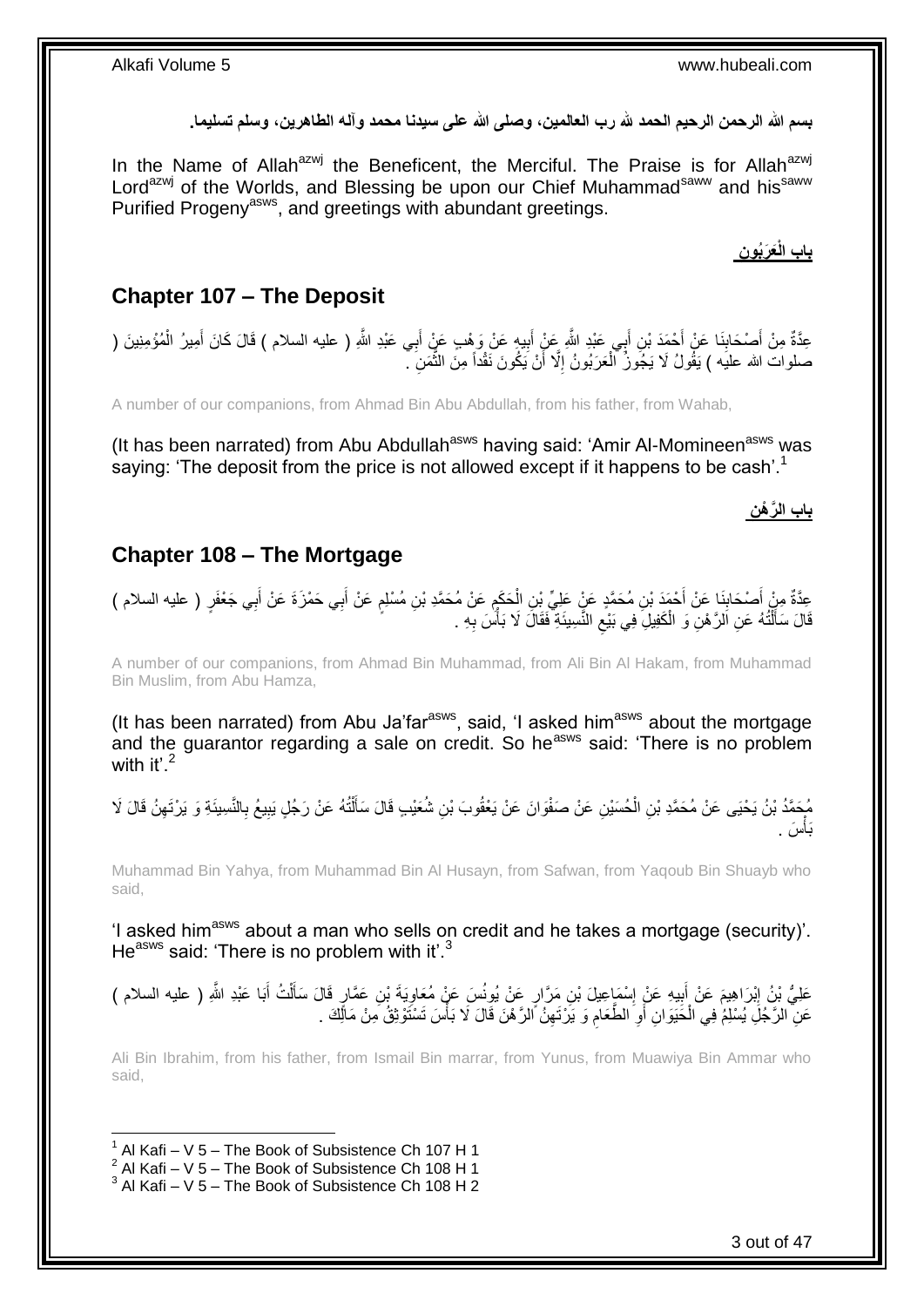'I asked Abu Abdullah<sup>asws</sup> about the man who submits an advance payment regarding the animals, or the foodstuff, and he holds security deposit as the mortgage (for his advance payment made). He<sup>asws</sup> said: 'There is no problem with securing your wealth'.<sup>4</sup>

أَبُو عَلِيٍّ الْأَشْعَرِيُّ عَنْ مُحَمَّدِ بْنِ عَبْدِ الْجَبَّارِ عَنْ صَفْوَانَ عَنْ إِسْحَاقَ بِنِ عَمَّارٍ قَالَ سَأَلْتُ أَبَا إِبْرَاهِيمَ ( عليه السلام ) عَنِ<br>وَيَسْمِدُ الْمَسْمَعِينَ مَنْ مُحَمَّدِ بْنِ عَبْدِ ا ِ ِ ْ ِ َ ِ َ ْ َ الرَّجُلٍ يَكُونُ عِنْدَهُ الرَّهْنُ فَلَا يَذَرِي لِمَنْ هُوَّ مِنَ النَّاسِ فَقَالَ لَا أُحِبُّ أَنْ يَبِيعَهُ حَتَّى يَجِيءَ صَاحِبُهُ قُلْتُ لَا يَدْرِي لِمَنْ هُوَ ِ َ j ِ ْ مِنَ النَّاسِ فَقَالَ فِيهِ فَضِيْلٌ أَوْ نُقْصِنَانٌ قُلْتُ فَإِنْ كَانَ فِيهِ فَضِيْلٌ أَوْ نُقْصَانٌ قَالَ إِنْ كَانَ فِيهِ نُقْصَانٌ فَهُوَ أَهْوَنُ يَبِيعُهُ فَيُؤْجَرُ فِيمَا َ ِ َ ِ ْ َ ِ ُفَصَ مِنْ مَالِهِ وَ إِنْ كَانَ فِيهِ فَضْلٌ فَهُوَ أَشَدُّهُمَا عَلَيْهِ بَبِيعُهُ وَ يُمْسِكُ فَضْلَهُ حَتّى يَجِيءَ صَاحِبُهُ . **!** ِ

Abu Ali Al Ashary, from Muhammad Bin Abdul Jabbar, from Safwan, from Is'haq Bin Ammar who said,

'I asked Abu Ibrahim<sup>asws</sup> ( $7<sup>th</sup>$  Imam<sup>asws</sup>) about the man who happened to have the security deposit with him, so he did not know for whom it was, from the people'. So he<sup>asws</sup> said: 'I<sup>asws</sup> do not like it that he sells it until its owner comes over'. I said, 'He does not know for whom it is, from the people'. So he<sup>asws</sup> said: 'Therein is excess or deficiency?' I said, 'Supposing if there was an excess or a deficiency in it?' He<sup>asws</sup> said: 'If there was a deficiency in it, so it is easier. He can sell it, and he compensate the deficiency from his own wealth. However, if there was an excess in it, so it is more difficult upon him. He can sell it, and he would have to keep its excess until its owner comes over'.<sup>5</sup>

ِن ز َرا ٍر َع ْن عَبْيِد ْب ِن ب َكْي ي ِه َع ِن اْب ب ِن َخالِ ٍد َع ْن أ ِن م َح َّمِد ْب ْح َمَد ْب َنا َع ْن أ ْص َحاب ِ ) عليه السالم ( ِم ْن أ ِي َعْبِد ََّّللا ِعَّدةٌ ب َرَة َع ْن أ ِ َ َ **∣** َ َ فِي رَجُلٍ رَهَنَ رَهْناً إِلَى غَيْرِ وَقْتٍ مُسَمًّى ثُمَّ غَابَ هَلْ لَهُ وَقْتٌ يُبَاعُ فِيهِ رَهْنُهُ قَالَ لَا حَتَّى يَجِيءَ [صَاحِبُهُ] .  $\ddot{\phantom{0}}$ ِ יִן<br>;

A number of our companions, from Ahmad Bin Muhammad Bin Khalid, from his father, from Ibn Bukeyr, from Ubeyr Bin Zurara,

(It has been narrated) from Abu Abdullah<sup>asws</sup> regarding a man who held a security deposit as mortgage to an unspecified time, then he was absent. Is there a time for him that he sells his security?' He<sup>asws</sup> said: 'No, until its owner comes over'.<sup>6</sup>

َبا َعْبِد ََّّللاِ ت أ ل ٍر َقا َل َسأ ِن ب َكْي َوا َن َع ِن اْب ِن َع ْن َصفْ ح َسْي م َح َّم د ْب ن َي ْحَيى َع ْن م َح َّمِد ْب ْن ِن ال ِن َفَقا َل إ ) عليه السالم ( َع ِن ال َّر ْه َ ْ اً<br>أ ْ ֧֦֧֦֧֦֧֦֧֦֧֦֧֦֧֦֧֦֧֦֧֦֚֬֜֜*֬* كَانَ أَكْثَرَ مِنْ مَالِ الْمُرْتَهِنِ فَهَلَكَ أَنْ يُؤَدِّيَ الْفَضْلَ إِلَى صَاحِب ٱلرَّ هْنِ وَ إِنْ كَانَ أَقَلَّ مِنْ مَالِهِ فَهَلَكَ الْرَّهْنُ أَدًى إِلَيْهِ صَاحِبُهُ ِ ْ اُ ْ َ لَ ِ َ َ ِ فَضْلَ مَالِهِ وَ إِنْ كَانَ الرَّهْنُ سَوَاءً فَلَيْسَ عَلَيْهِ شَيْءٌ ۚ . ا

Muhammad Bin Yahya, from Muhammad Bin Al Husayn, from Safwan, from Ibn Bukeyr who said,

'I asked Abu Abdullah<sup>asws</sup> about the security deposit, so he<sup>asws</sup> said: 'If there was more than the wealth of the mortgagee, and it is destroyed, he would have to pay the excess to the owner of the mortgage, and if it was less than his wealth, so the security deposit is destroyed, the owner of the excess would return to his companion, his wealth, and if it was such that the mortgage was equal (to the security deposit), so there is nothing upon him'.<sup>7</sup>

 $4$  Al Kafi – V 5 – The Book of Subsistence Ch 108 H 3

 $<sup>5</sup>$  Al Kafi – V 5 – The Book of Subsistence Ch 108 H 4</sup>

 $6$  Al Kafi – V 5 – The Book of Subsistence Ch 108 H 5

 $^7$  Al Kafi – V 5 – The Book of Subsistence Ch 108 H 6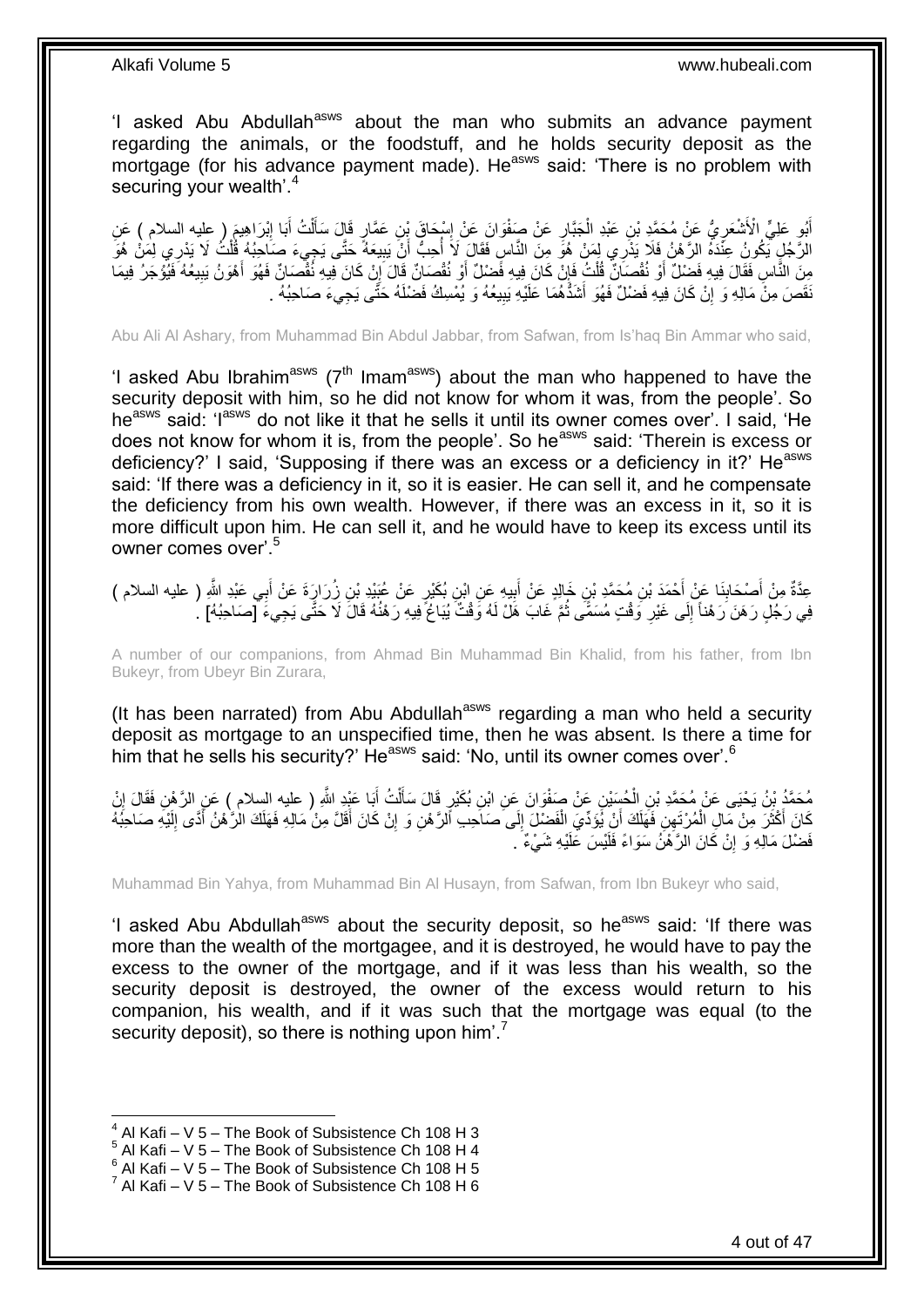ْح َياٍد َو أ ِن ز َنا َع ْن َس ْه ِل ْب ْص َحاب ٍر ِعَّدةٌ ) عليه السالم ( ِم ْن أ َبا َج ْعَف ت أ ل ِي َح ْم َزَة َقا َل َسأ ب ِن َم ْح بو ٍب َع ْن أ ِن م َح َّمٍد َع ِن اْب َمَد ْب َ **∶ ∣** َ َ ْ ĺ َ عَنْ قَوْلِ عَلِيٍّ ( عليه السلام ) فِي الرَّ مْنِ يَتَرَادَّانِ الْفَضْلَ فَقَالَ كَانَ عَلِيٌّ ( علَيه السلام ) يَقُولُ ذَلِكَ قُلْتُ كَيْفُ يَتَرَادَّانِ فَقَالُ ْ ْ إِنْ كَانَ الرَّهْنُ أَفْضَلَ مِمَّا رُهِنَ بِهِ ثُمَّ عَطِبَ رَدَّ اَلْمُرْتَهِنُ الْفَضْلَ عَلَى صَاحِبِهِ وَ إِنْ كَانَ لَا يَسْوَى رَدَّ الرَّاهِنُ مَا نَقَصَ مِنْ ِ ِ ْ ِ ْ  $\ddot{\phantom{0}}$ ِ َ ِ حَقِّ الْمُرْتَهِنِ قَالَ وَ كَذَلِكَ كَانَ قَوْلُ عَلِيٍّ ( عليه السلام ) فِي الْحَيَوَانِ وَ غَيْرِ ذَلِكَ ـ ْ ِ ْ

A number of our companions, from Sahl Bin Ziyad, and Ahmad Bin Muhammad, from Ibn Mahboub, from Abu Hamza who said,

'I asked Abu Ja'far<sup>asws</sup> about the words of Ali<sup>asws</sup> regarding the mortgge security deposit, whether both parties would return the excess. So he<sup>asws</sup> said: 'Ali<sup>asws</sup> was saying that'. I said, 'How would they both be returning (the excess)?' So he<sup>asws</sup> said: 'If it was such that the mortgage was more than what was deposited with, then it (security deposit) was damaged, the mortgagee would return the excess upon his companion; but if it was such that it was not equal, the mortgagor would return whatever was deficient from the right of the mortgagee. And like that was the word of Ali<sup>asws</sup> regarding the animals and other than that.

الْحُسَيْنُ بْنُ مُحَمَّدٍ عَنْ مُعَلَّى بْنِ مُحَمَّدٍ عَنِ الْحَسَنِ بْنِ عَلِيٍّ الْوَشَّاءِ عَنْ أَبَانٍ عَمَّنْ أَخْبَرَهُ عَنْ أَبِي عَبْدِ اللَّهِ ( عليه السلام )<br>ا َ َ ْ ْ َ أَيَّهُ قَالَ فِي الرَّهْنِ إِذَا ضَاعَ مِنْ عِنْدِ الْمُرَتَهِنِ مِنْ غَيْرِ أَنْ يَسْتَهْلِكَهُ رَجَعَ ًفِي حَقِّهِ عَلَى الرَّاهِنِّ فَأَخَذَهُ فَإِنِ اسْتَهْلَكَهُ تَرَادُّ َ َ َ **ٍ** ْ الْفَصْلُ بَيْنَهُمَا . ْ

Al Husayn Bin Muhammad, from Moalla Bin Muhammad, from Al Hassan Bin Ali Al Washa, from Aban, from the one who informed him,

(It has been narrated) from Abu Abdullah<sup>asws</sup> having said: 'With regards to the mortgage, when it perishes in the presence of the mortgagee from other than him having destroyed it, it would be returned in his right upon the mortgagor, so he would take it. So if he had destroyed it, the excess would be returned between the two of them<sup>'9</sup>

ِي ب ِن أ ِن م َح َّمِد ْب ْح َمَد ْب َياٍد َع ْن أ ِن ز ِن م َح َّمٍد َو َس ْه ِل ْب ْح َمَد ْب َنا َع ْن أ ْص َحاب ِعَّدةٌ ْس َحا َق ِم ْن أ َما َن َع ْن إ ِن عث َن ْص ٍر َع ْن َح َّماِد ْب َ َ **∶ ∣** َ ِ **ٔ** َانِ عَمَّارٍ قَالَ سَأَأَتُ أَبَا إِبْرَاهِيمَ ( عليه السلام ) عَنِ الرَّجُلِ يَرْهَنُ الرَّهْنَ بِمِائَةٍ دِرْهَمٍ وَ هُوَ يُسَاوِي ثَلَاثَمِائَةٍ دِرْهَمٍ فَيَهْلِكُ أَ ٍ ِ ِ َ ْ َ َ ֖֖֖֖֖֖֦֦֪֧֚֚֚֚֚֚֚֚֚֚֚֚֚֬֝֝֓֞֟֓֡֓֡֟֓֡֬֟֓֡֟֓֡֟֝֓ َ عَلَى الرَّجُلِ أَنْ يَرُدَّ عَلَى صَاحِبِهِ مِائَتَيْ دِرْهَمٍ قُالَ نَعَمْ لِأَنَّهُ أَخَذَ رَهْناً فِيهِ فَضلْ وَصَحَّيْعَهُ قُلْتُ فَهَلَّكَ نِصْفُ الرَّهْنِ قُالَ عَلَى َ ْ ֧֧֧֧֧֧֧֧֧֓֝֟֓֝֓֝֬֟֓֝֓֝֓֟֓֟֓֓֟֓<del>֛</del> حِسَابِ ذَلِكَ قُلْتُ فَيَتَرَ ادَّانِ الْفَضْلَ قَالَ نَعَمْ . ْ ْ

A number of our companions, from Ahmad Bin Muhammad, and Sahl Bin Ziyad, from Ahmad Bin Muhammad Bin Abu Nasr, from Hammad Bin Usman, from Is'haq Bin Ammar who said,

'I asked Abu Ibrahim<sup>asws</sup> ( $7<sup>th</sup>$  Imam<sup>asws</sup>) about the man who took a security deposit for a mortgage of one hundred Dirhams and it was equated to three hundred Dirham. So it was destroyed. Is it upon the man that he returns two hundred Dirhams to his companion?' He<sup>asws</sup> said: 'Yes, because he took the deposit wherein was excess, and wasted it'. I said, 'Supposing half deposit was destroyed?' He<sup>asws</sup> said: 'It would be upon the reckoning of that'. I said, 'So they would both be returning the excess?' He<sup>asws</sup> said: 'Yes'.<sup>10</sup>

 $^8$  Al Kafi – V 5 – The Book of Subsistence Ch 108 H 7

 $^9$  Al Kafi – V 5 – The Book of Subsistence Ch 108 H 8

 $10$  Al Kafi – V 5 – The Book of Subsistence Ch 108 H 9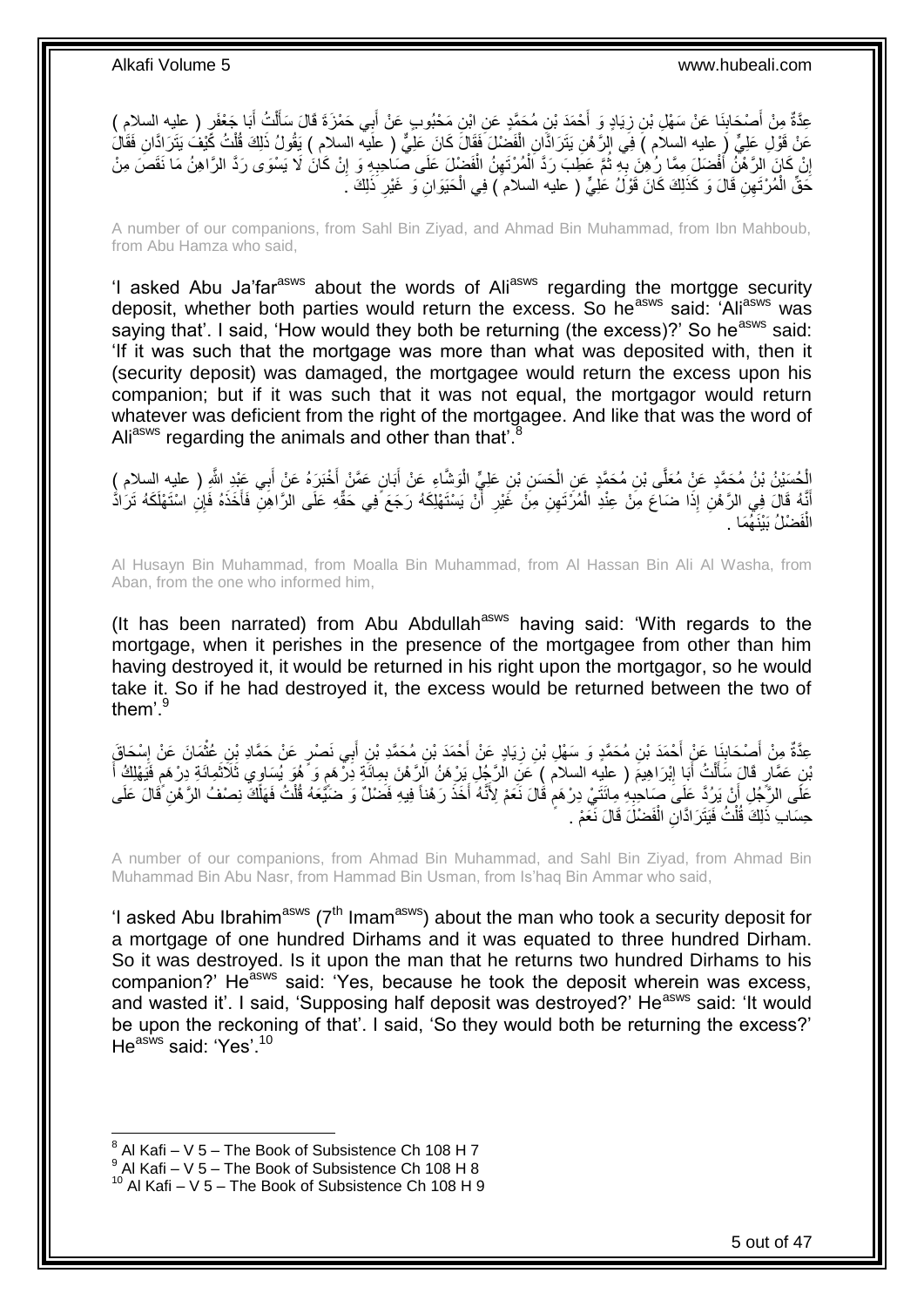، بِهَذَا الْإِسْنَادِ قَالَ قُلْتُ لِأَبِي إِبْرَاهِيمَ ( عليه السلام ) الرَّجُلُ يَرْهَنُ الْغُلَامَ وَ الدَّارَ فَتُصِيبُهُ الْآفَةُ عَلَى مَنْ يَكُونُ قَالَ عَلَى<br>يَدَوَّفُ مُرْضَعَ بِيَنَ عَقَدَ يَرْبَعُ الْإِسْلامِ ْ ِ ْ ِ مَوْلَاهُ قَالَ أَ رَأَيْتَ لَوْ قَتَلَ قَتِيَلًا عَلَىٰ مَنْ يَكُونُ ۖ قُلْتُ هُوَ فِي عُنُقِ الْعَبْدِ قَالَ أَلا تَرَى فَلِمَ يَذْهَبُ مَالٌ هَذَا ثُمَّ قَالَ أَ رَأَيْتَ لَوْ الْمَ َ ْ ْ َ َ  $\ddot{\phantom{a}}$ َ َ  $\ddot{\phantom{0}}$ **ٔ** كَانَ ثَمَنُهُ مِائَةَ دِينَارٍ فَزَادَ وَ بَلَغَ مِائَتَيْ دِينَارٍ لِمَنْ كَانَ يَكُونُ قُلْتُ لِمَوْلَاهُ قَالَ كَذَلِكَ يَكُونُ عَلَيْهِ مَا يَكُونُ لَهُ . ْ

And by this chain, said,

'I said to Abu Ibrahim<sup>asws</sup> ( $7<sup>th</sup>$  Imam<sup>asws</sup>), 'The man mortgages the slave and the house, so the affliction hits it, upon whom would that (loss) happen to be?' He<sup>asws</sup> said: 'Upon his master'. Then he<sup>asws</sup> said: 'What is your view if people are killed. upon who would that be?' I said, 'It would be in the neck of the slave'. He<sup>asws</sup> said: 'Do you not see that his wealth has not gone away?' Then he<sup>asws</sup> said: 'What is your view if his price was one hundred Dinars, so it increased and reached two hundred Dinars, for whom would that have been?' I said, 'For his master'. He<sup>asws</sup> said: 'Like that is what would happen to be against him, what would happen to be for him'.<sup>11</sup>

عَلِيُّ بْنُِ إِبْرَاهِيمَ عَنْ أَبِيهِ عَنِ ابْنِ أَبِي عُمَيْرٍ عَنْ حَمَّادٍ عَنِ الْحَلَبِيِّ فِي الرَّجُلِ بَرْهَنُ عِنْدَ الرَّجُلِ رَهْناً فَيُصِيبُهُ شَيْءٌ أَوْ ِ ْ َ **!** َ ضَاعَ قَالَ َيَرْجِعُ بِمَالِهِ عََلَيْهِ . ِ

Ali Bin Ibrahim, from his father, from Ibn Abu Umeyr, from Hammad,

(It has been narrated) from Al-Halby regarding the man who takes out a mortgage with the man, so something hits it, or a loss'. He<sup>asws</sup> said: 'He would return his wealth to him (complete)'. $12$ 

مُحَمَّدُ بْنُ يَحْيَى عَنْ مُجَمَّدِ بْنِ الْجُسَيْنِ عَنْ صَفْوَانَ عَنْ إِسْحَاقَ بْنِ عَمَّارٍ قَالَ سَأَلْتُ أَبَا إِبْرَاهِيمَ ( عليه السلام ) عَنِ الرَّجُلِ ِ َ ْ اً<br>أ ِ ْ َبِرْ هَنُ الْعَنْدَ أَوِّ الثَّوْبَ أَوِ الْحُلِّيَّ أَوْ مُتَاعاً مِنْ مَثَاعِ الْبَيْتِ فَيَقُولُ صِّبَاجِبُّ الْمَتَاعِ لِلْمُرِنْتَهِنِّ أَنْتَ فِي حِلِّ مِنْ لُبْسِ هَذَا الثَّوْب ة<br>أ **∶** اُ ْ ĺ َ ْ ِ ْ ْ ِ ْ **∶** َّ فَالْبَسِ الثَّوْبَ وَ انْتَفِعْ بِالْمَتَاعِ وَ اسْتَخْدِمِ الْخَادِمَ قَالَ ۖ هُوَ لَهُ حَلَالٌ إِذَا أَحَلَّهُ وَ مَا أُحِبُّ أَنْ يَفْعَلَ َّ َ ْ **ُ** ِ ْ **∶** ن<br>ا :<br>ا اُ ĺ

Muhammad Bin Yahya, from Muhammad Bin Al Husayn, from Safwan, from Is'haq Bin Ammar who said,

'I asked Abu Ibrahimasws about the man who mortgages the slave, or the clothes, or jewellery, or goods from the chattels of the house. So the owner of the goods is saying to the mortgagee, 'You are free from wearing these clothes, so wear the clothes and spend with the goods, and make the servants to serve'. He<sup>asws</sup> said: 'It is Permissible for him when it is freed for him, and l<sup>asws</sup> would not like it if he did it'.

ُفَلْتُ فَارْتَهَنَ دَارٍاً لَمَا غَلَّةٌ لِمَنِ الْغَلَّةُ قَالَ لِصَاحِبِ الذَّارِ قُلْتُ فَارْتَهَنَ أَرْضاً بَيْضَاءَ فَقَالَ صَاحِبُ الْأَرْضِ ازْرَعْهَا لِنَفْسِكَ َ ْ ِ َّ ْ َّ لَ ْ فَقَالَ لَيْسَ هَذَا مِثْلَ هَذَا يَرْرَعُهَاَ لِنَفْسِهِ فَهُوَ لَهُ حَلَالٌ كَمَا أَحَلَّهُ لَهُ إِلَّا أَنَّهُ يَزْرَعُ بِمَالِهِ وَ يَعْمُرُهَا . ة<br>. ِ َ ِ َّ َ

I said, 'Supposing he mortgages a house which had a yield for it. For whom would the yield be?' He<sup>asws</sup> said: 'For the owner of the house'. I said, 'Supposing one mortgages a barren land, so the owner of the land says, 'Cultivate it for yourself'. So he<sup>asws</sup> said: 'This is not like that. He can cultivate it for himself, for it is Permissible for him just as he has permitted it for him, except that he would be cultivating it with his own wealth and fill it'.<sup>13</sup>

<sup>&</sup>lt;sup>11</sup> Al Kafi – V 5 – The Book of Subsistence Ch 108 H 10

 $^{12}$  Al Kafi – V 5 – The Book of Subsistence Ch 108 H 11

 $13$  Al Kafi – V 5 – The Book of Subsistence Ch 108 H 12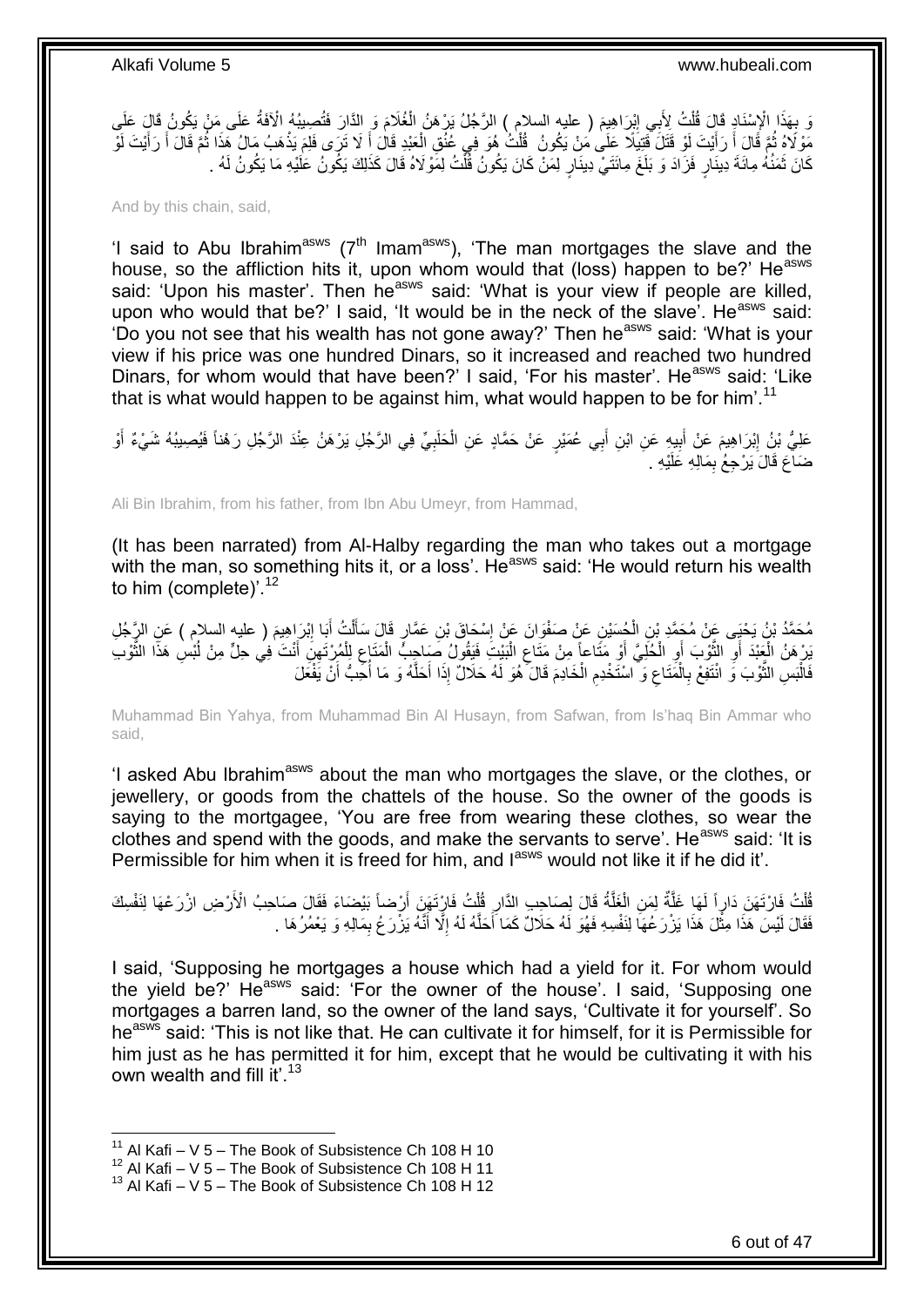عَلِيُّ بْنُ إِبْرَاهِيمَ عَنْ أَبِيهِ عَنْ عَبْدِ اللَّهِ بْنِ الْمُغِيرَةِ عَنِ ابْنِ سِنَانٍ عَنْ أَبِي عَبْدِ اللَّهِ ( عليه السلام ) قَالَ قَضَى أَمِيرُ الْمُؤْمِنِينَ َ ْ **!**  ِ ْ َ ( صَّلواتَ الله عليه ) فِي كُلِّ رَهْنٍ لَهُ غَلَّةٌ أَنَّ غَلَّتَهُ تُخَسَبُ لِصَاحِبِ الرَّهْنِ مِمَّا عَلَيْهِ . َّ اُ َّ

Ali Bin Ibrahim, from his father, from Abdullah Bin Al Mugheira, from Ibn Sinan,

(It has been narrated) from Abu Abdullah<sup>asws</sup> having said: 'Amir Al-Momineen<sup>asws</sup> judged regarding every mortgage which had yield for it that its yield should be reckoned to be for the owner of the desposit against whatever (debt) is upon him<sup>'14</sup>

عَلِّيُّ بْنُ إِبْرَاهِيمَ عَنْ أَبِيهِ عَنِ ابْنِ أَبِي نَجْرَانَ عَنْ عَاصِمِ بْنِ جُمَيْدٍ عَنْ مُحَمَّدِ بْنِ قَيْسٍ عَنْ أَبِي جَعْفَرٍ ( عليه السلام ) قَالَ<br>-ِ ِ َ َ إِنَّ آَمِيرَ اَلْمُؤْمِنِينَ ( عَليه السَلام ) فَأَل َ فِي الْأَرْضِ الْبُورِ يَرْتَفِنُهَا الرَّجُلُ لَيْسَ فِيهَا ثَمَرَةٌ فَزَرِّدَعَهَا وَّ أَنْفَقَ عَلَيْهَا مَالُهُ إِنَّهُ َ  $\ddot{\xi}$ ِ ْ ْ َ ِ ِ َ يَّخْتَسِبُ لَهُ نَفَقَتُهُ وَ كُمَلَهُ خَالِصِاً ثُمَّ يَنْظُرُ نَّصِيبَ الْأَرْضِ فَيَحْسُبُهُ مِنْ مَالِهِ الَّذِي ارْتَهَنَ بِهِ الْأَرْضَ حَتَّى يَسْتَوْفِيَ مَالَهُ فَإِذَا **∶** َّ  $\ddot{\phantom{0}}$ اسْتَوْفَى مَالَهُ فَلْيَدْفَعِ الْأَرْضَ إِلَى صَاحِبِهَا ۚ . **∶**  $\frac{1}{2}$  $\zeta$ ا<br>ا

Ali Bin Ibrahim, from his father, from Ibn Abu Najran, from Aasim Bin Humeyd, from Muhammad Bin Qays,

(It has been narrated) from Abu Ja'far<sup>asws</sup> having said that Amir Al-Momineen<sup>asws</sup> said: 'With regards to the barren land which the man holds as mortgage security deposit, wherein there are no fruits, so he cultivates it and spends his wealth upon it, it would be reckoned for him, his expenditure and his work exclusively. Then he would consider a share of the land, so he would reckon it from his wealth which the land has been mortgaged with until his wealth has been fulfilled. So when his wealth has been fulfilled, let him hand over the land to its owner'.<sup>15</sup>

عَلِيٌّ عَنْ أَبِيهِ عَنِ ابْنِ أَبِي عُمَيْرٍ عَنْ حَمَّادٍ عَنِ الْحَلَبِيِّ قَالَ سَأَلْتُ أَبَا عَبْدِ اللَّهِ ( عليه السلام ) عَنْ رَجُلٍ رَهَنَ جَارِيَتَهُ عِنْدَ َ ْ َ ِ ْ َ ِ ِ َ قَوْمِ أَ يَحِلُّ لَهُ أَنْ يَطَأَهَا َقَالَ إِنَّ الْذِينَ ارْتَهَنُوهَا ۖ يَحُولُونَ بَيْنَهُ وَ بَيْنَ ذَلِكَ قُلْتُ أَ رَأَيْتَ إِنْ قَدَٰرَ عَلَيْهَا خَالِياً قَالَ نَعَمْ لَا أَرَى َ ْ َّ יֲ<br>י َ اً َ م َ ِ هَذَاً عَلَيْهِ حَرَاماً .

Ali, from his father, from Ibn Abu Umeyr, from Hammad, from Al Halby who said,

'I asked Abu Abdullah<sup>asws</sup> about a man who mortgaged his slave girl with a group of people. Is it Permissible for him that he copulated with her?' Heasws said: 'Those who are holding her as a security desposit would hinder between him and that'. I said, 'What is your<sup>asws</sup> view if he is able upon that alone?' He<sup>asws</sup> said: 'Yes, l<sup>asws</sup> do not see that as a Prohibition upon him'.<sup>16</sup>

عِدَّةٌ مِنْ أَصْحَابِنَا عَنْ سَهْلٍ بْنِ زِيَادٍ وَ أَحْمَدَ بْنِ مُحَمَّدٍ عَنِ ابْنِ مَحْبُوبٍ عَنْ أَبِي وَلَّادٍ قَالَ سَأَلْتُ أَبَا عَبْدِ اللَّهِ ( عليه السلام )<br>-**∶** ِ َ ْ َ َ عَنِ الرَّجُلِ يَأْخُذُ الذَّابِّةَ وَ الْبَعِيْرَ رَهُناً بِمَالِهِ أَ لَهُ أَنْ يَرْكَبَهُ قَالَ فَقَالَ إِنُّ كَانَ يَغْلِفُهُ فَلَهُ أَنْ يَرْكَبَهُ وَ إِنْ كَانَ الَّذِي رَهَنَهُ عِنْدَهُ ِ َ لَ َ ِ ْ ة<br>أ َ َّ ِ يَعْلِفُهُ فَلَيْسَ لَـهُ أَنْ يَرْكَبَهُ .

A number of our companions, from Sahl Bin Ziyad, and Ahmad Bin Muhammad, from Ibn Mahboub, from Abu Wallad who said,

'I asked Abu Abdullah<sup>asws</sup> about the man who takes the animal and the camel as a security deposit for his wealth (lent out). Is it Permissible for him to ride it?' So he<sup>asws</sup>

<sup>&</sup>lt;sup>14</sup> Al Kafi – V 5 – The Book of Subsistence Ch 108 H 13

 $15$  Al Kafi – V  $5$  – The Book of Subsistence Ch 108 H 14

 $16$  Al Kafi – V 5 – The Book of Subsistence Ch 108 H 15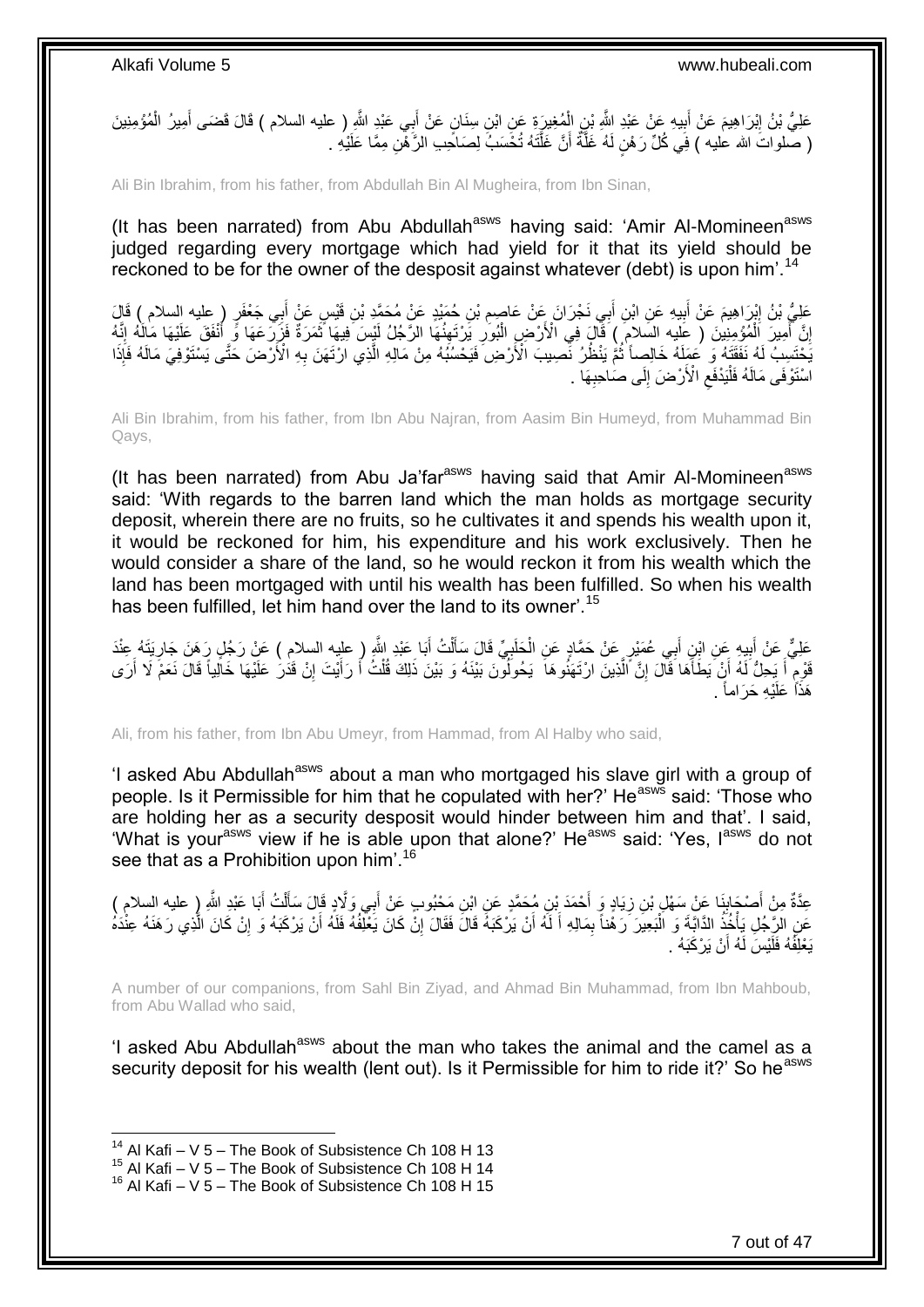said: 'If he had fed it, so it would be for him that he rides it, but if it was fed with the one who had mortgaged it, so it would not be for him that he rides it'.<sup>17</sup>

مُحَمَّدُ بْنُ يَحْيَى عَنْ بَعْضِ أَصْحَابِنَا عَنْ مَنْصُورِ بْنِ الْعَبَّاسِ عَنِ الْحَسَنِ بْنِ عَلِيٍّ بْنِ يَقْطِينٍ عَنْ عَمْرِو بْنِ إِبْرَاهِيمَ عَنْ<br>حَمَّدُ بْنُ يَحْيَى عَنْ بَعْضِ الْمَحَابِذَا عَنْ مَنْصُورِ ب ْ ْ **ٍ ∣** ِ خَلَفٍ بْنِ حَمَّادٍ عَنْ إِسْمَاعِيلَ بْنِ أَبَى قُرَّةَ عَنْ أَبِيَ بَصَبِيرٍ عَنَّ أَبِيَ عَبْدٍ اللَّهِ ( عليه السلام ) فَبِي رَجُلٍ اسْتَقْرَضَ مِنْ رَجُلٍ ِ َ َ َ َّ مِائَةَ دِينَارٍ وَ رَهَنَهُ حُلِّيًا بِمِائَةِ دِينَارٍ ثُمَّ إِنَّهُ أَتَاهُ الرَّجُلُ فَقَالَ لَهُ أَعِرَّنِي الذَّهَبَ الَّذِي رَهَنْتُكَ عَارِيَّةً فَأَعَارَهُ فَهَلَكَ الرَّهْنُ عِنْدَهُ أَ َ ِ  $\ddot{\phantom{0}}$ ِ َ َ ِ عَلَيْهِ شَيْءٌ لِصَاحِبِ الْقَرْضِ فِي ذَلِكَ قَالَ هُوَ عَلَى صَاحِبِ الرَّهْنِ الَّذِي رَهَنَهُ وَ هُوَ الَّذِي أَهْلَكَهُ وَ لَيْسَ لِمَالِ هَذَا تَوًى . َ َ َّ َّ ْ

Muhammad Bin Yahya, from one of our companions, from Mansour Bin Al Abbas, from Al Hassan Bin Ali Bin Yaqteen, from Amro Bin Ibrahim, from Khalaf Bin Hamma, from Ismail Bin Abu Qurra, from Abu Baseer,

(It has been narrated) from Abu Abdullah<sup>asws</sup> regarding a man who borrowed one hundred Dinars from a man and mortgaged his jewellery of one hundred Dinars. Then he goes over to the man so he says to him, 'Lend me the gold which I have mortgaged with you as a loan'. So he lends it to him, and the security gets destroyed with him. Is there anything upon him for the owner of the loan regarding that?' He<sup>asws</sup> said: 'It (loss) is upon the owner of the security deposit which he had mortgaged, and he is the one who destroyed it, and there is nothing upon the wealth of this one (lender)'. $^{18}$ 

مُحَمَّدُ بِنُ جَعْفَرِ الرَّزَّازُ عَنْ مُحَمَّدِ بْنِ عَنْدِ الْجَمِيدِ عَنْ سَيْفِ بْنِ عَمِيرَةَ عَنْ مَنْصُورِ بْنِ جَازِمٍ عَنْ سُلَيْمَانَ بِنِ خَالِدٍ عَنْ أَبِي ֧׆֧ ِ ِ ْ ِ َ عَبْدِ اللَّهِ ( عليه السلام ) قَالَ إِذَا رُهِنْتَ عَبْداً أَوْ دَابَةً فَمَاتَ فَلَا شَيْءَ عَلَيْكَ وَ إِنْ هَلَكَتِ الدَّابَةُ أَوْ أَبَقَ الْغُلَامُ فَأَنْتَ ضَامِنٌ . َ َ ْ َ أ ِ

Muhammad Bin Ja'far Al Razzaz, from Muhammad Bin Abdul Hameed, from Sayf Bin Ameyra, from Mansour Bin Hazim, from Suleyman Bin Khalid,

(It has been narrated) from Abu Abdullah<sup>asws</sup> having said: 'When you hold a mortgaged slave or an animal and he dies, so there is nothing upon you, but if the animal is damaged or the slave absconds, so you are responsible'.<sup>19</sup>

أَبُو عَلِيٍّ الْأَشْعَرِيُّ عَنْ مُحَمَّدِ بْنِ عَيْدٍ الْجَبَّارِ عَنْ صَفْوَانَ عَنْ مُحَمَّدِ بْنِ رِيَاحٍ الْقَلَّاءِ قَالَ سَأَلْتُ أَبَا الْحَسَنِ ( عليه السلام ) ¦ ْ ِ َ ْ َ ْ َ ْ ٍ **∶** عَنْ رَجُّلٍ هَلَكَ أَخُوهُ وَ تَرَكَ صُنْنُوقاً فِيهِ رُهُونٌ بَعْضُهَا عَلَيْهِ اسْمُ صَاحِبِهِ وَ بِّكِمْ هُوَ رُهِنَ وَ بَعْضُهَا لَا يُدْرَى لِمَنْ هُوَ وَ لَا ِ **∶** َ بِكَمْ هُوَ رُّهِنَ فَمَا تَرَى فِي هَذَا الَّذِي لَا يُعْرَفُ صَاحِبُهُ فَقَالَ هُوَ كَمَالِهِ . َّ ِ

Abu Ali Al Ashary, from Muhammad Bin Abdul Jabbar, from Safwan, from Muhammad Bin Rayah Al Qalla'a who said,

'I asked Abu Al-Hassan<sup>asws</sup> about a man whose brother died and left a box wherein were some security deposits he had held. Upon some was the name of its owner, and with how much it had been mortgaged with, and some of these he did not know who it was for, nor with whom much it had been mortgaged with. So what is your view regarding this the owner of which is not recognised? So heasws said: 'It would be like his own wealth'.  $20$ 

 $17$  Al Kafi – V 5 – The Book of Subsistence Ch 108 H 16

 $18$  Al Kafi – V 5 – The Book of Subsistence Ch 108 H 17

<sup>&</sup>lt;sup>19</sup> Al Kafi – V  $\frac{3}{5}$  – The Book of Subsistence Ch 108 H 18

 $20$  Al Kafi – V 5 – The Book of Subsistence Ch 108 H 19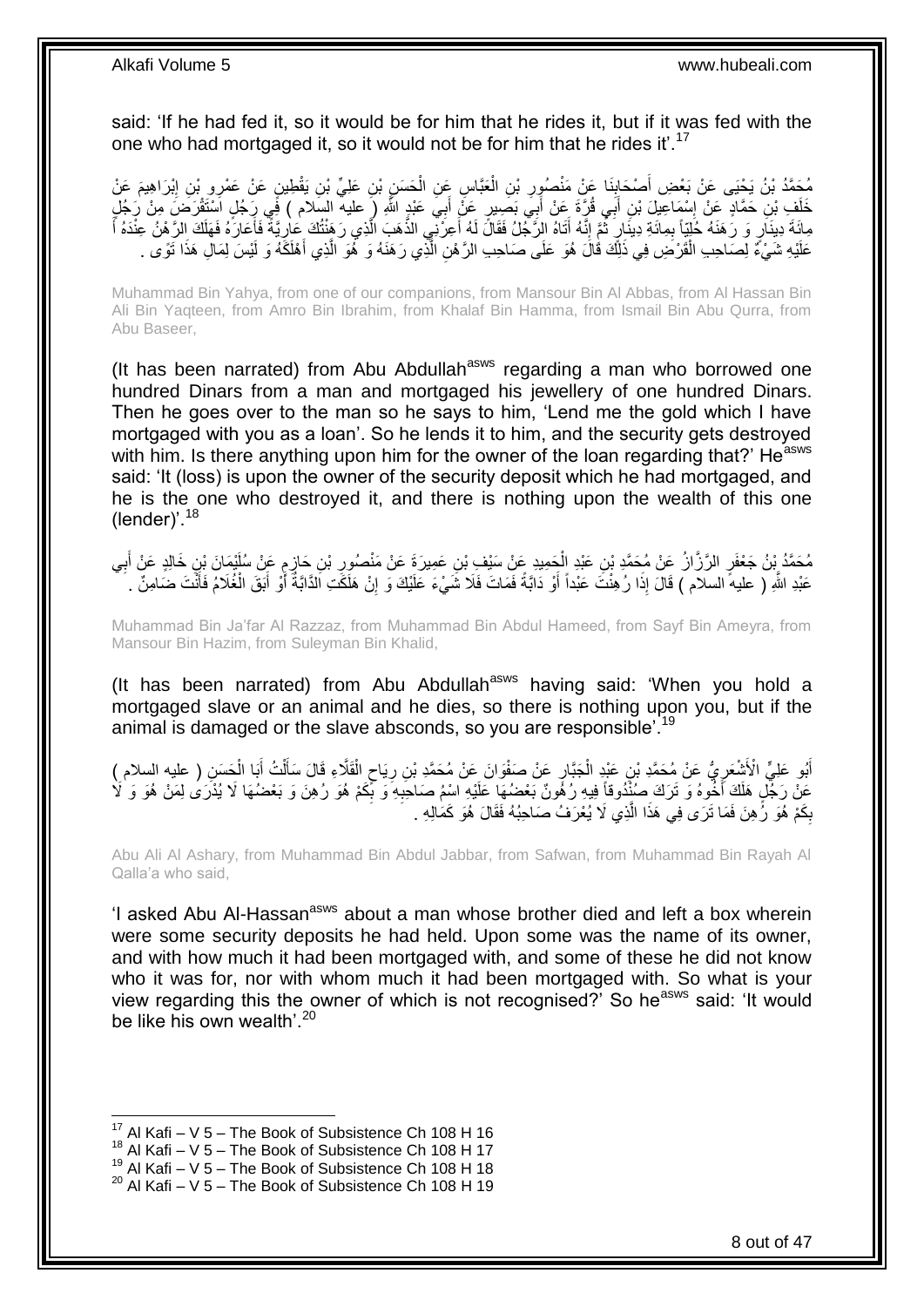مُحَمَّدُ بْنُ يَحْيَى عَنْ أَحْمَدَ بْنِ مُحَمَّدٍ عَنْ صَفْوَانَ عَنِ الْعَلَاءِ عَنْ مُحَمَّدٍ بْنِ مُسْلِمٍ عَنْ أَبِي جَعْفَرٍ ( عليه السلام ) فِي رَجُلٍ َ ֧֖֚֚֓֝֬֝֬֝ ْ رَ هَنَ جَارِيَتَهُ قَوْماً أَ يَحِلُّ لَهُ أَنْ يَطَأَهَا قَالَ فَقَالَ إِنَّ الَّذِينَ ارْتَهَنُوهَا يَحُولُونَ بَيْنَهُ وَّ بَيْنَهَا فَلْتُ أَ رَآَيْتُ إِنْ قَدَرَ عَلَيْهَا خَالِياً قَالَ ا<br>إ ِ َ اً ا<br>أ ِ ِ َ َ ْ نَعَمْ لَا أَرَى بِهِ بَأْساً . ْ **∶** اُ

Muhammad Bin Yahya, from Ahmad Bin Muhammad, from Safwan, from Al A'ala, from Muhammad Bin Muslim,

(It has been narrated) from Abu Ja'far<sup>asws</sup> regarding a man who mortgaged his slave girl to a group of people, it is Permissible for him that he copulates with her?' So he<sup>asws</sup> said: 'Those who are holding her as a security deposit would hinder between him and her'. I said, 'What is your<sup>asws</sup> view if he was able upon that, alone'. He<sup>asws</sup> said: 'Yes, l<sup>asws</sup> do not see a problem with it'.<sup>21</sup>

أَحْمَدُ بْنُ مُحَمَّدٍ عَنِ ابْنِ فَضَّإِلٍ عَنْ إِبْرَ إِهِيمَ بْنِ عُثْمَانَ عَنْ أَبِي عَبْدِ اللَّهِ إِ عليه السلام ) قَالَ قُلْتُ لَهُ رَجُلٌ لِي عَلَيْهِ دَرَاهِمُ وَ َ ْ ֦֦֧֦֦֧֦֧֦֧֦֧֦֧ׅ֦֧ׅ֦֧֦֧֦֧֦֧֦֧֦֧֦֧֦֧֦֧֦֧֦֧֦֧֦֧֦֧֦֧֦֧֦֧֧֦֧֦֧֦֧֦֧֦֚֚֚֚֚֚֚֚֝֘֝֝֜֜֓֡֜ ْ كَانَتْ دَارُهُ رَ هُٰنَاً فَأَرَدْتُ أَنْ أَبِيعَهَا ۖ قَالَ أُعِيذُكَ بِاللَّهِ أَنْ تُخْرِجَهُ مِنْ ظِلِّ رَأْسِهِ ۚ ا<br>أ ِ َ ِ **!** َ َ

Ahmad Bin Muhammad, from Ibn Fazzal, from Ibrahim Bin Usman,

(It has been narrated) from Abu Abdullah<sup>asws</sup>, said, 'I said to him<sup>asws</sup>, 'There were some Dirhams for me upon a man, and his house was a mortgage, so I intended to sell it'. Heasws said: 'lasws seek Refuge for you with Allahazwj that you would remove the shade from his head'.<sup>22</sup>

أَحْمَدُ بْنُ مُحَمَّدٍ بِّن عِيسَى عَنْ مَنْصُورِ بْنِ حَازِمٍ عَنْ هِشَامٍ بْنِ سَالِمٍ عَنْ أَبِي عَبْدِ اللَّهِ ( عليه السلام ) قَالَ سُئِلَ َ ٍ ∶∙ ֧֧֧֧֧֧֧֧֓֝֓֝֓֝֓֝֬֟֓֟֓֓֓֟֓֓֟֓֓<del>֛</del> ِ ِ عَنْ رَجُلٍ يَكُونُ لَهُ الدَّيْنُ عَلَى الرَّجُلِ وَ مَعَهُ الرَّهْنُ أَ يَشْتَرِيَّ الرَّهْنَ مِنَّهُ قَالَ نَعَمْ َ

Ahmad Bin Muhammad, from Muhammad Bin Isa, from Mansour Bin Hazim, from Hisham Bin Salim,

(It has been narrated) from Abu Abdullah<sup>asws</sup>, said, 'He<sup>asws</sup> was asked about a man who happened to have the debt upon the man and with him was the mortgaged (property). Can he buy the mortgaged (property) from him?' He<sup>asws</sup> said: 'Yes'.<sup>23</sup>

**َال ِف فِي ال َّر ْه ِن باب اِِل ْختِ**

### <span id="page-8-0"></span>**Chapter 109 – The differing regarding the mortgage**

حُمَّدُ بْنُ زِيَادٍ عَنِ الْحَسَنِ بْنِ مُحَمَّدٍ عَنْ غَيْرِ وَاحِدٍ عَنْ أَبَانٍ عَنِ ابْنِ أَبِي يَعْفُورٍ عَنْ أَبِي عَبْدِ الثَّمِ ( عليه السلام ) قَالَ إِذَا َ َ َ **∶** ْ ِ حْتَلَفَا فِي الرَّهْنِ فَقَالَ أَحَدُهُمَا رَهَنْتَهُ بِأَلْفِ ذِرْهَمٍ وَ قَالَ الْأَخَرُ بِمِائَةِ دِرْهَمٍ فَقَالَ يُسْأَلُ صَاحِبُ الْأَلْفِ الْبَيِّنَةَ فَإِنْ لَمْ يَكُنْ لَهُ ٍ ْ َ **∶** َ ∣ٍ إ ْ ْ Í ֧֖֖֖֖֧֧֧ׅ֧֧ׅ֧֚֚֚֚֚֚֚֚֚֓֝֝֬֝֟֓֝֓֝֓֝֓֜֟֓֟֓֟֓֝֬֜֝ ِ بَيِّنَةٌ حَلَفٌ صَاحِبُ الْمِائَةِ ْ

Humeyd Bin Ziyad, from Al Hassan Bin Muhammad, from someone else, from Aban, from Ibn Abu Yafour,

(It has been narrated) from Abu Abdullah<sup>asws</sup> having said: 'When there is a differing regarding the mortgage, so one of the two says, 'I mortgaged it with a thousand Dirhams', and the other one says, 'It was with one hundred Dirhams', so he<sup>asws</sup> said: 'The owner of the thousand would be asked for the proof. So if there does not

<sup>&</sup>lt;sup>21</sup> Al Kafi – V 5 – The Book of Subsistence Ch 108 H 20

<sup>22</sup> Al Kafi – V  $\overline{5}$  – The Book of Subsistence Ch 108 H 21

 $23$  Al Kafi – V 5 – The Book of Subsistence Ch 108 H 22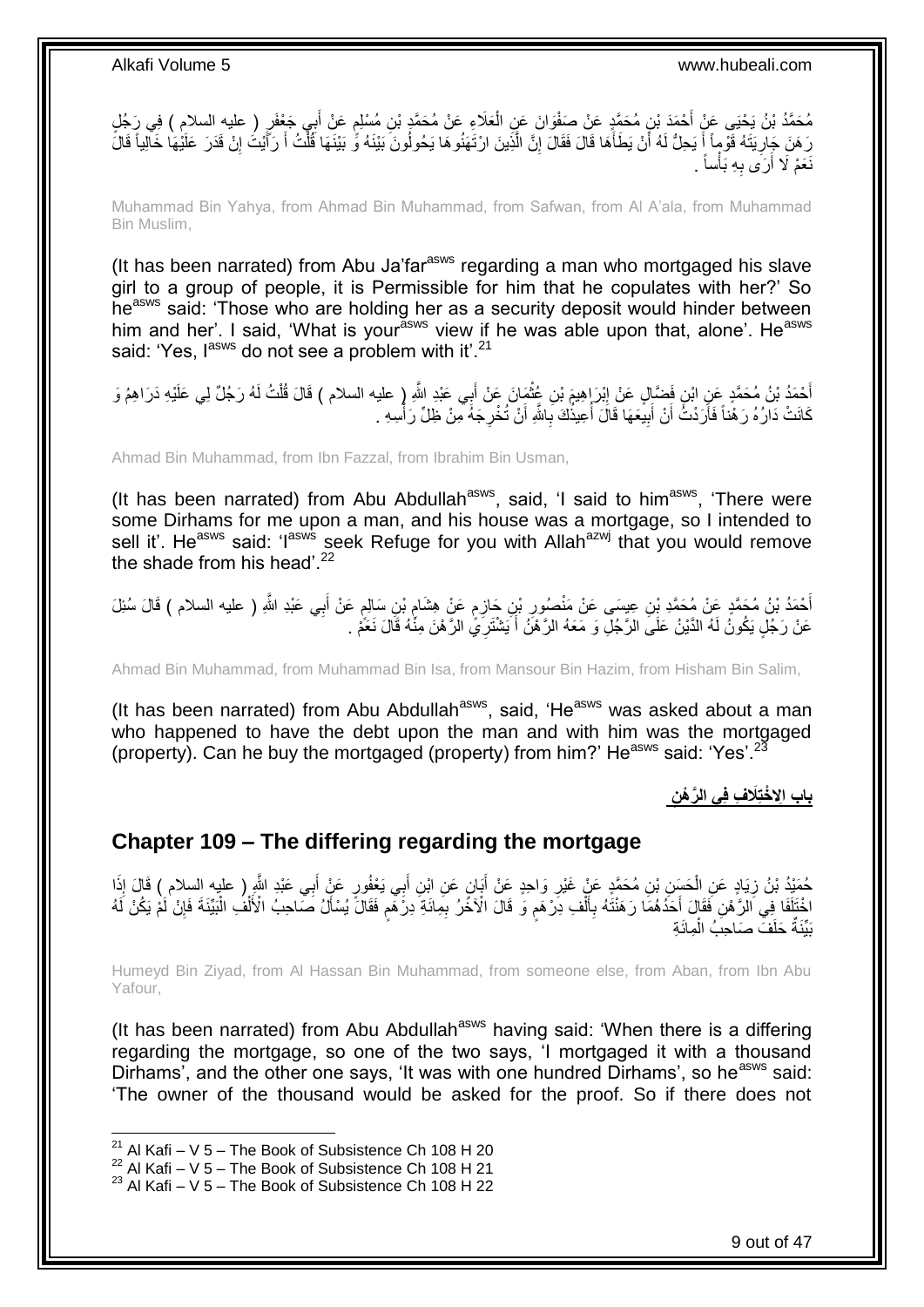happen to be any proof for him, the owner of the one hundred would be made to swear an oath.

يَ إِنْ كَانَ الرَّهْنُ أَقَلَّ مِمَّا رُهِنَ أَوْ أَكْثَرَ وَ اخْتَلَفَا فَقَالَ أَحَدُهُمَا هُوَ رَهْنٌ وَ قَالَ الْآخَرُ هُوَ عِنْدَكَ وَدِيعَةٌ فَقَالَ يُسْأَلُ صَاحِبُ َ َ َ َ َ الْوَدِيعَةِ الْبَيِّنَةَ فَإِنْ لَمْ يَكُنْ لَهُ بَيِّنَةٌ حَلَفَ صَاحِبُ الرَّ هْنِ . ِ ا<br>ا ا<br>ا

And if it was such that the mortgage item was less than the security held, or more, and they both differed, so one of the two says, 'It is a security deposit', and the other one says, 'It was a trust with you', so he<sup>asws</sup> said: 'The owner of the entrustment would be asked for the proof. So if there does not happen to be any proof for him, the owner of the mortgage would be made to swear an oath'. $24$ 

مُحَمَّدُ بْنُ يَحْيَى عَنْ مُحَمَّدِ بْنِ الْحُسَيْنِ عَنْ عَلِيِّ بْنِ الْحَكَمِ عَنِ الْعَلَاءِ بْنِ رَزِينٍ عَنْ مُحَمَّدٍ بْنِ مُسْلِمٍ عَنْ أَبِي جَعْفَرٍ ( عليه ِ ْ ِ ْ ْ َ ٍ السلام ) فِي رَجُلٍ يَرْهَنُ عِنْذَ صَاحِبِهِ رَهْناً لَا بَيِّنَةَ بَيْنَهُمَاۤ فِيهِ فَادَّعَى الَّذِي عِنْذَهُ الرَّهْنُ أَنَّهُ بِأَلْفٍ فَقَالَ صَاحِبُ الرَّهْنِ إِنَّمَا ْ َ ِ َ َّ **∶** ِ هُوَ بِمِائَةٍ قَالَ الْبَيِّنَةُ عَلَى الَّذِي عِنْدَهُ اَلرَّهْنُ أَنَّهُ بِأَلْفٍ وَ إِنْ لَمْ يَكُنْ لَهُ بَيِّنَةٌ فَغَلَى الرَّاهِنِ الْيَمِينُ  $\,$ ِ ْ َ ِ َ َّ :<br>ا ِ ْ لَ

Muhammad Bin Yahya, from Muhammad Bin Al Husayn, from Ali Bin Al Hakam, from Al A'ala Bin Razeyn, from Muhammad Bin Muslim,

(It has been narrated) from Abu Ja'far<sup>asws</sup> regarding a man who mortgaged something with his companions. There was no proof between the two of them with regards to it. So the one with whom was the mortgaged item claimed that it was with a thousand, and the owner of the mortgaged item said, 'But rather, it is with one hundred'. He<sup>asws</sup> said: '(The burden) of proof is upon the one with whom is the mortgaged item that it is with a thousand; and if there does not happen to be a proof for him, so it is upon the depositor to swear the oath'.<sup>25</sup>

مُحَمَّدُ بْنُ يَحْيَى عَنْ أَحْمَدَ بْنِ مُحَمَّدٍ عَنِ ابْنِ أَبِي عُمَيْرِ عَنِ الْحُسَيْنِ بْنِ عُثْمَانَ عَنْ إِسْحَاقٍَ بْنِ عَمَّارٍ عَنْ أَبِي عَبْدِ اللَّهِ ( عليه<br>مُحَمَّدُ بْنُ يَحْيَى عَنْ أَحْمَدَ بْنِ مُحَمَ َ ِ **ٔ** ْ َ السلام ) فِي رَجُلٍ قَالَ لِرَجُلٍ لِي عَلَيْكَ أَلْفُ دِرْهِم فَقَالَ الرَّجُلُ لَا وَ لَكِنَّهَا وَدِيعَةٌ فَقَالَ أَبُو عَبْدِ اللَّهِ ( عليه السلام ) الْقَوْلُ َ ٍ ْ َ ْ قَوْلُ صَاحِبِ الْمَالِ مَعَ يَمِينِهِ ۚ. ْ

Muhammad Bin Yahya, from Ahmad Bin Muhammad, from Ibn Abu Umeyr, from Al Husayn Bin Usman, from Is'haq Bin Ammar,

(It has been narrated) from Abu Abdullah<sup>asws</sup> regarding a man who said to a man, 'For me, upon you is a thousand Dirham'. So the man said, 'No, but it is an entrustment'. So Abu Abdullah<sup>asws</sup> said: 'The (final) word is the word of the owner of the wealth, along with swearing of his oath'.<sup>26</sup>

مُحَمَّدُ بْنُ يَحْيَى عَنْ أَحْمَدَ بْنِ مُحَمَّدٍ عَنِ ابْنٍ مَحْبُوبٍ عَنْ عَبَّادٍ بْنِ صُهَيْبٍ قَالَ سَأَلْتُ أَبَا عَبْدِ اللَّهِ ( عليه السلام ) عَنْ مَتَاعِ َ ْ ĺ َ ٍ فِي يَدِ رَجُلَيْنِ أَجَدُهُمَا يَقُولُ اَسْتَوْدَعْتُكَهُ وَ الْآخَرُ يَقُولُ هُوَ رَهْنٌ قَالَ فَقَالَ الْقَوْلُ قَوْلُ الَّذِي يَقُولُ أَنَّهُ رَهْنٌ عِنْدِي إِلَّا أَنْ يَأْتِي ا<br>ا ة<br>أ َ ِ َ َّ ْ الَّذِي ادَّعَى أَنَّهُ أَوْدَعَهُ بِشُهُودٍ . **!** َ َ َّ

Muhammad Bin Yahya, from Ahmad Bin Muhammad, from Ibn Mahboub, from Abbad Bin Suheyb who said,

<sup>&</sup>lt;sup>24</sup> Al Kafi – V 5 – The Book of Subsistence Ch 109 H 1

 $^{25}$  Al Kafi – V 5 – The Book of Subsistence Ch 109 H 2

 $26$  Al Kafi – V 5 – The Book of Subsistence Ch 109 H 3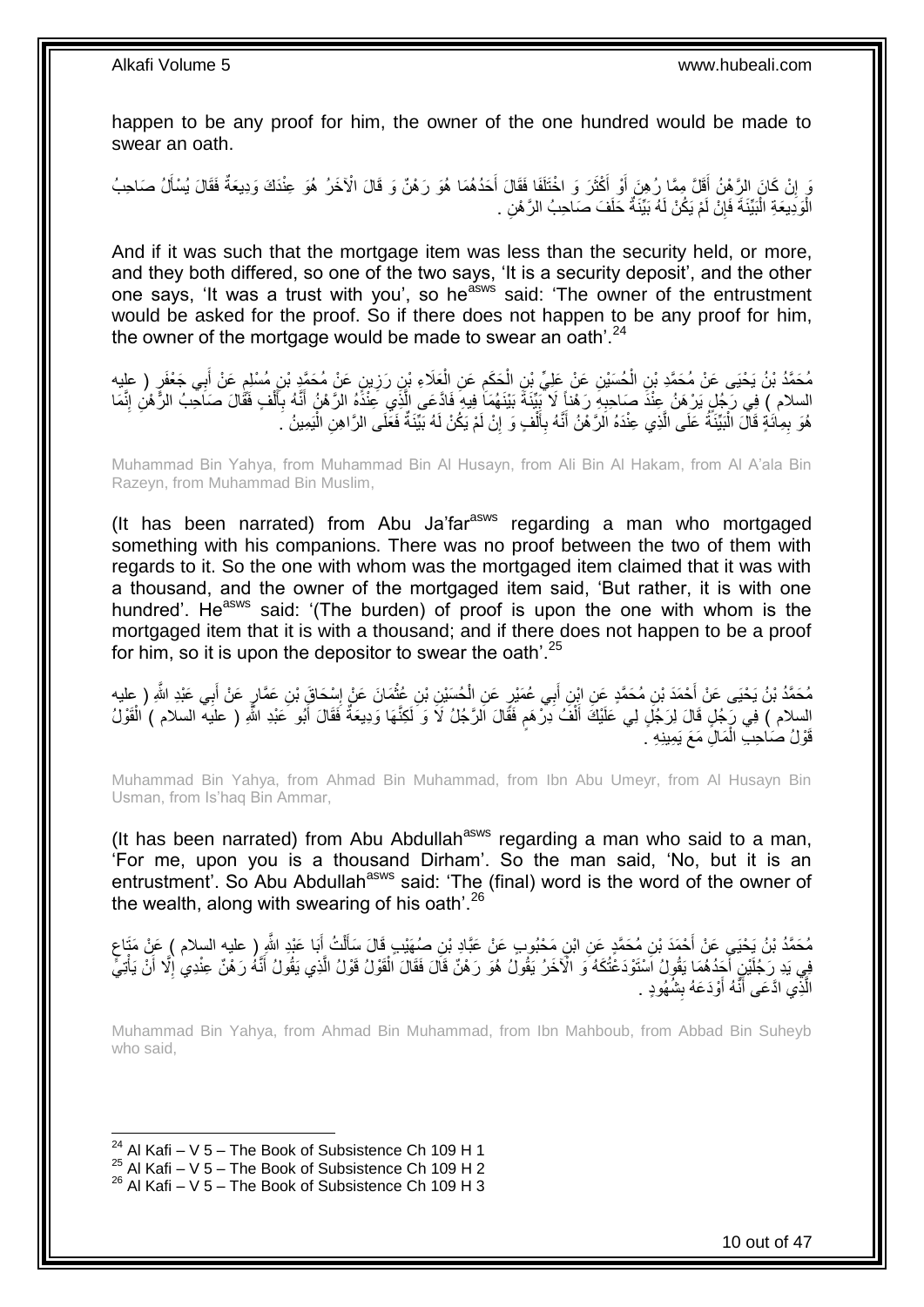'I asked Abu Abdullah<sup>asws</sup> about some goods in the hands of two men. One of the two is saying, 'I had entrusted it to you', and the other is saying, 'It is a mortgaged item'. So he<sup>asws</sup> said: 'The (final) word is the word of those who is saying, 'It is a mortgaged item with me', unless if the one who claims that he had entrusted it were to come with witnesses'.<sup>27</sup>

> **ِناب ضَمَانِ الْعَارِيَّةِ وَ الْوَدِيعَةِ ِ**

### <span id="page-10-0"></span>**Chapter 110 – The guarantee of the loan and the entrustment**

عَلِيُّ بْنُ إِبْرَاهِيمَ عَنْ أَبِيهِ عَنِ إِبْنِ أَبِي عُهَيْرٍ عَنْ حَمَّادٍ عَنِ الْحَلَبِيِّ عَنْ إِبِي عَبْدِ اللَّهِ ( عليهِ السلام ) قَالَ صَاحِبُ الْوَدِيعَةِ وَ َ ِ ْ َ  $\frac{1}{2}$ َ <u>֖֓</u> ْ ِ الْبِضَاعَةِ مُوُتَمَذَانِ وَ قَالَ إِذَا هَلَكَتِ اَلْعَارِيَّةُ عِنْدَ الْمُسْتَعِيرِ لَمْ يَصْمَذْهُ إِلَّا أَنَّ يَكُونَ قَدِ اشْتُرِطَ عَلَيْهِ ْ ِ ْ ِ ِ اُ ِ لَ

Ali Bin Ibrahim, from his father, from Ibn Abu Umeyr, from Hammad, from Al Halby,

(It has been narrated) from Abu Abdullah<sup>asws</sup> having said: 'The owner of the entrustment and the merchandise are both entrusted'. And he<sup>asws</sup> said: 'When the borrowed item perishes with the borrower, he would not be responsible except if there happened to be a stipulation upon him'.

نَ قَالَ فِي حَدِيثٍ آخَرَ إِذَا كَانَ مُسْلِماً عَدْلًا فَلَيْسَ عَلَيْهِ ضَمَانٌ .

And he<sup>asws</sup> said in another Hadeeth: 'When he was a just Muslim, so there is no liability upon him<sup>' 28</sup>

عَلِيُّ نِنُ إِبْرَاهِيمَ عَنْ أَبِيهِ عَنْ عَبْدِ اللَّهِ بْنِ الْمُغِيرَةِ عَنْ عَبْدِ اللَّهِ بْنِ سِنَانٍ قَالَ قَالَ أَبُو عَبْدِ اللَّهِ ( عليه السلام ) لَا يَضْمَنُ َ ْ **!** َ ِ الْعَالِّ يَّةً إِلَّا أَنْ يَكُونَ قَدِ اشْتَرَطَ فِيهَا ضَمَاناً إِلَّا الْذَّنَانِيرَ فَإِنَّهَا مَضْمُونَّةٌ وَ إِنَّ لَمْ يَشْتَرِطْ فِيهَا ضَمَاناً . ِ ِ ِ َ ِ **∶** ْ ِ

Ali Bin Ibrahim, from his father, from Abdullah Bin Al Mugheira, from Abdullah Bin Sinan who said,

'Abu Abdullah<sup>asws</sup> said: 'There is no liability for the borrowed item except if there has been stipulation for the guarantee therein, except for the Dinars (currency), for it is under guarantee and even if there is no stipulation for a guarantee therein'.<sup>29</sup>

عَلِيُّ بْنُ إِبْرَاهِيمَ عَنْ أَبِيهِ عَنِ ابْنِ أَبِي عُمَيْرٍ عَنْ جَمِيلٍ عَنْ زُرَارَةَ قَالَ قُلْتُ لِأَبِي عَبْدِ اللَّهِ ( عليه السلام ) الْعَارِيَّةُ مَضْمُونَةٌ ْ َ ِ َ ِ ِ ْ فَقَالَ جَمِيعُ مَا اسْتَعَرْتَهُ فَتَوِيَ فَلاَ يَلْزَمُكَ [مَ] تَوَاهُ إِلَّا الذَّهَبُ وَ الْفِضَّةُ فَإِنَّهُمَا بِأَزَيَّمَانِ إِلَّا أَنْ يُشْتَرَطَ عَلَيْهِ أَنَّهُ مَتَى مَا تَوِيَ لَمْ ْ ِ ِ َ َ **∶** ْ ِ ْ  $\frac{1}{2}$ َبْلْزَمْكَ تَوَاهُ وَ كَذَلِكَ جَمِيعُ مَا اسْتَعَرْتَ فَاشْتُرِطَ عَلَيْكَ لَزِمَكَ وَ الذَّهَبُ وَ اَلْفِضَّةُ لِّازِمٍّ لَّكَ وَ إِنْ لَمْ يُشْتَرَطْ عَلَيْكَ  $\,$ ِ ْ ِ ِ ِ لَ

Ali Bin Ibrahim, from his father, from Ibn Abu Umeyr, from Jameel, from Zurara who said,

'I said to Abu Abdullah<sup>asws</sup>, 'The borrowed item is under guarantee?' So he<sup>asws</sup> said: 'The entirety of what is borrowed, and it gets damaged, so you are not necessitated for its damage except for the gold and the silver, for these two both necessitate (a guarantee), except if there is a stipulation upon it that when these two are damaged so its damage would not be necessitated upon you; and similar to that is the entirety of what is borrowed, and it is stipulated upon you for obligating you; and the gold and

<sup>&</sup>lt;sup>27</sup> Al Kafi – V 5 – The Book of Subsistence Ch 109 H 4

<sup>28</sup> Al Kafi – V 5 – The Book of Subsistence Ch 110 H 1

 $29$  Al Kafi – V 5 – The Book of Subsistence Ch 110 H 2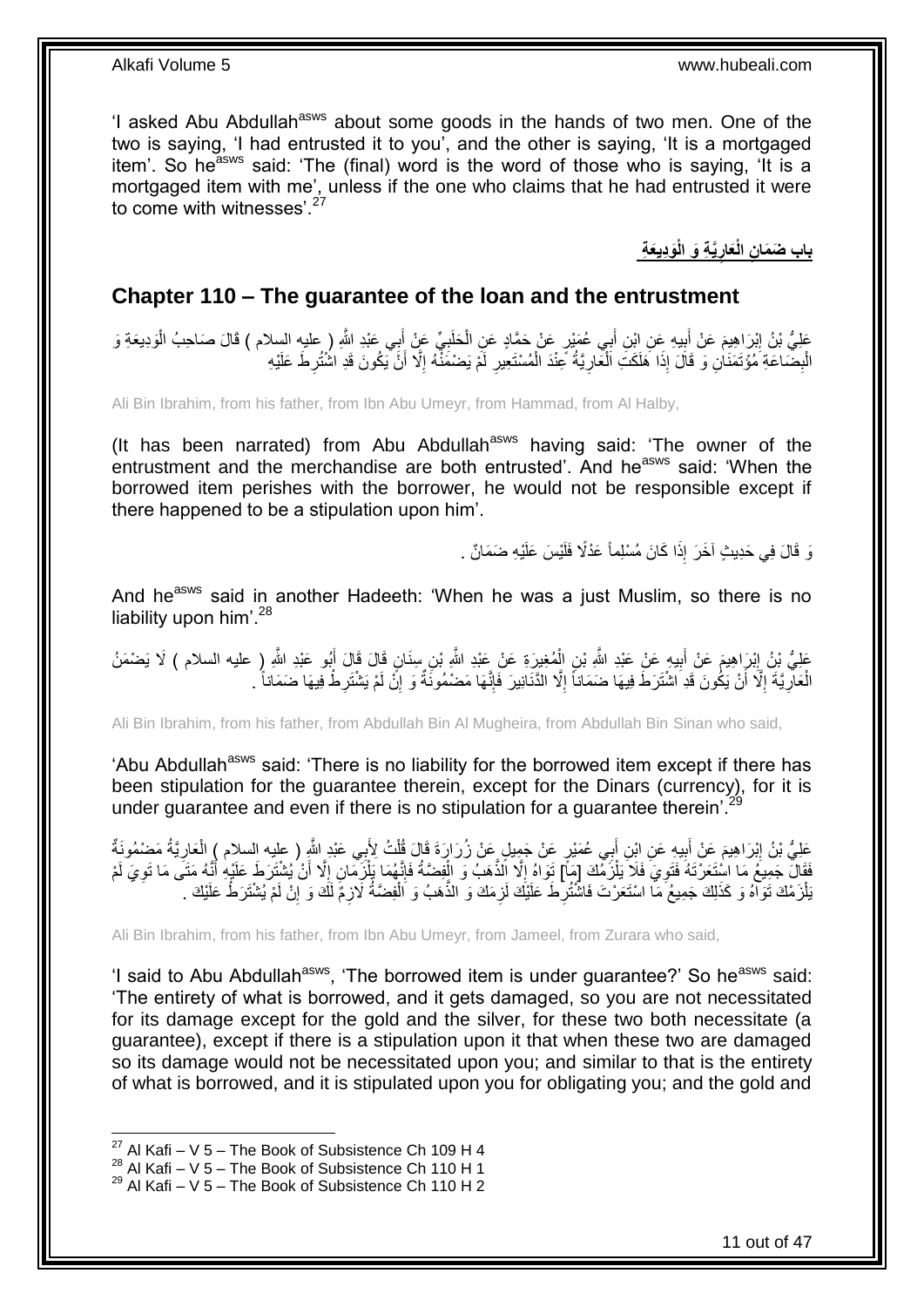the silver (its guarantee) is obligated for you and even if there is no such stipulation upon you'.<sup>30</sup>

الْحُسَيْنُ بْنُ مُحَمَّدٍ عَنْ مُعَلَّى بْنِ مُحَمَّدٍ عَنِ الْحَسِنِ بْنِ عَلِيٍّ عَنْ أَبَانٍ [عَنْ مُحَمَّدٍ] عَنْ أَبِي جَعْفَرٍ ( عليه السلام ) قَالَ سَأَلْتُهُ َ َ ْ ْ َ عَنِ الْمَارِيَّةِ يَسْتَعِيرُ هَا الْإِنْسَانُ فَتَهْلِكُ أَوْ تُسَرَقُ فَقَالَ إِذَا كَانَ أَمِيناً فَلَا خُرْمَ عَلَيْهِ َ َ ِ ْ

Al Husayn Bin Muhammad, from Moalla Bin Muhammad, from Al Hassan Bin Ali, from Aban, from Muhammad,

(It has been narrated) from Abu Ja'far<sup>asws</sup>, said, 'I asked him<sup>asws</sup> about the borrowed item which is borrowed by a person, so it gets destroyed or stolen. So he<sup>asws</sup> said: 'If he was trustworthy then there would be no liability upon him'.

َالَ وَ سَأَلْتُهُ عَنِ الَّذِي يَسْتَبْضِعُ الْمَالَ فَيَهْلِكُ أَوْ يُسْرَقُ أَ عَلَى صَاحِبِهِ ضَمَانٌ فَقَالَ لَيْسَ عَلَيْهِ غُرْمٌ بَعْدَ أَنْ يَكُونَ الرَّجُلُ ِ َ َ ْ َّ ֺ֦֦֪֦֧֦֦֖֦֦֪֦֧֦֪֦֧֦֪֪֦֧֦֪֦֪֪֦֧֦֪֦֧֦֧֦֪֦֧֦֧֦֪֪֦֧֪֦֧֪֦֧֦֧֦֧֝֟֟֟֟֟֟֟֟֟֟֟֟֟֟֟֟֟֟֟֟֟֟֓֕֬֟֓֡֟֓֟֓֞֟֟֓֞֟֟֟֟֟֟֟֩֓֞֟֟֟֟֟֟ َ . ِميناً َ أ

He (the narrator) said, 'And I asked him<sup>asws</sup> about the one who runs a shop with the goods, so it either perishes or is stolen, would there be a guarantee upon its owner?' So he<sup>asws</sup> said: 'There would be no liability upon him (shop manager) after it turns out that the man was trustworthy'.<sup>31</sup>

عَلِيُّ بْنُ إِبْرَاهِيمَ عَنْ أَبِيهِ عَنْ عَبْدِ اللَّهِ بْنِ الْمُغِيرَةِ عَنْ عَبْدٍ اللَّهِ بْنِ سِنَانٍ قَالَ سَأَلْتُ أَبَا عَبْدِ اللَّهِ ( عليه السلام ) عَنِ الْعَارِيَّةِ ْ ĺ ْ **!** َ ِ ِ ْ فَقَالَ لَا غُرْمَ عَلَى مُسْتَعِيرِ عَارِيَّةٍ إِذَا هَلَكَتْ إِذَا كَانَ مَأْمُوناً . ْ **ٍ** ِ

Ali Bin Ibrahim, from his father, from Abdullah Bin Al Mugheira, from Abdullah Bin Sinan who said,

'l asked Abu Abdullah<sup>asws</sup> about the borrowed item, so he<sup>asws</sup> said: 'There is no liability upon the borrower for the borrowed item when it perishes, if he (the borrower) was trustworthy'.<sup>32</sup>

الْحُسَيْنُ بْنُ مُحَمَّدٍ عَنْ مُعَلَّى بْنِ مُحَمَّدٍ عَنِ الْحَسِنِ بْنِ عَلِيٍّ عَنْ أَبَانِ بْنِ عُثْمَانَ عَمَّنْ حَدَّثَهُ عَنْ أَبِي عَبْدِ اللَّهِ ( عليه السلام )<br>. **ٔ** َ ْ َ َ فِي رَجُلٍ اسْتَعَارَ ۖ ثَوْباً ثُمَّ عَمَدَ إِلَيْهِ فَرَهَنَهُ فَجَاءَ أَهْلُ الْمَتَاعِ ۖ إِلَى مَتَاعَهُمْ قَالَ يَأْخُذُونَ مَتَاعَهُمْ ۔ ْ ِ ِ ِ ْ َ لَ ِ  $\ddot{\phantom{0}}$ ة<br>أ

Al Husayn Bin Muhammad, from Moalla Bin Muhammad, from Al Hassan Bin Ali, from Aban Bin Usman, from the one who narrated it,

(It has been narrated) from Abu Abdullah<sup>asws</sup> regarding a man who borrowed clothes, then he deliberated to it so he mortgaged it. Then the rightful owners of the goods cam to their goods'. He<sup>asws</sup> said: 'They can take their goods'.<sup>33</sup>

عَلِيُّ بْنُ إِبْرَاهِيمَ عَنْ أَبِيهِ عَنْ حَمَّادٍ عَنْ حَرِيزٍ عَنْ زُِرَارَةٍ قَالَ سَأَلْتُ أَبَا عَبْدِ اللَّهِ ( عليه السلام ) عَنْ وَدِيعَةِ الذَّهَبِ وَ َ ْ َ **∶** ِ َ <u>֖֚֚֚֓</u> الْفِضَّةِ قَالَ فَقَالَ كُلُّمَا كَانَ مِنْ وَدِيعَةٍ وَ لَمْ تَكُنْ مَّصْمُونَةً لَا تَلْزَمُ . ُّ ْ ْ لَ

Ali Bin Ibrahim, from his father, from hammad, from Hareyz, from Zurara who said,

 $30$  Al Kafi – V 5 – The Book of Subsistence Ch 110 H 3

 $31$  Al Kafi – V 5 – The Book of Subsistence Ch 110 H 4

 $32$  Al Kafi – V 5 – The Book of Subsistence Ch 110 H 5

 $33$  Al Kafi – V 5 – The Book of Subsistence Ch 110 H 6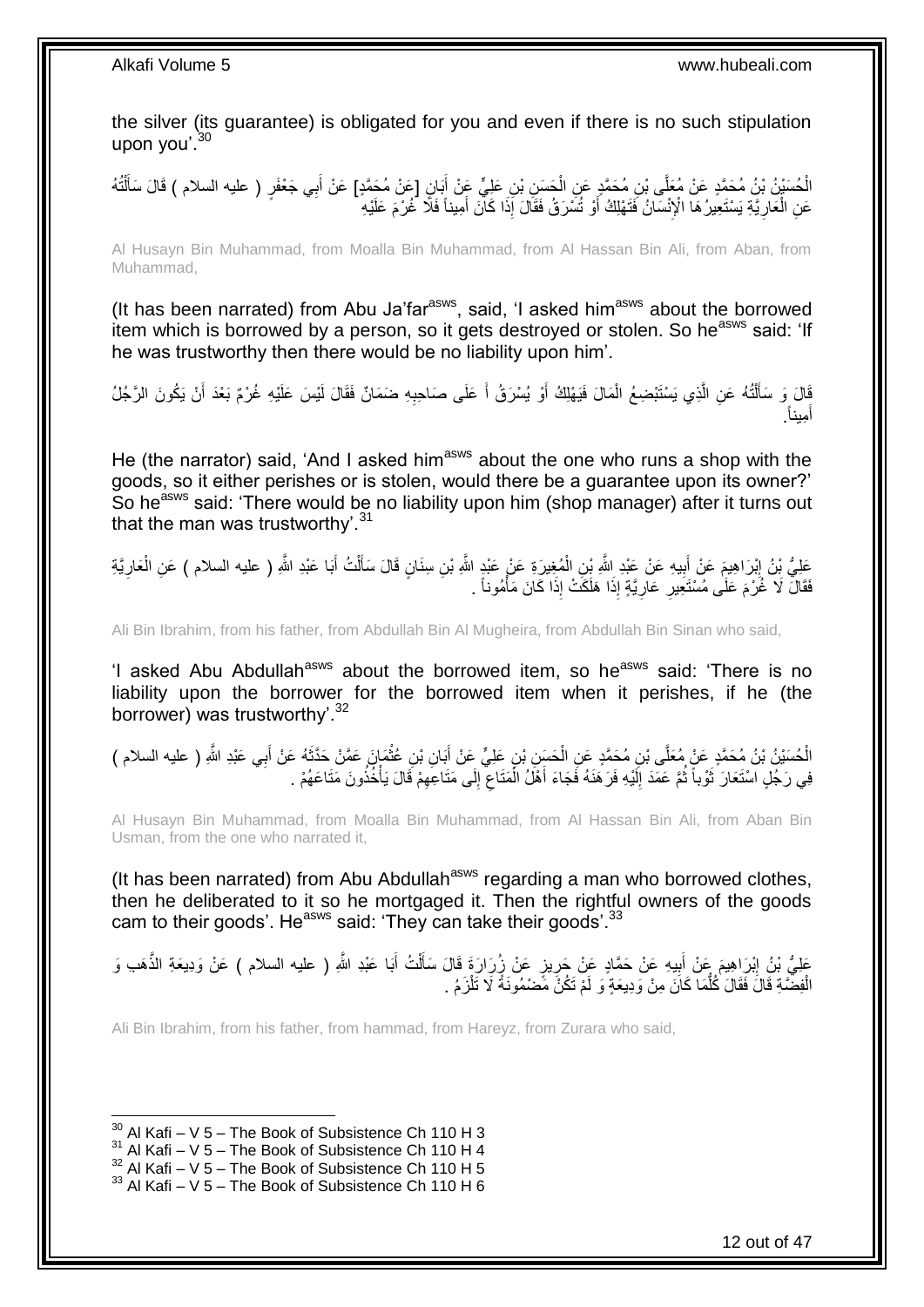'I asked Abu Abdullah<sup>asws</sup> about an entrustment of the gold and the silver. So he<sup>asws</sup> said: 'Everything which was from the entrustments and was not under quarantee. (its liability) cannot be obligated<sup>'.34</sup>

ِي َن ْص ٍر ب ِن أ ِن م َح َّمِد ْب ْح َمَد ْب َياٍد َع ْن أ ِن ز ِن م َح َّمٍد َو َس ْه ِل ْب ْح َمَد ْب َنا َع ْن أ ْص َحاب ِعَّدةٌ ْس َحا َق ِم ْن أ َما َن َع ْن إ ِن عث َع ْن َح َّماِد ْب َ َ ِ **∣** َ ِ **ٔ** بْنِ عَمَّارٍ قَالَ سَأَلْتُ أَبَا الْحَسَنَ ( عليه السِلاَم ) عَنْ رَجُلٍ اسْتَوْدَعَ رَجُلًا أَلْفَ دِّرْهِم فَضَاعَتْ فَقَالَ الرَّجُلُ كَانَتْ عِنْدِي ֧֖֖֖֧֧֖֧֧֧֧֧ׅ֧֧֧֧֧֚֚֚֚֓֝֝֝֝֟֓֟֓֝֬֝֓֝֓֝֬֟֓֟֓֟֓֟֓֝֬֝֬֝֓֝֬֜֓֝֬֝֓֝֬֝֬֝ ْ َ ْ َ ْ وَدِعَةً وَ ًقَالَ الْآخَرُ ۚ إِنَّمَا كَانَتْ عَلَيْكَ قَرْضناً قَالَ الْمَالُ لَازِمٌ لَّهُ إِلَّا أَنْ يُقِيمَ الْبَيِّنَةَ أَنَّهَا كَانَتُّ وَدِيعَةً . ْ اُ ِ **∶** ْ ֺ֧֖ׅ֧ׅ֧֧֚֚֚֚֚֚֚֚֚֚֚֚֚֚֝֝֬֓֡֡֓֡֟֡֡֡֡֡֡֬֓֡֟֓֡֟֓֡֟֓֡֡֡֬֩֓֓֩ ً َ

A number of our companions, from Ahmad Bin Muhammad, and Sahl Bin Ziyad, from Ahmad Bin Muhammad Bin Abu Nasr, from Hamma Bin Usman, from Is'haq Bin Ammar who said,

'I asked Abu Al-Hassan<sup>asws</sup> about a man who entrusted a man with a thousand Dirhams, so it was wasted. So the man said, 'It is an entrustment with me', and the other one said, 'But rather it was a loan upon you'. He<sup>asws</sup> said: 'The wealth would be obligated for him (to repay) except if he establishes the proof that it was an entrustment'.<sup>35</sup>

لَ ِ ِي م َح َّمٍد ) عليه السالم ( َر ج ٌل َدَف َع إ ب لَى أ ِن َقا َل َكَتْب ت إ ح َسْي م َح َّم د ْب ن َي ْحَيى َع ْن م َح َّمِد ْب َفَو َضَعَها ِفي ِن ال ى َر ج ٍل َوِدي َعةً ∣∣<br>∶ ْ مَنْزِلِ جَارِهِ فَضَاعَتْ فَهَلْ يَجِبُ عَلَيْهِ إِذَا خَالَفَ أَمْرَهُ وَ أَخْرَجَهَا مِنْ مِلْكِهِ فَوَقَّعَ ( عليه السلام ) هُوَ ضَامِنٌ لَهَا إِنْ شَاءَ اللَّهُ . **∶** ِ ِ ْ َ َ

Muhammad Bin Yahya, from Muhammad Bin Al Husayn who said,

'I wrote to Abu Muhammad<sup>asws</sup>, 'A man handed over an entrustment to a man, so he placed it in the house of his neighbour, and it got wasted. So is (the repayment of it) it obligated upon him when he opposed his instruction and brought it out from his own property?' So he<sup>asws</sup> signed: 'He is responsible for it, Allah<sup>azwj</sup> Willing'.<sup>36</sup>

> باب ضَمَانِ الْمُضَارَبَةِ وَ مَا لَهُ مِنَ الرِّبْحِ وَ مَا عَلَيْهِ مِنَ الْوَضِيعَةِ **ِ**

### <span id="page-12-0"></span>**Chapter 111 – Guarantor of the speculation and what is for him from the profit and what is against him from the loss**

عَلِيُّ بْنُ إِبْرَاهِيمَ عَنْ أَبِيهِ عَنِ ابْنِ أَبِي عُمَيْرٍ عَنِّ حَمَّادٍ عَنِ الْحَلَبِيِّ عَنْ أَبِي عَبْدِ اللَّهِ ( عليه السلام ) أَنَّهُ قَالَ فِي الرَّجُلِ<br>بِي اللَّهُ وَ اللَّهُ وَ اللَّهُ وَ بِنَّ مُنْ بَعْدِ ِ َ َ ِ ْ َ **!** َ ُنْعَظِي الرَّجُلَ الْمَالَ فَيَقُولُ لَهُ اَنْتِ أَرْضَنَ كَذَا وَ كَذَا وَ لَا تُجَاوِّزْهَا وَ اشْتَرِ مِنْهَا قَالَ فَإِنْ جَاوَزَهَا وَ هَلَكَ الْمَالُ فَهُوَ ضَامِنٌ وَ ∣ٍ إا ِ ِ َ ْ إِنْ اشْتَرَى مَتَاعاً فَوَضَعَ فِيهِ فَهُوَ عَلَيْهِ وَ إِنْ رَبِحَ فَهُوَ بَيْنَهُمَا ـُ ِ ֧<u>׀</u> اٍ

Ali Bin Ibrahim, from his father, from Ibn Abu Umeyr, from Hammad, from Al Halby

(It has been narrated) from Abu Abdullah<sup>asws</sup> having said: 'With regards to the man who gives the goods to the man, so he is saying to him, 'Go to such and such a land and do not exceed it, and buy from it'. He<sup>asws</sup> said: 'So if he were to exceed it and the goods are destroyed, so he would be responsible, however if he were to buy merchandise and incurs a loss in it, so it would be upon him, and if he were to profit, so it would be between the two of them'. $37$ 

 $34$  Al Kafi – V 5 – The Book of Subsistence Ch 110 H 7

 $35$  Al Kafi – V 5 – The Book of Subsistence Ch 110 H 8

 $36$  Al Kafi – V 5 – The Book of Subsistence Ch 110 H 9

 $37$  Al Kafi – V 5 – The Book of Subsistence Ch 111 H 1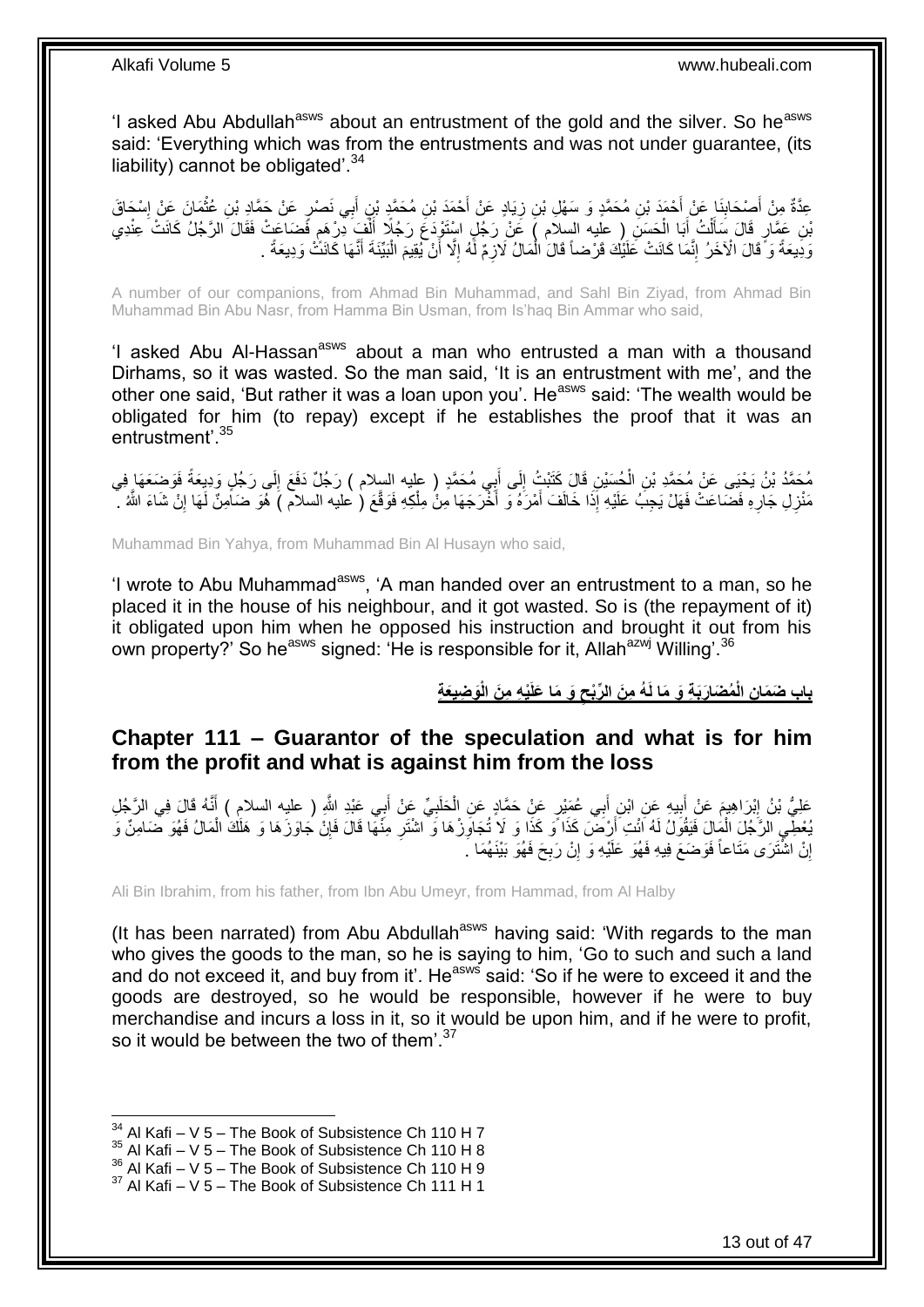مُحَمَّدُ بْنُ يَحْيَى عَنْ مُحَمَّدٍ بْنِ الْحُسَيْنِ عَنْ عَلِيِّ بِنِ الْحَكَمِ عَنِ الْعَلَاءِ عَنْ مُحَمَّدِ بْنِ مُسْلِمٍ عَنْ أُخَذِهِمَا ( عليهما السلام ) قَالَ<br>مُعَامِّدُ بْنُ يَجِّينِ مِن مِّن مُحَمَّدٍ بْنِ الْ ֧֖֧֖֖֖֖֧֧֚֚֚֚֚֚֝֝֟֓֓֝֓֟֓֓֝֓**֓** ْ ِ ْ ْ َ سَأَلْتُهُ عَنِ الرَّجْلِ يُعْطِي الْمَالَ مُضَارَبَةً وَ يَنْهَى ۖ أَنْ يَخْرُجَ بِهِ فَخَرَجَ قَالَ يُضَمَّنُ الْمَالَ وَ َالرِّبْحُ بَيْنَهُمَا ۚ ـ ِ َ ْ ֖֖֦֖֦֖֦֧֦֦֖֦֖֦֧֦֪֦֧֦֪֪֦֧֦֪֦֧֦֧֦֟֟֟֟֟֟֟֟֟֟֟֟֟֟֟֟֟֟֟֟֟֟֟֟֟֟֟֓֕֬֞֟֩֕֟֟֩֕֟֟֟֟֩֕֟֩֕֓֞֟֟֩֩֓֞֟֟֟֩֩֓֞ َ ْ

Muhammad Bin Yahya, from Muhammad Bin Al Husayn, from Ali Bin Al Hakam, from Al A'ala, from Muhammad Bin Muslim,

(It has been narrated) from one of the two  $(5<sup>th</sup>$  or  $6<sup>th</sup>$  Imam<sup>asws</sup>, said, 'I asked him<sup>asws</sup> about the man who gave some wealth for a profit-sharing speculation and forbade him from going out (from the city) with it, but he went out. He<sup>asws</sup> said: 'He would be responsible for the wealth (if lost) but the profit would be shared between the two of them'.<sup>38</sup>

عَلِيُّ بْنُ إِبْرَاهِيمَ عَنْ أَبِيهِ عَنِ ابْنِ أَبِي نَجْرَانَ عَنْ عَاصِمِ بْنِ حُمَيْدٍ عَنْ مُحَمَّدٍ بْنِ قَيْسٍ عَنْ أَبِي جَعْفَرٍ ( عليه السلام ) قَالَ ِ َ **!** َ َ قَالَ ۖ أَمِيرُ ۗ إِلْمُؤْ بِنَٰنِينَ ﴿ صَلْوِاتٌ اللهَ عَلَيْهِ ﴾ مَنِ اتَّجَرَ مَالًا وَ اشَّتَرَطَ نِصْفَ الرِّبْحِ فَلَيْسَ ۚ عَلَيْهِ ضَمَانٌ وَ ۗ قَالَ مَنْ ضَمَّنَ تَاجِر أَ ْ  $\zeta$ فَلَيْسَ لَـهُ إِلَّا رَأْسُ مَالِهِ وَ لَيْسَ لَـهُ مِنَ الرِّبْحِ شَيْءٌ . ِ ِ

Ali Bin Ibrahim, from his father, from Ibn Abu Najran, from Aasim Bin Humeyd, from Muhammad Bin Qays,

(It has been narrated) from Abu Ja'far $a$ <sup>asws</sup> having said: 'Amir Al-Momineen $a$ <sup>asws</sup> said: 'The one who conducts some business with wealth and half the profits are stipulated (for the lender), so there is no liability upon him'. And he<sup>asws</sup> said: 'The one who holds the merchant liable so there would not be for him except for the capital of his wealth, and there would not be for him anything from the profits (since he does not share the loss)'.<sup>39</sup>

عَلِيُّ بْنُ إِبْرَاهِيمَ عَنْ أَبِيهِ عَنِ النَّوْفَلِيِّ عَنِ السَّكُونِيِّ عَنْ أَبِي عَنْدِ اللَّهِ ( عليه السلام ) قَالَ قَالَ أَمِيرُ الْمُؤْمِنِينَ ( صلوات الله ِ َ ِ ْ َ َ عليه ) فِيَ رَجُلٍ لَهُ عَلَى رَجُلٍ مَالٌ فَيَتَقَاضَاهُ وَ لَا يَكُونُ عِنَّذَهُ فَيَقُولُ هُوَ عِنْدَكَ مُضَارْبَةً قَالَ لَا يَصْلُحُ حَتَّى يَقْبِضُهُ . ِ Ĺ

Ali Bin Ibrahim, from his father, from Al Nowfaly, from Al Sakuny,

(It has been narrated) from Abu Abdullah<sup>asws</sup> having said: 'Amir Al-Momineen<sup>asws</sup> said regarding a man who had some wealth for him upon a man, so he demanded it but it did not happen to be with him. So he said, 'It is with you on a profit-sharing basis', he<sup>asws</sup> said: 'It is not correct until he takes possession of it (then lends it out on such a basis)'. $40$ 

مُحَمَّدُ بْنُ يَحْيَى عَنِ الْعَمْرَكِيِّ بْنِ عَلِيٍّ عَنْ عَلِيٍّ بْنِ جَعْفَرٍ عَنْ أَخِيهِ أَبِي الْحَسَنِ ( عليه السلام ) قَالَ فِي الْمُضَارِبِ مَا أَنْفَقَ ْ َ َ ْ َ ِ ْ فِي سَفَرِهِ فَهُوَ مِنْ جَمِيعِ الْمَالِّ وَ َإِذَا قَدِمَ بَلَدَهُ فَمَاۤ أَنْفَقَ فَمِنَّ نَصِيبِهِ . ْ ِ ِ ِ َ

Muhammad Bin Yahya, from Al Amraky Bin Ali,

(It has been narrated) from Ali son of Ja'far $^{asws}$ , from his brother $^{asws}$  Abu Al-Hassan<sup>asws</sup> having said regarding the profit-sharing speculation: 'Whatever he spends upon his journey so it would be from the entirety of the wealth (as valid

 $38$  Al Kafi – V 5 – The Book of Subsistence Ch 111 H 2

 $39$  Al Kafi – V  $5$  – The Book of Subsistence Ch 111 H 3

<sup>40</sup> Al Kafi – V 5 – The Book of Subsistence Ch 111 H 4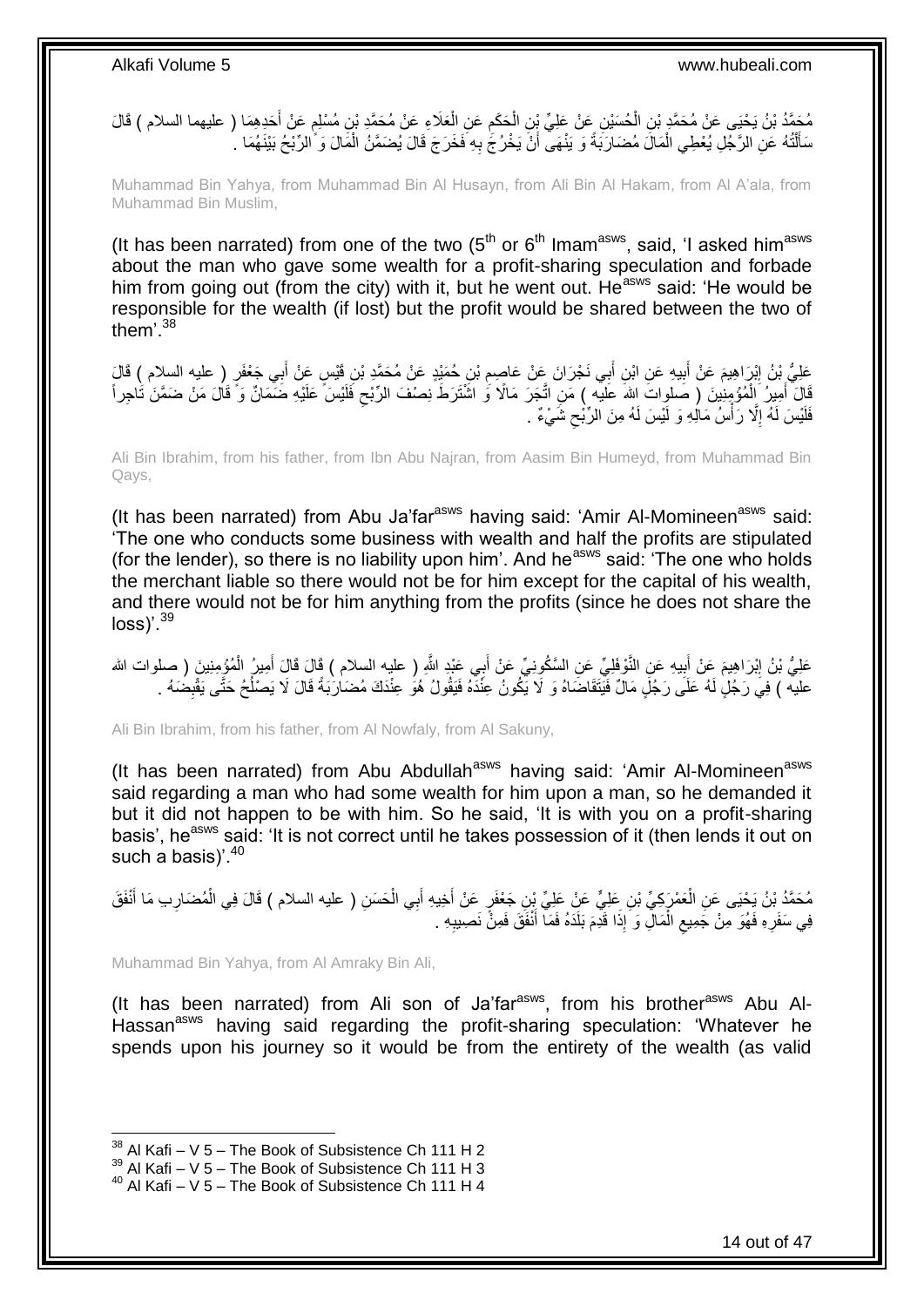deductible expenditure), and when he comes back to his city, so whatever he spends, so it would be from his own share'.<sup>41</sup>

كُمِيْدُ بْنُ زِيَادٍ عَنِ الْحَسَنِ بْنِ مُحَمَّدٍ بْنِ سَمَاعَةَ عَنْ غَيْرِ وَإِحِدٍ عَنْ أَبَانِ بْنِ عُقْمَانَ عَنْ إِسْحَاقَ بْنِ عَمَّارٍ قَالَ سَأَلْتُ أَبَا عَبْدِ ْ ِ َ ْ ĺ ∣∣<br>∶ ْ َ **∶** لَّهِ ( عليهَ السلامَ ) عَنِ الرَّجِلِ يَكُونُ مَعَهُ الْمَالُِ مُضَارَبَةً فَيَقِلُّ بِرِبْحِهِ فَيَتَّخَوَّفُ أَنْ يُؤْخَذَ مِنْهُ فَيَزِيدُ صَاحِبَهُ عَلَى شَرْطِهِ<br>" َ ِ ْ ِ الَّذِي كَانَ بَيْنَهُمَا وَ ۚ إِنَّمَا يَفْعَلُ ذَلِكَ مَخَافَةَ أَنْ يُؤْخَذَ مِنْهُ قَالَ لَا بَأْسَ ۖ َ **ٔ** اً יִי (ו َّ

Humeyd Bin Ziyad, from Al Hassan Bin Muhammad Bin Sama'at, from someone else, from Aban Bin Usman, from Is'haq Bin Ammar who said,

'I asked Abu Abdullah<sup>asws</sup> about the man who happened to have some ''أَلْمَالُ مُضَارَبَةً'' .<br>ا capital for trading for him on a profit-sharing basis, so the profit turned out to be very little. So he feared that it (the capital) would be taken away from him (by the investor), so he increased it (the profit) upon his companion above his trading conditions which was between the two of them, and rather he did that out of fear of it (the capital) being taken away from him'. He<sup>asws</sup> said: 'There is no problem'.<sup>42</sup>

أَبُو عَلِيٍّ الْأَشْعَرِيُّ عَنْ مُحَمَّدِ بْنِ عَبْدِ الْجَبَّارِ عَنْ مُحَمَّدِ بْنِ إِسْمَاعِيلَ عَنْ عَلِيِّ بْنِ النُّعْمَانِ عَنْ أَبِي الصَّبَّاحِ الْكِنَانِيِّ عَنْ أَبِي ِ َ ِ ِ ْ ِ ِ َ ْ  $\zeta$ عَبْدِ اللَّهِ ( عِليه السلام ) فِي الرَّجُلِ يَعْمَلُ بِاَلْمَالِ مُضَارَبَةً قَالَ لَهُ الرِّبْحُ وَ لَيْسَ عَلَيْهِ مِنَ الْوَضِيعَةِ شَيْءٌ إِلَّا أَنْ يُخَالِفَ عَنْ ْ ِ ْ َ ِ نْمَيْءٍ مِمَّا أَمَرَهُ صَاحِبُ الْمَالِ . ْ َ

Abu Ali Al Ashary, from Muhammad Bin Abdul Jabbar, from Muhammad Bin Ismail, from Ali Bin Nu'man, from Abu Al Sabbah Al Kinany,

(It has been narrated) from Abu Abdullah<sup>asws</sup> regarding the man who works with the wealth on a 'مُضَارَبَةُ' speculative profit-sharing basis. He<sup>asws</sup> said: 'For him would be the profit and there would be nothing upon him from the losses except if he were to oppose from anything from what he had been instructed with by the owner of the wealth<sup>'43</sup>

عَلِيُّ نِنْ إِبْرَاهِيمَ عَنْ أَبِيهٍ عَنِ ابْنِ أَبِي عُمَيْرٍ عَنْ مُحَمَّدِ بْنِ مُيَسِّرٍ قَالَ قُلْتُ لِأَبِي عَبْدٍ اللَّهِ ( عليه السلام ) رَجُلٌ دَفَعَ إِلَى َ **!** َ ِ لَ ِ ْ رَجُلٍ أَلْفَ دِرْهَمٍ مُضَارَبَةً فَاشْتَرَىَ أَبَاَهُ وَ هُوَ لَا يَعْلَمُ فَقَالَ يُقَوَّمُ فَإِذَا زَادَ دِرْهَماً وَاحِداً أُعْنِقَ وَ اسْتُسْعِيَ فِي مَالِ الرَّجُلِ . َ ֧֧֧֧֧֧֧֧֓֝֓֝֓֝֓֝֬֟֓֟֓֓֓֟֓֓֟֓֓<del>֛</del> ْ َ  $\ddot{ }$ 

Ali Bin Ibrahim, from his father, from Ibn Abu Umeyr, from Muhammad Bin Muyassar who said,

'I said to Abu Abdullah<sup>asws</sup>, 'A man handed over a thousand Dirhams to a man for مُضَارَبَةٌ' speculation on a profit sharing basis. So he bought his own father and he (lender) did not know. So he<sup>asws</sup> said: 'He would be evaluated, so if (even) one Dirham were to increase, he would be emancipated, and he would work regarding the wealth of the man'. $44$ 

عَلِيُّ بْنُ إِبْرَاهِيمَ عَنْ أَبِيهِ عَنِ النَّوْفَلِيِّ عَنِ السَّكُونِيِّ عَنْ أَبِي عَنْدِ اللَّهِ ( عليه السلام ) قَالَ قَالَ أَمِيرُ الْمُؤْمِنِينَ ( صلوات الله **!** َ ِ ْ َ َ عليه ) فِيَ الْمُضْارِبِ مَا أَنْفَقَ فِي سَفَرِهِ فَهُوَ مِنْ جَمِيعِ الْمَالَ وَ إِذَا قَدِمَ بُلْدَتَهُ فَمَا أَنْفَقُ فَهُوَ مِنْ نَصِيبِهِ . َ ْ ْ ِ **∶** َ **∶** ْ ِ

Ali Bin Ibrahim, from his father, from Al Nowfaly, from Al Sakuny,

 $41$  Al Kafi – V 5 – The Book of Subsistence Ch 111 H 5

 $42$  Al Kafi – V 5 – The Book of Subsistence Ch 111 H 6

 $43$  Al Kafi – V 5 – The Book of Subsistence Ch 111 H 7

<sup>44</sup> Al Kafi – V 5 – The Book of Subsistence Ch 111 H 8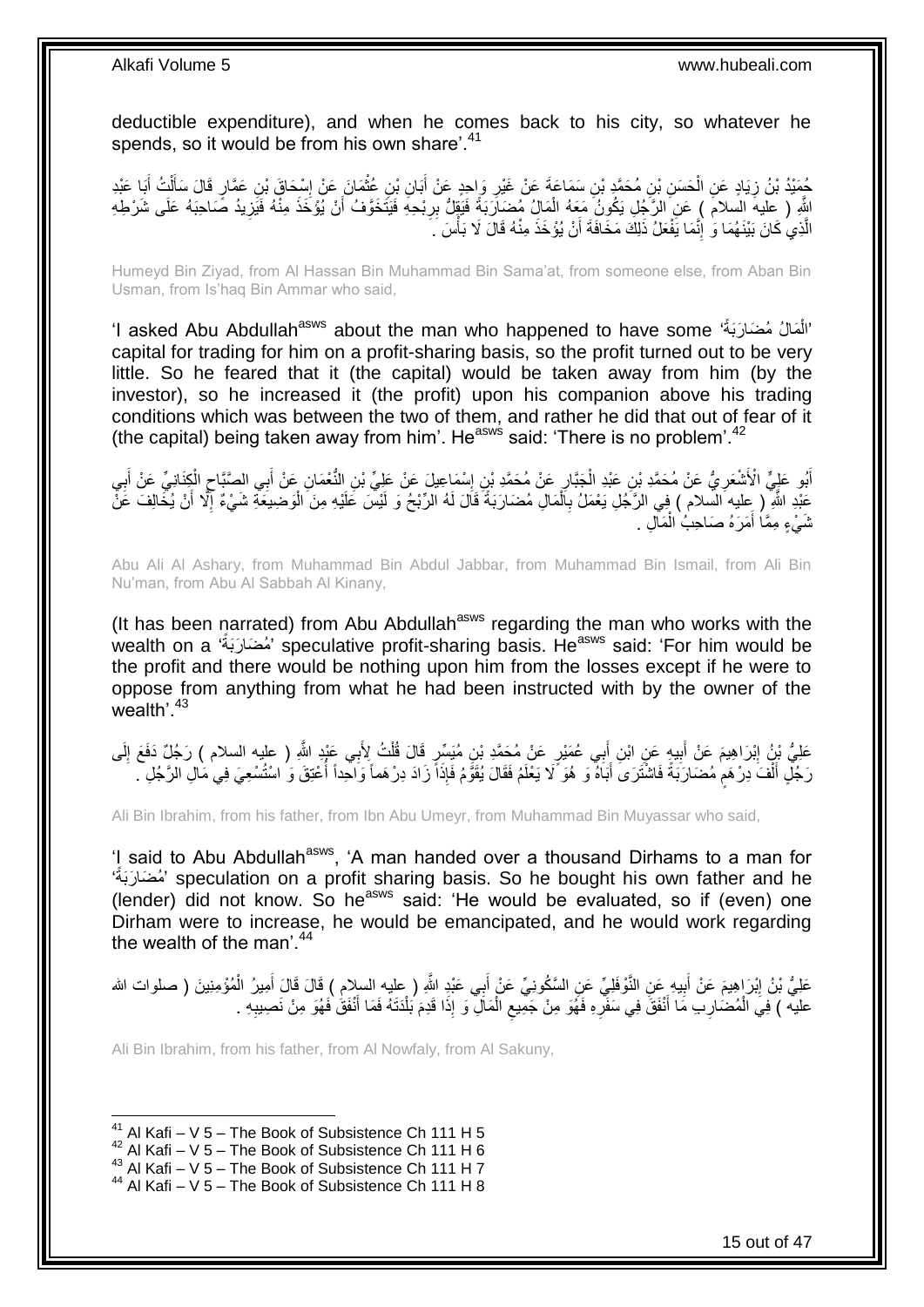(It has been narrated) from Abu Abdullah<sup>asws</sup> having said: 'Amir Al-Momineen<sup>asws</sup> said regarding the speculative profit-sharing: 'Whatever he spends in his journey so it would be from the entirety of the wealth (as valid deductible expenditure), but when he proceeds back to his city, so whatever he spends, so it would be from his own share'.<sup>45</sup>

> **ِ ِن ال ُّصَّناع باب َض َما**

### <span id="page-15-0"></span>**Chapter 112 – Liability of the manufacturer**

عْلِيُّ بْنُ إِبْرَاهِيمَ عَنْ أَبِيهِ عَنِِ ابْنِ أَبِي عُمَيْرٍ عَنْ حَمَّادٍ عَنِ الْحَلَبِيِّ عَنْ أَبِي عَبْدِ اللَّهِ ( عليه السلام ) قَالَ سُئِلَ عَنِ الْقَصَّارِ َ ِ ْ َ **∣** َ ِ ْ يُفْسِدُ قَالَ كُلُّ أَجِيْرٍ يُعْطَى الْأَجْرَ عَلَى ۖ أَنْ يُصَّلِحَ فَيُفْسِدُ فَهُوَ ضَامِنٌّ ۖ. اً َ

Ali Bin Ibrahim, from his father, from Ibn Abu Umeyr, from Hammad, from Al Halby,

(It has been narrated) from Abu Abdullah<sup>asws</sup>, said, 'He<sup>asws</sup> was asked about the heacher who spoils. He<sup>asws</sup> said: 'Every hired person who is given a fee upon that he would do it correctly, and he spoils it, so he would be liable<sup>'.46</sup>

ِي َعْبِد ََّّللاِ ) عليه السالم ( َقا َل ب ِّي َع ْن أ ب َحلَ ٍر َع ْن َح َّماٍد َع ِن ال ِي ع َمْي ب ِن أ ي ِه َع ِن اْب ب ه َع ْن أ َق َعنْ َما سر ِل َو ال َّصَّباغ َغ َّسا ِفي ال َ ِ ْ َ **!** َ ِ<br>پر ِ ْ مِنْهُمَا مِنْ شَيْءٍ فَلَمْ يَخْرُجُ مِنْهُ عَلَي أَمْرٍ بَيِّنٍ أَنَّهُ قَدْ مُبْرِقَ وَ كُلَّ قَلِيلٍ لَهُ أَوْ كَثِيرٍ فَإِنْ فَعَلَ فَلَيْسَ عَلَيْهِ شَيْءٌ وَ إِنْ لَمَّ يُقِمِ الْبَيِّنَة ِ َ ِ َ َ ْ ِ ِ نَ زَعَمَ أَنَّهُ قَدْ ذَهبَ الَّذِي اَدُّعِيَ عَلَيْهِ فَقَدَّ ضَمِّنَهُ إِنْ لَمْ يَكُنْ لَهُ بَيِّنَةٌ عَلَى قَوْلِهِ . ِ َّ َ

From him, from his father, from Ibn Abu Umeyr, from Hammad, from Al Halby,

(It has been narrated) from Abu Abdullah<sup>asws</sup> has said, 'In the case of cleaners and dyers and the items stolen from them with no clear evidence that he has stolen, of small or large quantities, if it happens, there is nothing on him, if no evidence is presented to prove it to be his doing; but if he thinks the claimant has done it, he is liable if he fails to present evidence in support of what he says.<sup>47</sup>

مُحَمَّدُ بْنُ يَحْيَى عَنْ أَحْمَدَ بْنِ مُحَمَّدٍ عَمَّنْ ذَكَرَهُ عَنِ ابْنِ مُسْكَانَ عَنْ أَبِي بَصِيرٍ عَنْ أَبِي عَبْدِ اللَّهِ ( عليه السلام ) قَالَ سَأَلْتُهُ َ َ ْ َ عَنْ قَصَّارٍ دَفَعْتُ إِلَيْهِ ثَوْباً فَزِعَمَ أَنَّهُ سُرِقَ مِنْ بَيْنِ مَثَاعِهِ قَالَ فَعَلَيْهِ أَنْ يُقِيمَ الْبَيِّنَةَ أَنَّهُ سُرِقَ مِنْ بَيْنِ مَثَاعِهِ وَ لَيْسَ عَلَيْهِ<br>حَيْنُ قَصَارٍ دَفَعْتُ إِلَيْهِ ثَو ِ َ ة<br>ا لَ ِ ِ َ ْ َ نَىِّيءٌ وَ إِنَّ سُرِقَ مَثَاعُهُ كُلُّهُ فَلَيْسَ عَلَيْهِ شَيْءٌ . ُّ **∶** יֲ<br>י

Muhammad Bin Yahya, from Ahmad Bin Muhammad, from the one who mentioned it, from Ibn Muskan, from Abu Baseer,

(It has been narrated) from Abu Abdullah<sup>asws</sup>, said, 'I asked him<sup>asws</sup> about a bleacher to whom some clothes had been handed over, and there was an allegation that he had stolen from between his goods. He<sup>asws</sup> said: 'So upon him (owner) is that he has to establish proof that he (bleacher) has stolen from between his goods, and there is nothing upon him (the bleacher to establish) and even if all of his goods had been stolen, so there would be nothing upon him'.<sup>48</sup>

 $45$  Al Kafi – V 5 – The Book of Subsistence Ch 111 H 9

<sup>46</sup> Al Kafi – V 5 – The Book of Subsistence Ch 112 H 1

<sup>47</sup> Al Kafi – V 5 – The Book of Subsistence Ch 112 H 2

 $48$  Al Kafi – V 5 – The Book of Subsistence Ch 112 H 3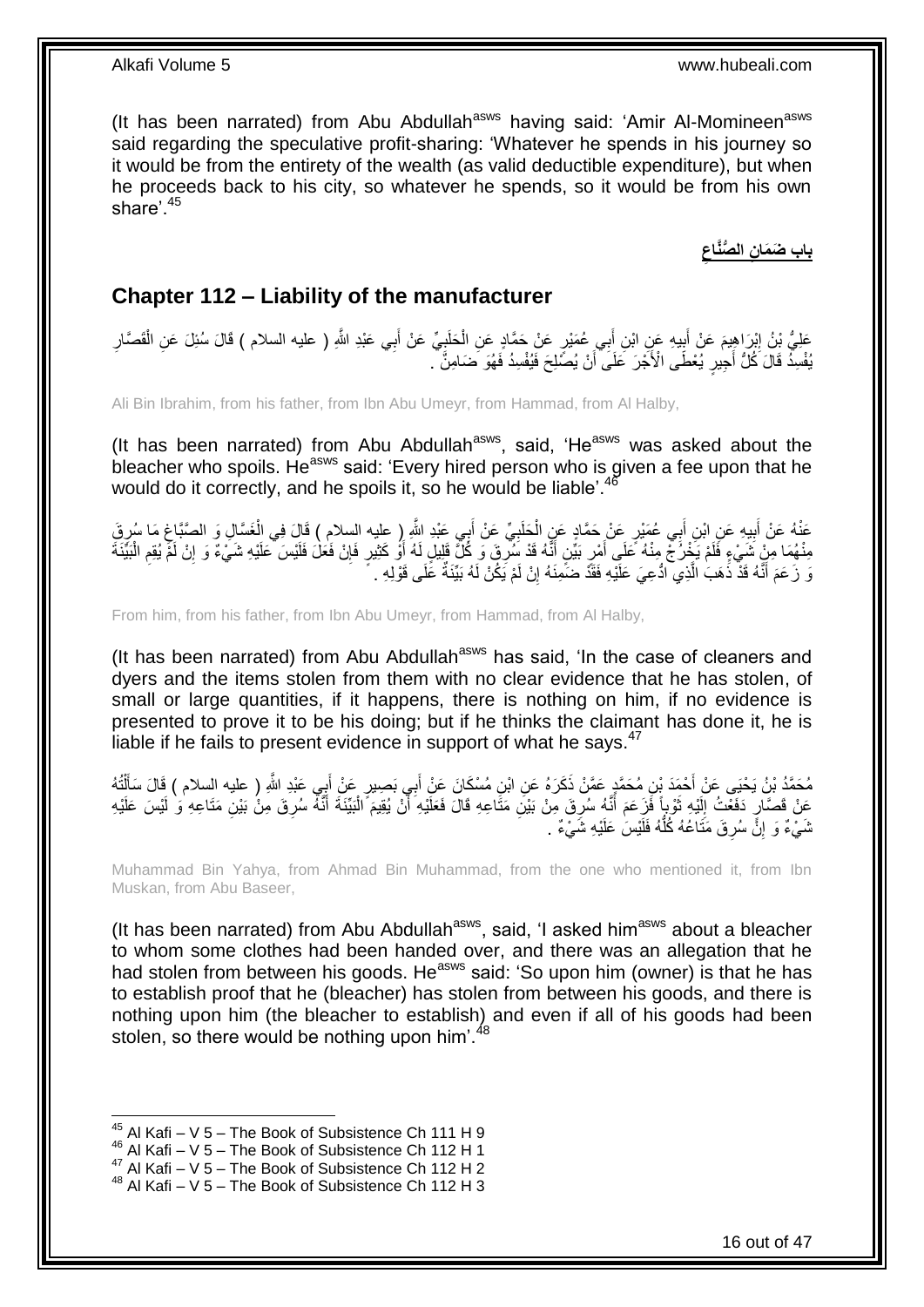عَلِيُّ بْنُ إِبْرَاهِيمَ عَنْ أَبِيهِ عَنِ ابْنِ أَبِي نَجْرَانَ عَنْ صَفْوَانَ عَنِ الْكَاهِلِيِّ عَنْ أَبِي عَبْدِ اللَّهِ ( عليه السلام ) قَالَ سَأَلْتُهُ عَنِ ِ اً<br>أ َ ْ َ **!** ْ الْقَصَّارِ يُسَلَّمُ إِلَيْهِ النُّوْبُ وَ اشْتُرِطَ عَلَيْهِ أَنْ يُعْطِيَ فِي وَقْتٍ قَالَ إِذَا خَالَفَ الْوَقْتَ وَ ضَاعَ الثُّوْبُ بَعْدَ الْوَقْتِ فَهُوَ ضَامِنٌ . ْ َ ِ َّ لَ ∣∣<br>∶ َّ ِ ْ ْ َّ

Ali Bin Ibrahim, from his father, from Ibn Abu Najran, from Safwan, from Al Kahily,

(It has been narrated) from Abu Abdullah $a<sup>asws</sup>$ , said, 'I asked him $a<sup>asws</sup>$  about the bleacher, the clothes having been submitted to him, and there is a stipulation upon him that he gives in during a specified time. He<sup>asws</sup> said: 'If he were to oppose the time and wastes the clothes after the specified time, so he is liable'.<sup>49</sup>

عِدَّةٌ مِنْ أَصْحَابِذَا عَنْ أَحْمَدَ بْنِ مُحَمَّدِ بْنِ عِيسَى عَنْ عَلِيِّ بْنِ الْحَكَمِ عَنْ إِسْمَاعِيلَ بْنِ أَبِي الصَّبَّاحِ عَنْ أَبِي عَبْدِ اللَّهِ ( عليه<br>جَدَّةٌ مِنْ أَصْحَابِيًا، حَمَّدَ الْجَمَعَةِ بِمَع ।<br>इ َ َ ِ َ ِ ֺ֖֧֧֪֧ׅ֧ׅ֧ׅ֧ׅ֧ׅ֧֧ׅ֧֚֚֚֚֚֚֚֚֚֚֚֚֚֚֚֚֚֚֚֚֚֚֚֚֚֝֝֘֝֝֓֝֟֓֡֡֝֓֜֓֡֜֓֡֜֓֡֜֓֡֜֓֝֬֜֡ ْ السلام ) قَالَ سَأَلْتُهُ عَنِ الثَّوْبِ أَدْفَعُهُ إِلَى الْقَصَّارِ فَيُحْرِقُهُ قَالَ أَغْرِمْهُ فَإِنَّكَ إِنَّمَا دَفَعْتَهُ إِلَيْهِ لَيُفْسِدَهُ . ِ ׀ו<br>ِי ِ َ **∶** ِ ْ ِ َ ة<br>ا ֺ֧֦֧֦֧֦֦֦֦֖֦֪֦֪֦֧֦֪֦֪֦֪֪֦֪֪֦֪֪֦֪֦֪֪֦֝֟֟֟֟֟֟֟֟֟֟֟֟֟֟֟֟֟֟֟֟֟֟֓֕֟֓֟֓֟֓֟֓֟֓֟֓֟֓֟֓֟֓֟֓֟֟֟֝֟֟֟֟֟֟֟֝֟ َ ِ لَ ِ لَ

A number of our companions, from Ahmad Bin Muhammad Bin Isa, from Ali Bin Al Hakam, from Ismail Bin Abu Al Sabbah,

(It has been narrated) from Abu Abdullah $a_{\text{sws}}$ , said, 'I asked him $a_{\text{sws}}$  about the clothes handed over to the bleacher, so he burns them. He<sup>asws</sup> said: 'He is liable, for you rather handed over to him to correct them and did not handed them over to him so spoil them'.<sup>50</sup>

أَحْمَدُ بْنُ مُحَمَّدٍ عَنْ مُحَمَّدِ بْنِ يَحْيَى عَنْ غِيَاثٍ بْنِ إِبْرَاهِيمَ عَنْ أَبِي عَبْدِ اللَّهِ ( عليه السلام ) أَنَّ أَمِيرَ الْمُؤْمِنِينَ ( صلوات الله ْ َ َ َ ِ عليه ) أَتِيَ بِصَاحِبِ حَمَّامٍ وُضِعَتْ عِنْدَهُ الثَّيَابُ فَضَاعَتْ فَلَمْ يُضَمَّنْهُ وَ قَالَ إِنَّمَا هُوَ أَمِينٌ ۚ ـ َ ِ ِّ ٍ ِ 

Ahmad Bin Muhammad, from Muhammad Bin Yahya, from Giyas Bin Ibrahim,

(It has been narrated) from Abu Abdullah<sup>asws</sup> that they came to Amir Al-Momineen<sup>asws</sup> with the owner of the bathhouse and clothes had been placed with him, so they were wasted, but he<sup>asws</sup> did not hold him liable and said: 'But rather, he is trustworthy'.<sup>51</sup>

عَلِيُّ بِْنُ إِبْرَاهِيمَ عَنْ أَبِيهِ عَنِ النَّوْفَلِيِّ عَنِ السَّكُونِيِّ عَنْ أَبِي عَبْدِ اللَّهِ ( عِليه السلام ) أَنَّ أَمِيرَ الْمُؤْمِنِينَ ( عليه السلام ) َ َ ِ َ <u>֖֚֚֚֓</u> ْ َ رُفِعَ إِلَيْهِ رَجُلٌ اسْتَأْجَرَ رَجُلًا لِيُصْلِحَ بَابَهُ فَضَرَبَ الْمِسْمَارَ فَانْصَدَعَ الْبَابُ فَضَمَّنَهُ أَمِيرُ ٰ الْمُؤْمِنِينَ ( عليه السلام ) . **ٔ** لَ  $\frac{1}{2}$ ْ َ ْ ْ

Ali Bin Ibrahim, from his father, from Al Nowfaly, from Al Sakuny,

(It has been narrated) from Abu Abdullah $a$ sws that a matter was raised to Amir Al-Momineen<sup>asws</sup> of a man who employed a man in order to repair his door, and he struck the nails and cracked the door, so Amir Al-Momineen<sup>asws</sup> held him liable'.<sup>52</sup>

عَلِيُّ بْنُ إِبْرَاهِيمَ عَنْ أَبِيهٍ عَنْ إِسْمَاعِيلَ بْنِ مَرَّارٍ عَنْ يُونُسَ قَالَ سَأَلْتُ الرِّضَا ( عليه السلام ) عَنِ الْقَصَّارِ وَ الصَّائِغِ أَ **∶ !** َ ِ َ ِ ِ ْ ْ َ يُضَمَّنُونَ قَالَ لَا يُصلِّحُ النَّاسُ إِلَّا أَنْ يُضَمَّنُوا قَالَ ًو كَانَ يُونُسُ يَعْمَلُ بِهِ وَ يَأْخُذُ . ْ ِ َ ِ

Ali Bin Ibrahim, from his father, from Ismail Bin Marrar, from Yunus who said,

'I asked Al-Reza<sup>asws</sup> about the bleacher and the jeweller, are they liable?' He<sup>asws</sup> said: 'The people would not be straightened unless they are made to be liable'.

 $49$  Al Kafi – V 5 – The Book of Subsistence Ch 112 H 4

 $50$  Al Kafi – V 5 – The Book of Subsistence Ch 112 H 5

 $\frac{51}{10}$  Al Kafi – V 5 – The Book of Subsistence Ch 112 H 6

 $52$  Al Kafi – V 5 – The Book of Subsistence Ch 112 H 7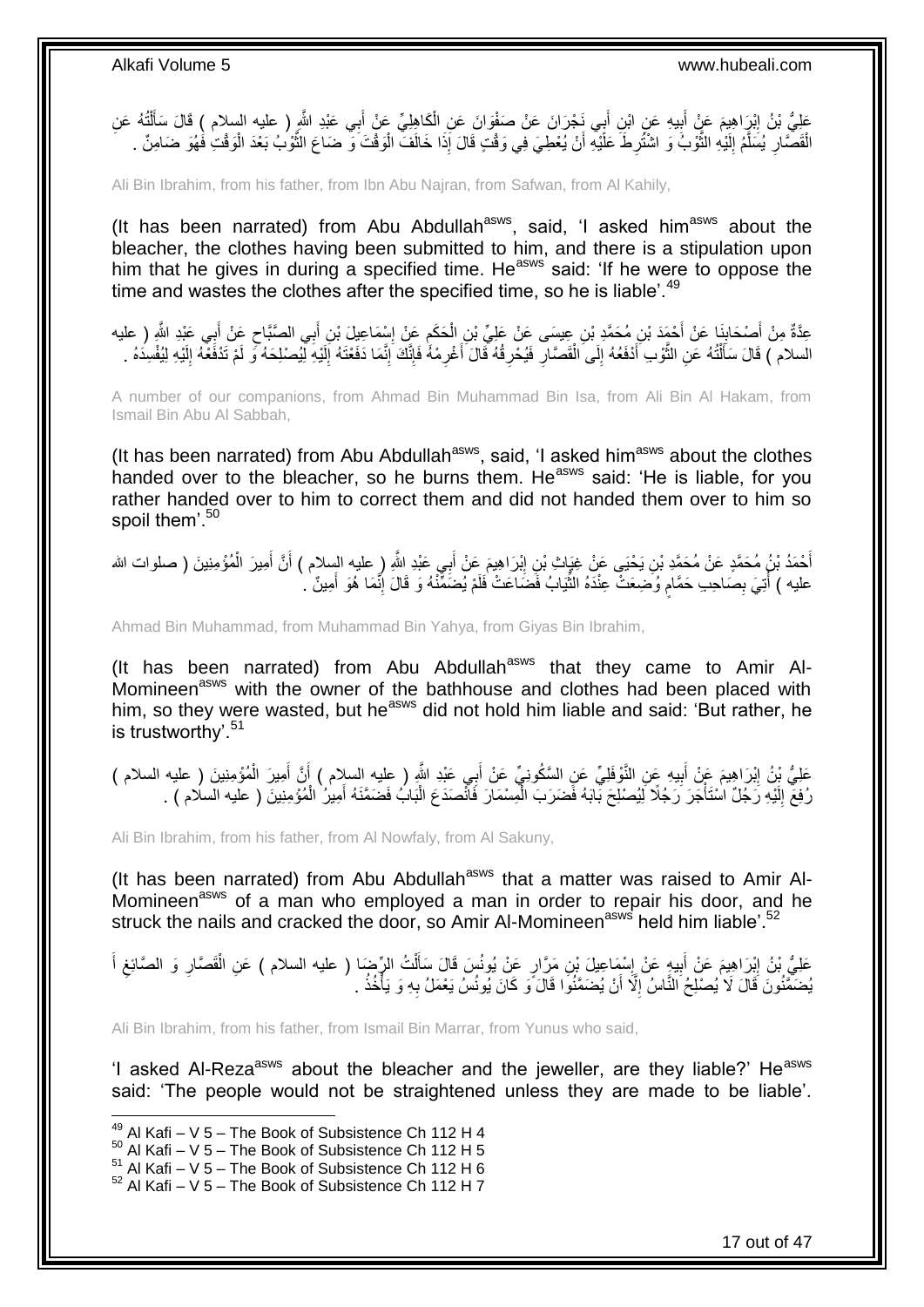He<sup>asws</sup> said: 'And Yunus<sup>as</sup> used to work by it and seize (by it – holding people liable)<sup>'.53</sup>

> **ِن ْص َحا ِب ال ُّسفُ ِي َو أ ُم َكار َج َّما ِل َو الْ ِن الْ باب َض َما َ**

### <span id="page-17-0"></span>**Chapter 113 – The liability of the cameleer, and the hirer (of animals), and the owners of the ships**

عَلِيُّ بْنُ إِبْرَاهِيمَ عَنْ أَبِيهِ عَنِ ابْنِ أَبِي عُمَيْرٍ عَنْ حَمَّادٍ عَنِ الْحَلَبِيِّ عَنْ أَبِي عَبْدِ اللَّهِ ( عِليهِ السلام ) قَالَ سُئِلَ عَنْ رَجُلٍ َ ِ َ َ ِ ْ َمَيْالٍ الْشُّكْرِيَ مِنْهُ إِبِلٌ ۖ وَ بُعِثَ مَعَهُ بِزَّيْتٍ إِلَى أَرْضٍ فَزَعَمَ أَنَّ بَعْضَ زِقَاقِ الزَّيْتِ انْخُرَقَ فَأَهْرَاقَ مَا فِيهِ فَقَالَ إِنَّهُ إِنْ شَاءً **ٍ** اُ اُ ِ ِ ِ ِ ِ ِ ِ أَخَذَ الزَّيْتَ وَ قَالَ إِنَّهُ انْخَرَقَ وَ لَكِنَّهُ لَا يُصَدَّقُ إِلَّا بِبَيِّنَةٍ عَادِلَٰةٍ .  $\frac{1}{2}$ ِ ِ َ

Ali Bin Ibrahim, form his father, from Ibn Abu Umeyr, from Hammad, from Al Halby,

(It has been narrated) from Abu Abdullah<sup>asws</sup>, said, 'He<sup>asws</sup> was asked about a man who hired a camel from a cameleer and sent some oil with him to a land, so he claimed that some of the containers broke and whatever was inside it was incinerated. So he<sup>asws</sup> said: 'If he so desires to he takes the oil'. And he<sup>asws</sup> said: 'It broke, but he would not be ratified except with a just proof.<sup>54</sup>

ِ عِدَّةٌ مِنْ أَصْحَابِذَا عَنْ أَحْمَدَ بْنِ مُحَمَّدِ بْنِ عِيسَى عَنْ مُحَمَّدٍ بْنِ يَحْيَى عَنْ يَحْيَى بْنِ الْحَجَّاجِ فَإِلَي بْنِ الْحَجَّاجِ قَالَ سَأَلْتُ<br>يَجْمَعُ مِنْ أَصْحَابِذَا عَنْ أَحْمَدَ بْنِ مُحَمَّدٍ ْ َ **∣** َ ْ َ ِ ْ أَبَا عَبْدِ اللَّهِ ( علَيه السلام ) عَنِ الْمَلَّاحِ أَحْمِلُ مَعَهُ الطَّعَامَ ثُمَّ أَقْبِضُهُ مِنْهُ فَنَقَصَ فَقَالَ إِنْ كَانٍّ مَأْمُوناً فَلَا تُضَمِّنْهُ ۚ ِ ِ  $\ddot{\phantom{0}}$ َ  $\zeta$ ْ َ :<br>أ

A number of our companions, from Ahman Bin Muhammad Bin Isa, from Muhammad Bin Yahya, from Yahya Bin Al Hajjaj, from Khalid Bin Al Hajjaj who said,

'I asked Abu Abdullah<sup>asws</sup> about the sailor who carried foodstuff with him, then I took possession of it from him, and it was deficient'. So he<sup>asws</sup> said: 'If he was trustworthy, so you should not hold him liable'.<sup>55</sup>

عَلِيُّ بْنُ إِبْرَاهِيمَ عَنْ أَبِيهِ عَنِ ابْنِ أَبِي عُمَيْرِ عَنْ حَمَّادٍ عَنِ الْحَلَبِيِّ عَنْ أَبِي عَبْدِ الثَّيرِ ( عِليه السلام ) فِي رَجُلٍ حَمَلَ مَعَ َ **∶** ْ َ ِ َ ِ رَجُلٍ فِي سَفِينَةٍ طَعَاماً فَنَقَصَ قَالَ هُوَ ضَامِنٌ قُلْتُ إِنَّهُ رُبَّمَا زَادَ قَالَ تَعْلَمُ أَنَّهُ زَادَ شَيْئاً قُلْتُ لَا قَالَ هُوَ لَكَ . ِ ْ ْ َ

Ali Bin Ibrahim, from his father, from Ibn Abu Umeyr, from Hammad, from Al Halby,

(It has been narrated) from Abu Abdullah<sup>asws</sup> regarding a man who carried a man with foodstuff along with him in a ship, and it was deficient (upon arrival). He<sup>asws</sup> said: 'He is liable'. I said, 'Sometimes it turns out to be excessive'. He<sup>asws</sup> said: 'Do you know that anything had increased?' I said, 'No'. He<sup>asws</sup> said: 'It is for you'.<sup>56</sup>

مُحَمَّدُ بْنُ يَحْيَى عَنْ مُحَمَّدِ بْنِ الْحُسَيْنِ عَنْ عَلِيِّ بْنِ الْحَكَمِ عَنْ مُوسَى بْنِ بَكْرٍ عَنْ أَبِي الْحَسَنِ ( عليه السلام ) قَالَ سَأَلْتُهُ ْ َ ِ ْ ْ ْ ĺ عَنْ رَجُلٍ اسْتَأْجَرَ سَفِينَةً مِنْ مَلِّاحٍ فَحَمَّلَهَا طَعِلْماً وَ اشْتَرَٰطَ عَلَيْهِ إِنّْ نَقَصَ الطَّعَامُ فَعِلَّيْهِ قَالَ جَائِزٌ قُلْتُ لِهُ إِنَّهُ رُبَّمَا زَادَ ِ ٍ ا<br>ا ِ ْ الطَّعَامُ قَاْلَ فَقَالَ يَدَّعِي الْمَلَّاحُ أَنَّهُ نَّزَادَ فِيهِ شَيْئاً قُلْتُ لَا قَالَ هُوَ لِصَاحِبِ الطَّعَامِ الزِّيَادَةُ وَ عَلَيْهِ النُّقْصَانُ إِذَا كَانَ قَدِ اشْتَرَطَ ِ ْ َ ْ عَلَيْهِ ذَٰلِكَ .

Muhammad Bin Yahya, from Muhammad Bin Al Husayn, from Ali Bin Al Hakam, form Musa Bin Bakr,

1  $53$  Al Kafi – V 5 – The Book of Subsistence Ch 112 H 8

 $54$  Al Kafi – V 5 – The Book of Subsistence Ch 113 H 1

 $55$  Al Kafi – V  $5 -$  The Book of Subsistence Ch 113 H 2

 $56$  Al Kafi – V 5 – The Book of Subsistence Ch 113 H 3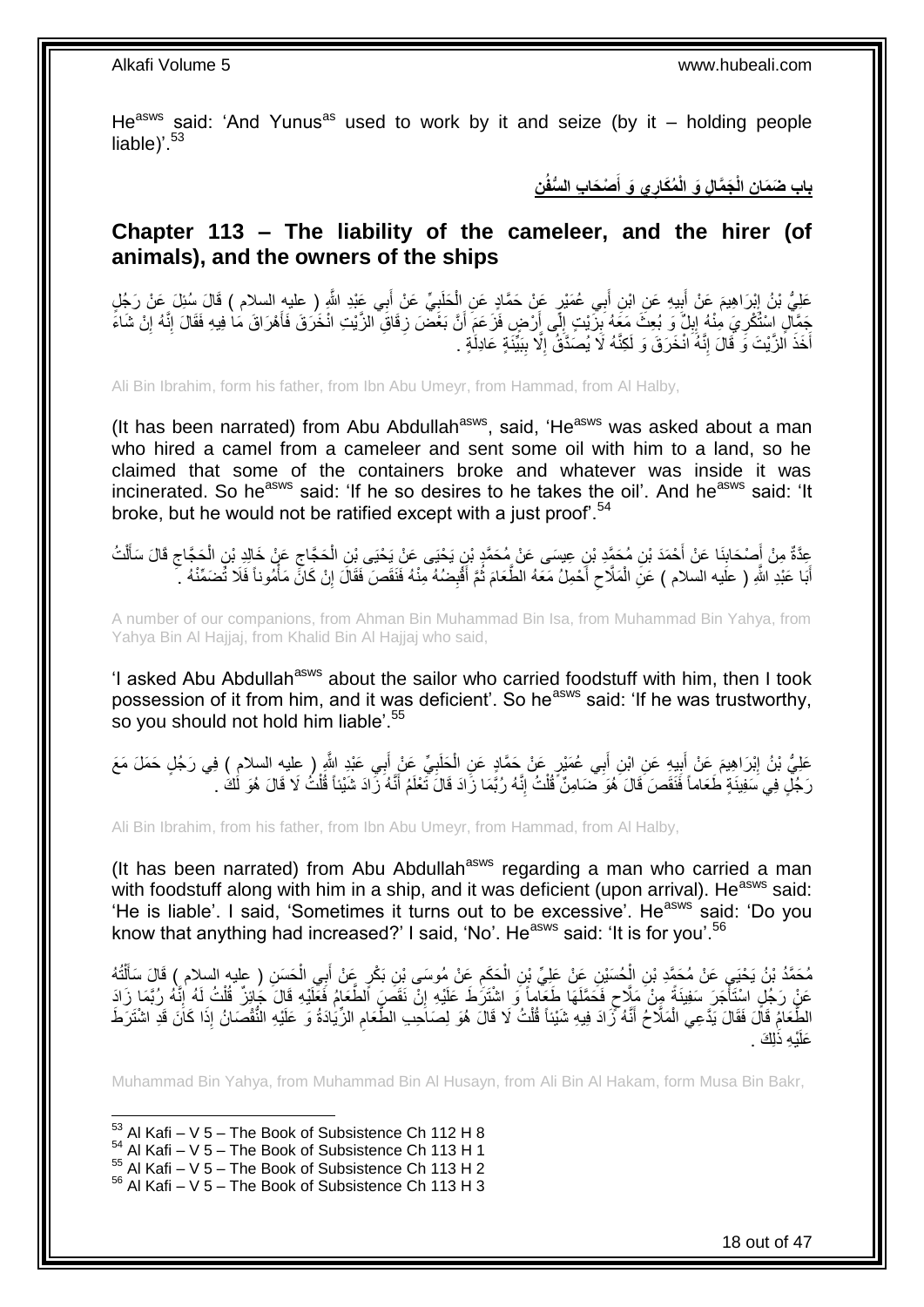(It has been narrated) from Abu Al-Hassan<sup>asws</sup>, said, 'I asked him<sup>asws</sup> about a man who hired a ship from a sailor, so he loaded it with foodstuff, and he stipulated upon him that if the foodstuff was deficient so it would be upon him'. He<sup>asws</sup> said: 'It is allowed'. I said to him<sup>asws</sup>, 'Sometimes the foodstuff is excessive'. So he<sup>asws</sup> said: 'Does the sailor claim that something had increased in it?' I said, 'No'. He<sup>asws</sup> said: 'It is for the owner of the foodstuff, the excess, and upon him would be the deficiency when there was a stipulation upon him for that'.<sup>57</sup>

ِ مُحَدٌّدُ بِنُ يَجْيَى عَنْ أَحْمَدَ بْنِ مُحَمَّدٍ عَنِ ابْنِ أَبِي عُمَيْرٍ عَنْ جَعْفَرِ بِنِ عُثْمَارٍ; قَالَ حَمَلَ أَبِي مَتَاعاً إِلَى الشَّامِ مَعَ جَمَّالٍ فَذَكَرَ<br>يَهْمَدُ بِنُ يَجْيَى عَنْ أَحْدَ بْنِ مُحَمَّد ِ ِ َ ْ أَنَّ حِمْلًا مِنْهُ ضَاعَ فَذَكَرْتُ ذَٰلِكَ لِأُبِي عََبْدِ الَّلْهِ (ۖ عليه الِّسلام ) قَالَ أَ تَتَّهِمُهُ قُلْتُ لَا قَالَ فَلَا تَضَمِّنْهُ ۚ أَ ْ ِ َ اً

Muhammad Bin Yahya, from Ahmad Bin Muhammad, from Ibn Abu Umeyr, from Ja'far Bin Usman who said,

'My father carried goods to Syria with a cameleer, so he remembered that one load from it was lost. So I mentioned that to Abu Abdullah<sup>asws</sup>. He<sup>asws</sup> said: 'Did you accuse him?' I said, 'No'. He<sup>asws</sup> said: 'So do not hold him liable'.<sup>58</sup>

مُحَمَّدُ بْنُ يَحْيَى عَنْ أَحْمَدَ بْنِ مُحَمَّدٍ عَنِ الْعَيَّاسِ بْنِ مُوسَى عَنْ يُونُسَ عَنِ ابْنِ مُسْكَانَ عَنْ أَبِي بَصِيرٍ عَنْ أَبِي عَبْدِ الثَّهِ ( َ ْ َ َ عليه السلام ) فِي الْجَمَّالِ يَكْسِرُ الَّذِي يَحْمِلُ أَوَّ يُهَرِيقُهُ قَالَ إِنْ كَانَ مَأْمُونَا فَلَيْسَ عَلَيْهِ شَيْءٌ وَّ إِنْ كَانَ غَيْرَ مَأْمُونٍ فَهُوَ َّ ْ ِ **∶** ْ ِ ضَامِنٌ .

Muhammad Bin Yahya, from Ahmad Bin Muhammad, from Al Abbas Bin Musa, from Yunus, from Ibn Muskan, from Abu Baseer,

(It has been narrated) from Abu Abdullah<sup>asws</sup> regarding the cameleer who breaks that which he carries, or spills it. He<sup>asws</sup> said: 'If he was trustworthy, so there is nothing upon him, but if he was without trustworthiness, so he is liable'.<sup>5</sup>

َ عِدَّةٌ مِِنْ أَصْحَابِنَا عَنْ سَهْلِ بْنِ زِيَادٍ عَنْ مُجَمَّدِ بْنِ الْحَسَنِ بْنِ شَمُّونٍ عَنْ عَبْدٍ اللَّهِ بْنِ عَيْدِ الرَّحْمَنِ عَنْ مِسْمَع بْنِ عَبْدِ الْمَلِكِ ْ ِ **↓** ْ ِ عَنْ أَبِيِّ عَبْدِ اللَّهِ ( عليه السلام ) قَالَ قَالَ أَمِيرُ الْمُؤْمِنِينَ صَلَّوَاتُ اللَّهِ عَلَيْهِ الْأَجِيرُ الْمُشَارِكُ هُوَ ضَامِنٌ إِلَّا مِنْ سَبُعٍ أَوْ مِنْ ْ َ َ **≀** ِ ِ ْ غَرَقٍ أَوْ حَرَقٍ أَوْ لِصٍّ مُكَابِرٍ ۚ . َ اً

A number of our companions, from Sahl Bin Ziyad, from Muhammad Bin Al Hassan Bin Shamoun, from AbdullahBin Abdul Rahman, from Misma'a Bin Abdul Malik,

(It has been narrated) from Abu Abdullah<sup>asws</sup> having said: 'Amir Al-Momineen<sup>asws</sup> said: 'A hired associate is liable except from predators, or from drowning, or burning, or an arrogant thief'.<sup>60</sup>

 $57$  Al Kafi – V 5 – The Book of Subsistence Ch 113 H 4

 $58$  Al Kafi – V 5 – The Book of Subsistence Ch 113 H 5

 $^{59}$  Al Kafi – V 5 – The Book of Subsistence Ch 113 H 6

 $60$  Al Kafi – V 5 – The Book of Subsistence Ch 113 H 7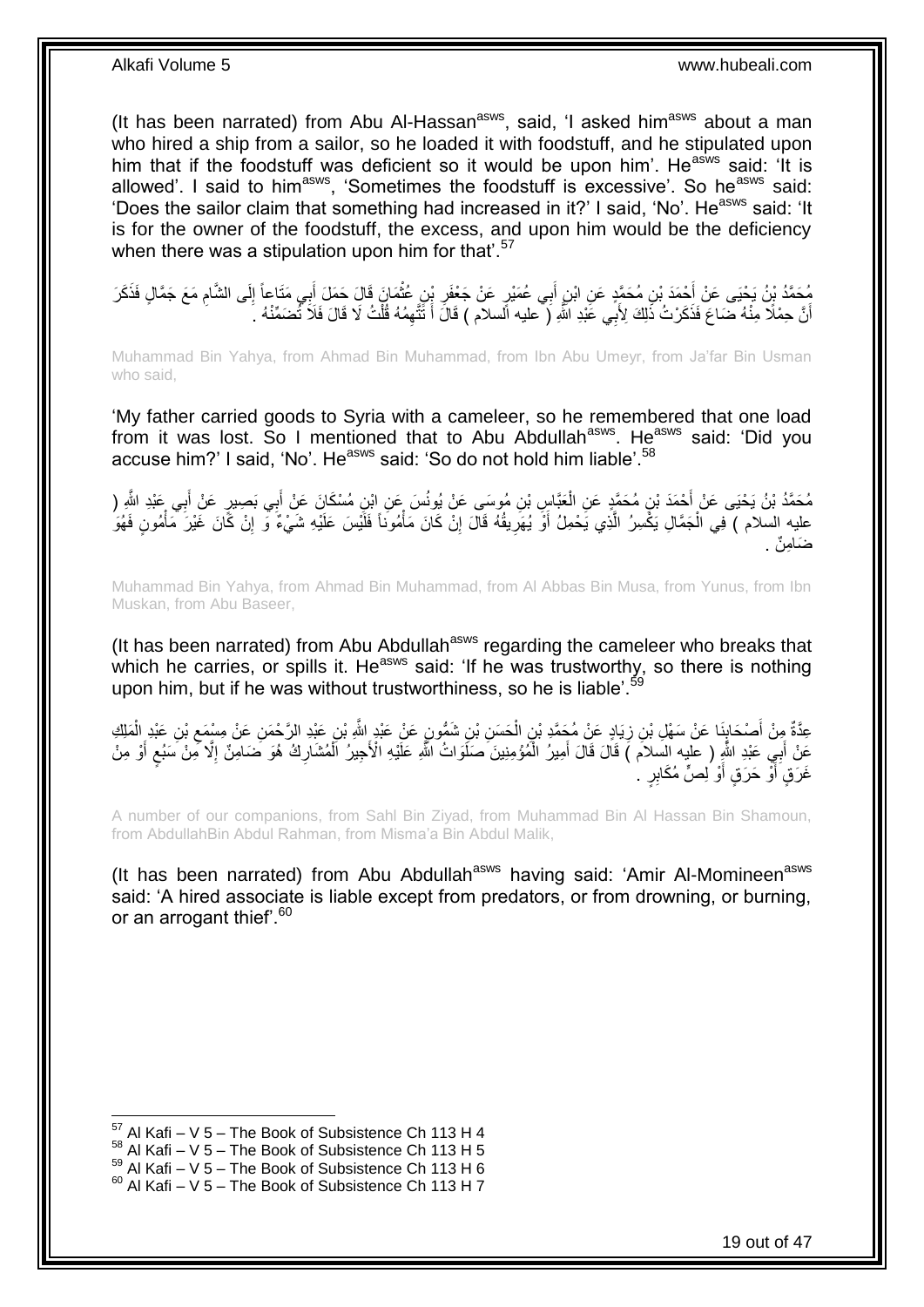**باب ال ُّص ُرو ِف**

## <span id="page-19-0"></span>**Chapter 114 – The exchange**

عِدَّةٌ مِنْ أَصْدَابِنَا عَنْ أَحْمَدَ بْنِ مُحَمَّدِ بْنِ عِيسَى عَنْ مُحَمَّدِ بْنِ عِيسَى عَنْ يَحْيَى بْنِ الْحَجَّاجِ عَنْ خَالِدِ بْنِ الْحَجَّاجِ قَالَ سَأَلْتُهُ ِ ْ َ **∣** َ ْ َ ِ ْ ٍ عَنْ رَجۡلٍ كَانَتۡ لِي عَلَيۡهِ مِائَةٌ دِرْهَمٖ عَدَدًا قَضَالِيهَا مِائَةَ دِرْهَمۡ وَرَٰناً قَالَ لَا بَأْسَ مَا لَمْ يَشْتَرِطْ قَالَ وَ قَالَ جَاءَ الرِّبَا مِنْ قِبَلِ ٍ ِ :<br>أ الشَّرُوطِ إِنَّمَا تُفْسِدُهُ الشُّرُوطُ . ِ

A number of our companions, from Ahmad Bin Muhammad Bin Isa, from Muhammad Bin Isa, from Yahya Bin Al Hajjaj, from Khalid Bin Al Hajjaj who said,

'I asked him<sup>asws</sup> about a man who had (a debt) upon him for me of one hundred Dirhams numberwise, so he paid it with one hundred Dirhams by weight. He<sup>asws</sup> said: 'There is no problem with what had not been stipulated'. And he<sup>asws</sup> said: 'The usury comes before the stipulations. But rather the stipulations spoil it'.<sup>61</sup>

عِدَّةٌ مِنْ أَصْحَابِنَا عَنْ أَحْمَدَ بْنِ مُحَمَّدٍ وَ سَهْلِ بْنِ زِيَادٍ عَنِ ابْنِ مَحْبُوبٍ عَنْ إِسْحَاقَ بْنِ عَمَّارٍ قَالَ قُلْتُ لِأَبِي عَبْدِ الثَّهِ ( عليه<br>وَالْمُسْتَمَّرَ مِنْ الْمَعْدِينَ مَنْ أَحْمَدَ بِ ِ ِ َ **∣** َ ْ َ السلام ) يَكُونُ لِلرَّجُلِ عِنْدِيَ اَلدَّرَاهِمُ الْوَضِحُ فَيَلْقَانِي فَيَقُولُ لِي كَيْفَ سِعْرُ الْوَضَحِ الْيَوْمَ فَأَقُولُ لَهُ كَذَا وَ كَذَا فَيَقُولُ أَ لَيْسَ ْ ِ ْ ْ ْ لَ َ لِي عِنْْدَكَ كَذَا وَ كَذَا أَلْفَ دِرْهُم وَضَحاً فَأَقُولُ بَلَى فَيَقُولُ لِي حَوِّلْهَا إِلَى دَنَانِيرَ بِهَذَا السِّعْرِ وَ أَتْبِتْهَا لِي عِنْدَكَ فَمَا تَرَى فِي َ ٍ ْ َ ِ **ٔ** َ **∶** ِ ِ ْ ا َهذَ

A number of our companions, from Ahmad Bin Muhammad, and Sahl Bin Ziyad, from Ibn Mahboub, from Is'haq Bin Ammar who said,

'I said to Abu Abdullah<sup>asws</sup>, 'There happened to be some clear Dirhams with me for a man. So he met up with me and he said to me, 'What is the price of the clear (Dirhams) today?' So I said to him, 'Such and such'. So he said, 'Isn't there such and such thousand clear Dirhams with you for me?' So I said, 'Yes'. So he said to me, 'Change these to Dinars with this price and affirm these for me with you'. So what is your<sup>asws</sup> view regarding this?'

فَقَالَ لِي إِذَا كُنْتَ قَدِ اسْتَقْصَنْتَ لَهُ السِّعْرَ يَوْمَئِذٍ فَلَا بَأْسَ بِذَلِكَ فَقُلْتُ إِنِّي لَمْ أَوازِنْهُ وَ لَمْ أَنَاقِدْهُ إِنَّمَا كَانَ كَلاَمٌ بَيْنِي وَ بَيْنَهُ فَقَالَ ِ Í ِ Í ِ ْ اً لَيْسَ الذَّرَ اهِمُ مِنْ عِنْدِكَ وَ الذَّنَانِيرُ مِنْ عِنْدِكَ قُلْتُ بَلَى قَالَ فَلَا بَأْسَ بِذَٰلِكَ ْ ْ لَ َ

So he<sup>asws</sup> said to me: 'When it was such that the price (rate of exchange) on that day was checked for him, so there is no problem with that'. So I said, 'I did not weigh it and did not cash it, but rather it was a speech between me and him'. So he<sup>asws</sup> said: 'Is it not that the Dirhams were with you and the Dinars were with you?' I said, 'Yes'. He<sup>asws</sup> said: 'So there is no problem with that'.<sup>62</sup>

عِدَّةٌ مِنْ أَصْحَابِذَا عَنْ أَحْمَدَ بْنِ مُحَمَّدٍ بْنِ عِيسَى عَنْ عَلِيِّ بْنِ الْحَكَمِ عَنْ عَبْدِ الْمَلِكِ بْنِ عُتْبَةَ الْهَاشِمِيِّ قَالَ سَأَلْتُ أَبَا الْحَسَنِ ْ ِ ْ َ **!** َ َ ْ ْ َ ْ مُوسَى ( عليه اَلسلام ) عَنْ رَجُلٍ بَكُونُ عِنْدَهُ دَنَانِيرُ لِبَعْضٍ خُلَطَائِهِۚ فَيَأْخُذُ مَكَانَهَا وَرِقاً فِي حَوَائِجِهِ وَ ۖ هُوَ يَوْمَ قُبِضَتْ سَبْعَةٌ ِ :<br>أ ِ ِّه سَبْعَةٌ وَ نِصْفٌ بِدِينَارٍ وَ قَدْ يَطْلُبُ صَاحِبُ الْمَالِ بَعْضَ الْوَرِقِ وَ لَيْسَتْ بِحَاضِرَةٍ فَيَيْتَاعَهَا لَهُ مِنَ الْصَيْرَفِيِّ بِهَذَا السِّعْرِ وَ ْ ĺ ¦ ِ ِ **∶** ْ َنْجِوِهِ ثُمَّ يَتَغَيَّرُ السَّعْرُ قَبْلَ أَنْ يَحْتَسِبَا حَتَّى صَارَتِ الْوَرِقُ اثْنَيْ عَشَرَ دِرْهَماً بِدِينَارٍ فَهَلْ يَصْلُحُ ذَلِكَ لَهُ وَ إِنَّمَا هِيَ بِالسَّعْرِ ِ **ٔ ∶** ْ َ į ِ ِ  $\overline{a}$ ِ **∶** الْأَوَّلِ حِينَ قَبَضَ كَانَتْ سَبْعَةٌ وَ سَبْعَةٌ وَ بِصَّفٌ بِدِينَارٍ **∣** 

A number of our companions, from Ahmad Bin Muhammad Bin Isa, from Ali Bin Al Hakam, from Abdul Malik Bin Utba Al hashimy who said,

 $61$  Al Kafi – V 5 – The Book of Subsistence Ch 114 H 1  $62$  Al Kafi – V 5 – The Book of Subsistence Ch 114 H 2

1

20 out of 47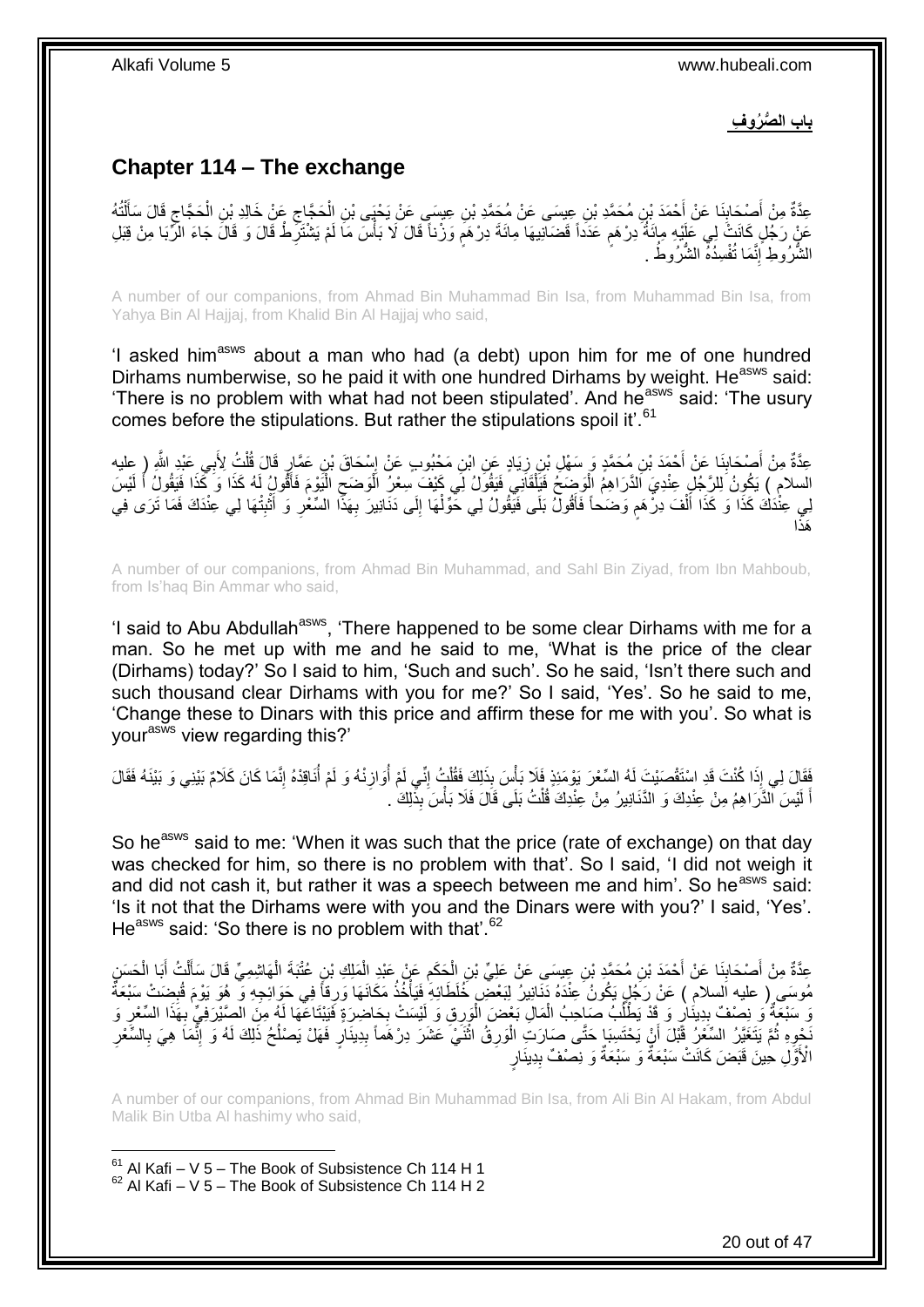'I asked Abu Al-Hassan Musa<sup>asws</sup> about a man who happened to have Dinars with him for one of his associates. So he took paper (silver Dirhams) in place of it regarding his needs, and it (the exchange rate) on the day he took possession of it was seven and seven and a half for one Dinar, and the owner of the wealth had sought some of the silver (Dirhams) and it was not present, so he gave it to him from a money-changer with this price, and near to it. Then the price (rate) changed before he accounted until the silver (Dirhams) came to be twelve Dirhams for a Dinar. So, is that correct for him, and rather it is with the former price when he took possession of it of a seven and seven and a half for a Dinar?'

> ا<br>ا قَالَ إِذَا دَفَعَ إِلَيْهِ الْوَرِقَ بِقَدْرِ الدَّنَانِيرِ فَلَا يَضُرُّهُ كَيْفَ الصُّرُوفُ وَ لَا بَأْسَ . لَ ∣∣<br>∶ ْ ِ ِ **∣** ِ

He<sup>asws</sup> said: 'When the silver (Dirhams) were handed over to him in accordance with the Dinars, so it does not harm him how it was changed, and there is no problem<sup>'.63</sup>

عَلِيُّ بْنُ إِبْرَاهِيمَ عَنْ أَبِيهِ عَنِ إِبْنِ أَبِي عُمَيْرٍ عَنْ حَمَّادٍ عَنِ الْحَلَبِيِّ عَنْ أَبِي عَبْدِ اللَّهِ ( عليه السلام ) قَالَ سَأَلْتُهُ عَنِ الرَّجُلِ َ ِ ْ َ **∣** َ <u>֖֓</u> ْ َ تَكُونُ عَلَيْهِ دَنَانِيرُ ۚ قَالَ لَا بَأْسَ أَنْ يَأْخُذُ قِيمَتَهَا دَرَاهِمَ . ْ َ **ٔ** 

Ali Bin Ibrahim, from his father, from Ibn Abu Umeyr, from Hammad, from Al Halby,

(It has been narrated) from Abu Abdullah $a$ <sup>asws</sup>, said, 'I asked him $a$ <sup>asws</sup> about the man who happened to have Dinars upon him. He<sup>asws</sup> said: 'There is no problem if he was to take its value in Dirhams'.<sup>64</sup>

عَلِيُّ بْنُ إِبْرَاهِيمَ عَنْ أُبِيهِ عَنْ حَمَّادِ بْنِ عِيسَى عَنْ حَرِيزٍ عَنْ مُحَمَّدِ بْنِ مُسْلِمٍ قَالَ سَأَلْتُهُ عَنْ رَجُلٍ كَانَتْ لَهُ عَلَى رَجُلٍ ْ َ ٍ ِ **!** َ َنَانِيْرُ فَأَحَالَ عَلَيْهِ رَجُلًا آخَرَ بِالنَّنَانِيرِ أَ يَأْخُذُهَا دَرَاهِمَ بِسِعْرِ الْيَوْمِ قَالَ نَعَمْ إِنْ شَاءَ . ة<br>أ َ ِ **∶** َ ِ ِ :<br>ا ِ **!** 

Ali Bin Ibrahim, from his father, from hammad Bin Isa, from Hareyz, from Muhammad Bin Muslim who said,

'I asked him<sup>asws</sup> about a man who had some Dinars for him upon a man, so he assigned another man with the Dinars. Can he take it as Dirham with the (exchange) aborghod and the main with the Binate: Barring take it.

أَبُو عَلِيٍّ الْأَشْعَرِ يُّ عَنْ مُحَمَّدٍ بْنِ عَبْدِ الْجَبَّارِ عَنْ صَفْوَانَ عَنِ ابْنِ مُسْكَانَ عَنِ الْحَلَبِيِّ عَنْ أَبِي عَبْدِ اللَّهِ ( عليه السلام ) قَالَ<br>أَبُو عَلِيٍّ الْأَشْعَرِ يُّ عَنْ مُحَمَّدٍ بْنِ ع **∶** ْ ِ ْ ِ ِ سَأَلْتُهُ عَّنِ الرَّجُلِّ يَكُونُ لَهُ الدَّنِينُ دَرَاهِمُ مَعْلُومَةٌ إِلَى أَجَلٍ فَجَاءَ الْأَجَلُ وَ لَيْسَ عِنْدَ الرَّجُلِ الَّذِي عَلَيْهِ الذَّرَاهِمُ فَقَالَ خُذْ مِنِّي َ ∣∣<br>∶ ֖֖֦֖֦֖֦֧֦֦֖֦֖֦֧֦֪֦֧֦֪֪֦֧֦֪֦֧֦֧֦֟֟֟֟֟֟֟֟֟֟֟֟֟֟֟֟֟֟֟֟֟֟֟֟֟֟֟֓֕֬֞֟֩֕֟֟֩֕֟֟֟֟֩֕֟֩֕֓֞֟֟֩֩֓֞֟֟֟֩֩֓֞ **ٔ** َّ دَنَانِيرَ بِصَرْفِ الْيَوْمِ قَالَ لَا بَأْسَ بِهِ . **ٔ** ِ أ.<br>إ ِ ِ

Abu Ali Al Ashary, from Muhammad Bin Abdul Jabbar, from Safwan, from Ibn Muskan, from Al Halby,

(It has been narrated) from Abu Abdullah<sup>asws</sup>, said, 'I asked him<sup>asws</sup> about the man who happened to have the debt of known Dirhams upon him to a specified term. So the term came up and there were no Dirhams with the man upon whom was the debt. So he said, 'Take Dinars from me with the exchange rate of the day'. He<sup>asws</sup> said: 'There is no problem with it'.<sup>66</sup>

 $63$  Al Kafi – V 5 – The Book of Subsistence Ch 114 H 3

 $64$  Al Kafi – V 5 – The Book of Subsistence Ch 114 H 4

 $65$  Al Kafi – V  $5$  – The Book of Subsistence Ch 114 H 5

 $66$  Al Kafi – V 5 – The Book of Subsistence Ch 114 H 6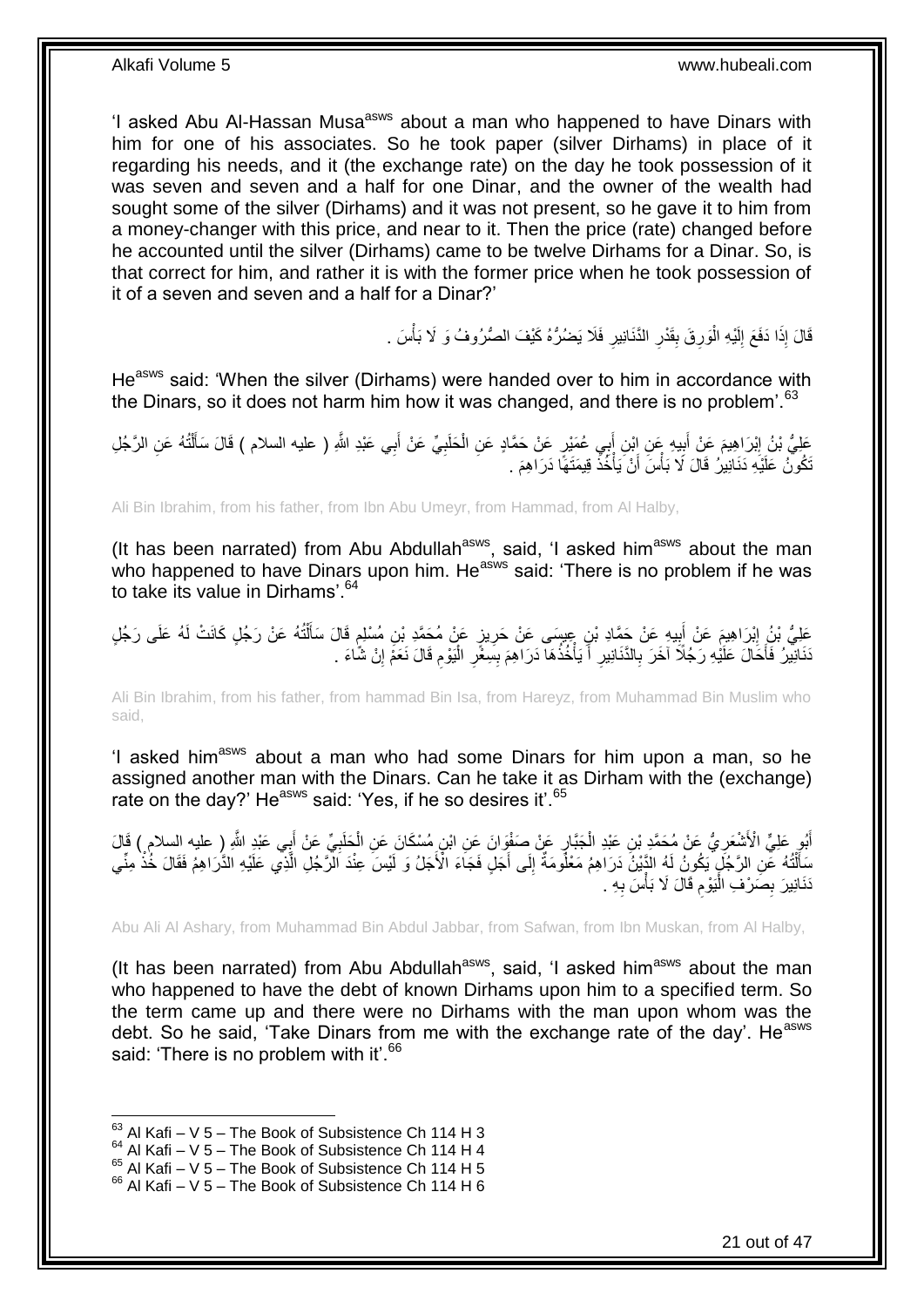أَبُو عَلِيٍّ الْأَشْعَرِيُّ عَنْ مُحَمَّدٍ بْنِ عَبْدٍ الْجَبَّارِ عَنْ صَفْوَانَ بْنِ يَحْيَي عَنْ إِسْحَاقَ بْنِ عَمَّارٍ قَالَ سَأَلْتُ أَبَا إِبْرَاهِيمَ ( عليه ِ ِ َ ْ َ ∣l<br>∶ ِ ْ السلام ) عَنِ الرَّجْلِ يَبِيعُنِي الْوَرِقَ بِالدَّنَانِيرِ وَ أَتَّزِنُ مِنْهُ فَأَزِنُ لَهُ حَتَّى أَفْرُغَ فَلَا يَكُونُ بَيْنِي وَ بَيْنَهُ عَمَلٌ إِلَّا أَنَّ فِي وَرِقِهِ<br>استعلام العربي َ ِ َ ِ َ ِ ِ ¦ ا<br>ا ِ ِ َ ِ نُفَايَةً وَ زُيُوفاً وَ مَا لَا يَجُوزُ ۖ فَيَقُولَٰ انْتَقِدْهَا وَ رُدَّ نُفَاَيَتَهَا

Abu Ali Al Ashary, from Muhammad Bin Abdul Jabbar, from Safwan Bin Yahya, from Is'haq Bin Ammar who said,

'I asked Abu Ibrahim<sup>asws</sup> about the man who sold me the silver (Dirhams) with the Dinars, and I weighed from it. So I weighed for him until I was free, and there was no work between me and him except regarding his silver (Dirhams) were spoilt and weak (coins) and what is not allowed (invalid coins). So he said, 'Cash these and return the invalid ones'.

ْ فَقَالَ لَيْسَ بِهِ بَأْسٌ وَ لَكِنْ لَا تُؤَخِّرْ ذَلِكَ أَكْثَرَ مِنْ يَوْمٍ أَوْ يَوْمَيْنِ فَإِنَّمَا هُوَ الصَّرْفُ قُلْتُ فَإِنْ وَجَدْتُ فِي وَرِقِهِ فَضْلًا مِقْدَارَ مَا ׀ו<br>ְי ٍ َ َ **ٔ** ِ ِ ِ فِيهَا مِنَ النُّفَايَةِ فَقَالَ هَذَا احْتِيَاطٌ هَذَا أَحَبُّ إِلَيَّ ا لَ ∣l<br>∶

So he<sup>asws</sup> said: 'There is no probem with it, but you should not delay that for more than one day or two days, for this, rather is the exchange'. I said, 'Supposing if he were to find in his silver (dirhams) excess of the measurement of whatever was therein from the invalid (coins)?' So he<sup>asws</sup> said: 'This is a precaution. This is more beloved to measws, 67

صَفْوَانُ عَنْ إِسْحَاقَ بْنِ عَمَّارٍ قَالَ قُلْتُ لِأَبِي عَبْدِ اللَّهِ ( عليه السلام ) الذَّرَاهِمْ بِالذَّرَاهِمِ وَ الرَّصَاصِ فَقَالَ الرَّصَاصُ بَاطِلٌ . ْ ِ ِ ِ

Safwan, from Is'haq Bin Ammar who said,

'I said to Abu Abdullah<sup>asws</sup>, 'The Dirhams by the Dirhams and the lead?' So he<sup>asws</sup> said: 'The lead is invalid'.<sup>68</sup>

مُحَمَّدُ بْنُ يَحْيَى عَنْ مُحَمَّدٍ بْنِ الْحُسَيْنِ عَنْ صَفْوَانَ عَنْ عَبْدٍ الرَّحْمَنِ بْنِ الْحَجَّاجِ قَالَ سَأَلْتُهُ عَنِ الصَّرْفِ فَقُلْتُ لَهُ الرِّفْقَةُ<br>يُسَمِّدُ بِّنُ يَحْيَى عَنْ مُحَمَّدٍ بِهِ الْحُسَي ْ َ ِ ْ ْ ْ رُّبَّمَا عَجِلَتْ فَخَرَجَتْ فَلَمْ نَقْدِزٌ عَلَى الدَّمَشْقِيَّةِ وَ الْبَصِبْرِيَّةِ وَ إِنَّمَا تَجُوزُ بِسَابُورَ الدَّمَشْقِيَّةُ وَ الْبَصْرِيَّةُ فَقَالَ وَ مَا الرِّفْقَةُ فَقُلْتُ ِ ِ :<br>ا ْ ِ ْ ِ ْ الْقَوْمُ يَتَرَافَقُونَ وَ يَجْتَمِعُونَ لِلْخُرُوجِ فَإِذَا عَجِلُوا فَرُبَّمَا لَمْ نَقْدِرْ عَلَى الدِّمَشْقِيَّةِ وَ الْبَصْرِيَّةِ فَبَعَثْنَا بِالْغِلَّةِ فَصَرَفُوا أَلْفاً وَ ِ َّ ْ ِ ْ ِ ْ َ خَمْسِينَ دِرْ هَماً مِنْهَا بِأَلْفٍ مِنَ الدِّمَشْقِيَّةِ وَ الْبَصْرِيَّةِ فَقَالَ لَا خَيْرَ فِي هَذَا أَ فَلَا تَجْعَلُونَ فِيهَا ذَهَباً لِمَكَانِ َزِيَادَتِهَا ِ :<br>ا ْ َ ِ ِ َ

Muhammad Bin Yahya, from Muhammad Bin Al Husayn, from Safwan, from Abdul Rahman Bin Al Hajjaj who said,

'I asked him<sup>asws</sup> about the exchange and I said to him<sup>asws</sup>, 'Sometimes the friends hurry and go out, so we are not able (to acquire) the Damascus (Dirhams) and the Basran (Dihrams), and rather they only allow with a *Sabour* of Damascus and the Basran (*Sabour*)<sup>'</sup>. So he<sup>asws</sup> said:'And what are the friends?' So I said, 'The group of people who are associating and they are gathering for the going out. So when they make haste, and sometimes were are not able upon (acquiring) the Damascus and the Basran (Dirham). So we send with the proceeds and they exchange it at a thousand and fifty Dirhams from it with a thousand from the Dasmascus and the Basran (Dirhams)'. So he<sup>asws</sup> said: 'There is no goodness in this. Why are you not placing gold in place of its excess?'

 $67$  Al Kafi – V 5 – The Book of Subsistence Ch 114 H 7

 $68$  Al Kafi – V 5 – The Book of Subsistence Ch 114 H 8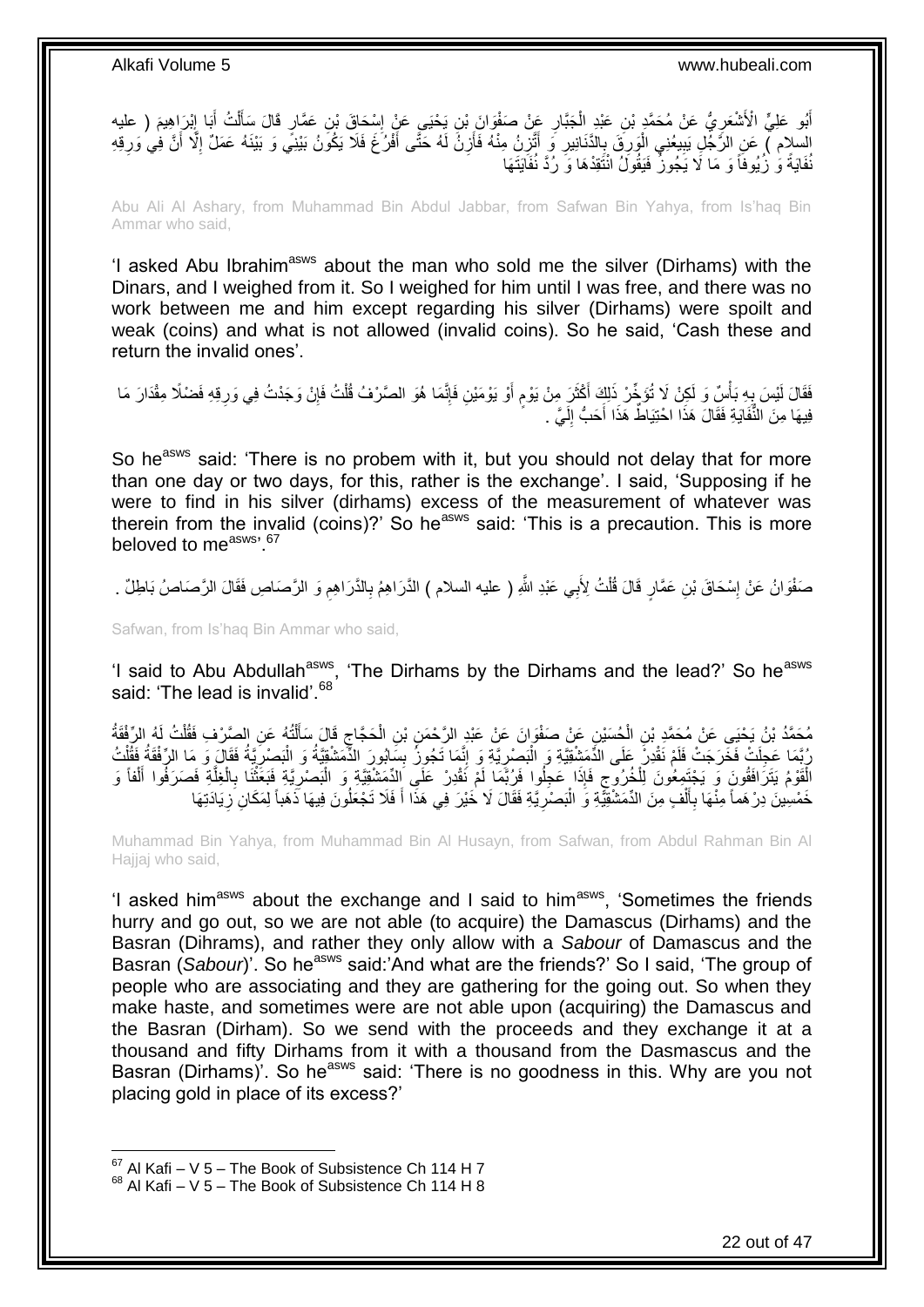فَقُلْتُ لَهُ أَتَشْرَمِي أَلْفَ دِرْهَمٍ وَ دِينَاراً بِأَلْفَيْ دِرْهَمٍ فَقَالَ لَا بَأْسَ بِذَلِكَ ۚ إِنَّ أَبِي ( عليه السلام ) كَانَ أَجْرَى عَلَى أَهْلِ الْمَدِينَةِ<br>يَبْسَدُ بَينَ مَنْ الْفَجَاءَ وَلَا يَسْتَمِمُو َ ْ ֧֚֚֚֚֚֚֚֚֚֚֚֓֝֝֘֝֓֡׆֧ ْ َ ِ ٍ ْ ْ َ َ َ ِ ْ مِنِّي وَ كَانَ يَقُولُ هَذَا فَيَقُوَّلُونَ إِنَّمَا هَذَا الْفِرَارُ أَوْ جَاءَ رَجُلٌ بِدِينَارٍ لَمَّ يُعْطَ أَلْفَ دِرْهَمٍ وَ لَوْ جَاءَ بِأَلْفِ دِرْهَمٍ لَمْ يُعْطَ أَلْفَ ِ ْ ֧֦֦֧֦֧֦֧֦֧֦֧֦֧ׅ֧֦֧ׅ֧֦֧֧֦֧֚֚֚֚֚֚֚֚֝֝֝֝֓֡֝֓֡֜֓֡֜֓֡֓ ْ َ لَ **ื** ْ َ ِ ֧֖֧֖֖֖֖֖֧֖֖֖֖֧֧֧֧֧֧֧֧֧֧֧֧֧֧֧֧֧֚֚֚֚֚֚֚֚֚֚֚֝֝֟֓֝֓֝֓֝֬֟֓֝֬֟֓֝֬֝֓֝֓֝֬֝֓֝֬֝֬֝֓֝֬֝֬֓֝֬֝֬֝֬ ْ َ دِينَآرٍ وَ كَانَ يَقُولُ لَهُمْ نِعْمَ الشَّيْءُ الْفِرَارُ مِنَ الْحَرَامِ إِلَى الْحَلَالِ ۚ . ْ ِ ِ ْ ْ

So I said to him<sup>asws</sup>, 'Can I buy a thousand Dirhams and Dinars with two thousand Dirhams'. So he<sup>asws</sup> said: 'There is no problem with that. My<sup>asws</sup> father<sup>asws</sup> used to be more accomplishing upon the people of Al-Medina that I<sup>asws</sup> was, and he<sup>asws</sup> was saying this. So they were saying, 'But rather, this is fleeing'. If a man would come with Dinars, heasws would not give a thousand Dirham, and if he came with a thousand Dirhams, he<sup>asws</sup> would give a thousand Dinars, and he<sup>asws</sup> was saying to them: 'The best thing is to flee from the Prohibitions to the Permissibles'.

عَلِيُّ بْنُ إِبْرَاهِيمَ عَنْ أَبِيهِ وَ مُحَمَّدُ بْنُ إِسْمَاعِيلَ عَنِ الْفَضْلِ بْنِ شَاذَانَ عَنْ صَفْوَانَ بْنِ يَحْيَى وَ ابْنِ أَبِي عُمَيْرٍ عَنْ عَبْدِ  $\ddot{\phantom{a}}$ َ ِ َ ْ ׇ**֓** الرَّحْمَنِ بْنِ الْحَجَّاجِ مِثْلُهُ. لَ ْ ِ ْ

Ali Bin Ibrahim, from his father, and Muhammad Bin Ismail, from Al Fazl Bin Shazaan, from Safwaan Bin Yahya, and Ibn Abu Umeyr, from Abdul Rahman Bin Al Hajjaj - similar to it'.<sup>69</sup>

عْلِيُّ بْنُ إِبْرَاهِيمَ عَنٍْ أَبِيهِ عَنِ ابْنِ أَبِي عُمَيْرٍ عَنْ عَيْدِ إِلرَّجْمَنِ بِّنِ الْحَجَّاجِ عَنْ أَبِي عَبْدِ الثَّهِ ( عليه السلام ) قَالَ كَانَ مُحَمَّدُ َ ِ ْ َ **!** َ ِ َبْنُ ٱلْمُنْكَذِرِ ۖ يَقُولُ لِأَبِيَ يَا أَبَاۤ جَعْفَرٍ رَحِمَكَ ٱللَّهُ وَ اللَّهِ إِنَّا لَنَعْلَمُ أَنَّكَ لَوْ أَخَذْتَ دِينَاراً وَ الصَّرْفُ بِثَمَانِيَةَ عَشْنَ فَدُرْتَ الْمَدِينَةَ ْ َ َ ِ َ ِ ْ ْ َ ! عَلَى أَنْ تَجِدَ مَنْ يُعْطِّيكَ عِشْرِينَ مَا وَجَدْتَهُ وَ مَا هَذَا َإِلَّا فِرَاٰراً وَ كَانَ أَبِي يَقُولُ صَدَقْتَ وَ اللَّهِ وَ لَكِنَّهُ فِرَارٌ مِنْ بَاطِلٍ إِلَى **∶** لَ ∣∣<br>ِ َ ِ حَقٌّ .

Ali Bin Ibrahim, from his father, from Ibn Abu Umeyr, from Abdul Rahman Bin Al Hajjaj,

(It has been narrated) from Abu Abdullah<sup>asws</sup> having said: 'Muhammad Bin Al-Munkadar was saying to my father, 'O Abu Ja'far<sup>asws</sup>, may Allah<sup>azwj</sup> have Mercy on you<sup>asws</sup>! We know that if you<sup>asws</sup> were to take Dinars and the exchange rate was with eighteen, so you<sup>asws</sup> would go around Al-Medina upon that if you<sup>asws</sup> would find one who would give you<sup>asws</sup> twenty, you<sup>asws</sup> would not find him, and what is this except for the fleeing?' And my<sup>asws</sup> father was saying: 'You speak the truth, by Allah<sup>azwj</sup>, but, fleeing it from falsehood to the truth'. $70$ 

ِ أَبُو عَلِيٍّ الْأَشْعَرِيُّ عَنْ مُحَمَّدِ بْنِ عَيْدِ الْجَيَّارِ عَنْ صَفْوَانَ عَنِ ابْنِ مُسْكَانَ عَنْ مُحَمَّدٍ الْحَلَبِيِّ قَالَ سَأَلْتُ أَبَا عَيْدٍ اللَّهِ ( عليهِ َ َ ْ ĺ ِ ْ ِ ْ السلام ِّ) عَنِ الْإِنَّجُلِ يَسْتَبْدِلُ الْكُوفِيَّةَ بِالشَّامِِيَّةِ وَزْناً بِوَزْنٍ فَيَقُولُ الصَّيْرِ فِيُّ لَا أُبَدِّلُ لَكَ حَتَّى تُبَدِّلَ لِي يُوسُفِيَّةً بِغِلَّةٍ وَزْناً ِ ِ َّ ِ í بِوَرْنٍ فَقَالَ لَا بَأْسَ فَقُلْنَا إِنَّ الصَّيْرَفِيَّ إِنَّمَا طَلَبَ فَضْلَ الْيُوسُفِيَّةِ عَلَى الْغِلَّةِ فَقَالَ لَا بَأْسَ بِهِ . َّ ْ ْ ِ ِ ْ ،<br>ا ِ **∶** ْ

Abu Ali Al Ashary, from Muhammad Bin Abdul Jabbar, from Safwan, from Ibn Muskan, from Muhammad Al halby who said,

'I asked Abu Abdullah<sup>asws</sup> about the man who exchanges the Kufiyan (coin) with the Syrian (coin), weight by weight. So the money-changer is saying, 'I will not change for you until you change for me a Yusufiyya with a price with a profit, weight by weight. So he<sup>asws</sup> said: 'There is no problem'. So we said, 'But rather the moneychanger sought the extra Yusufiyya upon the profit'. So he<sup>asws</sup> said: 'There is no problem with it'.<sup>71</sup>

 $69$  Al Kafi – V 5 – The Book of Subsistence Ch 114 H 9

 $70$  Al Kafi – V 5 – The Book of Subsistence Ch 114 H 10

 $71$ Al Kafi – V 5 – The Book of Subsistence Ch 114 H 11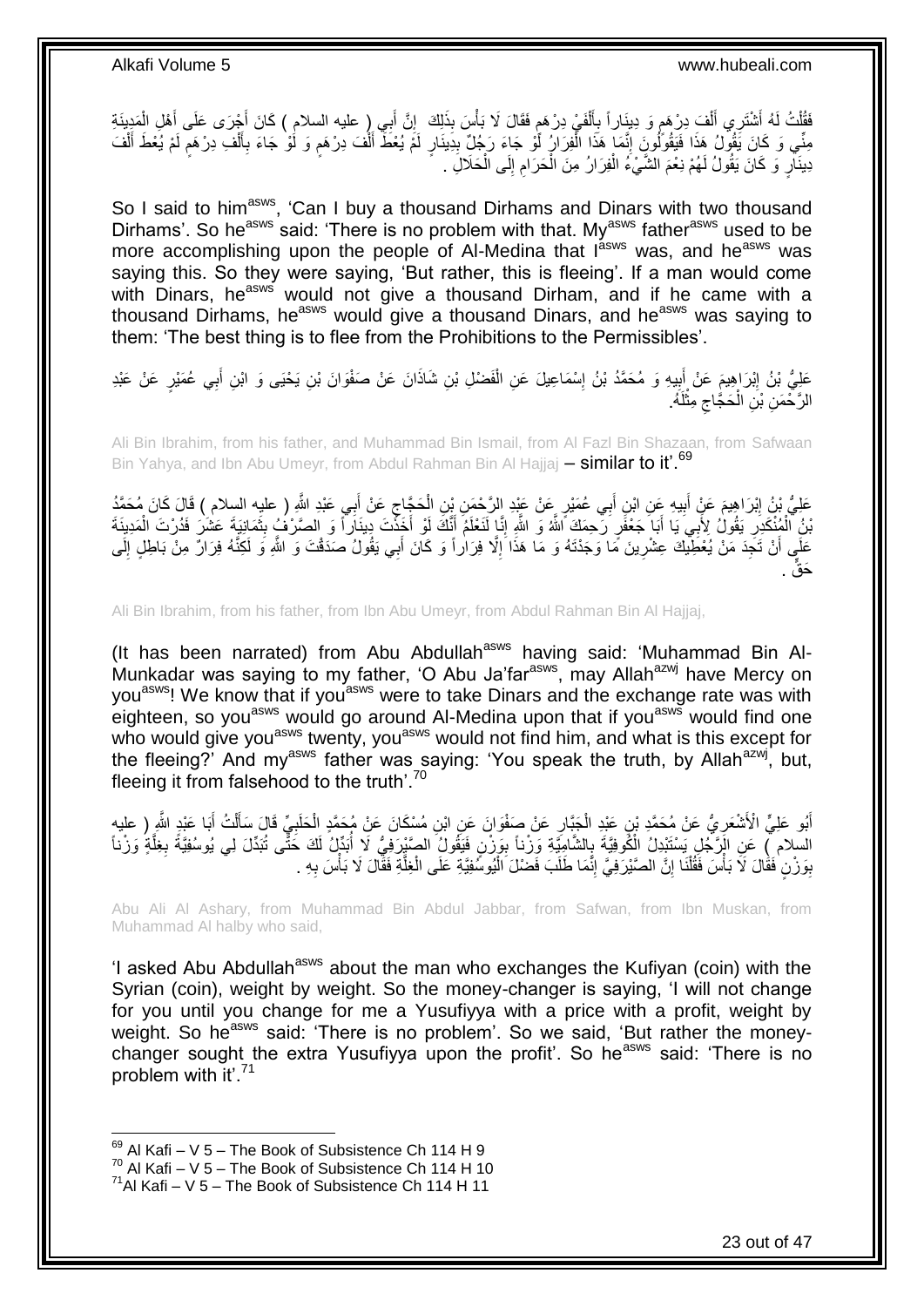مُحَمَّدُ بْنُ يَحْيَى عَنْ أَحْمَدَ بْنِ مُحَمَّدٍ عَنْ مُحَمَّدِ بْنِ إِسْمَاعِيلَ عَنْ مَنْصُورِ بْنِ يُونُسِ عَنْ إِسْحَاقَ بْنِ عَمَّارٍ عَنْ غُبَيْدٍ بْنِ ِ ِ ِ ِّرُرَارَةَ قَالَ سَأَلْتُ أَبَا عَبْدِ اللَّهِ ( عليه السلام ) عَنِ الزَّجُلِ يَكُونُ لِي عِنْدَهُ دَرَّ إِهِمَ فَآتِيهِ فَأَقُولُ حَوِّلْهَا دَنَانِيَرَ مِنْ غَيْرِ أَنْ أُقْضِنَ<br>زِي الْمَرْسِمِينَ عَيْرِ أَنْ أُقْضِرَ َ ْ َ ِ َ َ ِ ْ َ ثَنَيْئاً قَالَ لَا بَأْسَ قُلْتُ يَكُونُ لِي عِنْدَهُ دَنَانِيرٌ فَآتِيهِ فَأَقُولُ حَوِّلْهَا لِي دَرَاهِمَ وَ أَثْبِتُهَا عِنْدَكَ وَ لَمْ أَقْبِضْ مِنْهُ شَيْئاً قَالَ لَا بَأْسَ . ِ **ٔ** َ ْ َ ْ **ٔ** ِ َ ْ

Muhammad Bin Yahya, from Ahmad Bin Muhammad, from Muhammad Bin Ismail, from Mansour Bin Yunus, from Is'haq Bin Ammar, from Ubeyd Bin Zurara who said,

'I asked Abu Abdullah<sup>asws</sup> about the man happened to have some Dirhams with him, for me. So I went over to him and I said, 'Change these Dinars without me having taken possession of anything'. He<sup>asws</sup> said: 'There is no problem'. I said, 'There happens to be Dinars for me, so I go over to him and said, 'Change these for me into Dirhams and keep these established with you', and I do not take anything from it?' He<sup>asws</sup> said: 'There is no problem'.<sup>72</sup>

عَلِيُّ بْنُ إِبْرَاهِيمَ عَنْ أَبِيهِ عَنِ ابْنٍ أَبِي عُمَيْرٍ عَنٍْ حَمَّادٍ عَنِ الْحَلَبِيِّ قَالَ سَأَلْتُ أَبَا عَبْدِ اللَّهِ ( عليه السلام ) عَنْ رَجُلٍ ابْتَاعَ َ ْ ĺ ِ ْ َ **!** َ **ٔ** ِمِنْ رَجُلٍ بِدِينَارٍ فَأَخَذَ بِنِصْفِهِ بَيْعاً وَ بِنِصْفِهِ ؤَرِقاً قَالَ لَا بَأْسَ بِهِ ِ ِ ِ َ **∣** ِ

Ali Bin Ibrahim, from his father, from Ibn Abu Umeyr, from Hammad, from Al Halby who said,

'I asked Abu Abdullah<sup>asws</sup> about a man who bought with Dinars from a man, so he took half as goods and half as silver (Dirhams)'. He<sup>asws</sup> said: 'There is no problem with it'.

وَ سَأَلْتُهُ هَلْ يَصْلُحُ أَنْ يَأْخُذَ بِنِصْفِهِ وَرِقاً أَوْ بَيْعاً وَ يَتْرُكَ نِصْفَهُ حَتَّى يَأْتِيَ بَعْدُ فَيَأْخُذَ بِهِ وَرِقاً أَوْ بَيْعاً قَالَ مَا أُحِبُّ أَنْ أَتْرُكَ ْ **ائستان** َ ِ **∣** ْ ļ ֺ֦֦֪֦֧֦֦֖֦֦֪֦֧֦֪֦֧֦֪֪֦֧֦֪֦֪֪֦֧֦֪֦֧֦֧֦֪֦֧֦֧֦֪֪֦֧֪֦֧֪֦֧֦֧֦֧֝֟֟֟֟֟֟֟֟֟֟֟֟֟֟֟֟֟֟֟֟֟֟֓֕֬֟֓֡֟֓֟֓֞֟֟֓֞֟֟֟֟֟֟֟֩֓֞֟֟֟֟֟֟ َ َ َ ِ **∶** مِنْهُ شَيْئاً حَتَّى آخُذُهُ جَمِيعاً فَلَا يَفْعَلْهُ . ْ

And I asked him<sup>asws</sup>, 'Is it correct that he takes half as silver (Dirhams) or goods, and leave half of it until he comes over afterwards, so he takes silver (Dirhams) or goods with it?' He<sup>asws</sup> said: 'I<sup>asws</sup> do not like it that he leaves something from it until he takes it entirely, so he should not do it'.<sup>73</sup>

أَبُو عَلِيٍّ الْأَشْعَرِ يُّ عَنْ مُحَمَّدِ بْنِ عَبْدِ الْجَنَّارِ عَنِْ صَفْوَانَ عَنْ إِسْحَاقَ بْنِ عَمَّارٍ قَالَ سَأَلْتُ أَبَا إِبْرَاهِيمَ ( عليه السلامِ ) عَنِ ْ َ ِ ِ ْ ِ َ ِ َ الرَّجُلِ يَأْتِينِي بِالْوَرِقِ فَأَشْتَرِيهَا مِنْهُ بِالذَّنَانِيَرِ فَأَشْتَغِلُ عَنْ تَعْيِيَرِ وَرْنِهَا وَ انْتِقَادِهَا وَ فَضل مَا بَيْنِي وَ بَيْنَهُ فِيهَا فَأَعْطِيهَ **ٍ** ِ َ **∶ ∶** ِ َ ْ ِ ْ ĺ الذَّنَانِيرَ وَ أَقُولُ لَهُ إِنَّهُ لَيْسَ بَيْنِي وَ بَيْنَكَ بَيْعٌ فَإِنِّي قَدْ نَقَضِيْتُ الَّذِي بَيْنِي وَ بَيْنَكَ مِنَ الْبَيْعِ وَ وَرِقُكَ عِنْدِي قَرْضٌ وَ دَنَانِيرِي ׀ו<br>ְי ∣<br>¦ ِ ِ ِ ْ َّ عِنْدَكَ قَرْضٌ حَتَّى تَأْتِيَنِي مِنَ الْغَدِ وَ أَبَايِعَهُ قَالَ لَيْسَ بِهِ بَأْسٌ . **ٔ ∶** ِ ֧֧֧֧֧֧֦֧֧֧֧֧֧֧֧֧֧֧֧֧֧֧֧֧֝֝֝֟֝֟֝֟֓֟֓֟֓֟֓֟֓֕֓֝֟֓֝֬֝֓֟֓֟֓֟֓֟֓֝֓֝֬֟֓֝֬֝֓֝֬֝֬֝֓֝֬֝֬֝֓֝֬֝֬֝֬֝֬֝֬֝֬֝֬ ْ ْ

Abu Ali Al Ashary, from Muhammad in Abdul Jabbar,f rom Safwan, from Is'haq Bin Ammar who said,

'I asked Abu Ibrahim<sup>asws</sup> ( $7<sup>th</sup>$  Imam<sup>asws</sup>) about the man who came to me with the silver (Dirhams), so I bought these from him with the Dinars. So I got busy from checking its weight, and quibbling about it, and whatever the excess was between me and him therein, so I gave it as Dinars and I said to him, 'It is not a sale between me and you for I have reversed between me and you from the sale, and the silver (Dirhams) with me is a loan, and the my Dinars with you is a loan, until you come to me tomorrow and I shall sell it to you'. He<sup>asws</sup> said: 'There is no problem with it'.<sup>74</sup>

 $72$  Al Kafi – V 5 – The Book of Subsistence Ch 114 H 12

 $73$  Al Kafi – V 5 – The Book of Subsistence Ch 114 H 13

 $74$  Al Kafi – V 5 – The Book of Subsistence Ch 114 H 14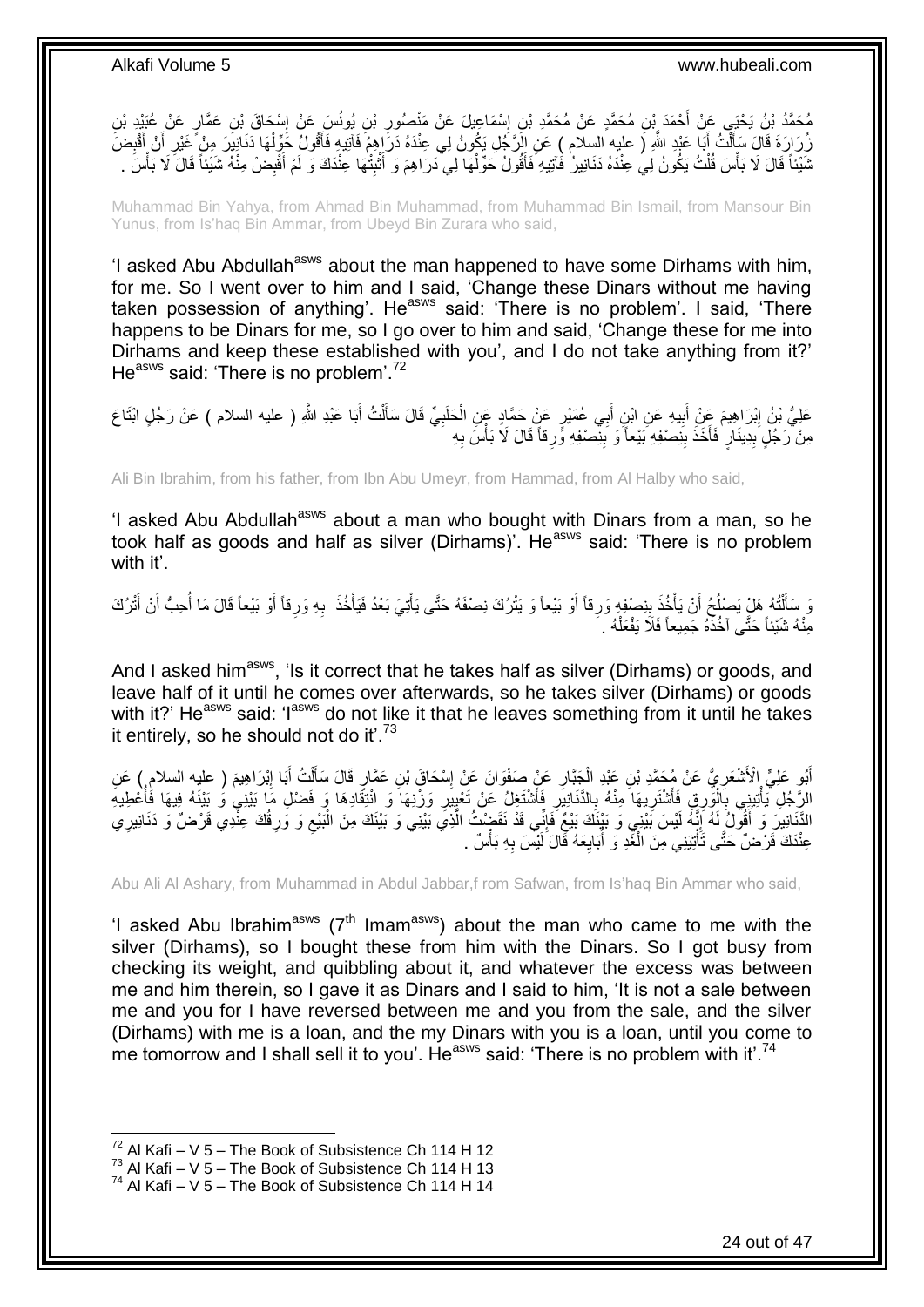عَلِيُّ بْنُ إِبْرَاهِيمَ عَنْ إَبِيهِ وَ مُحَمَّدُ بْنُ إِسْمَاعِيلٍ عَنِ الْفَضْلِ بْنِ شَاذَانَ جَمِيعاً عَنِ ابْنِ أَبِي عُمْيْرٍ عَنْ عَبْدٍ الرَّحْمَنِ بْنِ َ ْ ِ **! ֽו** الْحَجَّاجِ عَنْ أَبِي عَبْدِ اللَّهِ ( عليه السلام ) فِي الْأُسْرُبِّ يُشْتَرَى بِالْفَضَّةِ قَالَ إِنْ كَانَ الْغَالِبُّ عَلَّيْهِ الْأُسْرِّبَّ فَلَا بَأْسَ بِهِ . ْ ِ ْ ِ َ ِ ْ ِ ْ

Ali Bin Ibrahim, from his father, and Muhammad Bin Ismail, from Al Fazl Bin Shazaan, altogether, from Ibn Abu Umeyr, from Abdul Rahman Bin Al Hajjaj,

(It has been narrated) from Abu Abdullah<sup>asws</sup> regarding the lead (dirhams) bought with the silver (dirhams). He<sup>asws</sup> said: 'If the lead was predominant upon it, so there is no problem with it'.<sup>75</sup>

أُمُو عَلِيٍّ الْأَشْعَرِيُّ عَنْ مُحَمَّدٍ بْنِ عَبْدِ الْجَبَّارِ عَنْ صَفْوَانَ عَنْ إِسْحَاقَ بْنِ عَمَّارٍ قَالَ سَأَلْتُ أَيَا إِبْرَاهِيمَ ( عليه السلام ) عَنِ<br>وَيَسْمِدُ الْمَسْلِمِينَ الْأَشْعَرِيُّ عَنْ مُحَمَّد ْ َ ا<br>؛ ِ ْ ِ َ ِ َ الرَّجُلِ يَكُونُ لِيَ عَلَيْهِ الْمَالُ فَيَقْضِِي بَعْضاً دَنَانِيرَ وَ بَعْضِاً دَرَاهِمَ فَإِذَا جَاءَ يُجَاسِبُنِي لِيُوَفِّينِي كَمَا يَكُونُ قَدْ تَغَيَّرَ سِعْرُ ْ النَّذَانِيرِ أَيَّ السِّغْرَيْنِ أَحْسُبُ لَهُ الَّذِي كَانَ يَوْمَ أَعْطَانِي الدَّنَانِيرَ أَوْ سِعْرََ يَوْمِيَ الَّذِي أُحَاسِبُهُ قَالَ سِعْرَ يَوْمَ أَعْطَاكَ الدَّنَانِيرَ َّ َ َّ َ ِ َ لِأَنَّكَ خََبَسْتَ مَنْفَعَثَهَاً عَنْهُ .

Abu Ali Al Ashary, from Muhammad Bin Abdul Jabbar, from Safwan, from Is'haq Bin Ammar who said,

'I asked Abu Ibrahim<sup>asws</sup> about the man who happens to have the goods for me (as a debt) upon him, so he paid some as Dinars and some as Dirhams. So when he came to account with me in order to fulfill to me as it used to be, for the rate of the Dinars had changed, i.e. both the rates. Shall I account for him (the rate) which was on the day he gave me the Dinars, or the rate on the day which he came to (finalise his) account with me?' He<sup>asws</sup> said: 'The rate on the day he gave you the Dinars, because you locked its profits from it'.<sup>76</sup>

صَفُوَانُ عَنْ إِسْحَاقَ بْنِ عَمَّارٍ قَالَ قُلْتُ لِأَبِي عَبْدٍ اللَّهِ ( عليه السلامِ ) الرَّجُلُ يَجِيئُنِي بِالْوَرِقِ يَبِيعُنِيهَا يُرِيدُ بِهَا وَرِقاً عِنْدِي<br>يَا نَّسَفُ أَنْ يَسْتَمِمُونَ مِنْ يَقِيَّتُ فَانَ ْ ֦֧֦֧֦֧֦֧֦֧֦֧֦֧ׅ֦֦֧֦֧֦֧֦֧֦֧֦֧֦֧֦֧֦֧֦֧֦֧֦֧֦֚֝֟֝֟֝֜ ِ ِ ِ ِ ْ ِ َفَهُوَ الْيَقِينُ أَنَّهُ لَئِسَ يُرِيِّدُ الدَّنَاْنِينَ لَئِسَ يُرِيدُ ۖ إِلَّا إِلْوَرِقَ وَ لَا يَقُومُ حَتَّى يَأْخُذَ وَرِقِي فَأَشْتَرِيِّ مِّئْهُ الزَّرَاهِمَ بِالدَّنَانِيرِ فَلَا يَكُونُ ِ ا<br>أ **∶** ْ ِ **∶** ِ َ ا<br>ا ِ ِ نَانِيرُهُ عِنْدِي كَامِلَةً فَأَسْتَقْرِضُ لَهُ مِنْ جَارِيَ فَأُعْطَِيهِ كَمَالَ دَنَانِيرِهِ وَ لَعَلِّي لَا أُخْرِزُ وَزْنَهَا فَقَالَ أَ لَيْسَ يَأْخُذُ وَفَاءَ الَّذِي لَهُ<br>أَوْ مُرِيَّةٍ وَجَزَئِهِ وَجَزَئِهِ مَنْ ِ j ِ j ِ َ َّ ْ لَ َ قُلْتُ بَلَى قَالَ لَيْسَ بِهِ بَأْسٌ ۚ ֦֦֧֦֧֦֧֦֧֦֧֦֧֦֧֦֧֝֟֟֓֟֓֟֓֕֝<sup>֓</sup>֓ **∶** ْ

Safwan, from Is'haq Bin Ammar who said,

'I said to Abu Abdullah<sup>asws</sup>, 'The man came to me with the silver (Dirhams) to sell to me wanting by it the silver (Dirhams) which I had on me. So it is certain that he did not want the Dinars, not wanting except for the silver (Dirhams), and he did not arise (to leave) until he took my silver (Dirhams). So I bought the Dirhams for him with the Dinars, and his dinars were not with me completely, and I borrowed from him from my neighbour, and I gave it to him to complete his Dinars and maybe I did not achieve its weight'. So he<sup>asws</sup> said: 'Is it not that he took the total of that which was for him?' I said, 'Yes'. He<sup>asws</sup> said: 'There is no problem with it'.<sup>77</sup>

عَلِيُّ بْنُ إِبْرَاهِيمَ عَنْ أَبِيهٍ عَنِ ابْنِ أَبِي عُمَيْرٍ عَنْ حَمَّادٍ عَنِ الْحَلَبِيِّ عَنْ أَبِي عَبْدِ اللَّهِ ( عليه السلام ) قَالَ أَبِي اشْتَرَى أَرْضاً َ **!** َ <u>֖֓</u> َ َ َ **∶** ْ وَ اشْتَرَطَ عَلَى صَاحِبِهَا أَنْ يُعْطِيَهُ وَرِّقاً كُلُّ دِينَارٍ بِعَشَرَةِ دَرَاهِمَ ۗ. ِ **∶ ∶** 

Ali Bin Ibrahim, from his father, from Ibn Abu Umeyr, from Hammad, from Al Halby,

 $^{75}$  Al Kafi – V 5 – The Book of Subsistence Ch 114 H 15

 $^{76}$  Al Kafi – V 5 – The Book of Subsistence Ch 114 H 16

 $77$  Al Kafi – V 5 – The Book of Subsistence Ch 114 H 17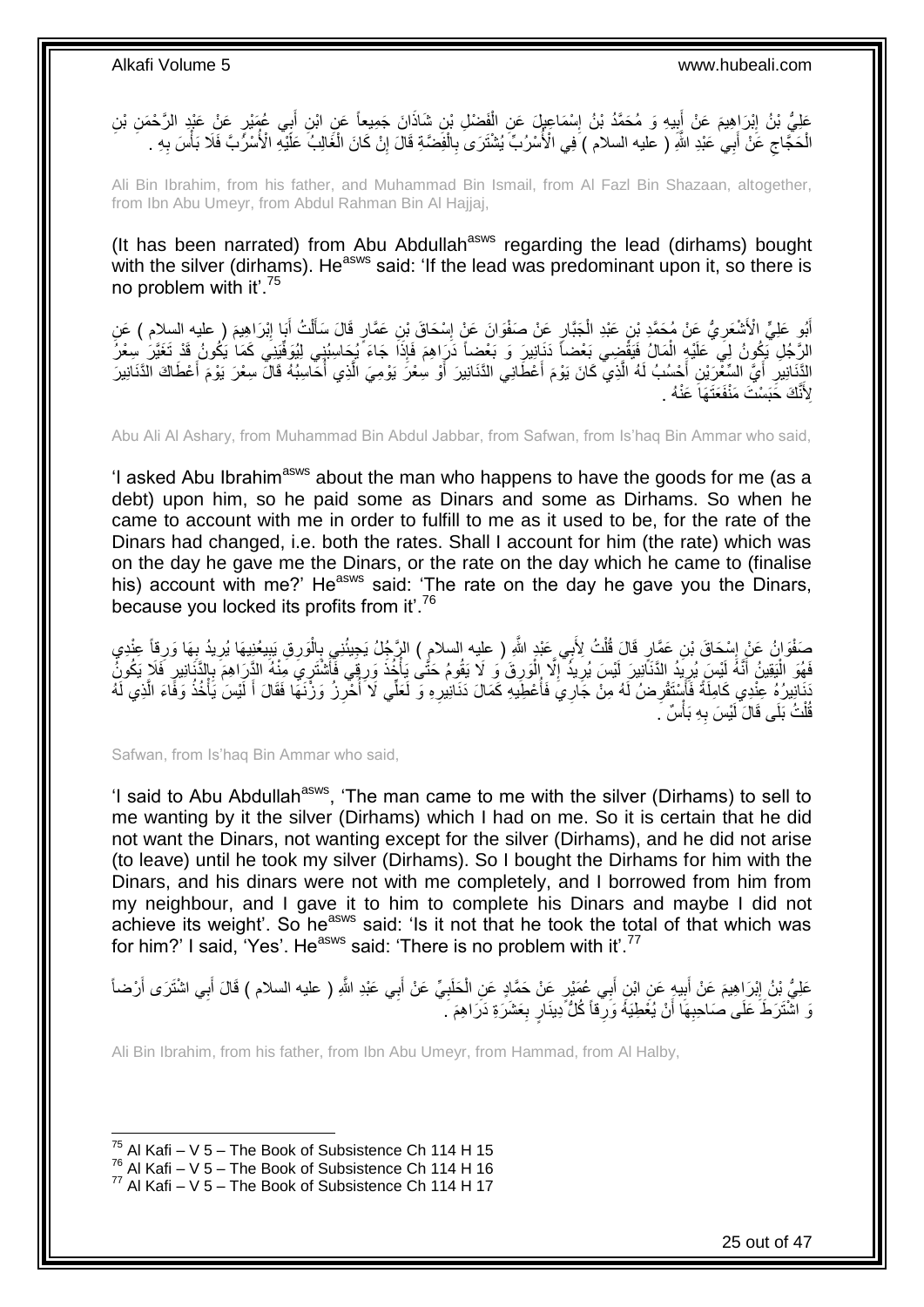(It has been narrated) from Abu Abdullah<sup>asws</sup> having said: 'My<sup>asws</sup> father<sup>asws</sup> bought a land and stipulated upon its owner that he<sup>asws</sup> would give him silver (Dirhams), every Dinar with ten Dirhams'<sup>78</sup>

عِدَّةٌ مِنْ أَصْحَابِنَا عَنْ أَحْمَدَ بْنِ مُحَمَّدٍ عَنِ الْجُسَيْنِ بْنِ سَعِيدٍ عَنْ فَضَالَةَ عَنْ أَبِي الْمَغْرَاءِ عَنْ أَبِي بَصِيرٍ قَالَ قُلْتُ لِأَبِي عَبْدِ **∣** َ ْ َ ْ َ ْ ِ اللَّهِ ( عليه السلام ) آتِي الصَّيْرَفِيَّ بِالذَّرَ اهِمِ أَشْتَرِي مِنْهُ الدَّنَانِيرَ فَيَزِنُ لِي بِأَكْثَرَ مِنْ حَقِّي ثُمَّ أَبْتَاغٌ مِنْهُ مَّكَانِي بِهَا دَرَاهِمَ قَالَ<br>أَمْسَمَ الْمَسَلِمِينَ الْمَسَلَمِينَ َ َ ِ ِ َ ِ **∶** ِ َ  $\ddot{\phantom{0}}$ يْسَ بِهَا بَأْسٌ وَ لَكِنْ لَا ْتَزِنْ أَقَلَّ مِنْ حَقِّكَ َ ِ **ٔ ∶** لَ

A number of our companions, from Ahmad Bin Muhammad, from Al Husayn Bin Saeed, from Fazala, from Abu Al Magra, from Abu Baseer who said,

'I said to Abu Abdullah<sup>asws</sup>, 'I went to a money-changer and I bought the Dinars from him, so he weighed for me with more than my right. Then I bought Dirhams from him instantly'. He<sup>asws</sup> said: 'There is no problem with it, but you do not weight less than your right'.<sup>79</sup>

ِن ْس َما ِعي َل َع ْن م َح َّمِد ْب ِن إ ِن م َح َّمٍد َع ْن م َح َّمِد ْب ْح َمَد ْب م َح َّم د ْب ن َي ْحَيى َع ْن أ َبا ت أ ل ِكَناِن ِّي َقا َل َسأ ال ِي ال َّصَّباح ب ِل َع ْن أ َضْي ف ال ֺ֦֦֦֦֦֦֦֦֦֦֦֦֧֦֧֦֧֦֧֦֧֦֧֦֧֦֧֦֧֦֧֦֧֦֧֦֧֦֧ׅ֧֦֚֚֚֚֝֝֝֝֘֝֝֓֡֝֝֘֝֝֜ َ ْ َ ْ ِ َ ْ عَبْدِ اللَّهِ ( عليه السلام ) عَنِ اَلرَّجُلِ يَقُولُ لِلصَّائِغِ صَنْغْ لِي هَذَا الْخَاتَمَ وَ أَبَدَّلَ لَكَ دِرْهَماً طَازَجاً بِدِرْهَمٍ غِلَّةٍ قَالَ لَا بَأْسَ . j ْ ِ ْ َّ ֧֖֧֖֖֖֖֖֧֖֖֧֧֧֧ׅ֧֧֧֧֧֧֧֧֧֧֧֧֚֚֚֚֚֚֚֚֝֝֟֓֝֓֝֓֝֬֟֓֟֓֝֬֝֬֝֓֝֬֜֓֝֬֜֓֝֬֝֓֝֬֝֓֝֬֝֬֓֝֬֝֬֝ ِ

Muhammad Bin Yahya, from Ahmad Bin Muhammad, from Muhammad Bin Ismail, from Muhammad Bin Al Fazeyl, from Abu Al Sabbah Al Kinany who said,

'I asked Abu Abdullah<sup>asws</sup> about the man who said to the jeweller, 'Make this ring for me and I shall change for you one new Dirham with an old one'. He<sup>asws</sup> said: 'There is no problem'.<sup>80</sup>

عَلِيُّ بْنُ اِبْرَاهِيمَ عَنْ أَبِيهِ عَنْ عَبْدِ اللَّهِ بْنِ الْمُغِيرَةِ عَنْ عَبْدِ اللَّهِ بْنِ سِنَانٍ قَالَ سَأَلْتُ أَبَا عَبْدِ اللَّهِ ( عليه السلام ) عَنْ شِرَاءِ ْ َ ْ **∣** َ ِ َ الذَّهَّب فِيهِ الْفِضَّةُ وَ الزَّيْبَقُ وَ التُّرَابُ بِالدَّنَانِيرِ وَ الْوَرِقِ فَقَالَ لَا تُصَارِفْهُ إِلَّا بِالْوَرِقِ ْ ْ **∶** ا<br>ا **∶** ْ **ٍ ∶** 

Ali Bin Ibrahim, from his father, from Abdullah Al Mugheira, from Abdullah Bin Sinan who said,

'I asked Abu Abdullah<sup>asws</sup> about buying the gold wherein is the silver, and the mercury and the dirt, with the Dinars and the silver (Dirhams)'. So he<sup>asws</sup> said: 'Do not exchange it except with the silver (Dirhams)'.

قَالَ وَ ٍسَأَلْتُهُ عَنْ شِرَاءِ الْفِضَّةِ فِيهَا الرَّصَاصُ وَ الْوَرِقُ إِذَا خَلَصَتْ نَقَصَتْ مِنْ كُلِّ عَشَرَةٍ دِرْهَمَيْنِ أَوْ ثَلَاثَةً قَالَ لَا يَصْلُحُ **∶** ر<br>ا ْ ْ  $\bigcup$ َ َ إِلَّا بِالذَّهَبِ . ِ ِ

He (the narrator) said, 'And I asked him<sup>asws</sup> about buying the silver wherein is the lead, and the silver when it is pure being two or three Dirhams deficient from every ten Dirhams. He<sup>asws</sup> said: 'It is not correct except with the gold'.<sup>81</sup>

عِدَّةٌ مِنْ أَصِحَابِنَا عَنْ أَحْمَدَ بْنِ مُحَمَّدٍ عَنِ الْحُسَيْنِ بْنِ سَعِيدٍ عَنْ عَبْدٍ اللَّهِ بَنِ يَحْيَى عَنِ ابْنِ مُسِكَانَ عَنْ أَبِي عَبْدِ اللَّهِ مَوْلَى ْ **∣** َ َ عَبْدِ رَبِّهِ قَالَ سَأَلْتُ أَبَا عَبْدِ إِلَّهِ ( عليه السلام ) عَنِ الْجَوْهُرِ الَّذِي يُخْرَجُ مِنَ الْمَعْدِنِ وَ فِيهِ ذَهَبٌ وَ فِضَّةٌ وَ صُفْرٌ جَمِيعاً ْ َّ ِ ْ َ ْ َ كَيْفَ نَشْتَرِيهِ فَقَالَ تَشْتَرِيهِ بِالذَّهَبِۢ وَ الْفِضَّةِ جَمِيعاً . ِ ِ ْ ِ

 $^{78}$  Al Kafi – V 5 – The Book of Subsistence Ch 114 H 18

 $79$  Al Kafi – V 5 – The Book of Subsistence Ch 114 H 19

 $80$  Al Kafi – V  $5$  – The Book of Subsistence Ch 114 H 20

 $81$  Al Kafi – V 5 – The Book of Subsistence Ch 114 H 21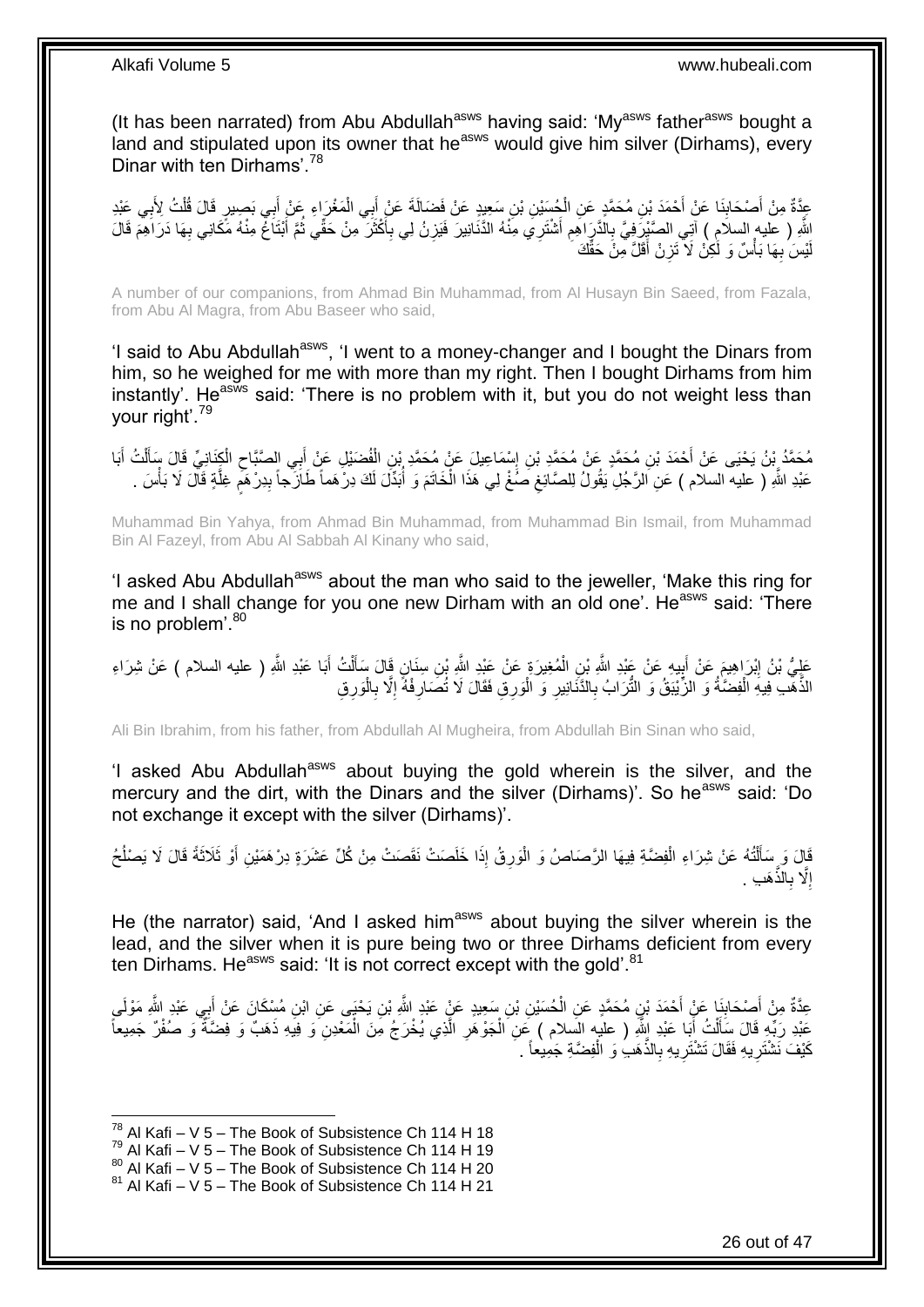A number of our companions, from Ahmad Bin Muhammad, from Al Husayn Bin Saeed, from Abdullah Bin Yahya, from Ibn Muskan, from Abu Abdullah, a slave of Abd Rabbih who said,

'I asked Abu Abdullah<sup>asws</sup> about the gems which are extracted from the mines and therein is gold, and silver, and brass altogether, how to buy it?' So he<sup>asws</sup> said: 'You should buy it with the gold and the silver entirely'. $82$ 

أَحْمَدُ بْنُ مُحَمَّدٍ عَنِ الْحُسَيْنِ بْنِ سَعِيدٍ عَنْ حَمَّادِ بْنِ عِيسَى عَنْ شُعَيْبِ الْعَقَرْقُوفِيِّ عَنْ أَبِي بَصِيرٍ قَالَ سَأَلْتُ أَبَا عَبْدِ الثَّهِ ( ْ َ َ ْ َ َ ْ عليه السلام ) عَنْ بَيْع السَّيْفَ الْمُحَلَّى بِالنَّقْدِ فَقَالَ لَا َبَأْسَ بِهِ **∶** ْ **∶** ْ  $\zeta$ 

Ahmad Bin Muhammad, from Al Husayn Bin Saeed, from Hammad Bin Isa, from Shuayb Al Aqarquqy, from Abu Baseer who said,

'I asked Abu Abdullah<sup>asws</sup> about selling the ornamented sword with the cash. So he<sup>asws</sup> said: 'There is no problem with it'.

> قَالَ وَ سَأَلْتُهُ عَنْ بَيْعِهِ بِالنَّسِيئَةِ فَقَالَ إِذَا نَقَدَ مِثْلَ مَا فِي فِضَّتِهِ فَلَا بَأْسَ بِهِ أَوْ لَيُعْطِي الطَّعَامَ . ْ **∶** ֺ֦֦֪֦֧֦֦֖֦֦֪֦֧֦֪֦֧֦֪֪֦֧֦֪֦֪֪֦֧֦֪֦֧֦֧֦֪֦֧֦֧֦֪֪֦֧֪֦֧֪֦֧֦֧֦֧֝֟֟֟֟֟֟֟֟֟֟֟֟֟֟֟֟֟֟֟֟֟֟֓֕֬֟֓֡֟֓֟֓֞֟֟֓֞֟֟֟֟֟֟֟֩֓֞֟֟֟֟֟֟ َ َ **∶** ْ

He (the narrator) said, 'And I asked him<sup>asws</sup> about selling it on credit. So he<sup>asws</sup> said: 'When the cash is similar to what is in its silver, so there is no problem with it, or let him give the foodstuff (as barter)'.<sup>83</sup>

عِدَّةٌ مِنْ أَصْدَابِنَا عَنْ أَحْمَدَ بْنِ أَبِي عَبْدِ اللَّهِ عَنْ عَلِيٍّ بْنِ حَدِيدٍ عَنْ عَلِيٍّ بْنِ مَيْمُونٍ الصَّائِغِ قَالَ سَأَلْتُ أَبَا عَبْدِ اللَّهِ ( عِليه َ َ ِ َ َ ْ َ ِ ِ السلام ) عَمَّا يُكْنَسِ مِنَ النُّرَابِ فَأَلِّيعُهُ فَمَا أَصْنَعُ بِهِ ۖ قَالَ تَصَدَّقُ بِهِ فَإِمَّا لَكَ وَ إِمَّا لِأَهْلِهِ قَالَ قُلْتُ فَإِنَّ فِيهِ ذَهَباً وَ فِضَةً وَ **!** َ ।।<br>़ ْ ∣∣<br>ٌ ا ِ حَدِيداً فَبِأَيِّ شَيْءٍ أَبِيعُهُ قَالَ بِعْهُ بِطَعَامِ قُلْتُ فَإِنْ كَانَ لِي قَرَابَةٌ مُحْتَاجٌ أَعْطِيهِ مِنْهُ قَالَ نَعَمْ . َ ِ j ِ ْ ֧֧֧֧֧֧֧֧֓֝֓֝֓֝֓֝֬֟֓֟֓֓֓֟֓֓֟֓֓<del>֛</del> **∶** ِ **!** 

A number of our companions, from Ahmad Bin Abu Abdullah, from Ali Bin Hadeed, from Ali Bin Maymoun Al Sa'ig who said,

'I asked Abu Abdullah<sup>asws</sup> about what is swept from the dirt, and I sell it. So what shall I do with it (the money)?' He<sup>asws</sup> said: 'Give it in charity with it, for either it is yours or it is for its rightful one'. I said, 'Supposing therein is gold and silver and iron, so for which thing shall I sell it?' He<sup>asws</sup> said: 'Sell it with foodstuff (as barter)'. I said, 'Supposing there are relatives for him who are needy, can I give it to them from it?' He<sup>asws</sup> said: 'Yes'.<sup>84</sup>

حُمَيْدُ بْنُ زِيَادٍ عَنِ الْجَسَنِ بْنِ مُحَمَّدِ بْنِ سَمَاعَةَ عَنْ غَيْرِ وَاحِدٍ عَنْ أَبَانٍ بْنِ عُثْمَانَ عَنْ مُحَمَّدٍ قَالَ سُئِلَ عَنِ السَّنْفِ الْمُحَلَّى **ٔ** َ ِ ْ ِ ْ َّ ِ مَ السَّيْفِ اَلْجَدِيدِ اَلْمُمَوَّهِ يَبِيعُهُ بِالدَّرَاهِمِ قَالَ نَعَمْ وَ بِالذَّهَبِ وَ قَالَ إِنَّهُ يُكْرَهُ أَنْ يَبِيعَهُ بِنَسِيئَةٍ وَ قَالَ إِذَا كَانَ الثَّمَنُ أَكْثَرَ مِنَ َ ِ **∶** ِ **∶ !** ْ َ َ َّ ِ الْفِضَّةِ فَلَا بَأْسَ . ֦֦֧֦֧֦֧֦֧֦֧֦֧֦֧֦֧֝֟֟֓֟֓֟֓֕֝<sup>֓</sup>֓ ْ

Humeyd Bin Ziyad, from Al Hassan Bin Muhammad Bin Sama'at, from someone else, from Aban Bin Usman, from Muhammad who said,

'He<sup>asws</sup> was asked about the ornamented sword, and the iron sword which was gilded exactly, can it be sold for the Dirhams?' He<sup>asws</sup> said: 'Yes, and with the gold'.

 $82$  Al Kafi – V 5 – The Book of Subsistence Ch 114 H 22

 $83$  Al Kafi – V  $5$  – The Book of Subsistence Ch 114 H 23

 $84$  Al Kafi – V 5 – The Book of Subsistence Ch 114 H 24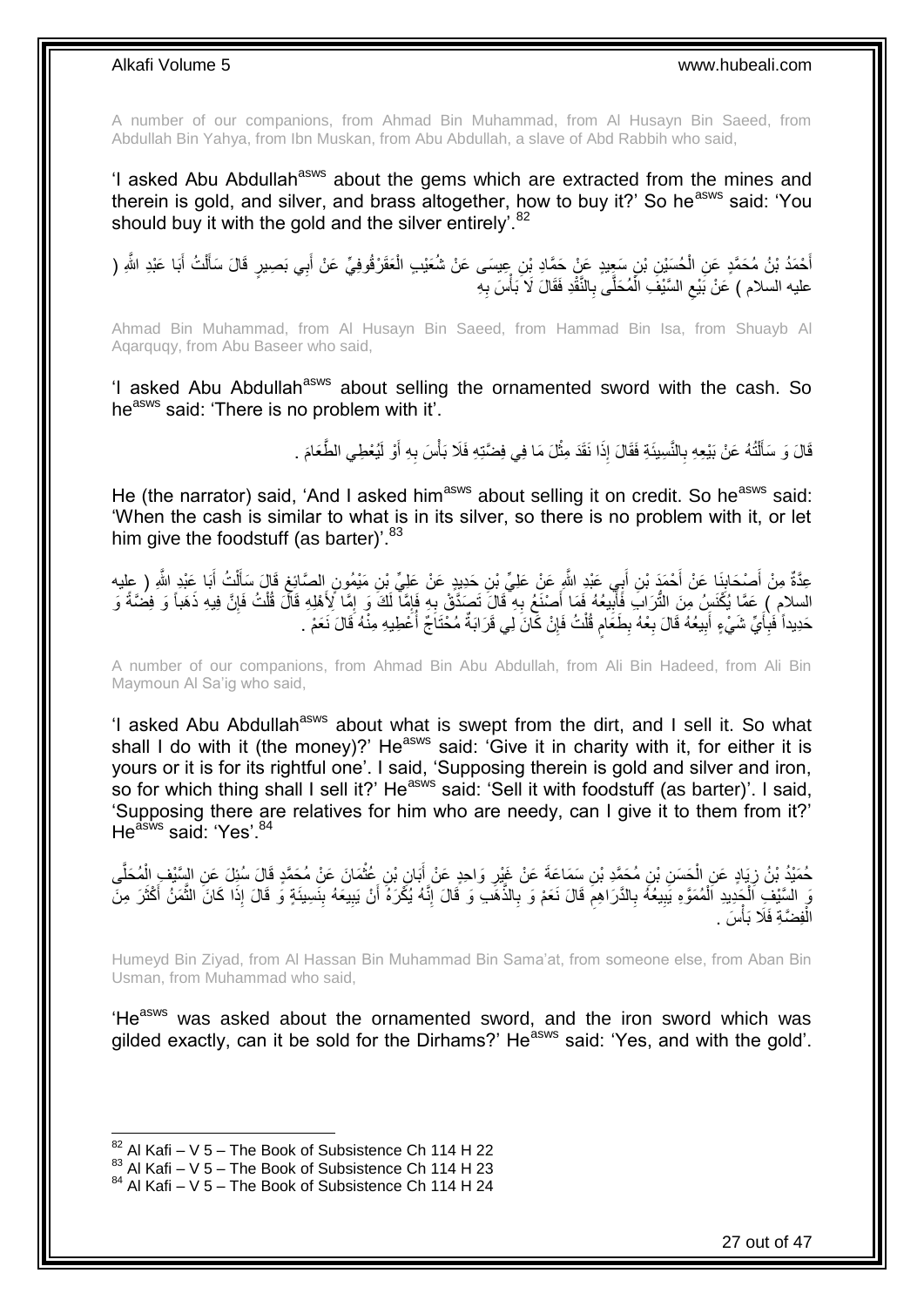And he<sup>asws</sup> said: 'It is disliked that it should be sold on credit'. And he<sup>asws</sup> said: 'When the price was more than the gold (in the decor), so there is no problem'.<sup>85</sup>

عَلِيُّ بْنُ إِبْرَاهِيمَ عَنْ أَبِيهِ عَنِ إِبْنِ فَضَّالٍ عَنْ عَلِيٍّ بْنِ عُقْبَةَ عَنْ حَمْزَةَ عَنْ إِبْرَاهِيمَ بْنِ هِلَالٍ قَالَ قُلْتُ لِأَبِي عَبْدِ اللَّهِ ( عليهِ **!** َ ِ ْ ِ السِلّام ) جَامٌ فِيهِ ذَهَبٌ وَ فِضَّةٌ أَشْتَرِيهِ بِذَهَبٍ أَوْ فَضَّةٍ فَقَالَ إِنْ كَانَ تَقْدِرُ عَلَى تَخْلِيصِهِ فَلَا وَ إِنْ لَمْ تَقْدِرُ ۚ عَلَى تَخْلِيصِهِ فَلَا ِ َ ِ َ ِ َس . **ٔ** َبأ

Ali Bin Ibrahim, from his father, from Ibn Fazzal, from Ali Bin Uqba, from Hamza, from Ibrahim Bin Hilal who said,

'I said to Abu Abdullah<sup>asws</sup>, 'A goblet wherein is gold and silver, can it be bought with gold or silver?' So he<sup>asws</sup> said: 'If you are able upon purifying it, so no, and if you are no able upon purifying it, so there is no problem<sup>'.86</sup>

مُحَمَّدُ بْنُ يَحْيَى عَنْ مُحَمَّدِ بْنِ أَجْمَدَ عَنْ مُحَمَّدِ بْنِ عِيسَى عَنْ عَثْمَانَ بْنِ عِيسَى عَنْ إِسْحَاقَ بْنِ عَمَّارٍ قَالَ قُلْتُ لَهُ تَجِيئُنِي ِ **ٔ** َ ْ **ٍ** الَّذَرَاهِمُ بَيْنَهَا الْفَضْلِّيُ فَنَشْتَزِيهِ بِالْفُلُوسِ فَقَالَ لَا يَجُوزُ وَ لَكِنِ انْظُرْ فَضْلَ مَا بَيْنَهُمَا فَزِنْ نُحَاساً وَ زِنِّ الْفَضْلَ فَاجْعَلْهُ مَعَّ ْ **∶** ِ ْ ْ ْ الذَّرَاهِمِ الْجِيَادِ وَ خُذْ وَزْناً بِوَزْنٍ <sub>.</sub> ِ **ٔ** ْ **ُ** 

Muhammad Bin Yahya, from Muhammad Bin Ahmad, from Muhammad Bin Isa, from Usman Bin Isa, from Is'haq Bin Ammar who said,

'I said to him<sup>asws</sup>, 'There come to us the Dirhams between which are the remnants, for we tend to buy it with the money'. So he<sup>asws</sup> said: 'It is not allowed, but look at the remnants what is between the two, to weight brass and weight the silver (remnants), so make it to be with the good Dirhams, and take weight by weight.<sup>87</sup>

عَلِيُّ بْنُ إِبْرَاهِيمَ عَنْ أَبِيهِ عَنْ إِسْمَاعِيلَ بْنِ مَرَّارٍ عَنْ يُونُسَ عَنْ مُعَاوِيَةَ أَوْ غَيْرِهِ عَنْ أَبِي عَبْدٍ اللَّهِ ( عليه السلام ) قَالَ ِ ِ َ َ **∶** َ ِ سَأَلَٰٓتُهُ عَنْ بِجَوْ هَلِ الْأَسْرُبَّ) وَ هُوَ إِذَا خَلَصٍ كَانَ فَيِهِ فِصَيِّةٌ أَ يَصْلُحُ أَنْ يُسَلِّمَ الْرَجُلُ فِيهِ الذَّرَاهِمَ الْمُسَمَّاةَ فَقَالَ إِذَا كَانَ الْغَالِبُ ِّ Ĺ َ ِ ֦֖֦֖֦֪֦֪֦֖֦֪֦֖֧֦֪֦֧֦֪֦֪֦֪֦֪֦֧֦֪֦֖֦֪֪֦֧֘֝֟֟֘֝֟֟֟֟֟֟֟֟֟֟֟֘֝֟֟֟֟֟֟֟֟֟֟֟֟֩֞֟֟֓֞֟֟֓֞֟֟֟֟֩֓֞֟֟֟֟֟֟֝֟ َ ْ ْ عَلَيْهِ اسْمَ الْأُسْرُبِّ فَلَا بَأْسَ بِذَلِكَ يَُعْنِي لَا يُعْرَفُ إِلَّا بِالْأُسْرُبِّ . ِ ِ ،<br>ا

Ali Bin Ibrahim, from his father, from Ismail Bin Marrar, from Yunus, from Muawiya, or someone else,

(It has been narrated) from Abu Abdullah<sup>asws</sup>, said, 'I asked him<sup>asws</sup> about the lead jewels, and when it was pure it had silver in it. Is it correct that the man should submit an advance payment of a known amount of Dirhams with regards to it?' So he<sup>asws</sup> said: 'When it was such that the name of the lead overwhelmed it, so there is no problem with that, meaning it cannot be recognised except with the lead'.<sup>88</sup>

أَبُو عَلِيٍّ الْأَشْعَرِيُّ عَنْ مُحَمَّدِ بْنِ عَيْدِ الْجَنَّارِ وَ مُحَمَّدُ بْنُ إِسْمَاعِيلَ عَنِ الْفَضْلِ بْنِ شَاذَانَ جَمِيعاً عَنْ صَفْوَانَ عَنْ عَيْدِ<br>أَو علي الْأَشْعَرِيُّ عَنْ مُحَمَّدِ بْنِ غَيْدِ ْ ِ ¦ ْ ِ الرَّحْمَنِ ۖ بْنِ الْحَجَّاجِ قَالَ سَأَلْتُهُ عَنِ السُّيُوفِ الْمُحَلَّاةِ فِيهَا الْفِضَّةُ تُبَاعُ بِالذَّهَبِ إِلَى أَجَلَ مُسَمًّى فَقَالَ إِنَّ النَّاسَ لَمْ يَخْتَلِفُوا فِي َ ِ ِ ْ ْ ֺ֦֧֦֦֧֦֧֦֦֧֦֧֦֪֦֧֦֪֦֪֦֪֦֪֦֪֦֧֦֪֦֪֪֦֪֪֦֝֟֟֟֟֟֟֟֟֟֟֟֟֟֟֟֟֟֟֟֟֟֓֟֟֟֓֟֓֟֓֕֟֓֟֓֟֓֟֓֟֓֟֟֓֟֟֓֟֟֟֟֟֟֟֟ َ ِ ْ ِ النَّسَاءِ أَنَّهُ اَلرِّيَا إِنَّمَا اخْتَلَفُوا فِي الْبَدِ بِالْيَدِ فَقُلْتُ لَهُ فَيَبِيعُهُ بِدَرَاهِمَ بِنَقْدٍ فَقَالَ كَانَ أَبِي يَقُولُ يَكُونُ مَعَهُ عَرْضٍ أَحَبُّ إِلَيَّ فَقُلْتُ ֺ֧ׅ֧ׅ֧֧֚֚֚֚֚֚֚֚֚֚֚֚֚֚֚֚֚֝֝֬֓֡֡֡֡֡֡֡֬֓֡֟֓֡֟֓֡֟֓֡֡֡֬֓֡֡֬֩֓֓֬֩ َ  $\frac{1}{2}$ َ َ **!**  $\frac{1}{2}$ ِ ْ ،<br>ا **∶** ْ لَ لَهُ إِذَا كَانَتِ الدَّرَاهِمُ الَّتِي تُعْطِّى أَكْثَرَ مِنَ الْفِضَةِ الَّتِي فِيَهَا فَقَالَ وَ كَيْفَ لَهُمْ بِاَلِاَجْتِيَاطِ بِذَلِكَ قُلْتُ لَهُ فَإِنَّهُمْ يَزْعُمُونَ أَنَّهُمْ ِ َّ ْ َ َ َّ َ  $\frac{1}{2}$ ْ َ بَعْرِ فُونَ ذَلِكَ فَقَالَ إِنْ كَانُوا يَعْرِ فُونَ ذَلِكَ فَلَا بَأْسَ وَ إِلَّا فَإِنَّهُمْ يَجْعَلُونَ مَعَهُ الْعَرْضَ أَحَبُّ إِلَيَّ . ْ ِ ِ ِ יִי (ֽו ِ لَ ∣∣<br>ِ

Abu Ali Al Ashary, from Muhammad Bin Abdul Jabbar, and Muhammad Bin Ismail, from Al Fazl Bin Shazaan, altogether from Safwan, from Abdul Rahman Bin Al Hajjaj who said,

 $85$  Al Kafi – V 5 – The Book of Subsistence Ch 114 H 25

1

 $88$  Al Kafi – V 5 – The Book of Subsistence Ch 114 H 28

 $86$  Al Kafi – V 5 – The Book of Subsistence Ch 114 H 26

 $87$  Al Kafi – V  $5$  – The Book of Subsistence Ch 114 H 27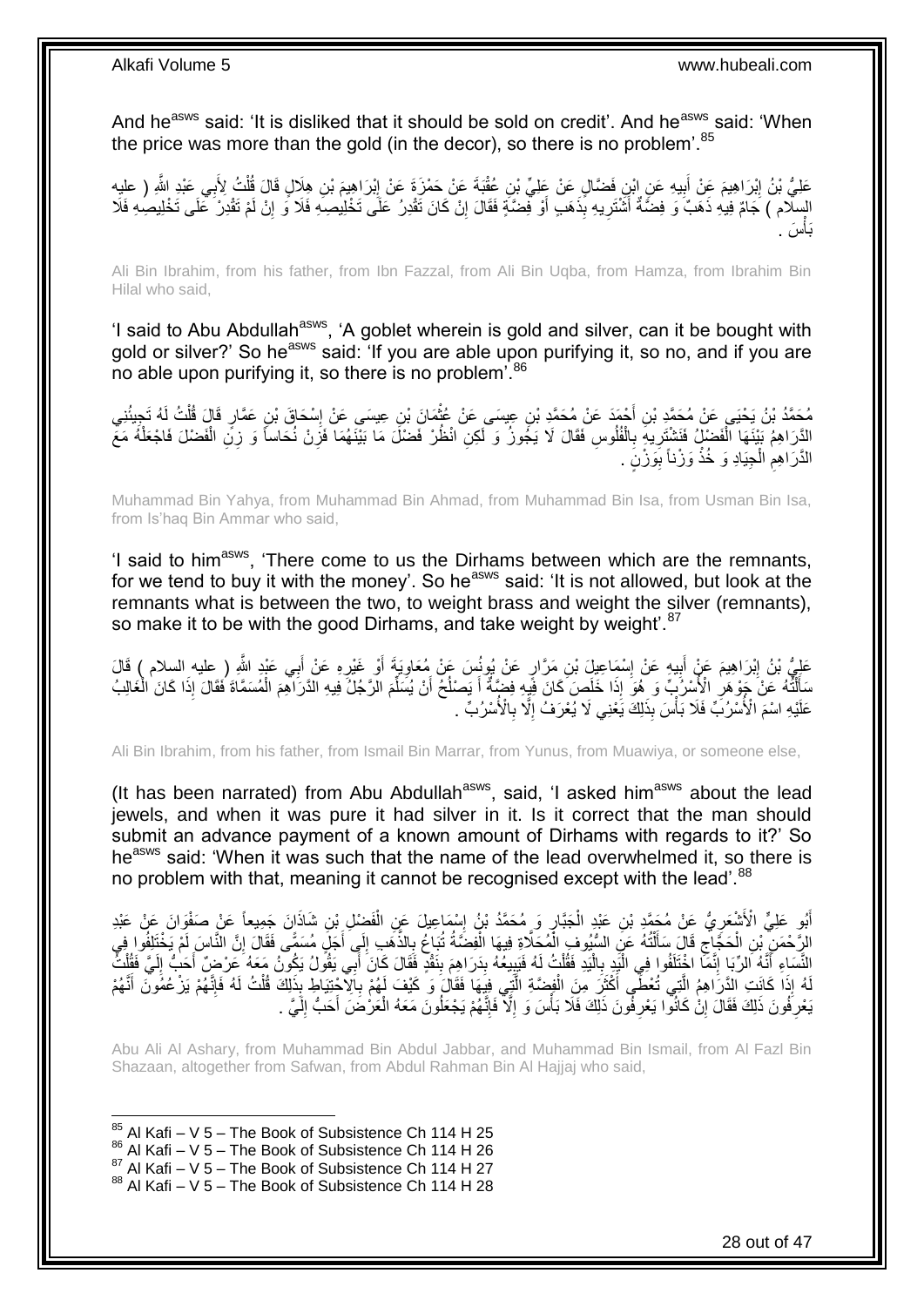'I asked him<sup>asws</sup> about the ornamented swords wherein is the silver, can it be sold with the gold to a specified term?' So he<sup>asws</sup> said: 'The people are not differing regarding the credit that it is the usury. But rather, they are differing regarding the hand to hand (transaction)'. So I said to him<sup>asws</sup>, 'So can it be sold with the Dirhams in cash?' So he<sup>asws</sup> said: 'My<sup>asws</sup> father<sup>asws</sup> was saying: 'If there was something along with it, it would be more beloved to me<sup>asws</sup>. So I said to him<sup>asws</sup>, 'When the Dirhams' which are given are more than the silver which is therein?' So he<sup>asws</sup> said: 'And how would be the precaution for them with that?' I said to him<sup>asws</sup>, 'But they are claiming that they are recognising that'. So he<sup>asws</sup> said: 'If they were recognising that, so there is no problem, or else if they were making something else to be along with it, it would be more beloved to measws, 89

مُحَمَّدُ بْنُ يَحْيَى عَنْ مُحَمَّدِ بْنِ أَحْمَدَ عَنْ مُحَمَّدٍ بْنِ عِيسَى عَنْ أَبِي مُحَمَّدٍ الْأَنْصَارِيِّ عَنْ عَبْدِ اللَّهِ بْنِ سِنَانٍ قَالَ قُلْتُ لِأَبِي عَبْدِ ِ َ َ ; ْ اللَّهِ ( عليه السِلام ) الرَّجُلُ يَكُونُ لِي عَلَيْهِ الذَّرَاهِمُ فَيُعْطِّينِي الْمُكْحُلَةَ فَقَالَ الْفِضَّةُ بِالْفِضَّةِ وَ مَا كَانَ مِنْ كُحْلٍ فَهُوَ دَيْنٌ عَلَيْهِ ْ ِ ْ ْ حَتَّى يَرُدَّهُ عَلَيْكَ يَوْمَ الْقِيَامَةِ . ْ

Muhammad Bin Yahya, from Muhammad Bin Ahmad, from Muhammad Bin Isa, from Abu Muhammad Al Ansary, from Abdullah Bin Sinan who said,

'I said to Abu Abdullah<sup>asws</sup>, 'The man happens to have the Dirhams (as a debt) upon him for me, so he gives me the Kohl'. So he<sup>asws</sup> said: 'The silver is with the silver, and whatever was from Kohl, so it is a debt upon him until he returns it to you on the Day of Judgement'.<sup>90</sup>

عَلِيُّ بْنُ إِبْرَاهِيمَ عَنْ أَبِيهِ عَنِ ابْنِ أَبِي نَجْرَانَ عَنْ عَاصِمٍ بْنِ جُهَيْدٍ عَنْ مُحَمَّدِ بْنِ قَيْسٍ عَنْ أَبِي جَعْفَرٍ ( عليه السلام ) قَالَ **∶** َ ِ َ َ قَالَ أَمِيرُ اَلْمُؤْمِنِينَ ( عَليه السَلام ) لَا يَبْتَاعُ رَجُلٌ فِضَّةً بِذَّهَبَ إِلَّا يَداً بِيَدٍ وَ لَا يَبْتَاعُ ذَهَّباً بِفِضَّةٍ إِلَّا يَداً بِيَدٍ . ْ َ ِ ِ ِ ِ ِ

Ali Bin Ibrahim, from his father, form Ibn Abu Najran, from Aasim Bin Humeyd, from Muhammad Bin Qays,

(It has been narrated) from Abu Ja'far<sup>asws</sup> having said: 'Amir Al-Momineen<sup>asws</sup> said: 'A man should not sell silver with gold except in a hand to hand (transaction), and he should not sell gold with silver except in a hand to hand (transaction)<sup>'.91</sup>

اَبُو عَلِيٍّ الْأَشْعَرِ يُ عَنْ مُحَمَّدِ بْنِ عَبْدِ الْجَبَّارِ وَ مُحَمَّدُ بْنُ إِسْمَاعِيلَ عَنِ الْفَضْلِ بْنِ شَاذَانَ جَمِيعاً عَنْ صَفْوَانَ بْنِ يَحْيَى عَنْ ْ ∣l<br>∶ ِ ْ **∶** عَبْدِ الرَّحْمَنِ بْنِ الْحَجَّاجِ قَالَ سَأَلْتُهُ عَنِ الرَّجُلِ يَشْتَرِي مِنَ الرَّجُلِ الذَّرِّ امِعَ بِالذَّنَانِيِّرِ فَيَزِنُهَا وَ يَنْقُدُهَا وَ يَحْسُبُ ثَمَنَهَا كَمْ هُوَ<br>وَأَيْضُلُونَ الْمَسْئَمَرِ الْمَسْئ ْ َ ِ ْ َ ِ ِ ِ دِينَار أَ ثُمَّ يَقُولُ أَرْسِلْ غُلَّامَكَ مَعِي حَتَّى أَعْطِيَهُ الدَّنَانِيرُ ۚ فَقَالَ مَا أَحِبُّ أَنْ يُفَارِفَهُ حَتَّى يَأْخُذَ الدَّنَانِيرَ ِ َ j j َ į .<br>أ

Abu Ali Al Ashary, from Muhammad Bin Abdul Jabbar, and Muhammad Bin Ismail, from Al Fazl Bin Shazan altogether, from Safwan Bin Yahya, from Abdul lRahman Bin Al Hajjaj who said,

'I asked him<sup>asws</sup> about the man who bought the Dirhams from the man with the Dinars. So he weighed them, and cashed them, and counted its price how many Dinars it was. Then he said, 'Send your slave with me until I give him the Dinars'. So he<sup>asws</sup> said: 'I<sup>asws</sup> do not like it that he separates until he takes the Dinars'.

 $89$  Al Kafi – V 5 – The Book of Subsistence Ch 114 H 29

 $90$  Al Kafi – V 5 – The Book of Subsistence Ch 114 H 30

 $91$  Al Kafi – V 5 – The Book of Subsistence Ch 114 H 31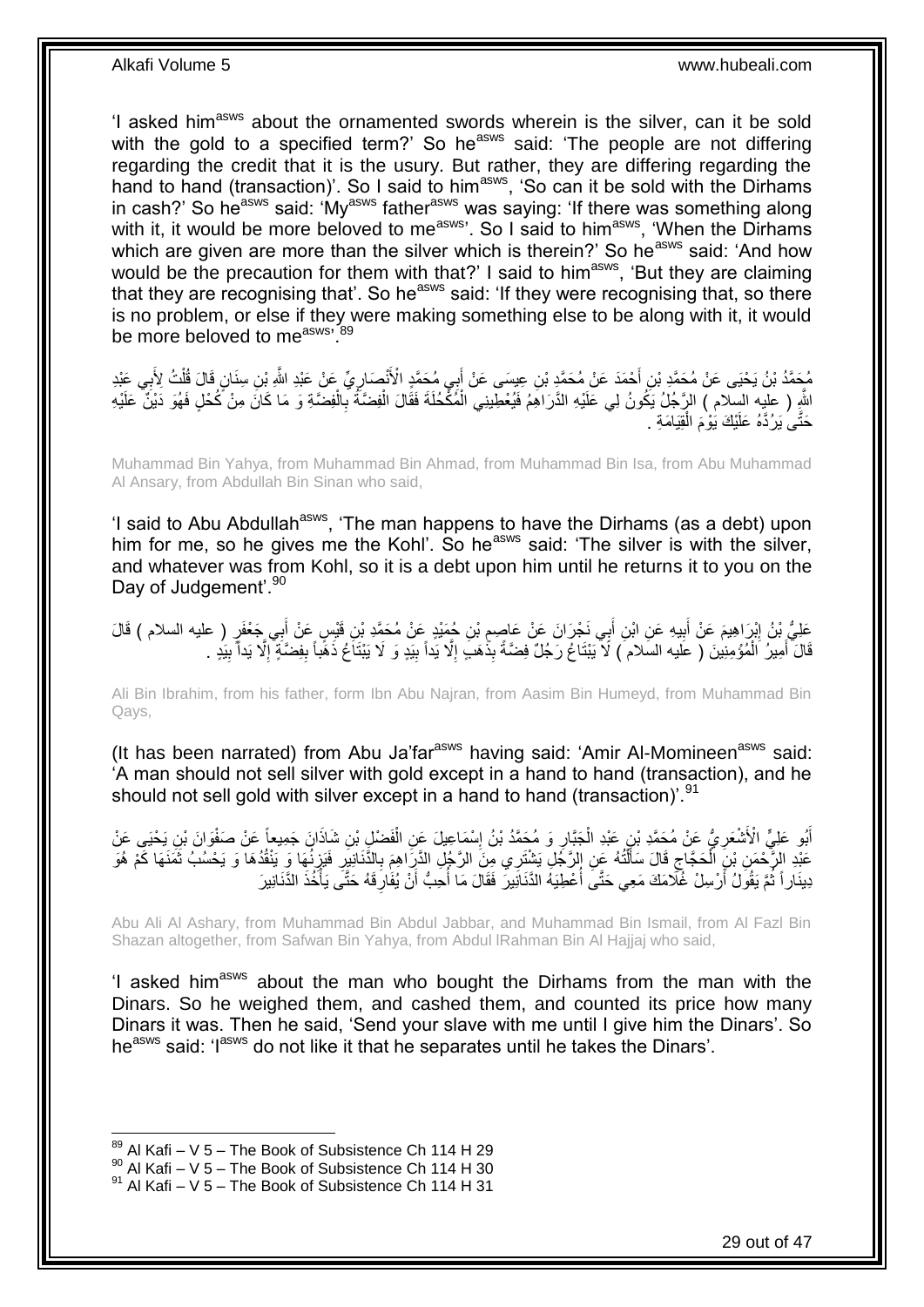فَقُلْتُ إِنَّمَا هُوَ فِي دَارٍ وَحْدَهُ وَ أَمْكَنَتُهُمْ قَرِيبَةٌ بَعْضُهَا مِنْ بَعْضٍ وَ هَذَا يَشُقُّ عَلَيْهِمْ فَقَالَ إِذَا فَرَغَ مِنْ وَرْنِهَا وَ إِنْقَادِهَا فَلْيَأْمُرِ ِ ْ ِ **∶** َ ِ ْ ْ ِ لَ ِ الْغُلَامَ الَّذِي يُرْسِلُهُ أَنَّ يَكُونَ هُوَ الَّذِي يُبَايِعُهُ وَ يَدْفَعُ إِلَيْهِ الْوَرِقَ وَ يَقْبِضُ مِنْهُ الذَّنَانِيرَ حَيْثُ يَدْفَعُ إِلَيْهِ الْوَرِقَ . ِ اُ اً ļ َّ ْ ِ ْ لَ ِ ِ ِ ْ

So I said, 'But rather, it is in one house, and it is possible nearby to each other, and this is grievous upon them'. So he<sup>asws</sup> said: 'When they are free from weighing it and cashing it, so let him instruct the slave who is sent that he is the one who would become the one selling it, and he would hand over the silver and take possession of the Dinars from him when he hand the silver over to him'.<sup>92</sup>

حُمَيْدُ بْنُ زِيَادٍ عَنِ الْجَسَنِ بْنِ مُحَمَّدٍ عَنْ غَيْرٍ وَاحِدٍ عَنْ أَبَانِ بْنِ عُثْمَانَ عَنْ عَبْدِ الرَّحْمَنِ بْنِ أَبِي عَبْدِ اللَّهِ عَنْ أَبِي عَبْدِ الثَّهِ ( ِ َ ْ َ ِ ْ َ عليه السلاَمُ ) قَالََ سَأَلْتُهُ عَنْ بَيْعِ الذَّهَبِ بِالذَّرَ اهِمِ فَيَقُولُ أَرْسَلْ رَسُولًا ۖ زَسَلولًا مَنْ النَّوْسَ وَيَكُونُ رَسُولُكَ مَنْ تَسَوَّلَا وَجَمَعَ الذَّهَبَ بِالذَّرَ اهِمِ فَيَقُولُ أَرْسَلْ رَسُو ِ ِ ِ ֺ֦֦֪֦֧֦֦֖֦֦֪֦֧֦֪֦֧֦֪֪֦֧֦֪֦֪֪֦֧֦֪֦֧֦֧֦֪֦֧֦֧֦֪֪֦֧֪֦֧֪֦֧֦֧֦֧֝֟֟֟֟֟֟֟֟֟֟֟֟֟֟֟֟֟֟֟֟֟֟֓֕֬֟֓֡֟֓֟֓֞֟֟֓֞֟֟֟֟֟֟֟֩֓֞֟֟֟֟֟֟ ĺ į مَعَهُ

Humeyd Bin Ziyad, from Al Hassan Bin Muhammad, from someone else, from Aban Bin Usman, from Abdul Rahman Bin Abu Abdullah,

(It has been narrated) from Abu Abdullah<sup>asws</sup>, said, 'I asked him<sup>asws</sup> about selling the gold with the Dirhams, so he<sup>asws</sup> said: 'Send a messenger so he would fulfill its price for you, and he should be saying, 'Give and take', and your messenger would happen to be with him'. $93$ 

**باب آ َخ ُر**

### <span id="page-29-0"></span>**Chapter 115 – Another Chapter**

عَلِيُّ بْنُ إِبْرَاهِيمَ عَنْ مُحَمَّدٍ بْنِ عِيسَى عَنْ يُونُسَ قَالَ كَتَبْتُ إِلَى أَبِي الْحَسَنِ الرِّضَا ( عليه السلام ) أَنَّ لِي عَلَى رَِجُلٍ ثَلاَثَةَ<br>حَفِّ بَنُّ إِبْرَاهِيمَ عَنْ مُحَمَّدٍ بْنِ عِيسَى عَنْ يُو ْ َ ِ <u>֖֓</u> َ الَافَّ دِرْ هَمٍ وَ كَانَتْ تِلْكَ الذَّرَاهِمُ تَنْفُقُ بَيْنَ النَّاسِ تِلْكَ الْأَيَّامَ وَ لَيْسَتَ تَنْفُقُ الْيَوْمَ فَلِي عَلَيْهِ تِلْكَ الْذَرَاهِمُ بِأَعْيَانِهَا أَوْ مَا يَنْفُقُ ْ ْ ֧֧֧֝֝֓֝֓֝֓׆֧ َ َ ِ ْ ْ الْيَوْمَ بَيْنَ الْنَّاسِ قَالَ فَكَتَبَ إِلَيَّ لَكَ أَنْ تَأْخُذَ مِنْهُ مَا يَنْفُقُ بَيْنَ النَّاسِ كَمَا أَعْطَيْتَهُ مَا يَنْفُقُ بَيْنَ النَّاسِ . َ ْ َ لَ ِ :<br>ا

Ali Bin Ibrahim, from Muhammad Bin Isa, from Yunus who said,

'I wrote to Abu Al-Hassan Al-Reza<sup>asws</sup> that for me are three thousand Dirhams upon a man, and those Dirhams used to be spent between the people in those days (normal currency), and these are not being spent today (in circulation). So is there (a debt) upon him of those very Dirhams exactly or whatever is being spend (in circulation) today between the people?' So he<sup>asws</sup> wrote to me: 'For you is that you should take from him what is being spent (in circulation) between the people just as you had given it to him what was being spend (in circulation) between the people'.<sup>94</sup>

> **ْي َها َم ْح ُمو ِل َعلَ الْ ِق الَّدَرا ِهم ا ْنفَ باب إ ِ ِ**

### <span id="page-29-1"></span>**Chapter 116 – Disbursement of the Dirhams coated over**

عَلِيُّ بْنُ إِبْرَاهِيمَ عَنْ أَبِيهِ عَنِ اِبْنِ أَبِي عُمَيْرٍ عَنْ حَمَّادِ بْنِ عُثْمَانَِ عَنْ عُمَرَ بْنِ يَزِيدَ عَنْ أَبِي عَبْدِ اللَّهِ ( عليه السلام ) فِي **∶** َ ِ **ٔ** ِ َ ِ إِنْفَاقِ الدَّرَاهِمِ الْمَحْمُولِ عَلَيْهَا فَقَالَ إِذَا كَانَ اَلْغَالِبُ عَلَيْهَا الْفِضَّةَ فَلَا بَأْسَ ْ ْ ْ ِ ِ ْ

 $92$  Al Kafi – V 5 – The Book of Subsistence Ch 114 H 32

 $^{93}$  Al Kafi – V 5 – The Book of Subsistence Ch 114 H 33

 $94$  Al Kafi – V 5 – The Book of Subsistence Ch 115 H 1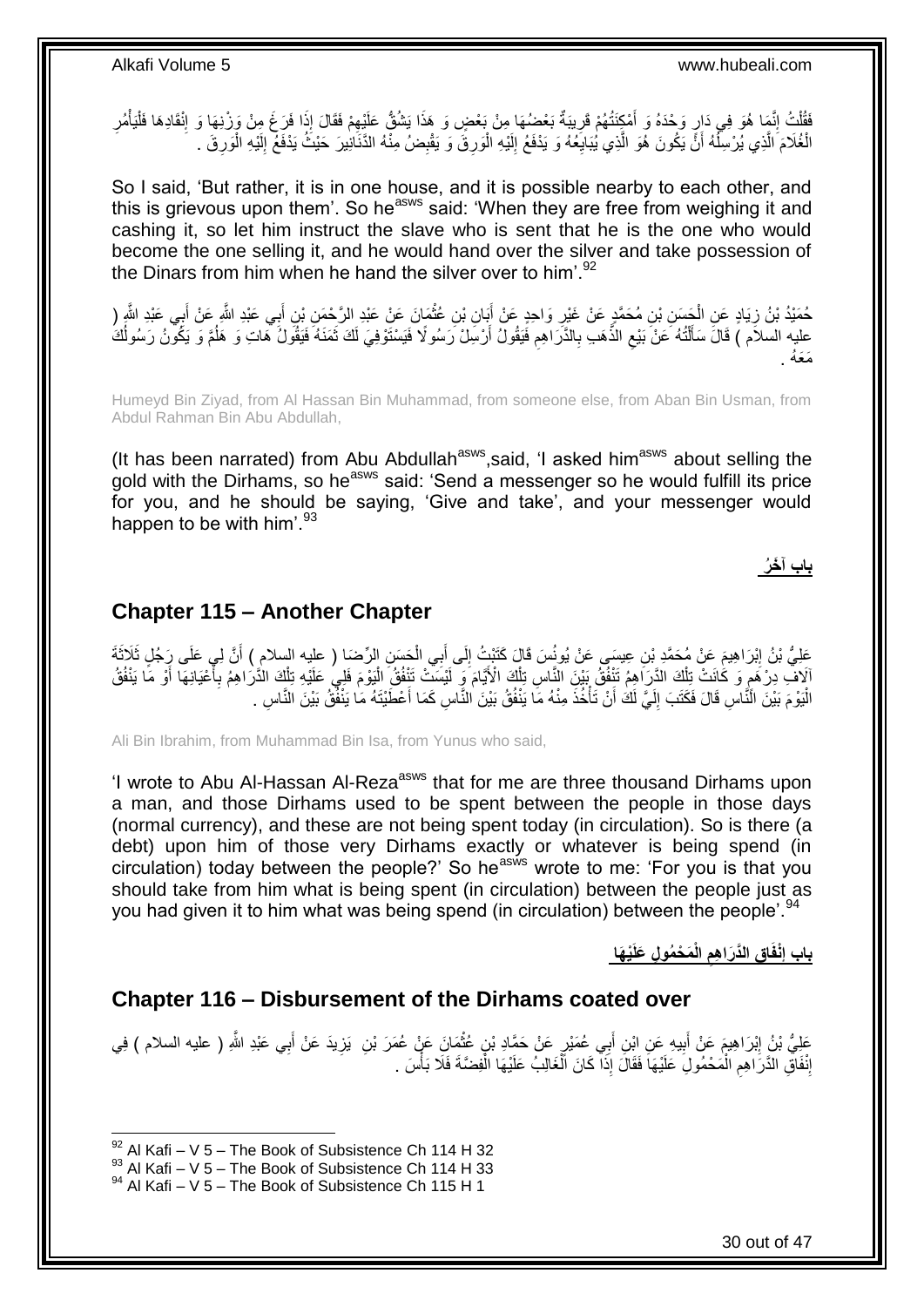Ali Bin Ibrahim, from his father, from Ibn Abu Umeyr, from Hammad Bin usman, from Umar Bin Yazeed,

(It has been narrated) from Abu Abdullah<sup>asws</sup> regarding the disbursement of the Dirhams coated over. So heasws said: 'When it was such that the silver ovewhelmed upon it, so there is no problem<sup>'.95</sup>

عَلِيُّ بْنُ إِبْرَاهِيمَ عَنْ أَبِيهِ عَنِ ابْنِ أَبِي عُمَيْرٍ عَنْ عَلِيٍّ بْنِ رِئَابٍ قَالَ لَا أَعْلَمُهُ إِلَّا عَنْ مُحَمَّدٍ بْنِ مُسْلِمٍ قَالَ قُلْتُ لِأَبِي عَبْدِ اللَّهِ ِ َ ₹, َ  $\frac{1}{2}$ َ ِ **∶** ْ م<br>وا ( عَليه السَلام ) الرَّجُلُ يَعْمَلُ الدَّرَاهِمَ يَحْمِلُ عَلَيْهَا النُّحَاسَ أَوْ غَيْرَهُ ثُمَّ يَبِيعُهَا فَقَالَ إِذَا كَانَ بَيْنَ النَّاسِ ذَلِكَ فَلَا بَأْسَ ِ  $\ddot{\cdot}$ َ ْ

Ali Bin Ibrahim, from his father, from Ibn Abu Umeyr, from Ali Bin Raib who said, 'I do not know it except from Muhammad Bin Muslim who said,

'I said to Abu Abdullah<sup>asws</sup>, 'The man works on the Dirhams and coats the brass over it, or something else, then he sells it'. So he<sup>asws</sup> said: 'When it was such between the people, so there is no problem'.<sup>96</sup>

مُحَمَّدُ بْنُ يَحْيَى عَمَّنْ حَدَّثَهُ عَنْ جَمِيلٍ عَنْ حَرِيزِ بْنِ عَبْدِ اللَّهِ قَالَ كُنْتُ عِنْدَ أَبِي عَبْدِ اللَّهِ ( عليه السلام ) فَدَخَلَ عَلَيْهِ قَوْمٌ مِنْ<br>بَيْتَ الْمَسْلام َ ِ ِ َ أَهْلِ سِجِسْتَانَ فَسَأَلُوهُ عَنِ الذَّرَاهِمِ الْمَحْمُولِ عَلَيْهَا فَقَالَ لَا بَأْسَ إِذَا كَانَ جَوَازاً لِمِصْرٍ . ْ **ُ** َ َ ْ

Muhammad Bin Yahya, from the one who narrated it, from Jameel, from Hareyz Bin Abdullah who said,

'I was in the presence of Abu Abdullah<sup>asws</sup>, so a group of people came over to himasws from the inhabitants of Sijistan. So they asked himasws about the Dirhams coated over. So he<sup>asws</sup> said: 'There is no problem when it was licenced (currency) in a city'.<sup>97</sup>

مُحَمَّدُ بْنُ يَجْنِى عَنْ أَجْمَدَ بْنِ مُحَمَّدٍ عَنِ الْبَرْقِيِّ عَنِ الْفَضْلِ أَبِي الْعَبَّاسِ قَالَ سَأَلْتُ أَبَا عَبْدِ اللَّهِ ( عِليهِ السلام ) عَنِ الدَّرَاهِمِ ْ َ ْ ْ َ ِ َ ْ َ الْمَحْمُولِ عَلَيْهَا فَقَالَ إِذَا أَنْفَقْتَ مَا يَجُوزُ بَيْنَ أَهْلِ الْبَلَدِ فَلَا بَأْسَ َوَ إِنْ أَنْفَقْتَ مَا لَا يَجُوزُ بَيْنَ أَهْلِ الْبَلَدِ فَلَا . ِ ْ ْ َ َ ْ ْ َ

Muhammad Bin Yahya, from Ahmad Bin Muhammad, from Al Barqy, from Al Fazl Abu Al Abbas who said,

'I asked Abu Abdullah<sup>asws</sup> about the Dirhams coated over. So he<sup>asws</sup> said: 'When it is disbursed what is allowed between the people of the city, so there is no problem, however, if the disbursement is what is not allowed between the people of the city, so no'.  $98$ 

> **ْجَوَد ِمْن َها أ ُخذُ ُض الَّدَرا ِه َم َو َيأ باب ال َّر ُج ِل ُيقْر َ ْ ِ**

### <span id="page-30-0"></span>**Chapter 117 – The man borrows the Dirhams and take the good ones from it**

عَلِيُّ بْنُ إِبْرَاهِيمَ عَنْ أَبِيهِ عَنِ إِبْنِ أَبِي عُمَيْرٍ عَنْ حَمَّادٍ عَنِ الْجَلَبِيِّ عَنْ أَبِي عَنْد أَبْي عَبْدِ الثَّهِ ( عليه السلام ) قَالَ سَأَلْتُهُ عَنِ الرَّجُلِ ِ ْ اً<br>أ َ ِ ْ َ **!** َ سَتَقْرِضُ الدَّرَاهِمَ الْبِيضَ عَدَداً ثُمَّ يُعْطِي سُوداً وَ قَدْ عَرَفَ أَنَّهَا أَثْقَلُ مِمَّا أَخَذَ وَ تَطِيبُ نَفْسُهُ أَنْ يَجْعَلَ لَهُ فَضْلَهَا فَقَالَ لَا َ **ٔ** َ َ  $\ddotsc$ **!** ْ **∶** َ بَأْسَ بِهِ إِذَا لَمْ يَكُنْ فِيهِ شَرْطٌ وَ لَوْ وَهَبَهَا لَّهُ كُلَّهَا صَلَحَ. َّ **∶ ٔ** 

 $95$  Al Kafi – V 5 – The Book of Subsistence Ch 116 H 1

<sup>96</sup> Al Kafi – V 5 – The Book of Subsistence Ch 116 H 2

 $^{97}$  Al Kafi – V 5 – The Book of Subsistence Ch 116 H 3

<sup>98</sup> Al Kafi – V 5 – The Book of Subsistence Ch 116 H 4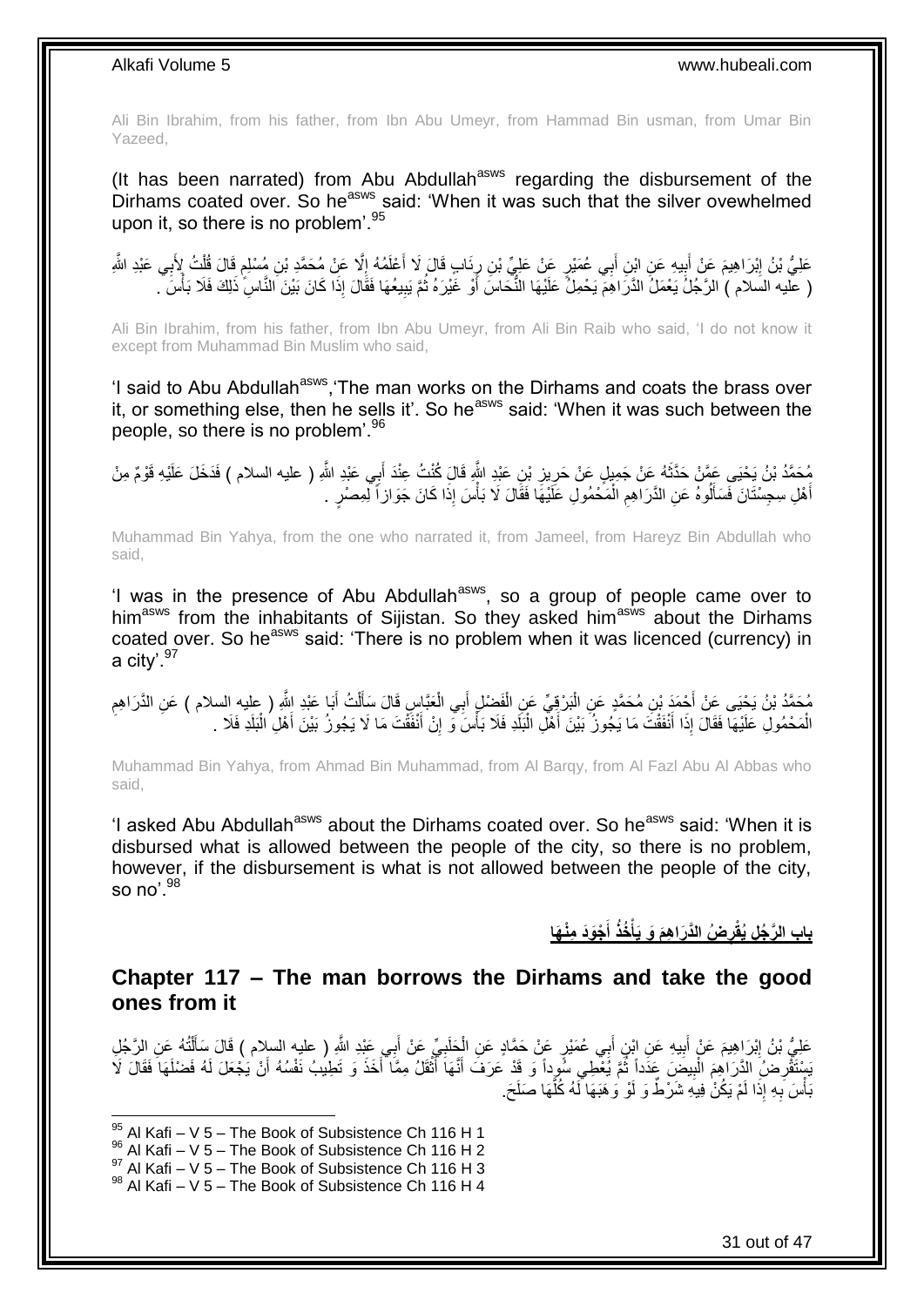Ali Bin Ibrahim, from his father, from Ibn Abu Umeyr, from Hammad, from Al Halby,

(It has been narrated) from Abu Abdullah<sup>asws</sup>, said, 'I asked him<sup>asws</sup> about the man who borrows the white Dirhams, numbered, then he gives black ones, and he recognises that these are heavier than what he has taken, and is agreeable himself that he makes the extra to be for him. So he<sup>asws</sup> said: 'There is no problem with it where there does not happen to be a stipulation in it, and if he was to gift all of these (extra ones) to him, it would be correct'. $99$ 

عِدَّةٌ مِنْ أَصِنْحَابِذَا عَنْ سَهْلِ بْنِ زِيَادٍ وَ أَحْمَدَ بْنِ مُحَمَّدٍ جَمِيعاً عَنِ ابْنِ مَحْبُوبِ عَنْ خَالِدِ بْنِ جَرِيرٍ عَنْ أَبِي الرَّبِيعِ قَالَ سُئِلَ<br>يَتَنَّذُ مِنْ أَصِنْحَابِذَا عَنْ سَهْلِ بْنِ زِيَ َ ِ ِ َ ્ર ِ َ ِ أَبُو عَبْدِ اللَّهِ ( عَلِيه السلام ) عَنِّ رَجُلٍ أَقْرَضَ رَجُلًا دَرَاهِمَ فَرَدَّ عَلَيْهِ أَجْوَدَ مِنْهَا بِطِيبَةِ نَفْسِهِ وَ قَدْ عَلِمَ الْمُسْتَقْرِضُ وَ ِ َ ِ ْ الْقَارِضُ أَنَّهُ إِنَّمَا أَقْرَضَهُ لِيُعْطِيَهُ أَجْوَدَ مِنَّهَا قَالَ لَا بَأْسَ إِذَا طَابَتْ نَفْسُ الْمُسْتَقْرِضِ . ْ ِ ْ **ٔ** َ ِ ֪֪֪֪֪֪֦֪֪֪֦֪֪֪֦֪֪֪֦֘֝֟֘֝֟֘֝֟֘֝֟֓֟֘֝֬֟֓֟֓֡֟֓֕֓֞֟֓֡֟֓֟֓֡֟֓֟֓֡֟֓֡֟֓֡֟֡֡֞֟֝֓֞֟֞֟֓֞֞֟֟ ِ

A number of our companions, from Sahl Bin Ziyad, and Ahmad Bin Muhammad altogether, from Ibn Mahboub, from Khalid Bin Jareer, from Abu Al Rabie who said,

'Abu Abdullah<sup>asws</sup> was asked about a man who lent Dirhams to a man, so he returned to him good ones from it with agreement from himself, and the borrower and the lender knew that rather it was lent in order for good ones to be given back from it'. He<sup>asws</sup> said: 'There is no problem when the borrower agreed himself'.<sup>100</sup>

عَلِيُّ بْنُ إِبْرِاهِيمَ عَنْ أَبِيهِ عَنِ إِبْنِ أَبِي عُمَيْرٍ عَنْ حَمَّادٍ عَنِ الْحَلَبِيِّ عَنْ أَبِي عَبْدِ اللَّهِ ( عليه السلام ) قَالَ إِذَا أَقْرَضْتَ َ ِ ْ َ **∣** َ ِ َ الذَّرَّ اهِمَ ثُمَّ أَثَاكَ بِخَيْرٍ ۖ مِئْهَا فَلَا ۖ بَأْسَ ۖ إِذَا لَّمْ يَكُنُّ بَيْنَكُمَا شَرْطٌ ۚ ـِ **∶** َ  $\ddot{\phantom{a}}$ 

Ali Bin Ibrahim, from his father, from Ibn Abu Umeyr, from Hammad, from Al Halby,

(It has been narrated) from Abu Abdullah<sup>asws</sup> having said: 'When you lend the Dirhams, then better than there are given back to you, so there is no problem when there does not happen to be a stipulation between the two of you'.<sup>101</sup>

َ مُحَمَّدُ بْنُ يَحْيَى عَنْ مُحَمَّدٍ بْنِ الْجُسَبْنِ عَنْ صَفْوَانَ عَنْ يَعْقُوبَ بْنِ شُعَيْبٍ قَالَ سَأَلْتُ أَبَا عَبْدِ اللَّهِ إِ عليه السلام ) عَنِ الرَّجُلِ ْ اً ا ْ يُّوْرِضُ الرَّجُلَ الدَّرَاهِمَ الْغِلَّةَ فَيَأْخُذُ مِنَّهُ الْذَرَاهِمَ الطَّازَجِيَّةَ طَيِّبَةً بِهَا نَفْسُهُ فَقَالَ لَا بَأْسَ وَ ذَكَرَ ذَلِكَ عَنْ عَلِيٍّ ( عليه السلام ِ ة<br>أ ْ ِ ْ .)

Muhammad Bin yahya, from Muhammad Bin Al Husayn, from Safwan, from Yaqoub Bin Shuayb who said,

'I asked Abu Abdullah<sup>asws</sup> about the man who lent Dirhams impure to the man and took the new ones from him with his agreement. So he<sup>asws</sup> said: 'There is no problem', and he<sup>asws</sup> mentioned: 'That is from Ali<sup>asws</sup>'.<sup>102</sup>

مُحَمَّدُ بْنُ يَحْيَى عَنْ أَحْمَدَ بْنِ مُحَمَّدٍ عَنِ ابْنِ فَضَّالٍ عَنِْ يُونُسٍّ بْنِ يَعْقُوبَ عَنْ أَبِي مَرْيَمَ عَنْ أَبِي عَبْدِ اللَّهِ ( عليه السلام ) َ َ َ قَالَ إِنَّ رَسُولَ اللَّهِ ( صلى الله عليه وآلمهَ ) كَانَ يَكُونُ عَلَيْهِ النَّنْبِيُّ فَيُعْطِي الرَّبَاعَ . ِ َّ

Muhammad Bin Yahya, from Ahmad Bin Muhammad, from Ibn Fazzal, from Yunus Bin Yaqoub, from Abu Maryam,

1  $99$  Al Kafi – V 5 – The Book of Subsistence Ch 117 H 1  $100$  Al Kafi – V 5 – The Book of Subsistence Ch 117 H 2 101 Al Kafi – V 5 – The Book of Subsistence Ch 117 H 3  $102$  Al Kafi – V 5 – The Book of Subsistence Ch 117 H 4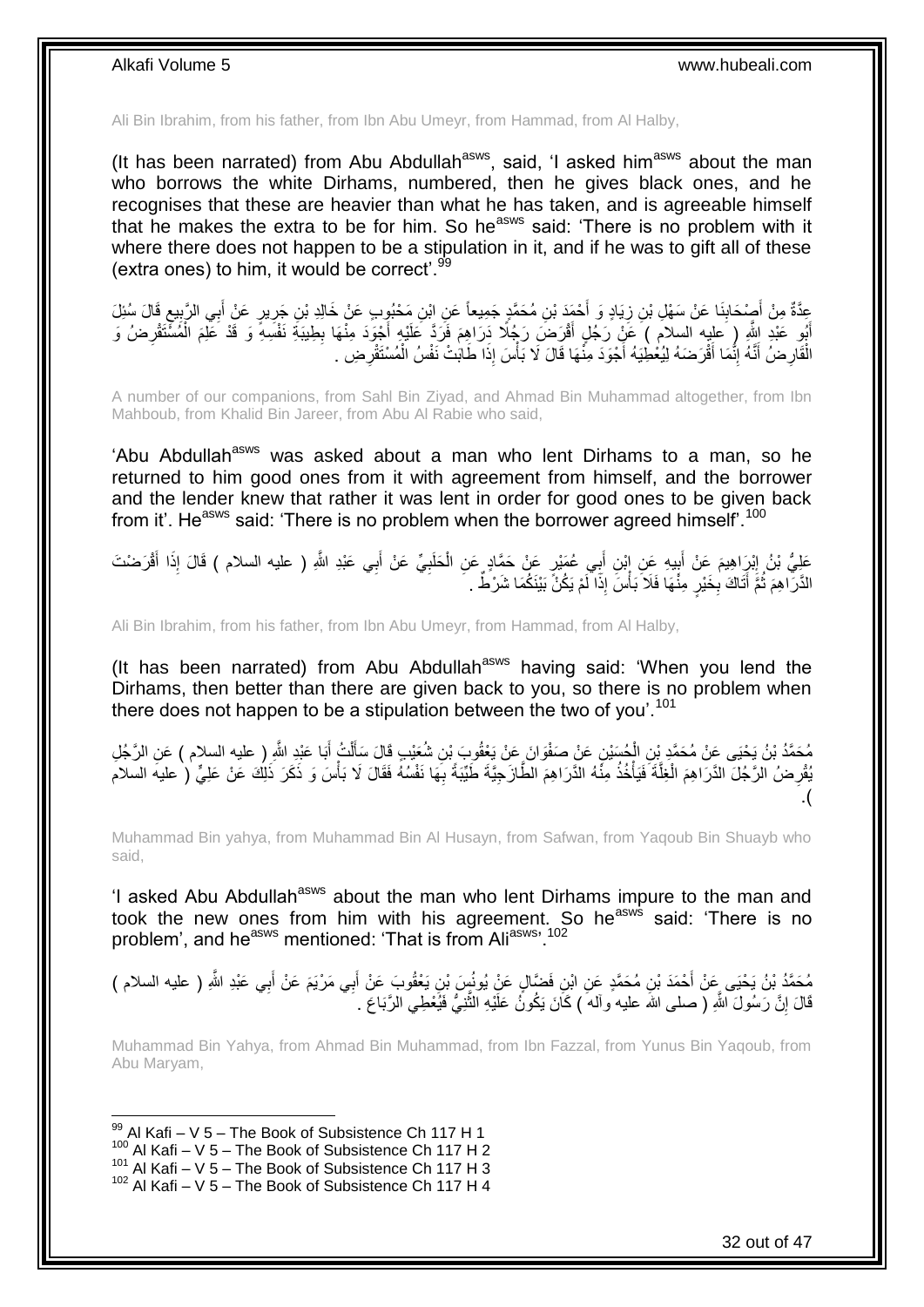(It has been narrated) from Abu Abdullah<sup>asws</sup> having said that Rasool-Allah<sup>saww</sup>, when there happened to be the (debt of) a five-year old camel upon him<sup>saww</sup>, gave back the heavier one<sup>' 103</sup>

أَبُو عَلِيٍّ الْأَشْعَرِيُّ عِنْ مُحَمَّدٍ بْنِ عَبْدِ الْجَبَّارِ وَ مُحَمَّدُ بْنُ إِسْمَاعِيلَ عَنِ الْفَضْلِ بْنِ شَاذَانَ عَنْ صَفْوَانَ عَنْ عَبْدِ الرَّحْمَنِ بْنِ ْ ِ ِ ْ Į. الْجَجَّاجِ قَالَ سَأَلْتُ أَبَا عَبْدِ اللَّهِ (َ عِليهِ السلاَمِ ) عَنِ الرَّجُلِ يَسْتَقْرِضُ مِنَ الرَّجُلِ الْإِرَاهِمَ فَيَرُدُّ عَلَيْهِ الْمِثْقَالَ أَوْ يَسْتَقْرِضُ ِ َ ْ َ ِ ِ َ **ٔ** ْ الْمِثْقَالَ ۚ فَيَرُدُّ عَلَيْهِ الدَّرَاهِمَ فَقَالَ ٰإِذَا لَمْ يَكُنُ شُزْطٌ فَلَا بَأْسٍ وَ ذَلِكَ هُوَ الْفَضْلُ إِنَّ أَبِي رَحْمَةُ اللَّهُ كَانَ يَسْتَقْرِضَ الذَّرِّاهِمَ ْ ْ ِ َ  $\frac{1}{2}$ ْ ْ الْفُسُولَةَ فَيُدْخِلُ عَلَيْهِ الذَّرَاهِمَ الْجِلَالَ فَقَالٍَ يَا بُنَيِّ رُدَّهَا عَلَى الَّذِي اسْتَقْرَضْتُهَا مِنْهُ فَأَقُولُ يَا أَبَهْ إِنَّ دَرَاهِمَهُ كَاَنَتْ فُسُولَةً وَ َّ ْ ْ ِ َ هَذِهِ خَيْرٌ مِنْهَا فَيَقُولُ يَا بُنَيَّ إِنَّ هَذَا هُوَ الْفَضْلُ فَأَعْطِهِ إِيَّاهَا . **ְן** ۔<br>ا ْ ِ

Abu Ali Al Ashary, from Muhammad Bin Abdul Jabbar, and Muhammad Bin Ismail, from Al Fazl Bin Shazaan, from Safwan, from abdul Rahman Bin Al Hajjan who said,

'I asked Abu Abdullah<sup>asws</sup> about the man who borrows the Dirhams from the man and he returned to him the *Misqaal* (a unit of weight), or he borrows the *Misqaal* and he returned the Dirhams to him. So he<sup>asws</sup> said: 'When there does not happen to be a stipulation, so there is no problem, and that is the excess. My<sup>asws</sup> father<sup>asws</sup>, may Allah<sup>azwj</sup> have Mercy on him<sup>asws</sup>, had borrowed the inferior Dirhams, so he<sup>asws</sup> included the superior Dirhams and said to me<sup>asws</sup>: 'O my<sup>asws</sup> son<sup>asws</sup>! Return these upon the one whom lasws had borrowed from'. So lasws said: 'O father<sup>asws</sup>! His Dirhams were inferior, and these ones are better from those'. So he<sup>asws</sup> said: 'O  $mv<sup>asws</sup>$  son<sup>asws</sup>! This is the grace, so give it to him<sup>'.104</sup>

أَبُو عَلِيٍّ الْأَشْعَرِيُّ عَنْ مُحَمَّدٍ بْنِ عَبْدِ الْجَبَّارِ عَنْ عَلِيٍّ بْنِ النُّعْمَانِ عَنْ يَعْقُوبَ بْنِ شُعَيْبِ قَالَ سَأَلْتُ أَبَا عَبْدِ اللَّهِ ( عليه **∶** ْ ِ َ ْ اً<br>أ السلام ) عَنِ الرَّجْلِ يَكُونُ عَلَيْهِ جُلَّةٌ مِنْ بُسْرٍ فَيَأْخُذُ مِثَّهُ جُلَّةً مِنْ رُطَبٍ وَ هِيَ أَقَلُّ مِنْهَا قَالَ لَا بَأْسَ قُلْتُ فَيَكُونُ لِي عَلَيْهِ َّ ا<br>ا َّ ْ ْ َ جُلَّةٌ مِنْ بُسْرٍ ۖ فَاَخَذُ مِنْهُ جُلَّةً مِنْ نَمْرٍ وَ هِيَ أَكْثَرُ مِنْهَا قَالَ لَا بَأْسَ إِذَا كَانَ مَعْرُوفًا بَيْنَكُمَا . ْ َ َّ

Abu Ali Al Ashary, from Muhammad Bin Abdul Jabbar, from Ali Bin Al Nu'man, from Yaqoub Bin Shuayb who said,

'I asked Abu Abdullah<sup>asws</sup> about the man who happened to have a basket of unripened dates (as a debt) upon him, so he takes back a basket of fresh dates, and these are less from those'. He<sup>asws</sup> said: 'There is no problem'. I said, 'Supposing there happens to be for me (a debt) upon him of a basket of unripened debts, so I take a basket of fresh dates from him, and it is more than those?' He<sup>asws</sup> said: 'There is no problem when it was a well-known (practice) between the two of you'.<sup>105</sup>

**َعةَ َمْنفَ ْر ِض َي ُج ُّر الْ باب الْقَ**

### <span id="page-32-0"></span>**Chapter 118 – The loan which attracts the benefit**

عَلِيُّ بْنُ إِبْرَاهِيمَ عَنْ أَبِيهِ عَنِ ابْنِ أَبِي عُمَيْرٍ عَنْ أَبِي أَيُّوبَ عَنْ مُحَمَّدِ بْنِ مُسْلِمٍ وَ غَيْرِهِ قَالَ سَأَلْتُ أَبَا عَبْدِ اللَّهِ ( عليه السلام ِ ֧֖֚֚֚֚֚֚֚֚֚֓֝֬ َ َ َ **!** ِ َ ْ َ ِ ) عَنِ الرَّجُلِ بَسْتَقْرِضُ مِنَ الرَّجُلِ قَرْضاً وَ يُعْطِيَهِ الرَّهْنَ إِمَّا خَادِماً وَ إِمَّا أَنِيَةً وَ إِمَّا نَيْباباً فَيَحْتَاجُ إِلَى شَيْءٍ مِنْ مَنْفَعَتِهِ ِ ِ ِ ِ فَيَسْتَأْذِنُهُ فِيهٍ فَيَأْذَنُ لَهُ قَالَ إِذَا طَابَتْ نَفْسُهُ فَلَا بَأْسَ قُلْتُ إِنَّ مَنْ عِنْدَنَا يَرْوُونَ أَنَّ كُلَّ قَرْضٍ يَجُرُّ مَنْفَعَةً فَهُوَ فَاسِدٌ فَقَالَ أَ وَ ا:<br>ا ا<br>ا َ ِ ْ **ٔ** َ يْسَ خَيْرُ الْقَرْضِ مَا جَرَّ مَنْفَعَةً . ْ لَ

 $103$  Al Kafi – V 5 – The Book of Subsistence Ch 117 H 5

<sup>104</sup> Al Kafi – V 5 – The Book of Subsistence Ch 117 H 6

 $105$  Al Kafi – V 5 – The Book of Subsistence Ch 117 H 7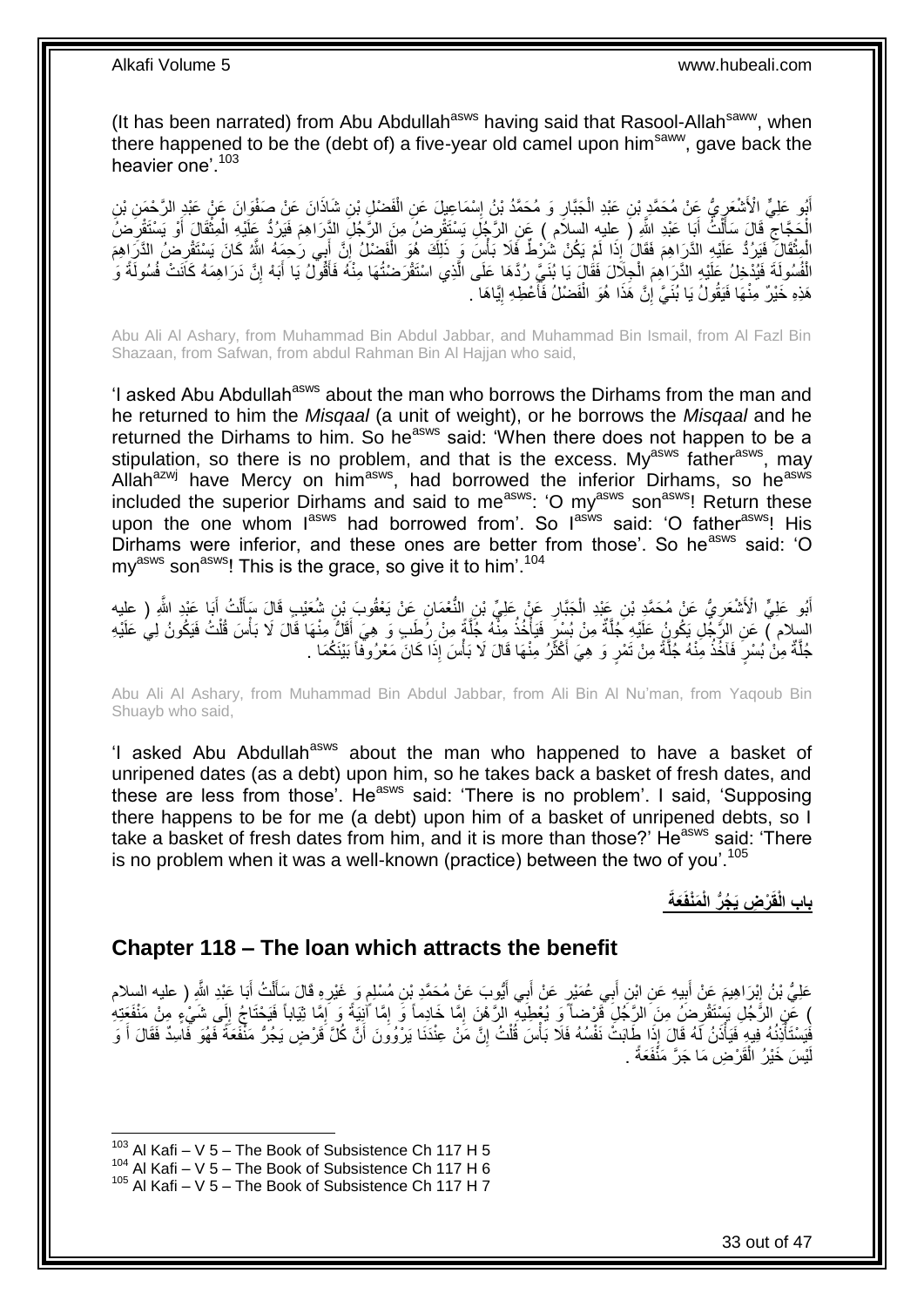Ali Bin Ibrahim, from his father, from Ibn Abu Umeyr, from Abu Ayoub, from Muhammad Bin Muslim and someone else who said,

'I asked Abu Abdullah<sup>asws</sup> about the man who borrowed a loan from the man and gave him the security deposit, either a servant, or a utensil, or clothes. So he (lender) was needy to the thing (deposited as security) for its benefits. So he sought permission with regards to it, so he (the borrower) permitted him. He<sup>asws</sup> said: 'When he agreed himself, so there is no problem'. I said, 'The ones among us are reporting that every loan which attracts benefits, so it is invalid'. So he<sup>asws</sup> said: 'Or is it not the case that the best of the loans is what attracts a benefit?'<sup>106</sup>

َوا َن َع ِن َع ْن َصفْ ح َسْي ِن ال َبا َعْبِد ََّّللا م َح َّم د ْب ن َي ْحَيى َع ْن م َح َّمِد ْب ِ ) عليه السالم ( ت أ ل ِن َعْبَدَة َقا َل َسأ ٍر َع ْن م َح َّمِد ْب ِن ب َكْي ِن اْب ْ َ ْ َ عَنِ الْقَرْضِ يَجُرُّ الْمَنْفَعَةَ فَقَالَ خَيْرُ الْقَرْضِ الَّذِي يَجُرُّ اَلْمَنْفَعَةَ . ْ َّ ֺ֦֦֦֦֦֦֦֦֦֩֝֟֝֟֘֝֟֝֟֟֟֟֟֟֜֟֟֜֟֟֟֓֞֞ ْ ْ

Muhammad Bin Yahya, from Muhammad Bin Al Husayn, from Safwan, from Ibn Bukeyr, from Muhammad Bin Abdat who said,

'I asked Abu Abdullah<sup>asws</sup> about the loan which attracts the benefits. So he<sup>asws</sup> said: 'The best of the loans is that which attracts the benefits'.<sup>107</sup>

ِي ب ِن أ ي ِه َع ِن اْب ب َم َع ْن أ ْب َرا ِهي ٍر َعلِ ُّي ْب ن إ ) عليه السالم ( ِي َج ْعَف ب ْخَب َر ه ْم َع ْن أ َوا ِحٍد َع َّم ْن أ َمَة َو َغْير ِن َم ْسلَ ْب ْشر ٍر َع ْن ب ع َمْي َ **!** َ ِ َ َ ِ **∶ ∣** قَالَ خَيْرُ اَلْقَرْضِ مَا جَرَّ مَنْفَعَةً . ْ

Ali Bin Ibrahim, from his father, from Ibn Abu Umeyr, from Bishr Bin Maslama, and someone else, from the one who informed him,

(It has been narrated) from Abu Ja'far<sup>asws</sup> having said: 'The best loan is what attracts the benefits'.<sup>108</sup>

أَبُو عَلِيٍّ الْأَشْعَرِيُّ عَنْ مُحَمَّدِ بْنِ عَنْدِ الْجَبَّارِ عَنْ صَفْوَانَ عَنْ عَبْدٍ الرَّحْمَنِ بْنِ الْحَجَّاجِ قَالَ سَأَلْتُ أَبَا الْحَسَنِ ( عليه السلامِ ْ **ٍ** ْ **∶** ْ َ ْ ĺ  $\zeta$ ) عَنِ الْزَّجُلِ يَجِيئُنِي فَأَشْتَرِي لَهُ الْمَتَاعَ مِنَ النَّاسِ وَ أَضْمَنُ عَنْهُ ثُمَّ يَجِيئُنِيَّ بِالَّذِرَاهِمِ فَأَخُذُهَا وَ أَخِسِبُهَا عَنْ صَاحِبِهَا وَ آخُذُ<br>نَقَّتْ الْزَجُلِ يَجِيئُنِي فَأَشْتَرِي بَع ِ ِ  $\ddot{\phantom{a}}$ ْ َ ِ **∶** َ الدَّرَ اَهِمَ الْجِيَادَ وَ أُعْطِي دُونَهَا فَقَالَ إِذَا كَانَ يَضْمَنَۢ فَرُبَّمَا اشْتَدَّ عَلَيْهِ فَعَجَّلَ قَبْلَ أَنْ يَأْخُذَهُ وَ يَحْبِسُ بَعْدَ مَا يَأْخُذُ فَلَا بَأْسَ . j ْ ِ ْ َ **ٔ ٔ** 

Abu Ali Al Ashary, from Muhammad Bin Abdul Jabbar, from safwan, from Abdul Rahman Bin Al Hajjaj who said,

'I asked Abu Al-Hassan<sup>asws</sup> about the man who came to me, so I bought goods for him from the people and I guaranteed on his behalf. Then he came to me with the Dirhams. I took and withheld them from their owner, then took the good quality Dirhams and gave them of lower quality. He<sup>asws</sup> (the Imam) said, 'He guaranteed payment, perhaps it became severe upon him so he hurried to pay before he (the guarantor) asks for payment. He (the guarantor) withholds payment after receiving, it is not unlawful.'". 109

 $106$  Al Kafi – V 5 – The Book of Subsistence Ch 118 H 1

 $107$  Al Kafi – V 5 – The Book of Subsistence Ch 118 H 2

 $108$  Al Kafi – V 5 – The Book of Subsistence Ch 118 H 3

 $109$  Al Kafi – V 5 – The Book of Subsistence Ch 118 H 4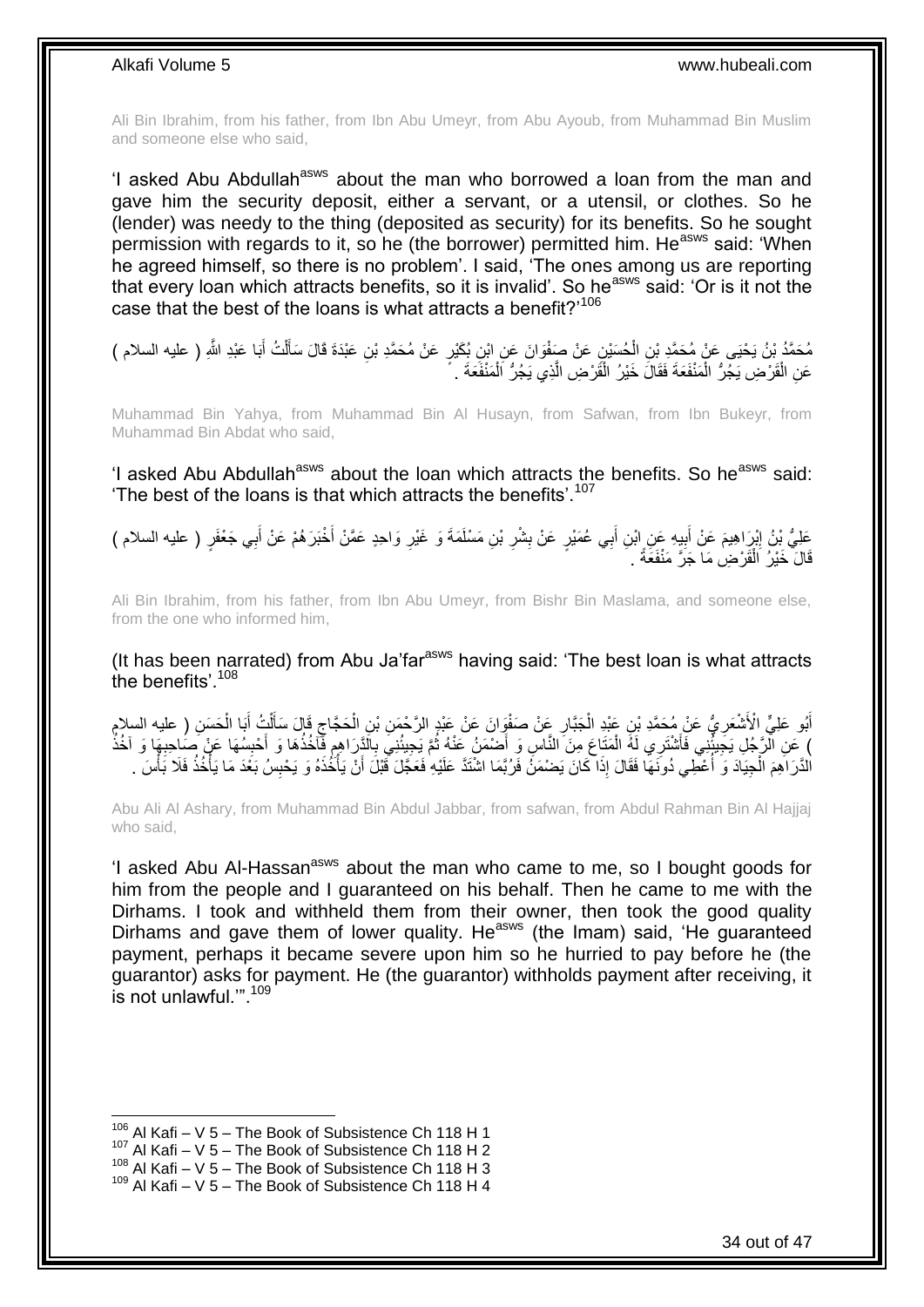**َبلَ باب ال ٍد آ َخ َر َها ب ُخذُ َّم َيأ َّر ُج ِل ُيْع ِطي الَّدَرا ِه َم ثُ ِ ْ**

### <span id="page-34-0"></span>**Chapter 119 – The man gives the Dirhams, then takes them in another city**

أَبُو عَلِيٍّ الْأَشْعَرِيُّ عَنْ مُحَمَّدِ بْنِ عَبْدِ الْجَبَّارِ عَنْ عَلِيِّ بْنِ النُّعْمَانِ عَنْ يَعْقُوبَ بْنِ شُعَيْبِ عَنْ أَبِي عَبْدٍ الشَّهِ ( عليه السلام )<br>وَأَبُو يَبْلَى الْأَشْعَرِيُّ عَنْ مُحَمَّدِ بْنِ **∶** ْ ِ َ َ قَالَ قُلْتٌ لَهُ يُسْلِفُ الرَّجُلُ الرَّجُلَ الْوَرِ قَ عَلَى أَنْ يَنْقُدَهَا إِيَّاهُ بِأَرْضٍ أُخْرَى وَ يَشْتَرِطُ عَلَيْهِ ذَلِكَ قَالَ لَا بَأْسَ . ِ j َ **∶** ِ اُ ِ ْ ْ ْ

Abu Ali Al Ashary, from Muhammad Bin Abdul Jabbar, from Ali Bin Al Numan, from Yaqoub Bin Shuayb,

(It has been narrated) from Abu Abdullah<sup>asws</sup>, said, 'I said to him<sup>asws</sup>, 'The man leaves behing the silver (Dirhams) with the man upon a stipulation that he would cash these in another land, and made it a condition upon him for that'. He<sup>asws</sup> said: 'There is no problem'.<sup>110</sup>

عَلِيُّ بْنُ إِبْرَاهِيمَ عَنْ أَبِيهِ عَنِ النَّوْفَلِيِّ عَنِ السَّكُونِيِّ عَنْ أَبِي عَنْدِ اللَّهِ ( عليه<br>عَلِيُّ بْنُ إِبْرَاهِيمَ عَنْ أَبِيهِ عَنِ النَّوْفَلِيِّ عَنِ السَّكُونِيِّ عَنْ أَبِي عَنْدِ اللَّهِ ( عليه َ ِ َ ِ ْ ) لَاَّ بَأْسَ بِأَنْ يَأْخُذَ الرَّجُلُ الذَّرَاهِمَ بِمَكَّةَ وَ يَكْتُبَ لَهُمْ سَفَاتِجَ أَنْ يُعْطُوهَا بِالْكُوفَةِ . ِ َ ِ ا<br>ا ز<br>ا **∶** .<br>ا

Ali Bin Ibrahim, from his father, from Al Nowfaly,

(It has been narrated) from Abu Abdullah<sup>asws</sup> having said: 'Amir Al-Momineen<sup>asws</sup> said: 'There is no problem with the man taking the Dirhams in Makkah and writes for them a bill of exchange that he would give it in  $Al-Kufa'$ .<sup>111</sup>

مُحَمَّدُ بْنُ يَحْيَى عَنْ أَحْمَدَ بْنِ مُحَمَّدٍ عَنْ عَلِيِّ بْنِ النُّعْمَانِ عَنْ أَبِي الصَّنَّاحِ عَنْ أَبِي عَبْدِ اللَّهِ ( عليه السلام ) فِي الرَّجُلِ َ ્ َ َبْعَثُ بِمَالٍ إِلَى أَرْضٍ فَقَالَ الَّذِي يُرِيدُ أَنْ يَبْعَثُ بِهِ أَقْرِضنْنِيَهِ وَ أَنَا أَوْفِيكَ إِذَا قَدِمْتَ الْأَرْضَ قَالَ لَا بَأْسَ . Ĩ َ ِ َ ِ َ **∶** َّ اً  $\frac{1}{2}$ ِ ْ

Muhammad Bin Yahya, from Ahmad Bin Muhammad, from Ali Bin Al Numan, from Abu Al Sabbah,

(It has been narrated) from Abu Abdullah<sup>asws</sup> regarding the man who wants to send goods to a land, so the one whom he want to send it with says, 'Lend it to me and I shall return to you when I am at the land'. He<sup>asws</sup> said: 'There is no problem'.<sup>112</sup>

> **لِلِّت َجا َر ِة َب ْحر باب ُر ُكو ِب الْ ِ**

### <span id="page-34-1"></span>**Chapter 120 – Sailing the sea for the business**

عِدَّةٌ مِنْ أَصْحَابِنَا عَنٍْ أَحْمَدَ بْنِ مُحَمَّدِ بْنِ خَالِدٍ عَنِ ابْنِ أَبِي نَجْرَانَ عَنِ الْعَلَاءِ عَنْ مُحَمَّدِ بْنِ مُسْلِمٍ عَنْ أَبِي جَعْفَرٍ وَ أَبِي عَبْدِ ْ َ َ **∣** َ ِ َ َ ֧֖֖֖֧֧֖֧֧֧֧֧ׅ֧֧֧֧֧֚֚֚֚֓֝֝֝֝֟֓֟֓֝֬֝֓֝֓֝֬֟֓֟֓֟֓֟֓֝֬֝֬֝֓֝֬֜֓֝֬֝֓֝֬֝֬֝ اللَّهِ ( عليه السلام ) أَنَّهُمَا كَرِ هَا رُكُوبَ اَلْبَحْرِ لِلتِّجَارَةِ ۖ. ِ :<br>ا ِ

A number of our companion, from Ahmad Bin Muhammad Bin Khalid, from Ibn Abu Najran, from Al A'ala, from Muhammad Bin Muslim,

(It has been narrated) from Abu Ja'far<sup>asws</sup> and Abu Abdullah<sup>asws</sup> both having disliked sailing the sea for the business'.<sup>113</sup>

 $110$  Al Kafi – V 5 – The Book of Subsistence Ch 119 H 1

 $111$  Al Kafi – V 5 – The Book of Subsistence Ch 119 H 2

 $112$  Al Kafi – V 5 – The Book of Subsistence Ch 119 H 3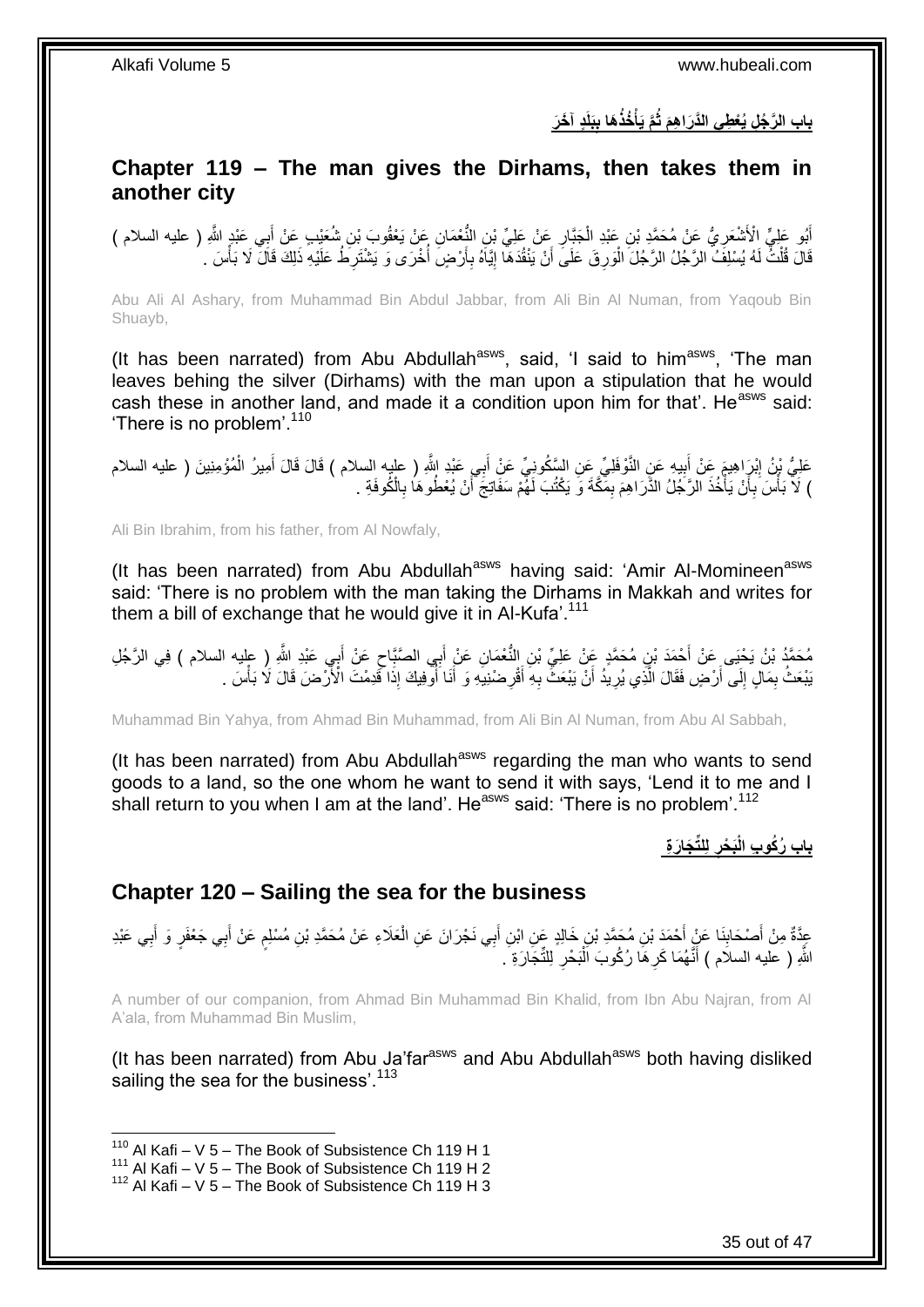عَلِيُّ بْنُ إِبْرَاهِيمَ رَفَعَهُ قَالَ قَالَ عَلِيٌّ ( عليه السلام ) مَا أَجْمَلَ فِي الطَّلَبِ مَنْ رَكِبَ الْبَحْرَ لِلثَّجَارَةِ . ْ َ ِ

Ali Bin Ibrahim, raising it, said:

'Amir Al-Momineen<sup>asws</sup> said: 'What is more nicer regarding the seeking (the earnings rather than) the one who sails the sea for the business'.<sup>114</sup>

عَلِيُّ بْنُ إِبْرَاهِيمَ عَنْ أَبِيهِ عَنْ عَلِيٍّ بْنِ أَسْبَاطٍ قَالَ كُنْتُ حَمَلْتُ مَعِي مَثَاعاً إِلَى مَكَّةَ فَبَارَ عَلَيَّ فَدَخَلْتُ بِهِ الْمَدِينَةَ عَلَى أَبِي  $\frac{1}{2}$ ْ َ **!** َ ِ ِ َ ْ **∶** ْ الْحَسَنِ الرِّحْمَا ( عليه السلام ) وَ قُلْتُ لَهُ إِنِّي حَمَلْتُ مَنَاعاً قَدْ بَارَ عَلَيَّ وَ قَذْ عَزَمْتُ عَلَى أَنْ أُصِيرَ إِلَى مِصْرَ فَأَرْكَبُ بَرَّأَ ْ ِ ْ ْ أ ِ َ َ أَوْ بَحْراً فَقَالَ مِصْرُ الْحُتُوف ٰ يُقَيَّصْ لَهَا أَقْصَدُ النَّاسِ أَعْمَاراً وَ قَالَ رَسُولُ اللَّهِ ( صلى الله عليه وألَه ) مَا أَجْمَلَ فِي الطَّلَبِ َ َ َ َ ْ مَنْ رَكِبَ الْبَحْرَ

Ali Bin Ibrahim, from his father, from Ali Bin Asbaat who said,

'I was carrying merchandise with me to Makkah but it was ruined upon me (incurred losses). So I entered the city with it to go to Abu Al-Hassan Al-Reza<sup>asws</sup> and said to him<sup>asws</sup>, 'I carried merchandise which incurred losses upon me and I have resolved that I shall travel to Egypt. So, shall I travel the land or sea?' So he<sup>asws</sup> said: 'Egypt is the death, it worsely affects the youngest in age; and Rasool-Allah<sup>saww</sup> said: 'What is nicer regarding the seeking (than) one who sails the sea'.

نُّمَّ قَالَ لِي لَا عَلَيْكَ أَنْ تَأْتِيَ قَيْرَ رَسُولِ إِللَّهِ رِاحسلي اللهِ عليهِ وآله ) فَتُصَلِّيَ عِنْدَهُ رَكْعَتَيْنِ فَتَسْتَخِيرَ اللَّهَ مِائَةَ مَرَّةٍ فَمَا عَزَمَ لَكَ ِّ ْ اُ عَمِلْتَ بِهِ ۖ فَإِنْ رَكِبْتَ الظَّهْرَ فَقُلِ الْحَمْدُ شَّهِ الَّذِي سَخَّرَ لَنَا هَذَا وَ مَا كُنَّا لَهُ مِّقْرِنِينَ وَ إِنَّا إِلَى رَبِّنَا لَمُنْقَلِبُونَ **ٍ** َّ ْ ِ **∶** ِ ِ

Then he<sup>asws</sup> said to me: 'It (Egypt) would not be against you if you were to go to the grave of Rasool-Allah<sup>saww</sup>, and Pray two Cycles in his<sup>saww</sup> presence, and ask Allah<sup>azwj</sup> hundred times (your wishes) and to Choose for you (the best) one (Istikhara). So whatever is resolved for you, work by it. So if you were to ride the back (of the animal), so say, 'Said *[43:13] Glory be to Him Who Made this subservient to us and we were not able to do it [43:14] And surely to our Lord we must return*'.

وَ إِنْ رَكِبْتَ الْبَحْرَ فَإِذَا صِرْتَ فِي السَّفِيذَةِ فَقُلْ بِسْمِ اللَّهِ مَجْرَيهَا وَ مُرْسَيهَا إِنَّ رَبِّي لَغَفُورٌ رَحِيمٌ فَإِذَا هَاجَتْ عَلَيْكَ الْأَمْوَاجُ ِ ِ **∣** :<br>ا ِ فَاتَّكِ عَلَى يَسَارِكَ وَ أَوْم إِلَى الْمَوْجَةِ بِيَمِينِكَ وَ قُلْ قِرِّي بِقَرَارِ اللَّهِ وَ اسْكُنِيَ بِسَكِينَةِ اللَّهِ وَ لَا حَوْلَ وَ لَا قُوَّةَ إِلَّا بِاللَّهِ [الْعَلِي ِ **∶** ِ ْ ِ ِ ِ ْ ِ ِ العَظِيم] ْ **ُ** 

And if you were to sail the sea, so when you come to be in the ship, so say, 'In the Name of Allah<sup>azwj</sup> Who Makes it to flow and sail. Surely, my Lord<sup>azwj</sup> is Forgiving, Merciful'. So if the waves were to heave upon you, so lean upon your left and gesture towards the wave with your right hand, and say, 'Settle with the Settling of Allah $a^{2x}$  and be tranquil by the Tranquility of Allah $a^{2x}$ , and there is neither a might nor any strength except with Allah<sup>azwj</sup>, the Exalted, the Magnificent'.

> قَالَ عَلِيُّ بْنُ أَسْبَاطٍ فَرَكِبْتُ الْبَحْرَ فَكَانَتِ الْمَوْجَةُ تَرْتَفِعُ فَأَقُولُ مَا قَالَ فَتَتَقَشَّعُ كَأَنَّهَا لَمْ تَكُنْ َ َ ْ ْ اُ،

Ali Bin Asbaat (the narrator) said, 'So I sailed the sea, and whenever the wave raised itself, so I was saying what he<sup>asws</sup> had told me to say. So they used to break up as if it had never been.

 $113$  Al Kafi – V 5 – The Book of Subsistence Ch 120 H 1  $114$  Al Kafi – V 5 – The Book of Subsistence Ch 120 H 2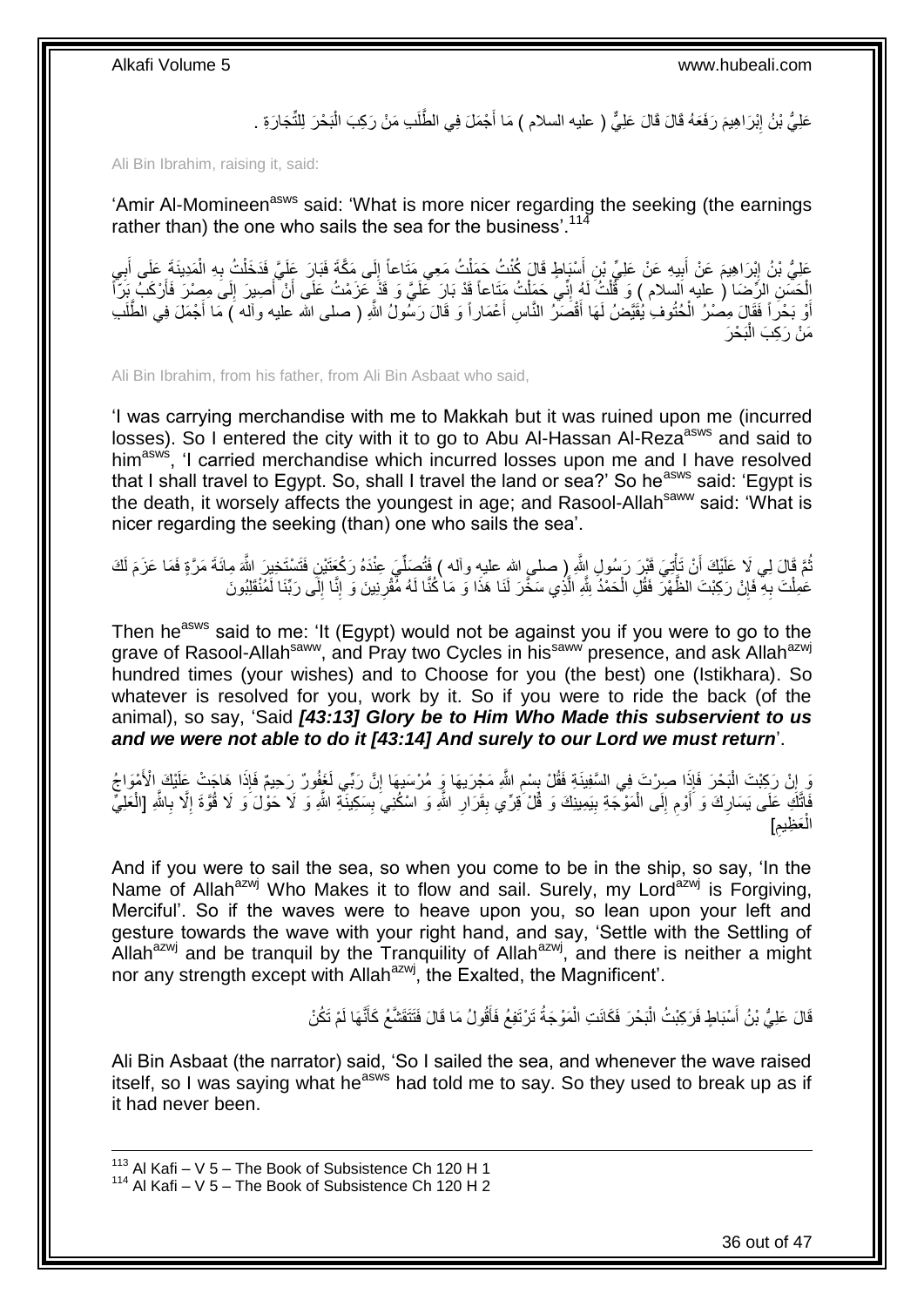قَالَ عَلِيُّ بْنُ أَسْبَاطٍ وَ سَأَلْتُهُ فَقُلْتُ جُعِلْتُ فِذَاكَ مَا السَّكِينَةُ قَالَ رِيحٌ مِنَ الْجَنَّةِ لَهَا وَجْهٌ كَوَجْهِ الْإِنْسَانِ أَطْيَبُ رَائِحَةً مِنَ<br>أَمْرِ دَوْيَةٍ مِنْ أَسْبَاطٍ وَ سَأَلْتُهُ فَق ْ **∶** ْ ْ ْ َ الْمِسْكِ وَّ هِيَ الَّذِي أَنْزَلَهَا اللَّهُ عَلَى رَسُولِ اللَّهِ ( صلى الله عليه وألهَ ) بِخُنَيْنٍ فَهَزَمَ الْمُشْرِكِينَ . ْ ِ ْ ِ َ َّ

Ali Bin Asbaat (the narrator) said, 'And I asked him<sup>asws</sup>, 'My I be sacrificed for you<sup>asws</sup>! What is the tranquillity?' He<sup>asws</sup> said: 'A wind from the Paradise. For it is a face like the face of the human being. Its aroma is more fragrance than the Musk, and it is which Allah<sup>azwj</sup> Send down upon Rasool-Allah<sup>saww</sup> at (the battle of) Hunayn. Thus, the Polytheists were defeated'.<sup>115</sup>

عِدَّةٌ مِنْ أَصْحَابِذَا عَنْ أَحْمَدَ بْنِ أَبِي عَبْدِ اللَّهِ عَنْ إِيهِ عَنْ حَمَّادٍ عَنْ حَرِيزٍ عَنْ مُحَمَّدِ بْنِ مُسْلِمٍ عَنْ أَبِي جَعْفَرٍ ( عليه السلام َ **∶** َ ٍ ِ ِ َ **∣** ) أَنَّهُ قَالَ فِي رُكُوبِ الْبَحْرِ لِلثَّجَارَةِ يُغَرِّرُ الرَّجُلُ بِدِينِهِ . **∣** ِ ْ َ

A number of our companions, from Ahmad Bin Abu Abdullah, from his father, from Hammad, from Hareyz, from Muhammad Bin Muslim,

(It has been narrated) from Abu Ja'far<sup>asws</sup> having said regarding sailing the sea for the business: 'The man is deceived in his Religion'.<sup>116</sup>

عَنْهُ عَنْ أَبِيهِ عَنْ صَفْوَانَ عَنْ مُعَلَّى أَبِي عُثْمَانَ عَنْ مُعَلَّى بْنِ خُنَيْسٍ قَالَ سَأَلْتُ أَبَا عَبْدِ اللَّهِ ( عِليه السلام ) عَنِ الرَّجُلِ َ ْ َ ْ َ  $-63$ Î ِ َ يُسَافِرُ فَيَرْكَبُ الْبَحْرَ فَقَالَ إِنَّ أَبِي كَانَ يَقُولُ إِنَّهُ يُضِرُّ بِدِينِكَ هُوَ ذَا النَّاسُ يُصِيبُونَ أَرْزَاقَهُمْ وَ مَعِيشَتَهُمْ . ِ ِ َ ِ <u>ّا</u> َ

From him, from his father, from Safwan, from moalla Abu Usman, from Moalla Bin Khunays who said,

'I asked Abu Abdullah<sup>asws</sup> about the man who journeyed, so he sailed the sea. So he<sup>asws</sup> said: 'My<sup>asws</sup> father<sup>asws</sup> was saying: 'It is harmful to your body. It is that the people are attaining their sustenance and their livelihood'.<sup>117</sup>

ِي ب َعَالِء َع ْن أ ِي ال ب ِن أ ِن ْب َع ْن ح َسْي ِي َها ِشم ب ِن أ ِن ْب ِن َعلِ ٍّي َع ْن َعْبِد ال َّر ْح َم ه َع ْن م َح َّمِد ْب َّن َر جًال َعن َعْبِد ْ ََّّللاِ ) عليه السالم ( أ َ ْ َ ֧֚֚֚֚֚֚֚֚֚֝֝֘֝֘֝׆֧ َ َ اَّتَى أَبَا جَعْفَرٍ ( عَليه الْسلامِ ) فَقَالَ إِنَّا نَتَّجِزُ إِلَى هَذِهِ الْجِبَالِ فَنَأْتِيَ مِنْهَا غَلَى أَمْكِنَةٍ لَا نَقْدَرُ أَنْ نُصَلِّيَ إِلَّا عَلَى النَّلْج فَقَالَ أَلَّا َ **ٔ** ْ ِ ِ َ َ ِ َّ ِ ِّ َ ْكُونُ مِثْلَ فُلَانٍ يَرْضَى بِالذُّونِ وَ لَا يَطْلُبُ تِجَارَةَ لَا يَسْتَطِيعُ أَنْ يُصَلِّيَ إِلَّا عَلَى الثَّلْجِ . **ٔ** ِ ة<br>-ا<br>ا ِّ َ ĺ **∶** 

From him, from Muhammad Bin Ali, from Abdul Rahman Bin Abu Hashim, from Husayn Bin Abu Al A'ala,

(It has been narrated) from Abu Abdullah<sup>asws</sup> that a man came to Abu Ja'far<sup>asws</sup>, so he said, 'We do business to these mountains, so we come to places where we are not able to Pray except upon the snow'. So he<sup>asws</sup> said: 'Can't you become like so and so who is pleased with the less and he does not seek business where he is not able to Pray except upon the snow?'<sup>118</sup>

 $115$  Al Kafi – V 5 – The Book of Subsistence Ch 120 H 3

 $116$  Al Kafi – V 5 – The Book of Subsistence Ch 120 H 4

<sup>117</sup> Al Kafi – V 5 – The Book of Subsistence Ch 120 H 5

 $118$  Al Kafi – V 5 – The Book of Subsistence Ch 120 H 6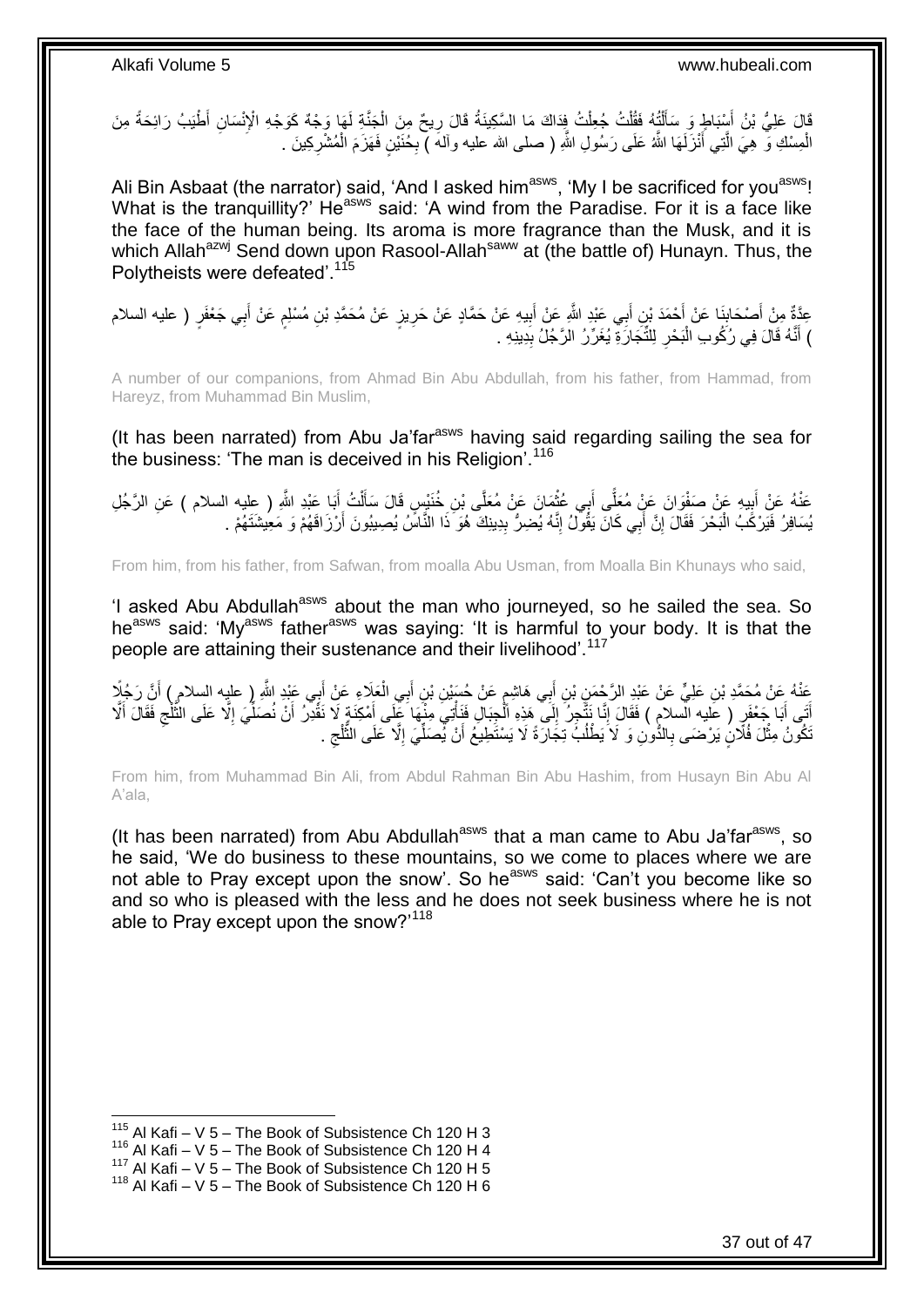بِابِ أَنَّ مِنَ السَّعَادَةِ أَنْ يَكُونَ مَعِيشَةُ الرَّجُلِ فِى بَلَدِهِ **َ َ** 

### <span id="page-37-0"></span>**Chapter 121 – It is from the good fortune that there happens to be livelihood for the man in his own city**

عِدَّةٌ مِنْ أَصْحَابِذَا عَنْ أَحْمَدَ بْنِ مُحَمَّدٍ عَنْ عُثْمَانَ بْنِ عِيسَى عَنِ ابْنِ مُسْكَانَ عَنْ بَعْضِ أَصْحَابِهِ قَالَ قَالَ عَلِيُّ بْنُ الْحُسَيْنِ ( **∶** َ ْ **∣** َ ْ عليه السلام ) إِنَّ مِنْ سَعَادَةِ الْمَرْءِ أَنْ يَكُونَ مَتْجَرُهُ فَبِي بَلَدِهِ وَ يَكُونَ خُلَطَاؤُهُ صَالِحِينَ وَ يَكُونَ لَهُ وُلْدٌ يَسْتَعِينُ بِهِمْ . ِ ْ ِ

A number of our companions, from Ahmad Bin Muhammad, from Usman Bin Isa, from Ibn Muskan, from one of his companions who said,

'Ali<sup>asws</sup> Bin Al-Husayn<sup>asws</sup> said: 'From the good fortune of the person (are) that there happens to be his business in his own city, and his associates happen to be righteous, and there happen to be children for him he can seek assistance by them'. $119$ 

أَحْمَدُ بْنُ مُحَمَّدٍ عَنْ عَلِيِّ بْنِ الْحُسِنِيْنِ التَّئِمِيِّ عَنْ جَعْفَرٍ بْنِ بَكْرٍ عَنْ عَبْدٍ الْق<br>يَجْمَدُ بْنُ مُحَمَّدٍ عَنْ عَلِيِّ بْنِ الْحُسِنِيْنِ التَّئِمِيِّ عَنْ جَعْفَرٍ بْنِ بَكْرٍ عَنْ عَبْدٍ اس َ ِ ْ  $\ddot{\phantom{a}}$ ِ ْ قَالَ أَبُو عَبْدِ اللَّهِ ( عليه السلَّام ) ثَلَاَّتُهُ مِنَ السَّعَادَةِ الزَّوْجَةُ الْمُؤَانِيَةُ وَ الْأَوْلَادُ اَلْبَارَٰوَنَ وَ الزَّجْلُ يُرْزَقُ مَعِيشَتَهُ بِبَلَدِهِ يَغْدُو َ ِ ْ ْ إِلَى أَهْلِهِ وَ يَرُوحُ . ا<br>ا ِ

Ahmad Bin Muhammad, from Ali Bin Al Husayn Al Taymi, from Ja'far Bin Bakr, from Abdullah Bin Abu Sahl, from Abdullah Bin Abdul Kareem who said,

'Abu Abdullah<sup>asws</sup> said: 'Three are from the good fortune  $-$  the obedient wife, and the righteous children, and the man who achieves the sustenance of his livelihood in his own city, and is present with his family (every morning and in the evenings)'.<sup>120</sup>

عِدَّةٌ مِنْ أَصْحَابِنَا عَنْ سَهْلِ بْنِ زِيَادٍ عَنْ إِبْرَاهِيمَ بْنِ عَبْدِ الْحَمِيدِ عَنْ عُثْمَانَ بْنِ عِيسَى عَنِ ابْنِ مُسْكَانَ عَنْ بَعْضِ أَصْحَابِنَا **ٔ** ْ ِ **∶ ∣** َ ِ َ عَنْ عَلِيِّ بْنِ الْكُسَيْنِ ( عِلَيْه السَلامِ ) قَالَ مِنْ سُعَادَةِ الْمَرْءِ أَنْ يَكُونَ مَتْجَرُهُ فِي بَلَدِهِ وَ يَكُونَ خُلَطَاؤُهُ صَالِحِينَ وَ يَكُونَ لَهُ<br>وَقَدَّ جَمِيعَ اللَّهُ عَلَيْهِ إِسْلامِ إِلَيْهِ ا ْ اُ ْ وُلْدٌ يَسْتَعِينُ بِهِمْ وَ مِنْ شَقَاءِ الْمَرْءِ أَنْ تَكُونَ عِنْدَهُ امْرَأَةٌ مُعْجَبٌ بِهَا وَ هِيَ تَخُونُهُ ـ ِ َ ْ ِ ْ

A number of our companions, from Sahl Bin Ziyad, from Ibrahim Bin Abdul Hameed, from Usman Bin Isa, from Ibn Muskan, from one of our companions,

(It has been narrated) from Ali<sup>asws</sup> Bin Al-Husayn<sup>asws</sup> having said: 'From the good fortune of the person is that his business happens to be in his own city, and his associates happen to be righteous, and there happens to be children he can seek assistance from. And from the misery of the person is that there happens to be a woman with him he is fascinated with and she betrays him'.<sup>121</sup>

> **ِ باب ال ُّصلْح**

### <span id="page-37-1"></span>**The Chapter 122 – The Reconciliation**

عَلِيُّ بِنُ إِبْرَاهِيمَ عَنْ أَبِيهِ عَنٍ ابْنِ أَبِي عُمَيْرٍ عَنْ حَمَّادٍ عَنِ الْحَلَبِيِّ عَنْ أَبِي عَبْدِ اللَّهِ ( عليه السلام ) فِي رَجُلَيْنِ اشْتَرَكَا فِي َ **∶** ْ َ ِ َ ِ ْ مَالٍ فَرَبِجَا فِيهِ وَ كَانَ مِنَ الْمَالِ دَيْنٌ وَ عَلَيْهِمَا دَيْنٌ فَقَالَ أَحَدُهُمَا لِصَاحِبِهِ أَعْطِنِي رَأْسَ الْمَالِ وَ لَكَ الْرَّبْحُ وَ عَلَيْكَ التَّوَى **المعلمات** َ ِ َ ِ ْ **∶** فَقَالَ لَا بَأْسَ إِذَا الْشُتَرَطَا فَإِذَا كَانَ شَرْطٌ يُخَالِفُ كِتَابَ اللَّهِ فَهُوَ رَدٍّ إِلَى كِتَابَ اللَّهِ عَنَّ ۖ وَ جَلَّ . ،<br>ا ِ

 $119$  Al Kafi – V 5 – The Book of Subsistence Ch 121 H 1

 $120$  Al Kafi – V 5 – The Book of Subsistence Ch 121 H 2

 $121$  Al Kafi – V 5 – The Book of Subsistence Ch 121 H 3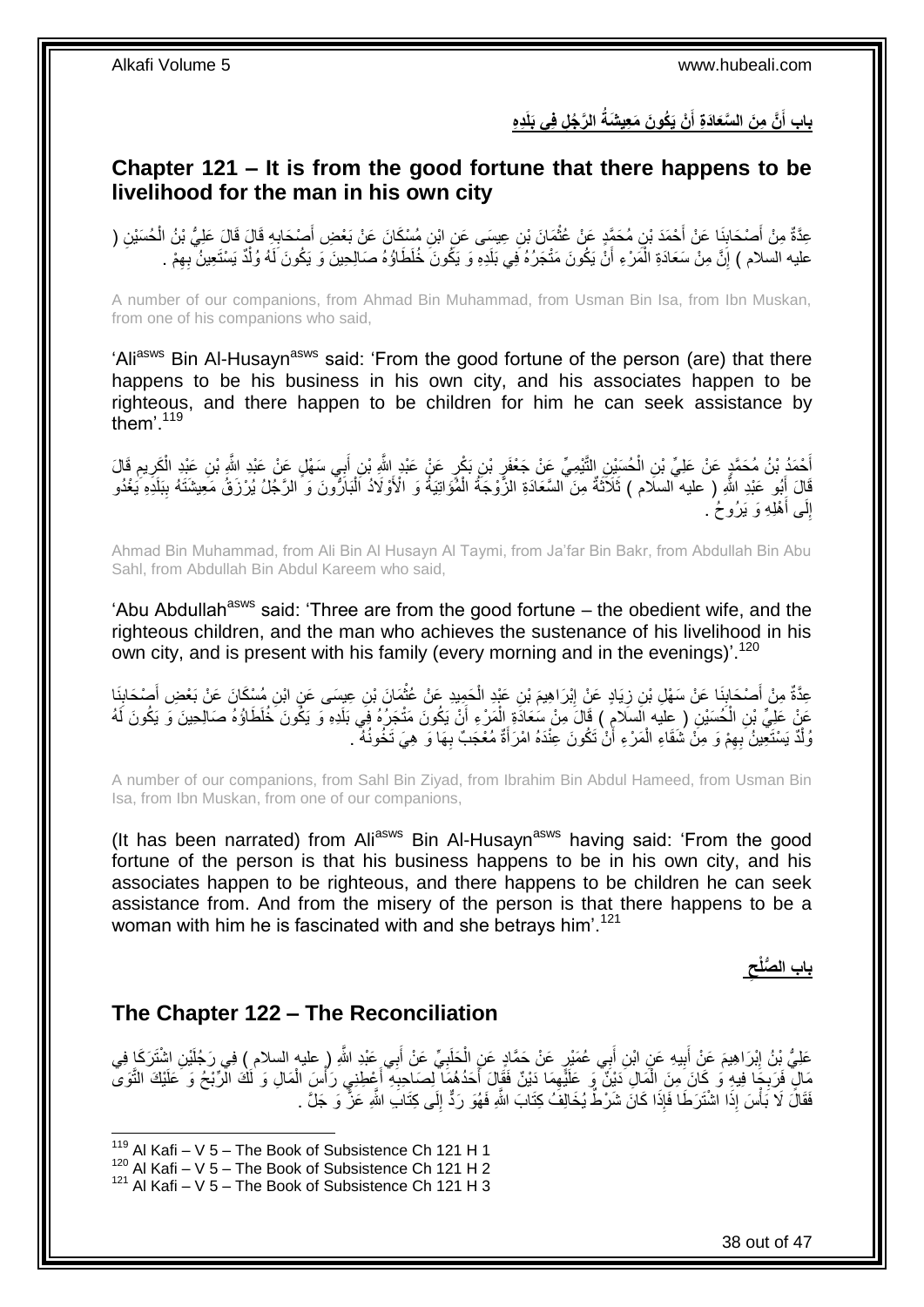Ali Bin Ibrahim, from his father, from Ibn Abu Umeyr, from Hammad, from Al Halby,

(It has been narrated) from Abu Abdullah<sup>asws</sup> regarding two men who participated in some merchandise, and there was a profit in it, and there was a debt (a charge) against the merchandise, and upon both of them is a debt. So one of the two said to his companions, 'Give me the capital of the wealth and for you is the profit made, and upon you would be the charge (on the asset)'. So he<sup>asws</sup> said: 'There is no problem with it when it is stipulated. So if the stipulation opposes the Book of Allah $a^{2xy}$ , so it is returned to the Book of Allah $a^{2xy}$  Mighty and Majestic'.<sup>122</sup>

عَلِيُّ بْنُ إِبْرَاهِيمَ عَنْ أَبِيهِ عَنْ حَمَّادٍ عَنْ حَرِيزٍ عَنْ مُحَمَّدِ بْنِ مُسْلِمٍ عَنْ أَجَدِهِمَا ( عليهما السلام ) أَنَّهُ قَالَ فِي رَجُلَيْنٍ كَانَ َ ֧׆֧ ្ន **!** َ َ لِكُلِّ وَاحِدٍ مِنْهُمَا طَعَامٍّ عِنْدَ صَاحِبِهِ وَ لَا يَذْرِي كُلُّ وَاحِدٍ مِنْهُمَا كُمْ لَهُ عِنْدَ صَاحِبِهِ فَقَالَ كُلُّ وَاحِدٍ مِنْهُمَا لِصَاحِبِهِ لَكَ مَا<br>- منذ العاملة **∶** ِ ِ عِنْدَكَ وَ لِي مَا عِنْدِي قَالَ لَا بَأْسَ بِذَلِكَ إِذَا تَرَاضَيَا وَ طَابَتْ أَنْفُسُهُمَا ۚ. َ **ٔ** 

Ali Bin Ibrahim, from his father, from Hammad, from Hareyz, from Muhammad Bin Muslim,

(It has been narrated) from one of the two  $5<sup>th</sup>$  or  $6<sup>th</sup>$  Imam<sup>asws</sup>) having said regarding two men, for each of the two being some foodstuff with his companions, and each of the two does not know how much it is for him with his companion'. So each one of the two says to his companion, 'For you is whatever is with you, and for me is whatever is with me'. He<sup>asws</sup> said: 'There is no problem with that when they are both pleased, and both agree (among) themselves'.<sup>123</sup>

الْحُسَيْنُ بْنُ مُحَمَّدٍ عَنْ مُعَلَّى بْنِ مُحَمَّدٍ عَنِ الْحَسَنِ بْنِ عَلِيٍّ عَنْ أَبَانٍ عَمَّنْ حَدَّثَهُ عَنْ أَبِي عَيْدِ اللَّهِ ( عِليهِ السلام ) قَالَ سَأَلْتُهُ َ َ ْ ْ َ عَنِ الْزِّجُلِّ يَكُونُ لَهُ عَلَى الْزَّجُلِ دَيْنٌ فَيَقُولُ لَهُ قَبْلَ أَنْ يَحِلُّ الْأَجَلُ عَجِّلْ لِيَ النِّصْفَ مِنْ حَقِّي عَلَى أَنْ أَضَعَ عَنْكَ النِّصْفَ أَ َ َ َ َ يَجِلَّ ذَٰلِكَ لِوَاحِدٍ مِنْهُمَا قَالَ نَعَمْ .

Al Husayn Bin Muhammad, from Moalla Bin Muhammad, from Al Hassan Bin Ali, from Aban, from the one who narrated it,

(It has been narrated) from Abu Abdullah<sup>asws</sup>, said, 'I asked him<sup>asws</sup> about the man who happened to have a debt for him upon the man, so he is saying to him before the expiry of the term, 'Give half to me from my right and I shall drop from you the (other) half'. Is that Permissible for one of them (to do)?' He<sup>asws</sup> said: 'Yes'.<sup>124</sup>

عَلِيُّ بْنُ إِبْرَاهِيمَ عَنْ أَبِيهِ عَنِ ابْنِ أَبِي عُمَيْرٍ عَنْ حَمَّادٍ عَنِ الْحَلَبِيِّ عَنْ أَبِي عَبْدِ اللَّهِ إِ عليه السلام ) قَالَ سُئِلَ عَنِ الرَّجُلِ َ **∶** ْ َ **!** َ ∣l<br>∶ يَكُوِنُ لَّهُ دَيْنٌ إِلَى أَجَلٍ مُسَمَّىٍ فَيَأْتِيَهِ غَرِيمُهُ فَيَقُولُ انْقُدْنِي كَذَا وَ أَصَعَ عَنْكَ بِقِيَّتَهُ أَوْ يَقُولُ انْقُدْنِي وَمَحْبَهُ وَ أَمَدُّ لَكَ فِي َ  $\frac{1}{2}$ َ َ َ ្រុ لَ الْأَجَلِّ فِيمَا بَقِيَ عَلَيْكَ قَالَ لَا أَرَى بِهِ بَأْساً إِنَّهُ لَمْ يَزْدَدْ عَلَى رَأْسِ مَالِّهِ قَالَ اللَّهُ عَزَّ وَ جَلَّ فَلَكُمْ رُؤُسُ أَمْوالِكُمْ لَا تَظْلِمُونَ وَّ ْ **ְוּ** ر<br>ا **∶** َ َ مو َن . لا تُظْلَ

Ali Bin Ibrahim, from his father, from Ibn Abu Umeyr, from Hammad, from Al Halby,

(It has been narrated) from Abu Abdullah $a<sup>asws</sup>$ , said, 'He $a<sup>asws</sup>$  was asked about the man who happened to have a debt upon him to a specified term. So his creditor came to him and he said, 'Pay me back such and such (an amount), and I shall write off the remainder from you', or 'extend for you the term regarding what remains upon you'. He<sup>asws</sup> said: 'l<sup>asws</sup> do not see any problem with it. It does not increase upon the

 $122$  Al Kafi – V 5 – The Book of Subsistence Ch 122 H 1

 $123$  Al Kafi – V 5 – The Book of Subsistence Ch 122 H 2

 $124$  Al Kafi – V 5 – The Book of Subsistence Ch 122 H 3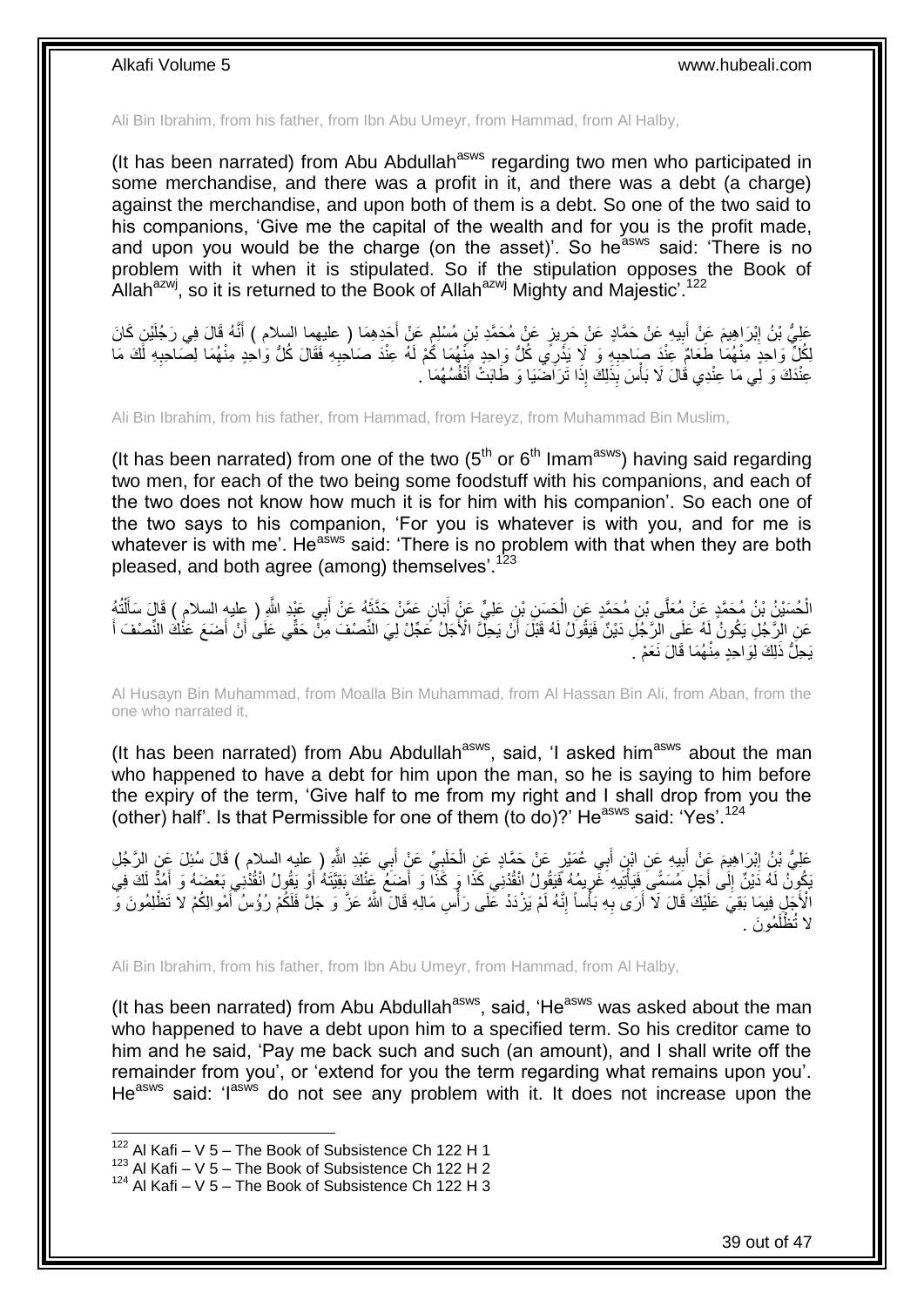capital of his wealth. Allah<sup>azwj</sup> Mighty and Majestic Says *[2:279] then you shall have your capital; neither shall you deal unjustly no will you be Dealt with unjustly*'.<sup>125</sup>

عَلِيُّ بْنُ إِبْرَاهِيمَ عَنْ أَبِيهِ عَنِ ابْنِ أَبِي عُمَيْرٍ عَنْ حَفْصِ بْنِ الْبَخْتَرِيِّ عَنْ أَبِي عَبْدِ اللَّهِ ( عليه السلام ) قَالَ الصُّلْحُ جَائِزٌ بَيْنَ َ ِ ْ َ ِ َ ِ ْ ِس . ا النَّ

Ali Bin Ibrahim, from his father, from Ibn Abu Umeyr, from Hafs Bin Al Bakhtary,

(It has been narrated) from Abu Abdullah<sup>asws</sup> having said: 'The reconciliation is permitted between the people'.<sup>126</sup>

عَلِيُّ بْنُ إِبْرَاهِيمَ عَنْ أَبِيهٍ عَنِ اِبْنِ أَبِي عُمَيْرٍ عَنٍْ عَلِيِّ بْنِ أَبِي حَمْزَةَ قَالَ قُلْتُ لِأَبِي الْحَسَنِ ( عليه السلام ) يَهُودِيٌّ أَوْ ْ ْ َ َ **!** َ ِ َ َنصْرَ انِيٌّ كَانَتْ لَٰهُ عِنْدِيَ أَرْبَعَةُ آلاَفَ ِدِرْهَم فَهَّلَكَ أَ يَجُوزُ لِيَ أَنَّ أُصَالِحَ وَرَثَتَهُ وَ لَا أُعْلِمَهُمْ كَمْ كَانَ فَقَالَ لَا حَتَّى تُخْبِرَهُمْ . ĺ َ ĺ َ َ ٍ ِ

Ali Bin Ibrahim, from his father, from Ibn Abu Umeyr, from Ali Bin Abu Hamza who said,

'I said to Abu Al-Hassan<sup>asws</sup>, 'A Jew or a Christian had four thousand Dirhams for him in my possession, so he died. Is it allowed for me that I reconcile with his inheritors or (otherwise) don't let them known how much it was?' So he<sup>asws</sup> said: 'No, until you inform them<sup>' 127</sup>

مُحَمَّدُ بْنُ يَحْيَى عَنْ أَحْمَدَ بْنِ مُحَمَّدِ بْنِ عِيسَى عَنْ مُحَمَّدِ بْنِ عِيسَى عَنِ ابْنِ بُكَيْرٍ عَنْ عُمَرَِ بْنِ يَزِيدَ قَالَ سَأَلْتُ أَبَا عَبْدِ اللَّهِ ( َ ْ ĺ ِ عليه السلام ) عَنْ رَجُلٍ ضَمَّنَ عَلَى رَّجُلٍ ضَمَاناً ثُمَّ صَالَحَ عَلَيْهِ قَالَ لَيْسَ لَّهُ إِلَّا أَلَذِي صَالَحَ عَلَيْهِ ۚ َّ ِ

Muhammad Bin Yahya, from Ahmad Bin Muhammad Bin Isa, from Muhammad Bin Isa, from Ibn Bukeyr, from Umar Bin Yazeed who said,

'I asked Abu Abdullah<sup>asws</sup> about a man who guarantees upon a man with a guarantee, then reconciles upon it'. He<sup>asws</sup> said: 'It is not for him (an amount) except that which he had reconciled upon'.<sup>128</sup>

عِدَّةٌ مِنْ أَصْحَابِنَا عَنْ أَحْمَدَ بْنِ مُحَمَّدٍ عَنْ مُحَمَّدٍ بْنِ إِسْمَاعِيلَ عَنْ مُحَمَّدٍ بْنِ عُذَافِرٍ عَنْ عُمَرَ بْنِ يَزِيدَ عَنْ أَبِي عَبْدِ اللَّهِ ( ∣∣<br>; ِ َ َ ِ عليه السلام ) قَالَ إِذَا كَانَ لِرَجُلٍ عَلَى رَجُلٍ دَيْنٌ فَمَطَلَهُ حَتَّى مَاتَ ثُمَّ صِبَالَحَ وَرِزَثَتَهُ عَلَى شَيْءٍ فَالَّذِي أَخَذَتْهُ الْوَرَثَةُ لَهُمْ وَ مَا<br>وَرَثَتَهُ عَلَيْهِ مِنْ يَفْسَلَ الْمَرْضَةُ فَ َ  $\ddot{\phantom{0}}$ ز ْ َ َّ ْ بَقِيَ فَلِلْمَيِّتِ ٰحَتَّى يَسْتَوْفِيَهُ مِنْهُ فِي الْآخِرَةِ وَ ۗ إِنْ هُوَ لَمْ يُصَالِّحْهُمْ عَلَى شَيْءٍ حَتَّى مَاتَ وَ لَمْ يَّقُضِ عَنْهُ فَهُوَ كُلُّهُ لِلْمَيِّتِ يَأْخُذُهُ ِ ْ ْ ُّ ِه . ب **∶** 

A number of our companions, from Ahmad Bin Muhammad, from Muhammad Bin Ismail, from Muhammad Bin Uzafir, from Umar Bin Yazeed,

(It has been narrated) from Abu Abdullah<sup>asws</sup> having said: 'When there was a debt for a man upon a man, so he (debtor) delays it until he (the creditor) died, then (the debtor) reconciles with his inheritors upon something (for a lower amount to be paid), so that which the inheritors take possession of would be for them, and whatever remains from the (debt), so it is for the deceased until he may be fulfilled from it in the Hereafter; but if he does not reconcile with them upon something until he dies,

 $125$  Al Kafi – V 5 – The Book of Subsistence Ch 122 H 4

 $126$  Al Kafi – V 5 – The Book of Subsistence Ch 122 H 5

 $127$  Al Kafi – V 5 – The Book of Subsistence Ch 122 H 6

 $128$  Al Kafi – V 5 – The Book of Subsistence Ch 122 H 7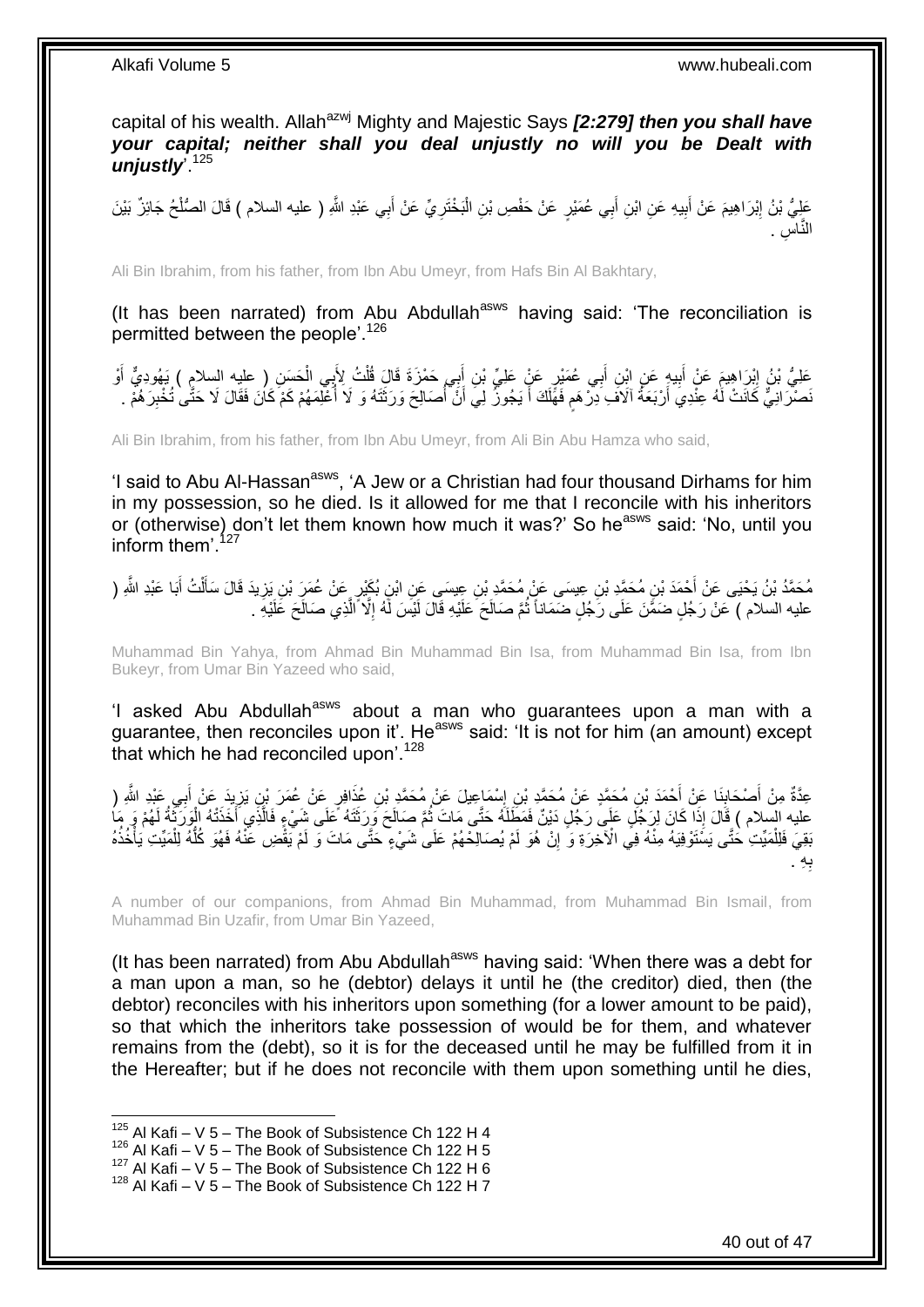and does not give (anything) from it, so all of it would be for the deceased to seize him (the borrower) with (in the Hereafter)'.<sup>129</sup>

**ْض ِل ال ِّز َرا َع ِة باب فَ**

## <span id="page-40-0"></span>**Chapter 123 – Preference of the agriculture**

عِدَّةٌ مِنْ أَصْحَابِنَا عَنْ أَحْمَدَ بْنِ مُحَمَّدِ بْنِ خَالِدٍ عَنْ بَعْضٍ أَصْحَابِذَا عَنْ مُحَمَّدِ بْنِ سِنَانٍ عَنْ مُحَمَّدٍ بْنِ عَطِيَّةَ قَالَ سَمِعْتُ أَبَا **!** َ َ **∣** َ َ عَبْدِ اللَّهِ ( عليه السلام ) يَقُولُ إِنَّ اللَّهَ عَزَّ وَ جَلَّ اخْتَارَ لِأُنْبِيَائِهِ الْحَرْثَ وَ الزَّرْعَ كََيْلَا يَكَّرَهُوا شَيْئاً مِنْ قَطْرِ السَّمَاءِ . ِ ֧<u>׀</u> ِ ْ

A number of our companions, from Ahmad Bin Muhammad Bin Khalid, from one of our companions, from Muhammad Bin Sinan, form Muhammad Bin Atiyya who said,

'I heard Abu Abdullah<sup>asws</sup> saying, 'Allah<sup>azwj</sup> Mighty and Majestic Chose the farming and the agriculture for His<sup>azwj</sup> Prophets<sup>as</sup>, lest they<sup>as</sup> dislike something from the drops (falling) from the sky'.<sup>130</sup>

عَلِيُّ بْنُ مُحَمَّدٍ عَنْ سَفْلٍ بْنِ زِيَادٍ رَفَعَهُ قَالَ قَالَ أَبُو عَبْدِ اللَّهِ ( عليه السلام ) إِنَّ اللَّهَ جَعَلَ أَرْزَاقَ أَنْبِيَائِهِ فِي الزَّرْعِ وَ ِ ِ ِ َ اُ ِ الضَّرْعَ لِئَلَّا يَكُْرَ هُوِا شَيْئاً مِنَّ قَطِّرٍ السَّمَاءِ . ِ ِ

Ali Bin Muhammad, from Sahl Bin Ziyad, raising it, said,

'Abu Abdullah<sup>asws</sup> said: 'Allah<sup>azwj</sup> Made the sustenance of His<sup>azwj</sup> Prophets<sup>as</sup> in the planting and the udders (of the animals), lest they<sup>as</sup> dislike the drops falling from the sky (rain)'. $131$ 

مُحَمَّدُ بِنُ يَحْيَى عَنْ أَحْمَدَ بْنِ مُحَمَّدِ بْنِ عِيسَى عَنْ مُحَمَّدِ بْنِ خَالِدٍ عَنْ سَيَابَةَ عَنْ أَبِي عَبْدِ اللَّهِ ( ِعليه السلام ) قَالَ سَأَلَهُ<br>مُحَمَّدُ تَبِنُ يَحْيَى عَنْ أَحْمَدَ بْنِ مُحَمَّدِ بْ َ لَ ĺ رَجُلٌ فَقَالَ لَهُ جُعِلْتُ فِدَاكَ أَسْمَعُ قَوْماً يَقُولُونَ إِنَّ الزِّرَاعَةَ مَكْرُوهَةٌ فَقَالَ لَهُ ازْرَعُواً وَ اغْرِسُوا فَلَا وَ اللّهِ مَا عَمِلَ النَّاسُ ِ َ ْ ِ عَمَلًا أَحَلَّ وَ لَا أَطْيَبَ مِنْهُ وَ اللَّهِ لَيَزْرَعُنَّ الزَّرْغَ وَ لَيَغْرِسُنَّ النَّخْلَ بَعْدَ خُرُوجِ الذَّجَّالِ . َ ِ ِ

Muhammad Bin Yahya, from Ahmad Bin Muhammad Bin Isa, from Muhammad Bin Khalid, from Sayaba,

(It has been narrated) from Abu Abdullah<sup>asws</sup>, said, 'A man asked him<sup>asws</sup>, saying to him<sup>asws</sup>, 'May I be sacrificed for you<sup>asws</sup>! I heard a group of people saying that the agriculture is from the abhorrent matters'. So he<sup>asws</sup> said to him: 'You must farm and plant. By Allah<sup>azwi</sup>! The people cannot do a work sweeter and better than it. By Allah $a^{2x}$ , The plantation would be farmed, and the palm trees would be planted (even) after the coming out of the Dajjal<sup>la, 132</sup>

عِدَّةٌ مِنْ أَصْحَابِنَا عَنْ سَهْلِ بْنِ زِيَادٍ عَنِ ابْنِ مَحْبُوبٍ عَنِ الْحَسَنِ بْنِ عُمَارَةَ عَنْ مِسْمَعٍ عَنْ أَبِي عَبْدِ اللَّهِ ( عليه السلام ) ٍ ْ ِ ِ َ َ قَالَ لَمَّا هُبِطَ بِآدَمَ إِلَى الْأَرْضِ اجْتَاجَ إِلَى الطَّعَامِ وَ الشَّرَابَ فَشَكَأَ ذَلِكَ إِلَى جَبْرَئِيلَ ( عَليه السِلَامِ ) فَقَالَ لَهُ جَبْرَئِيلُ يَا أَدُمْ  $\frac{1}{6}$ ِ  $\frac{1}{2}$ י<br>י **∶** ِ كُنْ حَرَّاثاً قَالَ فَعَلَّمْنِي دُعَاءً قَالَ قُلِ اللَّهُمَّ اكْفِنِي مَّنُونَةَ الدُّنْيَا وَ كُلَّ هَوْلٍ ذُونَ الْجَنَّةِ وَ أَلْبِسْنِي الْعَافِيَةُ حَتَّى تَهْنِئَنِي الْمَعِيشَةُ . ِّ ْ ْ ِ ْ َ ْ

A number of our companions, from Sahl Bin Ziyad, from Ibn Mahboub, from Al Hassan Bin Umara, from Misma'a,

1  $129$  Al Kafi – V 5 – The Book of Subsistence Ch 122 H 8

 $130$  Al Kafi – V 5 – The Book of Subsistence Ch 123 H 1

 $131$  Al Kafi – V  $5$  – The Book of Subsistence Ch 123 H 2

 $132$  Al Kafi – V 5 – The Book of Subsistence Ch 123 H 3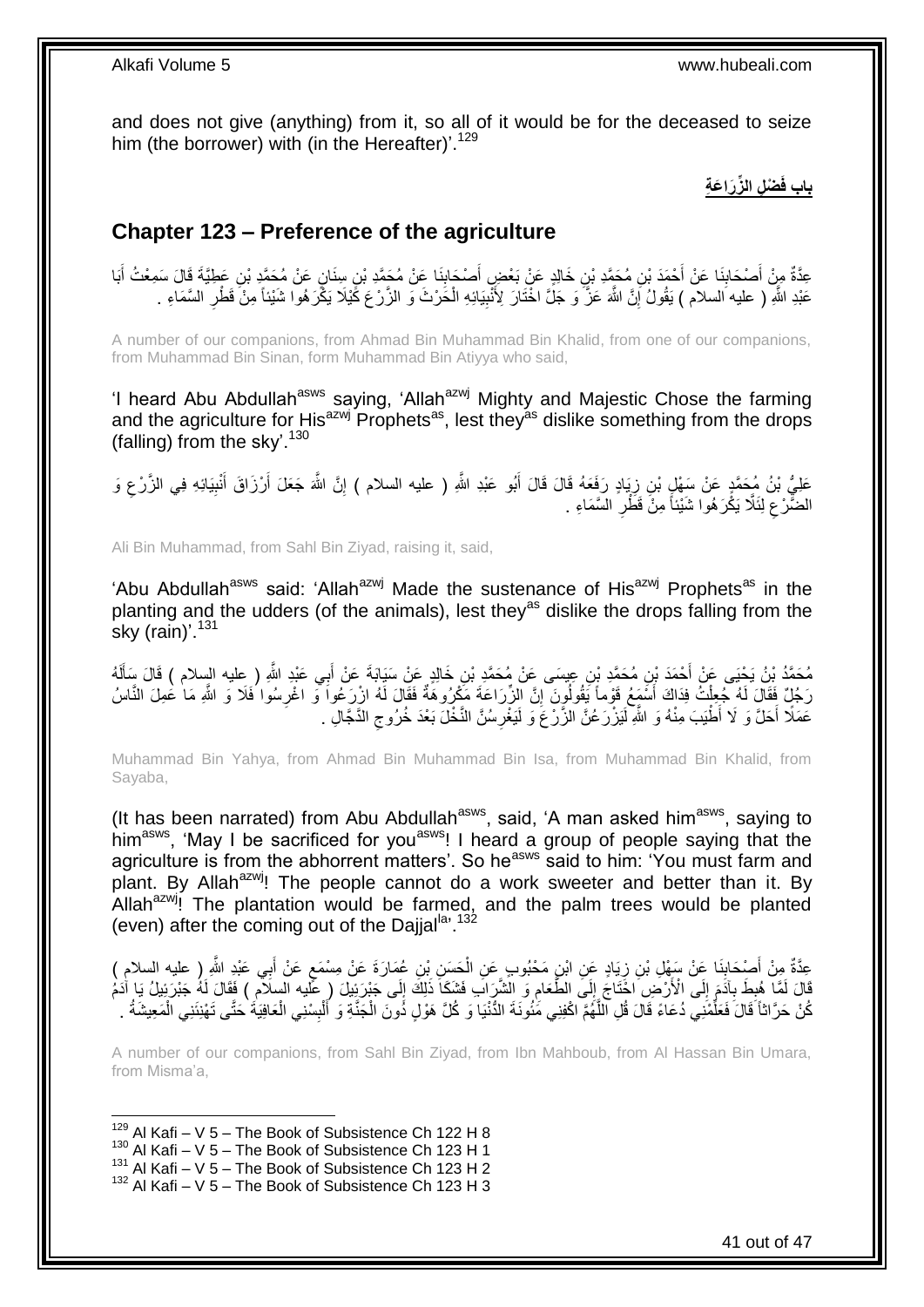(It has been narrated) from Abu Abdullah $a<sup>asws</sup>$  having said: 'When Adam $a<sup>as</sup>$  was descended to the earth, he<sup>as</sup> became needy to the food and the drink. So that was grievous upon Jibraeel<sup>as</sup>. So Jibraeel<sup>as</sup> said to him<sup>as</sup>: 'O Adam<sup>as</sup>! Become a farmer'. He<sup>as</sup> said: 'So teach me<sup>as</sup> a supplication'. He<sup>as</sup> said: 'Say: 'O Allah<sup>azwj</sup>! Suffice me<sup>as</sup> with the provisions of the world and (from) every horror before the Paradise, and Clothe me<sup>as</sup> with the good health until life becomes welcoming for me<sup>as, 133</sup>

عَدَّةٌ مِنْ أَصْحَابِذَا عَنْ أَحْمَدَ بْنِ أَبِي عَبْدِ اللَّهِ عَنْ بَعْضٍ أَصْحَابِذَا قَالَ قَالَ أَبُو جَعْفَو ( عليه السلام ) كَإِنَ أَبِي يَقُولُ خَيْرُ َ ِ َ َ **∫** َ َ الْأَعْمَالِ الْحَرْثُ تَزْرَعُهُ فَيَأْكُلُ مِّنْهُ ٱلْبَرُّ وَ الْفَاجِرُ أَمَّا الْبَرُّ فَمَا أَكَلَ مِنْ شَيْءٍ اسْتَغْفَرَ لَّكَ وَ أَمَّا الْفَاجِرُ فَمَا أَكَلَ مِنْ شَيْءٍ َ ْ َ ْ :<br>ا ْ ْ َ ْ عَذَهُ وَ يَأْكُلُ مِنْهُ الْبَهَائِمُ وَ الطَّيْرُ . :<br>ا **ٔ** لَ

A number of our companions, from Ahmad Bin Abu Abdullah, from one of our companions who said,

'Abu Ja'far<sup>asws</sup> said: 'My<sup>asws</sup> father<sup>asws</sup> was saying: 'The best of the works is the farming where you cultivate, so the righteous and the immoral eat from it. So as for the righteous, so whatever from the things he eats, it would seek Forgiveness for you; and as for the immoral, so whatever from the things he eats, it would curse him; and the beasts and the birds would eat from it'.<sup>134</sup>

عَلِيُّ بْنُ إِبْرَاهِيمَ عَنْ أَبِيهِ عَنِ النَّوْفَلِيِّ عَنِ السَّكُونِيِّ عَنْ أَبِي عَيْدٍ اللَّهِ ( عليه السلام ) قَالَ سُئِلَ النَّبِيُّ ( صلى الله عليه وآله )<br>-َ **!** َ ِ ِ أَيُّ الْمِالِ خَيْرٌ قَالَ الزَّرْعُ زِرَدَعَهُ صَاحِبُهُ وَ أَصَلْحَهُ وَ أَدَّى حَقَّهُ يَوْمَ حَصَادِهِ قَالَ فَأَيُّ الْمَالِ بَعْدَ الْزَّرْعِ خَيْرٌ قَالَ رَجُلٌ فِي ْ َ َ َ ْ ِ غَفَم لَهُ قَدْ تَبِعَ بِهَا مَوَاضِعَ الْقَطْرِ يُقِيمُ الصَّلَاةَ وَ يُؤْتِي الزَّكَاةَ **∶** ْ ِ ِ لَ ٍ

Ali Bin Ibrahim, from his father, from Al Nowfaly, from Al Sakuny,

(It has been narrated) from Abu Abdullah<sup>asws</sup> having said: 'The Prophet<sup>saww</sup> was asked, 'Which of the assets is good?' He<sup>saww</sup> said: 'The farm which is cultivated by its owner and he pays his dues on the day of harvest'. He said, 'So which asset is good after the farming?' He<sup>saww</sup> said: 'A man, with regards to his sheep, following with it to a distant place, establishing the Prayer and giving the Zakat'.

قَالَ فَأَيُّ الْمَالِ بَعْدَ الْغَنَمِ خَيْرٌ قَالَ الْبَقَرُ تَغْدُو بِخَيْرٍ وَ تَرِرُوحُ بِخَيْرٍ قَالَ فَأَيُّ الْمَالِ بَعْدَ الْبَقَرِ خَيْرٌ قَالَ الرَّاسِيَاتُ فِي الْوَحْلِ وَ<br>فَقَالَ فَأَيُّ الْمَالِ بِحْدَدِ ا ْ َ ِ ِ ْ ֧׆<br>׆ ْ ْ اً<br>ا ْ ِ ْ الْمُطْعِمَاتُ فِيَ الْمَحْلِ نِغْمَ الشَّيْءُ النَّخْلُ مَنْ بَاعَهُ فَّإِنَّمَا ثَمَنْهُ بِمَنْزِلَّةِ رَمَادٍ عَلَى رَأْسِ شَاهِقٍ اشْتَذَّتْ بِهِ الرِّيحُ فِي يَوْمٍ عَاصِفٍ ْ ْ م<br>وا **∶ ٔ** لَ ِ ِ َ ׀ו<br>ِי إِلَّا أَنْ يُخَلِّفَ مَكَانَهَا ِّ اً ِ

He said, 'So which of the assets is good after the sheep?' He<sup>saww</sup> said: 'The cows going with goodness and coming with goodness'. He said, 'So which of the assets is better after the cows?' He<sup>saww</sup> said: 'The towering (palm trees) in the mud and the grafting tools in the drought. The best of the things is the palm tree. The one who sells it, so rather its price would be at the status of ashes upon the top of a tower which the wind blows it away furiously on the stormy day, except if he leaves behind another (Palm tree) in its place'.

لَفِيلَ يَا رَسُولَ اللَّهِ فَأَيُّ الْمَالِ بَعْدَ النَّخْلِ خَيْرٌ قَالَ فَسَكَتَ قَالَ فَقَامَ إِلَيْهِ رَجُلٌ فَقَالَ لَهُ يَا رَسُولَ اللَّهِ فَأَيْنَ الْإِبِلُ قَالَ فِيهِ الشَّقَاءُ وَ ْ َ ِ َ لَ ِ ِ الْجَفَاءُ وَ الْعَنَاءُ وَ بُعْدُ الدَّارِ تَغْدُو مُذْبِرَةً وَ تَرُوحُ مُدْبِرَةً لَا يَأْتِي خَيْرُهَا إِلَّا مِنْ جَانِبِهَا الْأَشْأَمِ أَمَا إِنَّهَا لَا تَعْدَمُ الْأَشْقِيَاءَ ا<br>ا ْ ِ ِ **∶** ْ ِ َ ِ َ الْفَجَرَةَ . ْ

 $133$  Al Kafi – V 5 – The Book of Subsistence Ch 123 H 4

 $134$  Al Kafi – V 5 – The Book of Subsistence Ch 123 H 5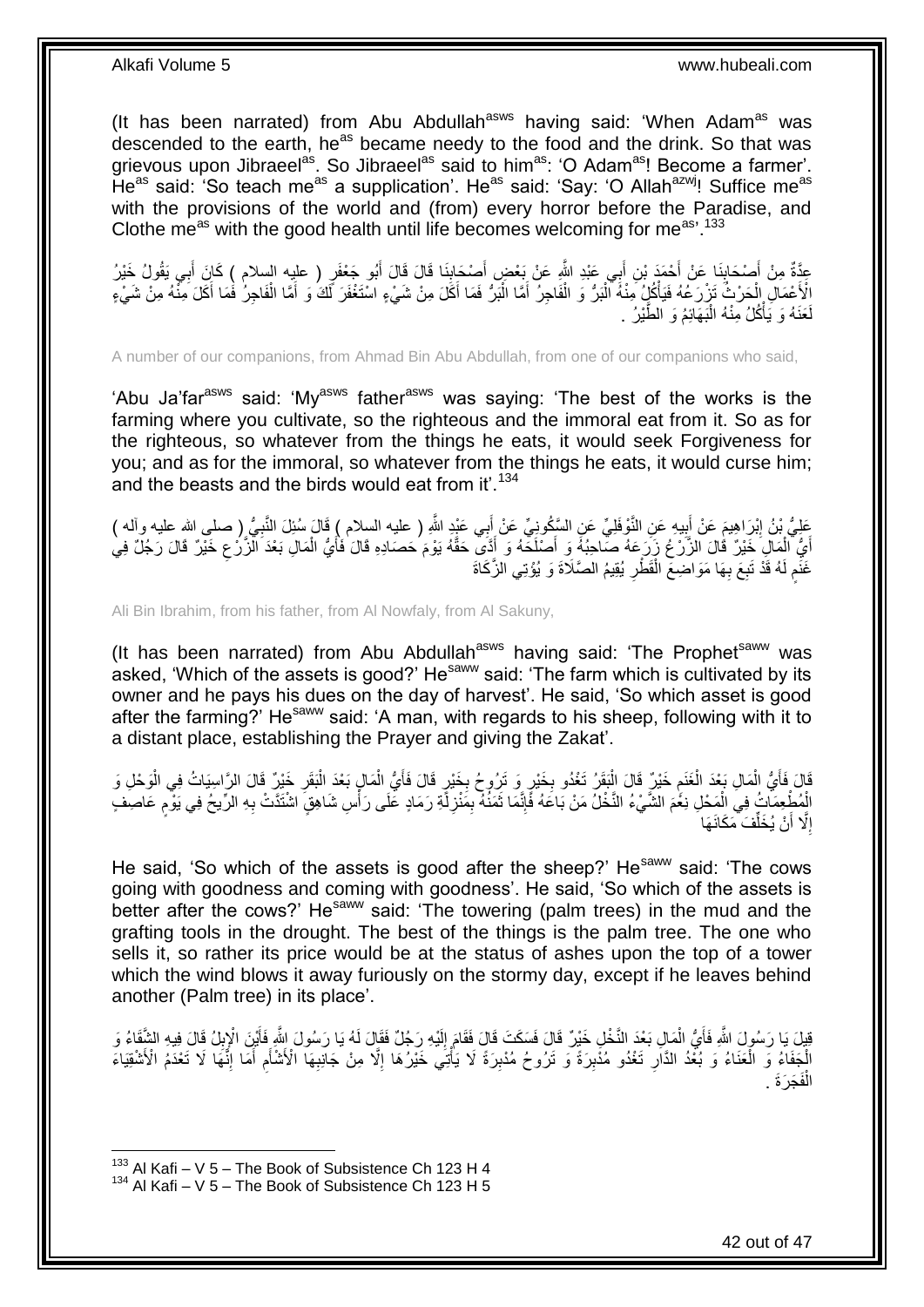It was said, 'O Rasool-Allah<sup>saww</sup>! So which of the assets is better after the palm tree?' He<sup>asws</sup> said, 'So he<sup>saww</sup> remained silent'. So a man stood up to him<sup>saww</sup> and said to him<sup>saww</sup>, 'O Rasool-Allah<sup>saww</sup>! So where are the camels (in all this)?' He<sup>saww</sup> said: 'Therein is the misery, and the alienation, and the suffering, and the remoteness from the house, requiring management in the morning and management in the evening. Its goodness does not come except from its sinister side. But, it does not kill the wretched and the immoral'.

> وَ رُوِيَ أَنَّ أَبَا عَبْدِ اللَّهِ ( عليه السلام ) قَالَ الْكِيمِيَاءُ الْأَكْبَرُ الزِّرَاعَةُ . ْ َ َ ِ

And it is reported that Abu Abdullah<sup>asws</sup> said: 'The farming is the greatest 'الْكِيمِيَاءُ' profit ْ making business'.<sup>135</sup>

عَلِيُّ بِنُ مُحَمَّدٍ عَنْ إِبْرَاهِيمَ بْنِ إِسْحَاقَ عَنِ الْحَسَنِيِّ بْنِ السَّرِيِّ عَنِ الْجَسَنِ بْنِ إِبْرَاهِيمَ عَنْ يَزِيدَ بْنِ هَارُونَ قَالٍَ سَمِعْتُ أَبَا ِ ْ ِ ْ **∶** ِ َ ِ عَبْدِ ۖ اِللَّهِ ۖ إِرْ عليه السِّلاَمِ ۖ ) يَقُولُ الْأَرَارِ عُونَ كَنُورُ الْأَنَامِ يَزْرَ عُونَ طَّيِّباً أَخْرَجَهُ اللَّهُ عَزَّ وَ جَلَّ وَ هُمْ يَوْمَ الْقِيَامَةِ أَحْسَنُ النَّاسِ ِ َ ْ َ ِ مَقَاماً وَ أَقُرَبُهُمْ مَنْزِلَةً يُذْعَوْنَ الْمُبَارَكِينَ . ْ ِ ֪֪֦֪֪֪֪֦֪֪֦֪֪֦֪֪֦֪֪֦֪֪֦֝֟֝֟֓֕֝֟֟֝֬֟֓֡֟֓֟֓֟֟֓֟֡֟֟֓֟֡֟֟֓֞֟֟֓֞֟֟֓֞֟֟֞֟֞

Ali Bin Muhammad, from Ibrahim Bin Is'haq Bin Al Sarry, from Al Hassan Bin Ibrahim, from Yazeed Bin Haroun who said,

'I heard Abu Abdullah<sup>asws</sup> saying: 'The farmers are treasures of the creatures cultivating goodness. Allah<sup>azwj</sup> Mighty and Majestic would Bring them on the Day of Judgement as the best of the people in standing, and the closest ones in status being called 'the Blessed ones".<sup>136</sup>

**باب آ َخ ُر**

### <span id="page-42-0"></span>**Chapter 124 – Another Chapter**

مُحَمَّدُ بْنُ يَحْيَى عَنْ سَلَمَةَ بْنِ الْخَطَّإِبِ عَنْ إِبْرَاهِيمَ بْنِ عُقْبَةَ عَنْ صَالِحِ بْنِ عَلِيٍّ بْنِ عَطِيَّةَ عَنْ رَجُلٍ ذَكَرَهُ عَنْ أَبِي عَبْدٍ الثَّمِ ِ ِ ْ َ ( عليه السلام ) قَالَ مَرَّ أَبُو َعَبْدِ اللَّهِ ( عليهِ السلام ) بِنَاسٍ مِنَ الْأَنْصَكِّارِ وَ هُمّْ يَحْرُثُونَ فَقَالَ لَهُمُ احْرُثُوا فَإِنَّ رَسَوْلَ اللَّهِ (  $\ddot{\phantom{0}}$ ِ  $\frac{1}{2}$ َ ∣ٍ إ i **∶** صلى الله عليه وآله ) قَالَ يُنْبِتُ اللَّهُ بِالرُّيحِ كَمَا يُنْبِتُ بِالْمَطَرِّ قَالَ فَحَرَثُوا َفَجَادَتْ زُرُوعُهُمْ . **ِ** ِ **∶ ِ** ْ

Muhammad Bin Yahya, from Salma Bin Al Khattab, from Ibrahim Bin Uqba, from Salih Bin Ali Bin Atiyya, from a man who mentioned it,

(It has been narrated) from Abu Abdullah<sup>asws</sup>, said: 'Abu Abdullah<sup>asws</sup> passed by a people from the Helpers and they were farming, so he<sup>asws</sup> said to them: 'Keep farming, for Rasool-Allah<sup>saww</sup> said: 'Allah<sup>azwj</sup> would Cause it to grow by the wind as He<sup>azwj</sup> Causes it to grow by the rain'. He (the narrator) said, 'They farmed, and their cultivation was better'.<sup>137</sup>

مُحَمَّدُ بْنُ يَحْيَى عَنْ أَحْمَدَ بْنِ مُحَمَّدٍ عَنْ مُحَمَّدِ بْنِ سِنَانٍ عَنِ ابْنِ مُسْكَانَ عَنْ سَدِيرٍ قَالَ سَمِعْتُ أَبَا عَبْدِ اللَّهِ ( عليه السلام )<br>مُسْكَنِّدُ بِنُ يَحْيَى عَنْ أَحْمَدَ بْنِ مُحَمَّدٍ عَ َ ْبَقُولُ إِنَّ بَنِي إِسْرَائِيلَ أَتَوْإٍ مُوسَى ( عليه السلامِ ) فَسَأَلُوهُ أَنْ يَسْأَلَ اللَّه عَزَّ وَ جَلَّ أَنْ يُمْطِرَ السَّمَاءَ عَلَيْهِمْ إِذَا أَرَادُوا وَ َ َ َ َ ֧֦֦֧֦֧֦֧֦֦֧֦֧֦֧֦֦֧֦֦֦֦֦֦֦֦֦֦֦֦֧֦֦֚֚֚֝֝֝֟֜֡֟֓֡֟֓֡ יֲ<br>י َ ِ َ يَحْبِسَهَا إِذَا أَرَادُوا فَسَأَلَ اللَّهَ عَزَّ وَ جُلَّ ذَلِكَ لَهُمْ فَقُالَ اللَّهُ عَزَّ وَ جَلَّ ذَلِكَ لَهُمْ يَا مُوسَى فَأَخْبَرَ هُمْ مُوسَى فَحَرَثُوا وَ لَمْ يَتْرُكُوا َ َ **ِ**  $\ddot{\phantom{0}}$ َ ثَنْيئَاً إِلَّا زَرَعُوهُ ِ

 $135$  Al Kafi – V 5 – The Book of Subsistence Ch 123 H 6

 $136$  Al Kafi – V 5 – The Book of Subsistence Ch 123 H 7

 $137$  Al Kafi – V 5 – The Book of Subsistence Ch 124 H 1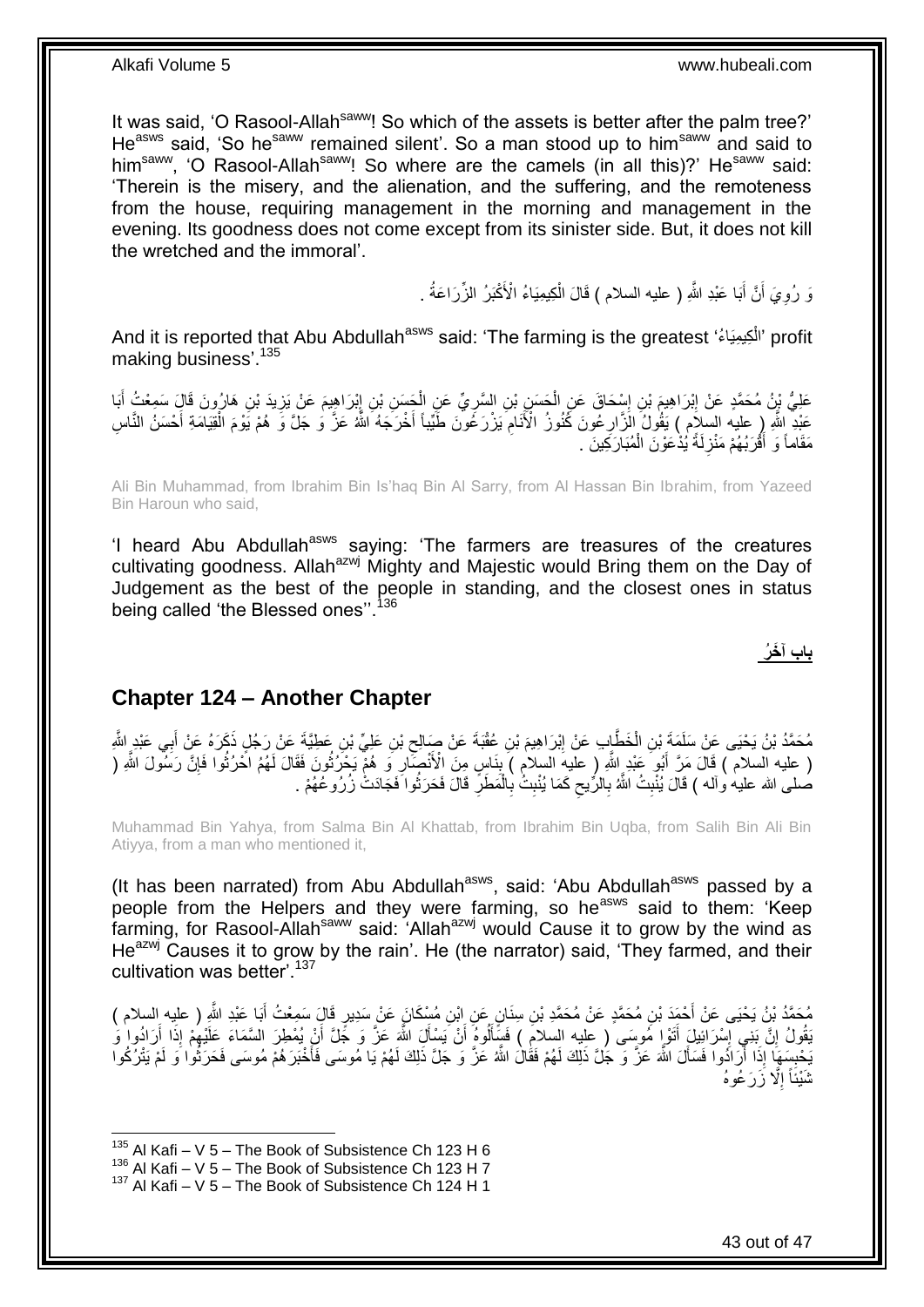Muhammad Bin Yahya, from Ahmad Bin Muhammad, from Muhammad Bin Sinan, from Ibn Muskan, from Sadeyr who said,

'I heard Abu Abdullah<sup>asws</sup> saying that: 'The Children of Israel came over to Musa<sup>as</sup>, so they asked him<sup>as</sup> that he<sup>as</sup> should ask Allah<sup>azwj</sup> Mighty and Majestic to Cause the sky to rain upon them whenever they so wanted it to, and Withhold it whenever they so want it to<sup>'</sup>. So he<sup>as</sup> asked Allah<sup>azwj</sup> Mighty and Majestic for that to be for them. So Allah<sup>azwj</sup> Mighty and Majestic Said: "That is for them, O Musa<sup>as</sup>!" So Musa<sup>as</sup> informed them, and they did not leave anything except that they cultivated it.

نُّمَّ اسْتَنْزِلُوا الْمَطَرَ عَلَى إِرَادَتِهِمْ وَ حَبَسُوهُ عَلَى إِرَادَتِهِمْ فَصَارَتْ زُرُوعُهُمْ كَإِنَّهَا الْجِبَالُ وَ الْأَجَامُ ثُمَّ حَصَدُوا وَ دَاسُوا وَ ْ اً ِ ِ ِ ِ ْ  $\ddot{\phantom{0}}$ َنْزِرُّوْا فَلَمْ يَجِدُوا شَيْئاً فَضَجُوا إِلَىٰ مُوسَى ( عليه السلام ) وَ قَالُوا إِنَّمَا سَأَلْنَاكَ أَنْ تَسْأَلَ اللَّهَ أَنْ يُمْطِرُ السَّمَاءَ عَلَيْنَا إِذَا أَرَدْنَا َ َ ْ َ ِ ِ :<br>نا َ َ فَأَجَابَنَا ثُمَّ صَيَّرَ هَا عَلَيْنَا ضَرَر اً Ì

Then the rain would descend upon their intentions and be withheld upon their intentions. Thus, their plantations came to be like the mountains and the forests. Then they harvested and threshed and scattered it, but they did not find anything (grains). So they raised a clamout to Musa<sup>as</sup> and said, 'But rather we asked you<sup>as</sup> that you<sup>as</sup> should ask Allah<sup>azwj</sup> that He<sup>azwj</sup> Causes the sky to rain upon us whenever we so wanted it to. So He<sup>azwj</sup> Answered us. Then it came to be harmful upon us!'.

ْفَقَالَ يَا رَبِّ إِنَّ بَنِي إِسْرَائِيلَ ضَخُوا مِمَّا صَنَعْتَ بِهِمْ فَقَالَ وَ مِمَّ ذَاكَ يَا مُوسَى قَالَ سَأَلُونِي أَنْ أَسْأَلَكَ أَنْ تُمْطِرَ السَّمَاءَ إِذَا لَ ĺ َ َ َ ِ ِ ا َ أَرَادُوا وَ تَحْبِسَهَا إِذَا أَرَادُوا فَأَجَبْتَهُمْ ثُمَّ صَيَّرْتَهَا كَلَّيْهِمْ ضَرَراً فَقَالَ يَا مُوسَى أَنَا كُنْتُ الْمُقَدِّرَ لِبَنِي إِسْرَائِيلَ فَلَمْ يَرْضَوُا ِ  $\ddot{\phantom{0}}$ َ َ ا<br>پو َ ِ ْ َ بِنَقْدِيرِي فَأَجَبْتُهُمْ إِلَى إِرَادَتِهِمْ فَكَانَ مَا رَأَيْتَ َ ِ יֲ<br>י ِ َ **ِ** 

So he<sup>as</sup> said: 'O Lord<sup>azwj</sup>! The Children of Israel are raising a clamour from what has been done with them'. So He<sup>azwj</sup> Said: "And why is that so, O Musa<sup>as</sup>?" He<sup>as</sup> said: 'They asked me<sup>as</sup> to ask You<sup>azwj</sup> that the sky should rain whenever they so wanted it to, and withhold whenever they so wanted it to, so You<sup>azwj</sup> Answered them. Then it came to be harmful upon them'. So He<sup>azwj</sup> Said: "O Musa<sup>as</sup>! I<sup>azwj</sup> had Measured out for the Children of Israel, but they were not pleased with My<sup>azwj</sup> Measurement. So l<sup>azwj</sup> Left it to them to their will (as they can only see superficially upon the growth), and it turned out to what you<sup>as</sup> saw"'.<sup>138</sup>

> **َو الْ َغْر ِس ِعْنَد ال َّز ْرع الُ باب َما ُيقَ ِ**

### <span id="page-43-0"></span>**Chapter 125 – What is to be said during the cultivation and the planting**

عَلِيُّ بْنُ إِبْرَاهِيمَ عَنْ أَبِيهِ عَنِ ابْنِ أَبِي عُمَيْرٍ عَنِ ابْنِ أُذَنِّنَةَ عَنِ ابْنِ بُكَيْرٍ قَالَ قَالَ أَبُو عَبْدِ اللَّهِ ( عليه السلام ) إِذَا أَرَدْتَ أَنْ َ Í َ ِ ِ َ َ َنْزُرَ عَ زَرَعًا فَخُذْ قَبْضَةً مِِنَ اَلْبَذْرِ وَ آَسْتَقْلِلَ الْقِلْلَةَ وَ قُلْ أَ فَرَأَلْتُمْ ما َتَحْرُثُونَ أَ أَنْتُمْ تَزْرِعُونَهُ أَمْ نَحْنُ الزَّارِعُونَ ثَلَاثَ مَرَّاتٍ َ َ  $\ddot{\phantom{a}}$ َ َ ْ ِ **ٔ** ْ **ٔ** ِ َ نُّمَ تَقُولُ بَلِ اللَّهُ الزَّارِ عُ ثَلَاثَ مَرَّاتٍ ثُمَّ قُلِّ اللَّهُمَّ اجْعَلْهُ حَبّاً مُبَارَكاً وَ ارْزُقْنَا فِيهِ السَّلَامَةَ ثُمَّ انْثُرِ الْقَبْضَةَ الَّتِي فِي يَذِكَ فِي į  $\ddot{\cdot}$ ْ َّ  $\ddot{\phantom{a}}$ ِ َّ ْ ِ  $\ddot{\phantom{0}}$ الْقَرَاحِ .  $\zeta$ ْ

Ali Bin Ibrahim, from his father, from Ibn Abu Umeyr, from Ibn Azina, from Ibn Bukeyr who said,

'Abu Abdullah<sup>asws</sup> said: 'Whenever you intend to cultivate a farm, so grab a handful of the seeds and face towards the Qiblah and say *[56:63] Have you considered what* 

1

44 out of 47

 $138$  Al Kafi – V 5 – The Book of Subsistence Ch 124 H 2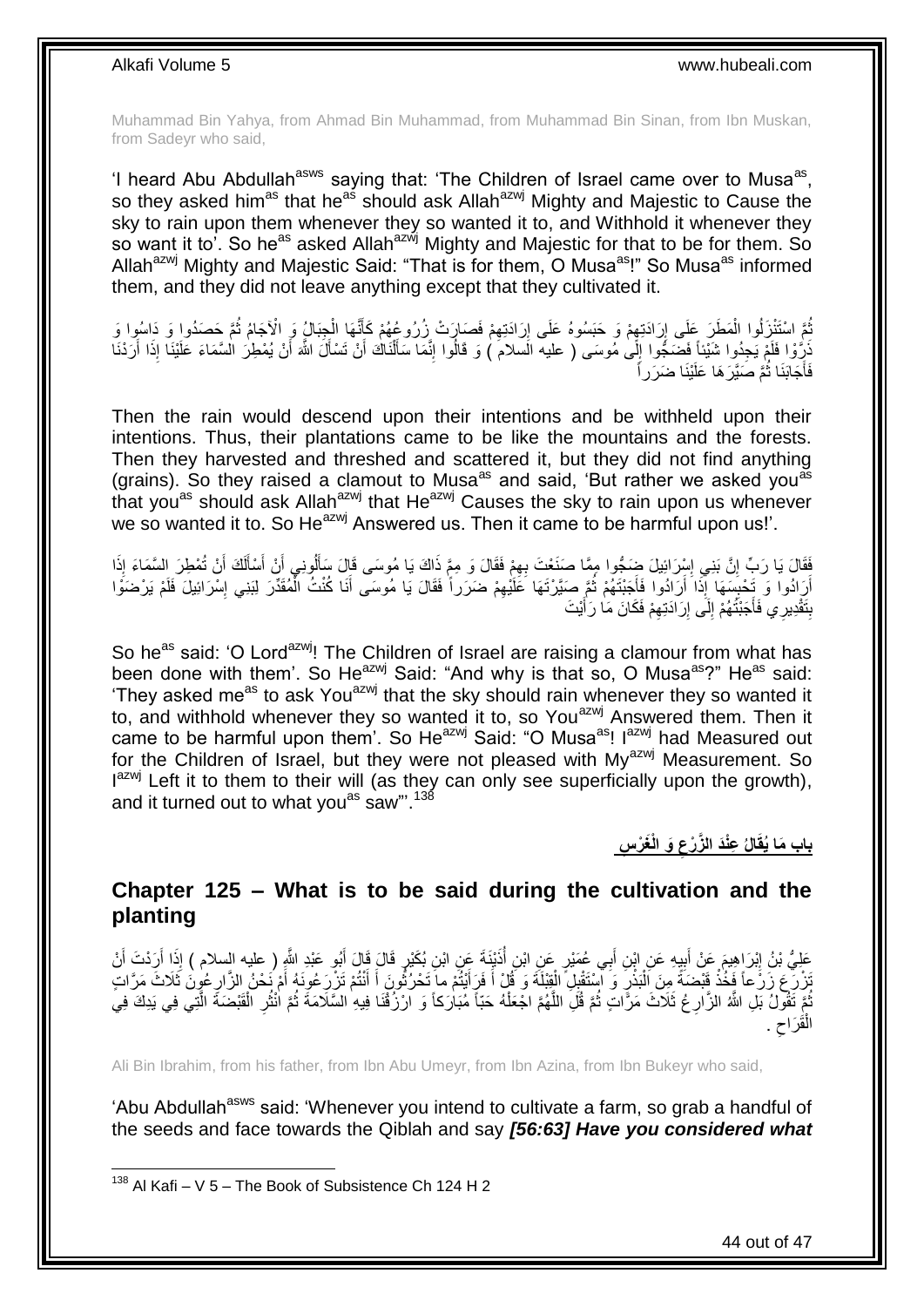*you cultivate? [56:64] Is it you who cause it to grow, or are We the Causers of its growth?* – three times. Then you should be saying, 'But, Allah<sup>azwj</sup> is the Grower' – three times. Then say, 'O Allah<sup>azwj</sup>! Make it to be as Blessed seeds and Grace us security therein'. Then scatter the handful (of seeds) which are in your hand in the clear ground'.<sup>139</sup>

عِدَّةٌ مِنْ أَصْحَابِذَا عَنْ أَحْمَدَ بْنِ مُحَمَّدِ بْنِ خَالِدٍ عَنْ عَلِيِّ بْنِ الْحَكَمِ عَنْ شُعَيْبِ الْعَقَرْقُوفِيِّ عَنْ أَبِي عَبْدِ اللَّهِ ( عليه السلام )<br>حَدَّةٌ مِنْ أَصْحَابِذَا عَنْ أَحْمَدَ بْنِ مُحَمَّ ْ ِ ْ َ ِ َ َ قَالَ قَالَ لِي إِذَا بَذَرْتَ فَقُلِ اللَّهُمَّ قَدْ بَذَرْتُ َو أَنْتَ الزَّارِ غُ فَاجَّعَلْهُ حَبَّاً مُتَرَاكِماً . ْ ِ َّ

A number of our companions, from Ahmad Bin Muhammad Bin Khalid, from Ali Bin Al Hakam, from Shuayb Al Aqarquqy,

(It has been narrated) from Abu Abdullah<sup>asws</sup>, said, 'He<sup>asws</sup> said to me: 'Whenever you sow, so say, 'O Allah<sup>azwj</sup>! I have sowed and You<sup>azwj</sup> are the Cultivator, therefore Make it an increased growth".<sup>140</sup>

مُحَمَّدُ بْنُ يَجْيَى عَنْ مُحَمَّدِ بْنِ أَحْمَدَ عَنْ مُحَمَّدِ بْنِ عِيسَى عَنْ أَحْمَدَ بْنِ عُمَرَ الْجَلَّابِ عَنِ الْحُضَيْنِيِّ عَنِ ابْنِ عَرَفَةَ قَالَ قَالَ<br>نُبِّ مَا يَوْسُ عَنْ مُحَمَّدِ بْنِ خَفَرَ عَنِّ بِ ْ ْ َ اُبُو عَبْدِ اللَّهِ ( عِليهِ السلام ) مَنْ أَرَادَ أَنْ يُلْقِحَ النَّخِيلَ إِذَا كَانَتْ لَا يَجُودُ حَمْلُهَا وَ لَا يَتَبَعَّلُ النَّخْلُ فَلْيَأْخُذْ حَيِتَانَاً صِغَار إِّ يَابِسَةً<br>أَوْ عَبْدِ اللَّهِ ( عَيْدُ يُرَ  $\overline{a}$ ْ َ َ ْ ِ **ٔ** ة<br>أ فَلْيَدُقَّهَا بَيْنَ الْدَّقَّيْنِ ثُمَّ يَذُرُّ فِي كُلِّ طَلْعَةٍ مِنْهَا فَلِيلًا وَ يَصَمُرُّ الْبَاقِيَ فِي صُرِّةٍ نَظِيفَةٍ ثُمَّ يَجْعَلُ فِي قَلْبِ النَّخْلَةِ يَنْفَعُ بِإِذْنِ اللَّهِ ـ ْ ْ  $\ddot{\phantom{a}}$ :<br>ا **ٔ** ِ ْ  $\ddot{\phantom{0}}$ 

Muhammad Bin Yahya, from Muhammad Bin Ahmad, from Muhammad Bin Isa, from Ahmad Bin Umar Al Jallab, from Al Huzayni, from Ibn Arafat who said,

'Abu Abdullah<sup>asws</sup> said: 'The one who wants to pollinate the palm tree, when it was such that it would not bear (fruit) nor irrigate, so let him take two small dried fish, and let him grind these between the two grinding plates. Then he should sow a little of it in every sprout from it, and he should keep the remainder in a clean bundle, then make it to be in the heart (centre) of the palm tree. He would benefit, Allah $a^{z}$ Willing'.<sup>141</sup>

مُحَمَّدُ بْنُ يَحْيَي عَنْ مُحَمَّدِ بْنِ الْحُسَيْنِ عَنْ مُحَمَّدِ بْنِ إِسْمَاعِيلَ عَنْ صَالِحٍ بْنِ عُقْبَةَ قَالَ قَالَ لِي أَبُو عَبْدِ اللَّهِ ( عليه السلام )<br>يَمْسَمَّذُ بْنُ يَحْيَي عَنْ مُحَمَّدِ بْنِ ايْمَسَم  $\zeta$ ِ ْ َ قَدْ رَأَيْتُ حَائِطَكَ فَغَرَسْتَ فِيهِ شَيْئاً بَعْدُ قَالَ قُلْتُ قَدْ أَرَدْتُ أَنْ آخُذَ مِنْ حِيطَانِكَ وَدِيّاً قَالَ أَ فَلَا أُخْبِرُكَ بِمَا هُوَ خَيْرٌ لَكَ مِنْهُ وَ َ ِ ِ j َ َ ْ لَ ِ أَسْرَعُ قُلْتُ بَلَى قَالَ إِذَا أَيْنَعَتِ الْبُسْرَةُ وَ هَمَّتْ أَنْ تُرْطِبَ فَاغْرِسْهَا فَإِنَّهَا تُؤَدِّي إِلَيْكَ مِثْلَ الَّذِي َغَرَسْتُهَا سَوَاءً فَفَعَلْتُ ذَلِكَ ا∣<br>ِ∘ِ ِ اُ :<br>ا َ ْ ْ َّ ْ فَنَبَتَتْ مِثْلَهُ سَوَاءً . لَ ْ

Muhammad Bin Yahya, from Muhammad Bin Al Husayn, from Muhammad Bin Ismail, from Salih Bin Uqba who said,

'Abu Abdullah<sup>asws</sup> said to me: 'I<sup>asws</sup> saw your garden, so have you planted anything in it afterwards?' I said, 'I intended to take stems from yourasws garden (and plant these)'. He<sup>asws</sup> said: 'Shall I<sup>asws</sup> inform you with what is better for you than it and quicker?' I said, 'Yes'. He<sup>asws</sup> said: "When dates ripen and you are about to pick them as fresh dates, plant them, it (the crop) will produce just like what you planted. So I did that and it grew as the same like it.<sup>142</sup>

عَلِيُّ بْنُ مُحَمَّدٍ رَفَعَهُ قَالَ قَالَ إِن عليه السلام ) إِذَا غَرَسْتَ غَرْساً أَوْ نَبْتاً فَاقْرَأْ عَلَى كُلِّ عُودٍ أَوْ حَبَّةٍ سُبْحَانَ الْبَاعِثِ الْوَارِثِ ِ ْ ْ َ ْ فَإِنَّهُ لَا يَكَادُ يُخْطِئُ إِنْ شَاءَ الثَّهُ ۢ **׀** ِ

 $139$  Al Kafi – V 5 – The Book of Subsistence Ch 125 H 1

 $140$  Al Kafi – V 5 – The Book of Subsistence Ch 125 H 2

 $141$  Al Kafi – V 5 – The Book of Subsistence Ch 125 H 3

 $142$  Al Kafi – V 5 – The Book of Subsistence Ch 125 H 4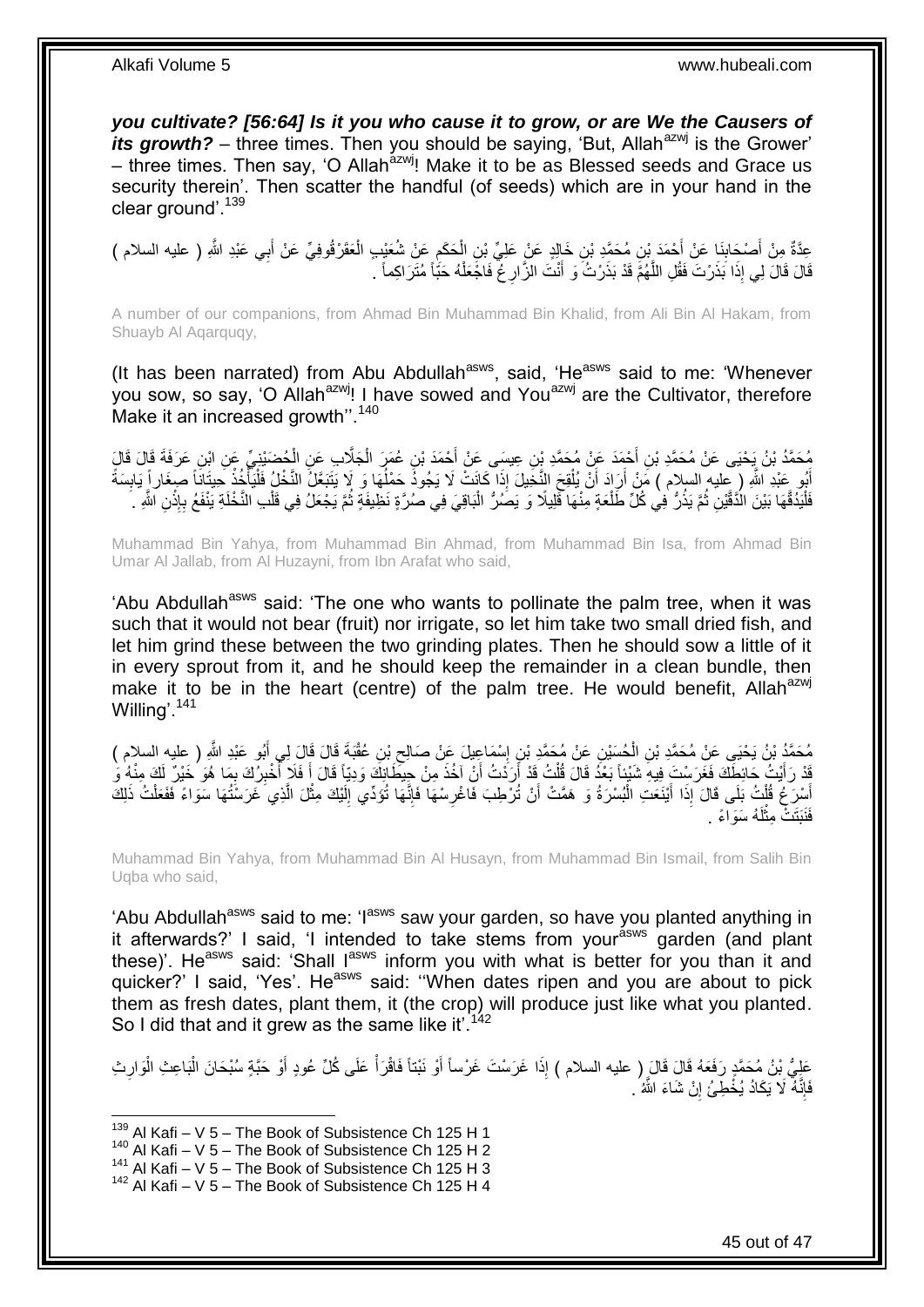Ali Bin Muhammad, raising it, said,

'He<sup>asws</sup> said: 'Whenever you plant a tree or vegetation, so recite upon every twig or seed, 'Glorious is the Resurrector, the Inheritor', so it would almost never be wrong, Allah<sup>azwj</sup> Willing'.<sup>143</sup>

مُحَمَّدُ بْنُ يَحْيَى رَفَعَهُ عَنْ أَحَدِهِمَا ( عليهما السلام ) قَالَ تَقُولُ إِذَا غَرَسْتَ أَوْ زَرَعْتَ وَ مَثَلُ كَلِمَةً طَيِّبَةً كَشَجَرَةٍ طَيِّبَةٍ<br>نَبِيهِ َ َ َ أَصْلُها ثابِثٌ وَ فَرْعُها فِي السَّماءِ تُؤْتِي أَكُلَها كُلَّ حِينٍ بِإِذْنِ رَبِّها . **ٔ** ِ Í **∣**  $\overline{a}$ َ

Muhammad Bin Yahya, raising it,

(It has been narrated) from one of the two  $(5<sup>th</sup>$  or  $6<sup>th</sup>$  Imam<sup>asws</sup>) having said: 'You should be saying, whenever you plant or sow, *[14:24] Have you not considered how Allah Sets forth a parable of a good word (being) like a good tree, whose root is firm and whose branches are in the sky [14:25] Yielding its fruit in every*  season by the permission of its Lord?<sup>144</sup>

مُحَمَّدُ بْنُ يَحْيَى عَنْ أَجْمَدَ بْنِ مُحَمَّدٍ عَنْ أَحْمَدَ بْنِ مُحَمَّدِ بْنِ أَبِي نَصْرٍ قَالَ سَأَلْتُ أَبَا الْحَسِنِ ( عِليه السلام ) عَنْ قَطْعِ السَّدْرِ<br>سَمَّدُ بْنُ يَحْيَى عَنْ أَجْمَدَ بْنِ مُحَمَّدٍ عَ ْ َ ْ َ َ ِ ِ فَقَالَ سَأَلَنِي رَجُلٌ مِنْ أَصْحَابِكَ عَنْهُ فَكَتَبْتُ إِلَيْهِ قَذْ قَطَعَ أَبُو الْحَسَنِ عَ سِدْراً وَ غَرَسَ مَكَانَهُ عِنَباً . لَ  $\frac{1}{2}$ **!** َ لَ َ ْ

Muhammad Bin Yahya, from Ahmad Bin Muhammad, from Ahmad Bin Muhammad Bin Abu Nasr who said,

'I asked Abu Al-Hassan<sup>asws</sup> about cutting the lote (lotus) tree, so he<sup>asws</sup> said: 'A man from your companions did ask me<sup>asws</sup> about it, so last wrote to him: 'Abu Al-Hassan<sup>asws</sup> had cut a lote tree and planted a grape-vines in its place'.<sup>145</sup>

مُحَمَّدُ بْنُ يَحْيَيِ عَنْ مُحَمَّدِ بْنِ أَحْمَدَ عَنْ أَحْمَدَ بْنِ الْحَسَنِ عَنْ عَمْرِو بْنِ سَعِيدٍ عَنْ مُصَدِّقِ بْنِ صَدَقَةَ عَنْ عَمَّارِ بْنِ مُوسَى ْ َ َ ِ عَنْ أَبِي عَبْدِ اللَّهِ ( عليه السلاَّم ) أَنَّهُ قَالَ مَكْرُوهٌ قَمْلُعُ النَّخَّلِ َ َ

Muhammad Bin Yahya, from Muhammad Bin Ahmad, from Ahmad Bin Al Hassan, from Amro Bin Saeed, from Musaddaq Bin Sadaqa, from Ammar Bin Musa,

(It has been narrated) from Abu Abdullah<sup>asws</sup> having said: 'It is abhorrent, cutting the palm tree'.

ِ وَ سُئِلَ عَنْ قَطْعِ الشَّجَرَةِ قَالَ لَا بَأْسَ قُلْتُ فَالسِّدْرِ قَالَ لَا بَأْسَ بِهِ إِنَّمَا يُكْرَهُ قَطْعُ السِّدْرِ بِالْبَادِيَةِ لِأَنَّهُ بِهَا قَلِيلٌ وَ أَمَّا هَاهُنَا فَلَا ِ ِ **ٔ** ِ ْ  $\ddot{\zeta}$ َ ِ ْ ِ يُكْرَهُ .

And he<sup>asws</sup> was asked about cutting the tree. He<sup>asws</sup> said: 'There is no problem'. I said. 'So (what about) the lote tree?' He<sup>asws</sup> said: 'There is no problem with it. But rather it is disliked to cut the lote tree in the wilderness because these are scarce with it, and as for over here, so it is not disliked'.<sup>146</sup>

عَنِ ابْنِ أَبِي عُمَيْرٍ عَنِ الْحُسَيْنِ بْنِ بَشِيرٍ عَنِ ابْنِ مُضَارِبٍ عَنْ أَبِي عَبْدِ اللَّهِ ( عليه السلام ) قَالَ لَا تَقْطَعُوا الثَّمَارَ فَيَبْعَثَ َ **ٍ** ْ َ ِّ اللَّهُ عَلَيْكُمُ الْعَذَابَ صَبِّاً َ ֡֡֡֬֟֟֟֟֟֟֟֟֟֟֟֟֟֡֟

 $143$  Al Kafi – V 5 – The Book of Subsistence Ch 125 H 5

 $144$  Al Kafi – V 5 – The Book of Subsistence Ch 125 H 6

<sup>145</sup> Al Kafi – V 5 – The Book of Subsistence Ch 125 H 7

 $146$  Al Kafi – V 5 – The Book of Subsistence Ch 125 H 8